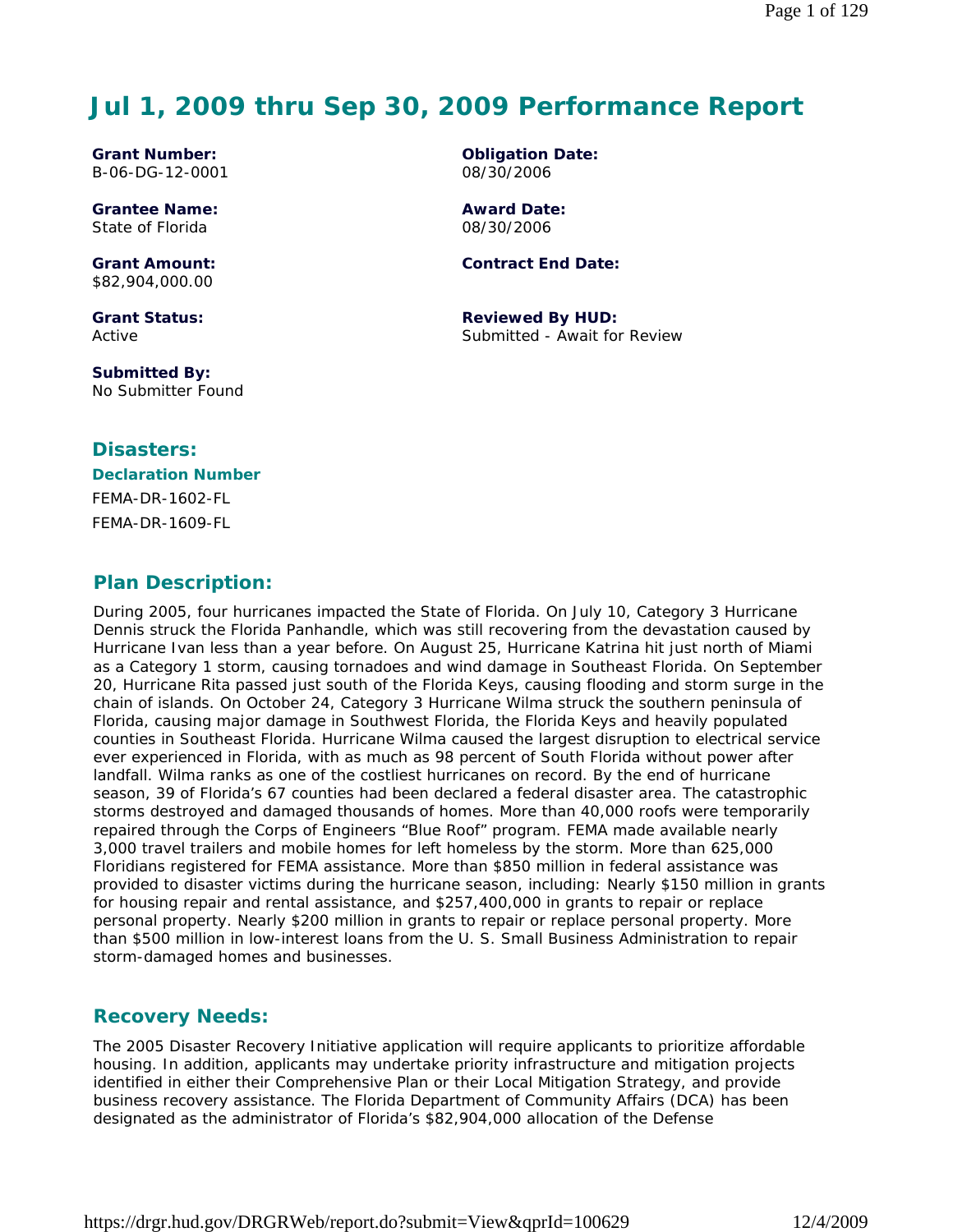Appropriations Act, 2006. Federal requirements state that funds should be used for activities providing disaster relief, long-term recovery, and restoration of infrastructure. Requirements provide that the funds be directed to the 'most impacted and distressed' areas. Although the NOFA does not establish a deadline by which funds must be fully utilized, the Department is establishing a four-year administrative timeline and budget for completion of projects and federal reporting requirements. The states administrative period begins July 1st, 2006. The NOFA limits administrative funds to 5%. The Department will utilize 1.25% of the State's allocation for administrative costs over a four year period and .75% of the State's allocation for technical assistance and planning activities over this same four year period. A substantial amendment to the 2005 Disaster Recovery Initiative Action Plan is defined as a change in the method of distribution; the counties targeted for funding, or established funding priorities. Substantial amendments to the 2005 Disaster Recovery Action Plan, if any, will be published on the Department's website, emailed to affected units of general local government and will be provided for a public comment period. All comments will be considered. The 2005 Disaster Recovery Initiative Action Plan will be made available to citizens, affected local governments and other interested parties via publication on the Department's website as well as through email notification. The Department will continue to utilize its website, email communications as well as traditional forms of communication to provide reasonable opportunity for citizen comment and ongoing citizen access to information on the use of grant funds. The publication of the 2005 Disaster Recovery Initiative Action Plan will be in a form that ensures accessibility by persons with disabilities. In addition, the Action Plan will be made available in Spanish. The Department will provide a written response to citizen complaints within 15 working days of the complaint, if practicable. Applicants are encouraged to undertake projects which create and maintain affordable housing stock, consistent with an anti-displacement policy. The Department has received inquiries and had discussions with local government staff and officials regarding the development of the 2005 Disaster Recovery Initiative Action Plan. All counties and CDBG entitlement cities receive funding from Florida's State Housing Initiatives Partnership Program. The program is designed to be the operational action plan to implement each local government's comprehensive plan housing element. These "Local Housing Assistance Plans" and attendant "Hurricane Housing Assistance Plans," prepared to implement housing recovery strategies, can provide useful frameworks for integrating various federal resources for hurricane recovery. Additionally, the State of Florida requires all local governments to develop and maintain a Local Mitigation St outlines and prioritizes those activities to be undertaken to better prepare and protect the community in the event of a disaster event. Local governments targeted for disaster recovery funding will be encouraged to utilize their Local Mitigation Strategy (LMS) as they undertake long-term housing, infrastructure and mitigation disaster recovery projects. In addition, the State of Florida requires all local governments to develop and maintain plans for future community land use. The Department's Division of Community Planning will continue to provide technical assistance and guidance related to land use decisions throughout the disaster recovery process. The implementation of Florida's 2004 Disaster Recovery Initiative has resulted in an increased capacity of established alliances with state and not-for-profit community development partners to reduce administrative and procedural roadblocks. The Department has coordinated with the Department of Environmental Protection to establish clear lines of communication between local government project staff and DEP permitting field staff, to conduct pre-permitting meetings to prevent delays relating to engineering plans and specifications and to identify disaster recovery projects for expedited permitting. The Department has coordinated with the Florida Rural Water Association (FRWA) to provide on-site technical assistance for local governments undertaking water and/or wastewater projects. FRWA technical assistance includes system reviews, training for system operators and fiscal review of operation costs. These and other alliances will be continued and expanded to serve communities targeted for 2005 disaster recovery funding. The State of Florida, through both state and local professional licensing and building code standards, ensures quality, energy efficiency and mold resistant construction methods. The Department of Business and Professional Regulations oversees the licensing for design and construction professionals. The Florida Building Code (modeled after the International Building Code) provides construction requirements for meeting the diverse and challenging environmental and weather conditions in Florida. Florida administers a Manufactured Building Program which requires that all manufactured buildings be designed, inspected and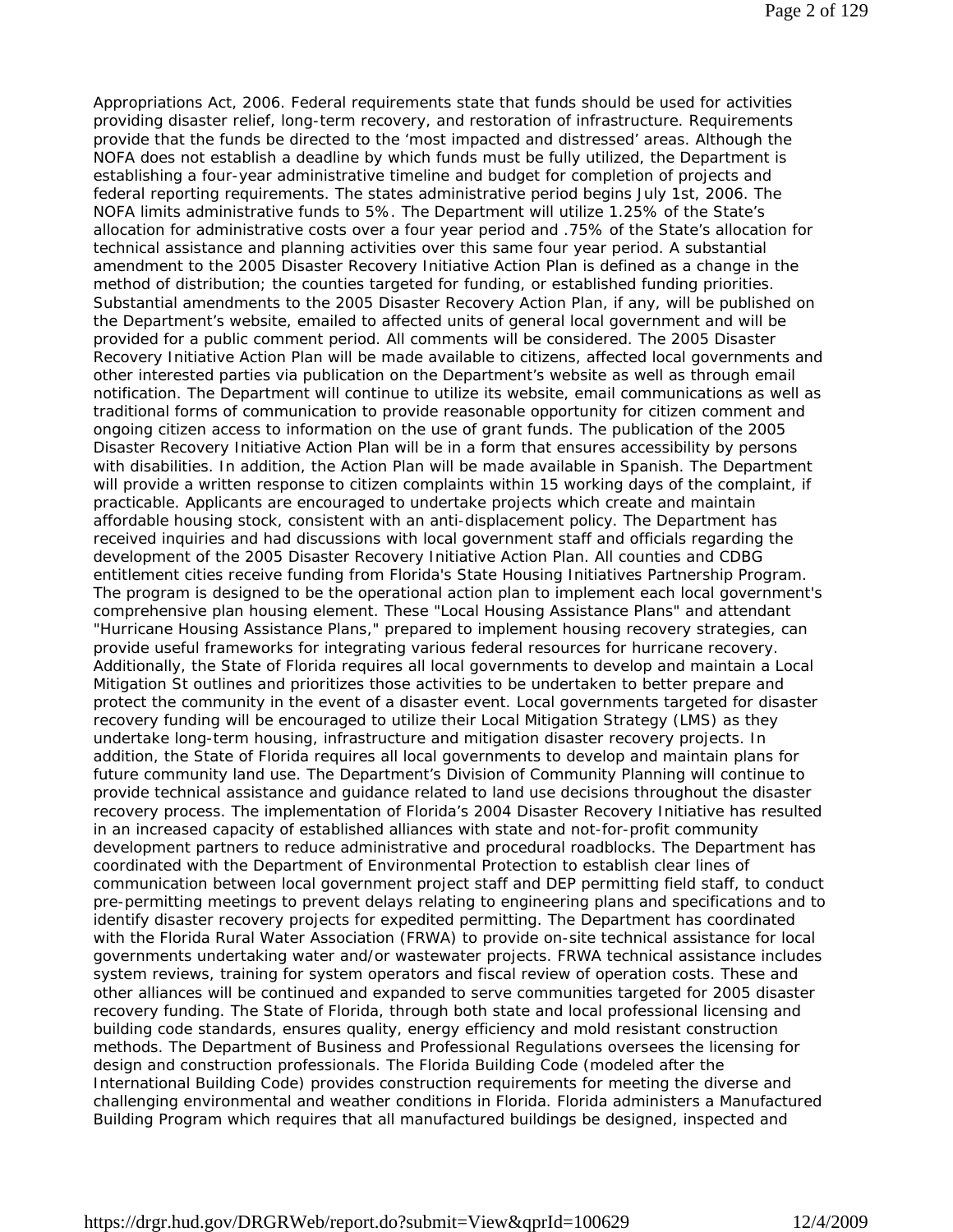installed in accordance with the Florida Building Code. The CDBG Program adheres to HUD's regulations and requirements relating to manufactured housing. And lastly, local governments perform final inspections of all construction projects to ensure compliance with State of Florida standards. 2005 Disaster Recovery Initiative grant recipients must utilize at least 70% of their CDBG funding allocated through this Action Plan for the restoration of affordable housing. The Department will collaborate with the Florida Housing Finance Corporation and the Office on Homelessness to provide employment opportunities, rehabilitate existing housing units and provide safe and sanitary water and wastewater systems to aid in the State's ability to address affordable housing and homelessness concerns. Emergency shelter needs in Florida's Local Continums of Care and a network of Community Action Agencies are funded by the Community Services Block Grant Program. This program also addresses some transitional housing needs. The Office on Homelessness administers both federal and state funding that provide emergency shelter facilities and addres h ed fprosa risk of being homeless by funding transitional housing projects. The State of Florida Consolidated Plan, approved by HUD in 2005, identifies specific strategies and actions that the state takes to address a variety of housing needs for low and moderate income persons, the at risk population group as well as those with special needs (including persons with HIV/AIDS, the elderly and people with disabilities). The Department will utilize time-tested Florida Small Cities CDBG Program monitoring policies and procedures for ensuring compliance with federal guidelines. These policies and procedures mirror those used by HUD to monitor state administered and entitlement programs. In addition, the Department's Office of the Inspector General, the Office of the Auditor General (which reports to the Governor and the Legislature) and HUD frequently perform monitoring, assessment or auditing to ensure that the Department is in compliance with state and federal rules and regulations and to assist the state in providing guidance to CDBG recipients. The CDBG Program responds to these independent internal audit functions by modifying internal and external administration of the funding. Through technical assistance and training, the Department will ensure that grantees are aware of federal financial recordkeeping and best practice methods for fraud prevention. In addition, the Department will utilize timely, standard monitoring practices to mitigate potential risk for fraud. And, as stated previously, investigations conducted by the independent parties noted above reinforce programmatic efforts to ensure that no misuse of funds occurs. Because the State is prioritizing housing recovery with this CDBG funding, the allocation methodology is based on a scoring process using FEMA housing damage estimates and targets funding to the "hardest hit" areas. The Department coordinated with Florida Housing Finance Corporation and the Governor's Office to compile housing damage assessment data relating to Hurricane Wilma. Directing funding to the "hardest hit" areas ensures that counties with the greatest disaster recovery housing needs are targeted for funding in amounts adequate to make a significant impact on the severity of local circumstances. The scoring mechanism will take four indicators into consideration: 1) Percentage of units damaged in each county (based on verified FEMA inspections); 2) Percentage of the state total of destroyed units in each county (again, based on verified FEMA inspections); 3) Percentage of a county's damaged units attributed to households with incomes up to \$30,000, to measure level of low income need; and 4) Percentage of the state total of temporary units that were placed in each county. Should an applicant fail to demonstrate the need for, or the ability to effectively administer, the full allocation of funding, the Department may reallocate funds to an applicant receiving insufficient funding to assist with meeting disaster recovery needs. Disaster Recovery Initiative grant recipients are required to utilize at least 70% of their CDBG funding through this Action Plan for the restoration of disaster impacted affordable housing. The remaining 30% of their allocation may be used to restore disaster impacted infrastructure and/or assistance for displaced or economically impacted businesses. Applicants must submit a formal request with justification to undertake activities which dono cnfrmtoths udetaloctin requirement. The Department of Defense Appropriations Act (the Act), 2006 (Public Law 109–148, approved December 30, 2005) appropriated \$11.5 billion in Community Development Block Grant funds for disaster relief, long-term recovery, and restoration of infrastructure in the most impacted and distressed areas related to the consequences of hurricanes in the Gulf of Mexico in 2005. The availability of the funding was formally announced in the Federal Register (Volume 71, No. 29) on February 13, 2006, effective immediately. The Act authorized HUD to waive, or specify alternative requirements for any statute or regulation that HUD administers in connection with CDBG funds, except for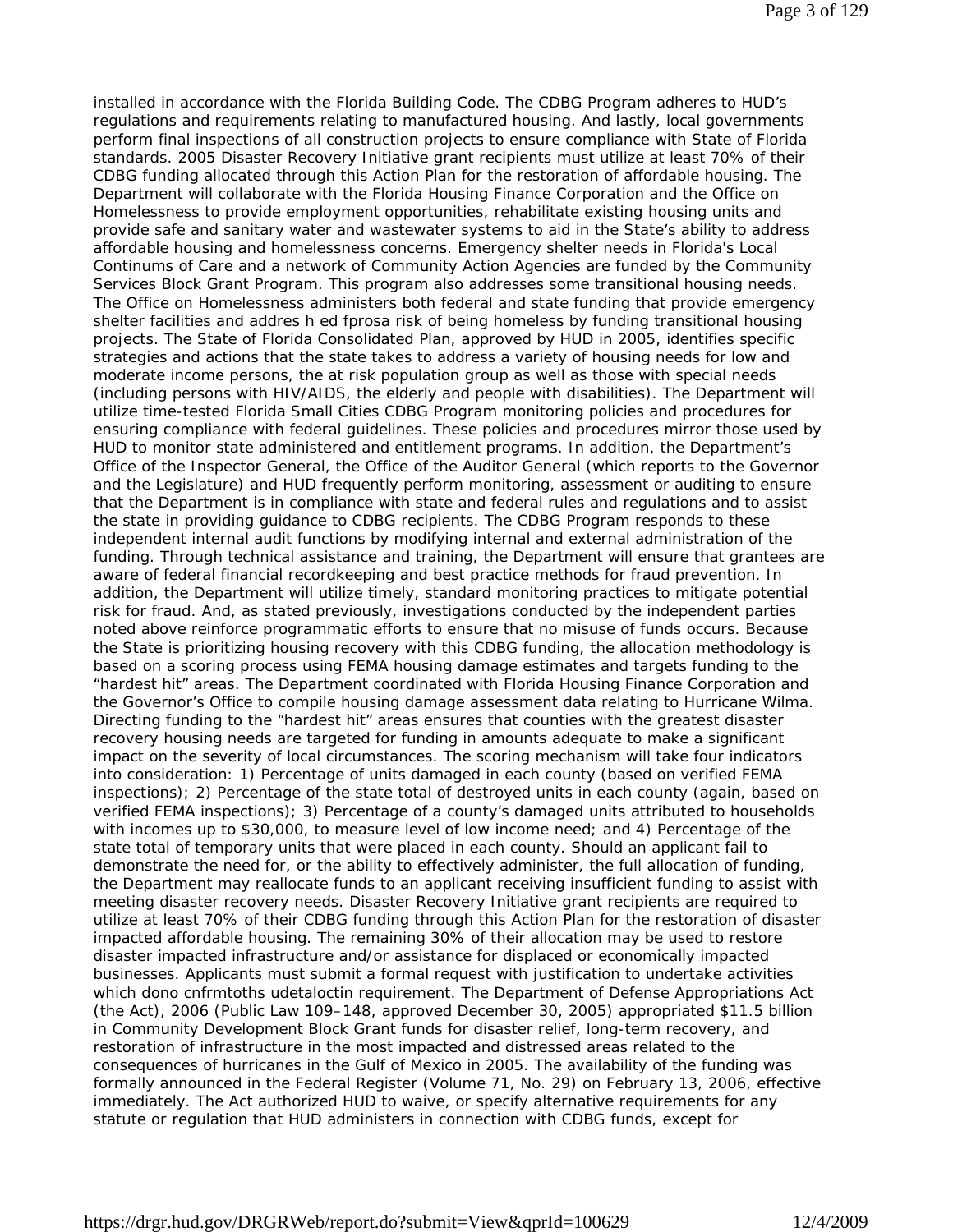requirements relating to fair housing, nondiscrimination, labor standards, and the environment, as long as the waiver facilitates the use the funds and is not inconsistent with the overall purpose. The Act states that the use of these funds is consistent with the purpose of Title I of the Housing and Community Development Act of 1974, as amended, or the Cranston-Gonzalez National Affordable Housing Act, as amended. The State of Florida was allocated \$82,904,000 of the CDBG funds for recovery from the impacts of Hurricane Katrina and Hurricane Wilma. Entitlement communities, non-entitlement communities and federally recognized Indian Tribes are eligible to apply. The federal government has not established a timeframe in which these disaster recovery funds must be expended. However, the Department has established a fouryear administrative timeline and budget within which funds must be fully utilized and federal reporting requirements must be met. The state's administrative period begins July1, 2006. Units of general local government may utilize up to 3% of their funds for administrative costs as specified in 24 CFR 570.206. This does not include staff and administrative costs directly related to carrying out activities eligible under 24 CFR 570.201 and 24 CFR 570.204 since those costs are eligible as part of those activities. All grants provided to local governments will be in the form of a two-year contract between the local government and the state. Congress has directed that funds go to the most impacted and distressed areas and provide overall benefit to at least 50 percent LMI persons. Entitlement communities, non-entitlement communities and federally recognized Indian Tribes within the targeted counties are eligible to apply for assistance. All activities must meet one of the three national objectives set out in the Housing and Community Development Act (address slum and blight, urgent need, primarily benefit LMI persons). Up to 50 percent (rather than the 30 percent allowed by regular program regulations) of a grant may fund activities under the "urgent need" or "prevention or elimination of slums ad bight" national objectives. At least 50 percent (rather than the 70 percent required under regular program regulations) must be utilized to serve LMI beneficiaries. Eligible activities include restoration of disaster impacted affordable housing, public infrastructure destroyed or damaged and assistance for displaced or economically impacted businesses. Emphasis will be given to affordable housing strategies and projects that promote long-term housing recovery. 2005 Disaster Recovery Initiative grant recipients are required to utilize at least 70% of their CDBG funding through this Action Plan or he estraton f dsaser mpatedaffrdale housing. Housing projects may include, but are not limited to, rehabilitation, relocation, demolition and replacement, and new construction of affordable housing, farm worker housing, transitional housing and complementary housing activities such as restoration of safe and sanitary water and/or wastewater services. Infrastructure projects may include, but are not limited to, repairs and improvements to streets, water and wastewater systems, drainage facilities and public buildings. Business assistance may include, but is not limited to, repairs and improvements to public buildings in commercial or business areas, street paving, infrastructure to attract business, sidewalks, and lighting. For funding targeted to housing activities, grant recipients are encouraged to consider how CDBG funding through this Action Plan may be used in conjunction with state hurricane housing recovery funding. The Department will provide a complete listing of eligible activities in the application. Should an applicant wish to pursue an activity that is not listed in the application, the local government should contact the Department for approval. Award recipients cannot use this disaster assistance for a project or activity that was underway prior to the Presidential disaster declaration, unless the disaster directly impacted the project. Elements of activities that are reimbursable by FEMA or available through the Small Business Administration (SBA) or other funding source cannot be undertaken with these funds. Applicants must certify that no other resources are available to address the proposed project. The Department has requested a limited waiver for the anti-pirating clause allows the flexibility to provide assistance to a business located in another state if the business was displaced from the community by the disaster and the business wishes to return. This waiver will allow grantees affected by major disasters to rebuild the community's employment base. The Department has requested a waiver of the one-for-one replacement of LMI housing units demolished or converted using DBG funds. This waiver allows grantees to acquire, convert or demolish disaster-damaged housing without having to provide a unit for unit replacement. Additional waiver may be considered on a caseby-case basis if subgrantees choose to fund flood buyout programs with both HUD and FEMA funds and needs the waiver to develop a workable program design. Applicants must contact the DCA if they believe further waivers are required to ensure the success of the recovery effort. The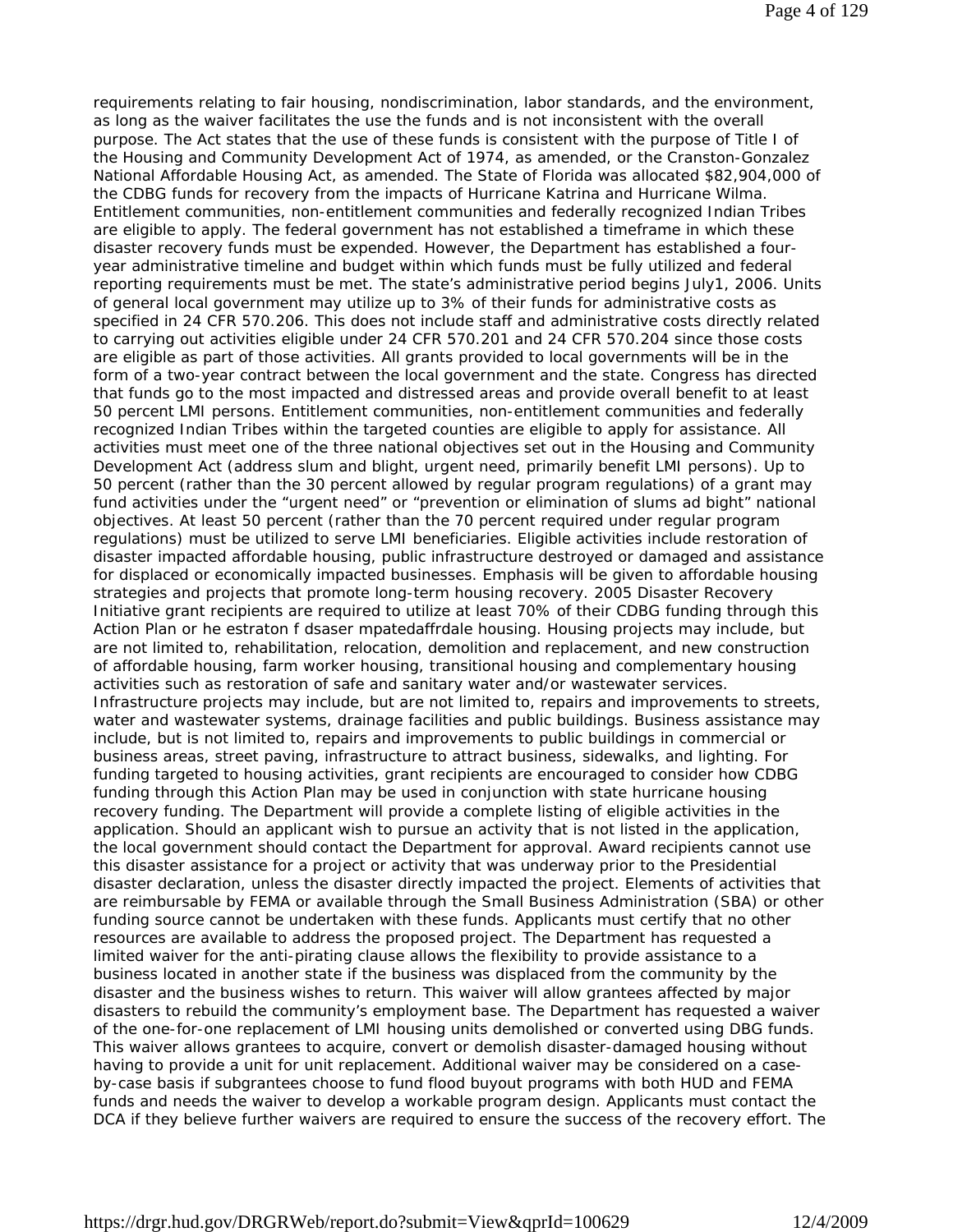use of the disaster funding is contingent upon certain requirements, and both the state and local government will be expected to certify that these requirements will be met or carried out. Applicable federal and state laws, rules and regulations are listed in the application form, and the chief elected official, or designee authorized by the local governing authority, of the local government applying for funds will be required to certify in writing that the grant will be carried out in accordance with the stated requirements. In addition, local governments will be required to submit or maintain documentation that fully supports the application that is submitted to the Department. Requirements relating to documentation are set out in the application form. Failure to document that the project is needed as a result of the disaster(s),or t mitgatethe ffecs offutue diastes, wll rsultin an application being declared ineligible. If this discovery is made after an award has been made, the contract with the local government may be terminated and the local government may have to repay any funds expended. One application reflecting countywide, priority disaster recovery projects will be submitted by a unit of general local government within each county. Applications may be multifaceted (housing, infrastructure, and business needs); however, 2005 Disaster Recovery Initiative grant recipients are required to utilize at least 70% of their CDBG funding provided through this Action Plan for the restoration of disaster impacted affordable housing. Local governments are encouraged to give special consideration to the unmet housing needs of the elderly, people with disabilities, farm workers, the homeless and persons living in poverty. All applications will include a description and budget for each disaster recovery proposal or project. Applicants will not be required to conduct public hearings or meetings to receive comments from residents of the community. Applicants will be required to post a public notice in a newspaper of general circulation that states the type of activity to be undertaken, the amount of funding available for the activities, and a date by which public comments must be made. If ten percent or more of the applicant's population is non-English speaking, the newspaper notice must be translated to afford that body of persons the opportunity to comment on the proposed activity. It is anticipated that several local governments in South Florida will translate the notice for Hispanic persons. The state as well as local governments and federally recognized Indian Tribes receiving awards must allow citizens access to grant information pursuant to Florida's Government in the Sunshine Law and federal requirements. Records should be made available for public inspection during normal business hours. In addition, where possible, information should be posted to websites. Upon request, information must be provided in a format accessible to persons with disabilities. Retention of records must meet existing public records requirements. Each awarded applicant must repot on a quarterly basis (on a form provided by the Department) on the status of the activities undertaken and the funds drawn. Quarterly status reports will be due to the Department within 15 calendar days following the end of each quarter. The state will then report to HUD using the online Disaster Recovery Grant Reporting system. Additional reporting requirements (i.e., annual audits, contractual obligations and minority business enterprise reports) will be specified in the Department's contractual agreement. The Department encourages all applicants to carefully plan strategies or projects that meet the stated priorities and to specify activities, associated costs and proposed accomplishments and beneficiaries in order to reduce the need for amending contracts. The Department will award two-year contracts. Requests for amendments that extend projects beyond the established four-year program timeline will not be approved. The Department will follow its established process for amendments. Local governments should contact the Department prior to requesting an amendment or contract modification that affects the budget, activities, beneficiaries or timeframe for accomplishin the ork. Shoul a prposedamendent rsult n theneed or moificaion of this action plan, the state will follow the process required by HUD for this disaster recovery funding. Applicants are not required to identify unmet needs within the application. Should initially proposed projects be completed under budget, applicants are advised to contact the Department for approval prior to undertaking additional eligible activities. Local governments must minimize displacement of persons or entities and assist any persons or entities displaced in accordance with the Uniform Anti-Displacement and Relocation Act and local policy. Funded applicants having adopted procedures for addressing citizens' complaints under the Florida Small Cities CDBG or Entitlement programs must follow such adopted procedures. The funded applicant must provide a written response to every citizen complaint within 15 working days of the complaint, if practicable. The terms and definitions that are normally associated with Community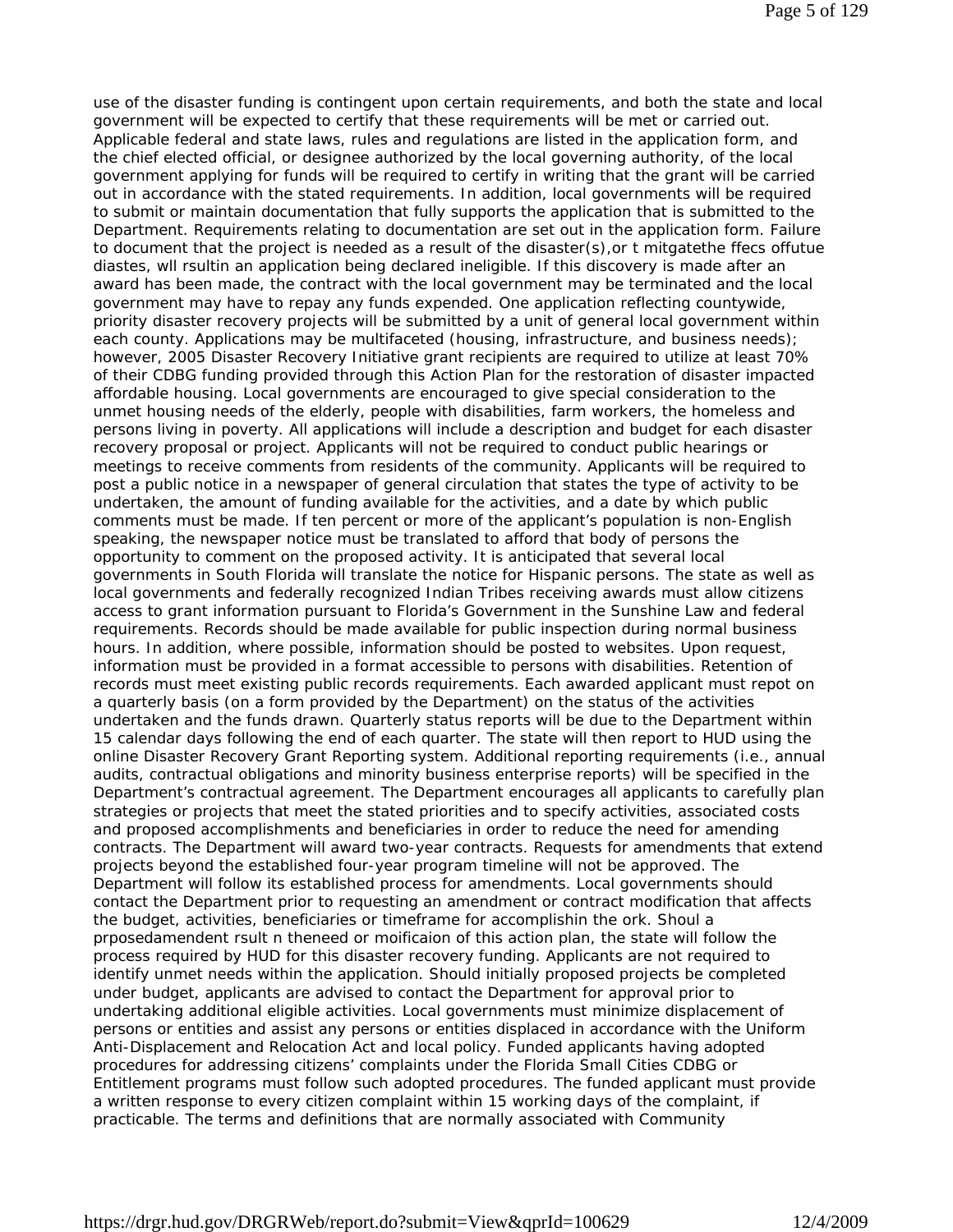Development Block Grants apply to this funding. This includes the definition of low and moderate income, very low income, and income limits. In addition, definitions and descriptions contained in the Federal Register are applicable. Applicants must comply with the Intergovernmental Coordination and Review (IC&R) and Environmental Assessment process outlined in 24 CFR 58. Specific instruction concerning this process will be made available to all grantees. Some projects will be exempt from the environmental assessment process, but all grantees will be required to submit the Request for Release of Funds and Certification (HUD Form 7015.5). Funds will not be released or expended until the Department is satisfied that the appropriate environmental review has been conducted. Disaster recovery grant recipients have the discretion to pay preflood or postflood values for the acquisition of properties located in a flood way or floodplain. In using CDBG disaster recovery funds for such acquisitions, the grantee must uniformly apply the valuation method it chooses. Any property acquired with disaster recovery grants being used to match FEMA section 404 Hazard Mitigation Grant Program funds is subject to Section 404(b) (2) of the Robert T. Stafford Disaster Relief and Emergency Assistance Act, as amended, which requires that such property be dedicated and maintained in perpetuity for a use that is compatible with open space, recreational, or wetlands management practices. In addition, with minor exceptions, no new structure may be erected on the property and no subsequent application for federal disaster assistance may be made for any purpose. A deed restriction or covenant must require that the property be dedicated and maintained for compatible uses in perpetuity. Flood insurance is mandated for any assistance provided within a floodplain. The federal requirements set out for this funding provide further guidance on activities that are to be conducted in a floodplain. The Department will provide further guidance regarding work in the floodplain upon request. The local government must adopt a policy for selecting beneficiaries and housing units for housing assistance. The local government must follow this policy when selecting beneficiaries and housing units to be addressed. Local governments are encouraged to use their existing Housing Assistance Plan. Modifications to the plan can only be made with the Department's approval. The application sets out the specific requirements for the Housing Assistance Plan. A copy of the plan must be included with the application for funding for housing assistance activities. The Department will utilize its existing monitoring process to ensure that all contracts funded under this disaster recovery allocation are carried out in accordance with federal and state laws, rules and regulations. The Department will monitor the compliance of grantees, and HUD will monitor the state's compliance with this requirement. Expenditures will be disallowed if the use of the funds does not address disaster-related needs or are clearly not for the greatest needs. In such case, the local government receiving the funding would be required to refund the amount of the grant that was disallowed. In determining appropriate monitoring of the grant, the Department will consider prior CDBG grant administration, audit findings, as well as factors such as complexity of the project. The Department will determine the areas to be monitored, the number of monitoring visits, and their frequency. All grants will be monitored at least once a year for the duration of project activities. The monitoring will address program compliance with contract provisions, including national objective, financial management, and the requirements of 24 CFR Part 85. The Department will utilize the checklists similar to those used in monitoring regular program activities. The monitoring process typically consists of the following: The Department determines the schedule for monitoring and the program areas to be monitored. The Department contacts the grantee by phone to schedule a monitoring visit. The date and purpose of the visit is confirmed in writing. Staff arrives on the scheduled date and conducts the monitoring. Staff prepares and mails to the recipient a written monitoring report within 30 days of the monitoring visit. The grantee must respond within 35 days. It may request a 15-day extension if it cannot resolve the findings within the 35-day period. The Department approves the extension and/or responds to recipient's report on actions taken or to be taken to address grant findings. The Department clears the findings or requires further action. All findings must be cleared before the grant can be closed. Any program income earned as a result of activities funded under this grant must be reported to the Department, but may be retained by the local government during the grant agreement period and used to continue the CDBG disaster recovery activity from which the funds were generated. Contractual agreements will provide additional guidelines for utilization of program income funds. Contact the Florida Department of Community Affairs for a complete version of this Action Plan.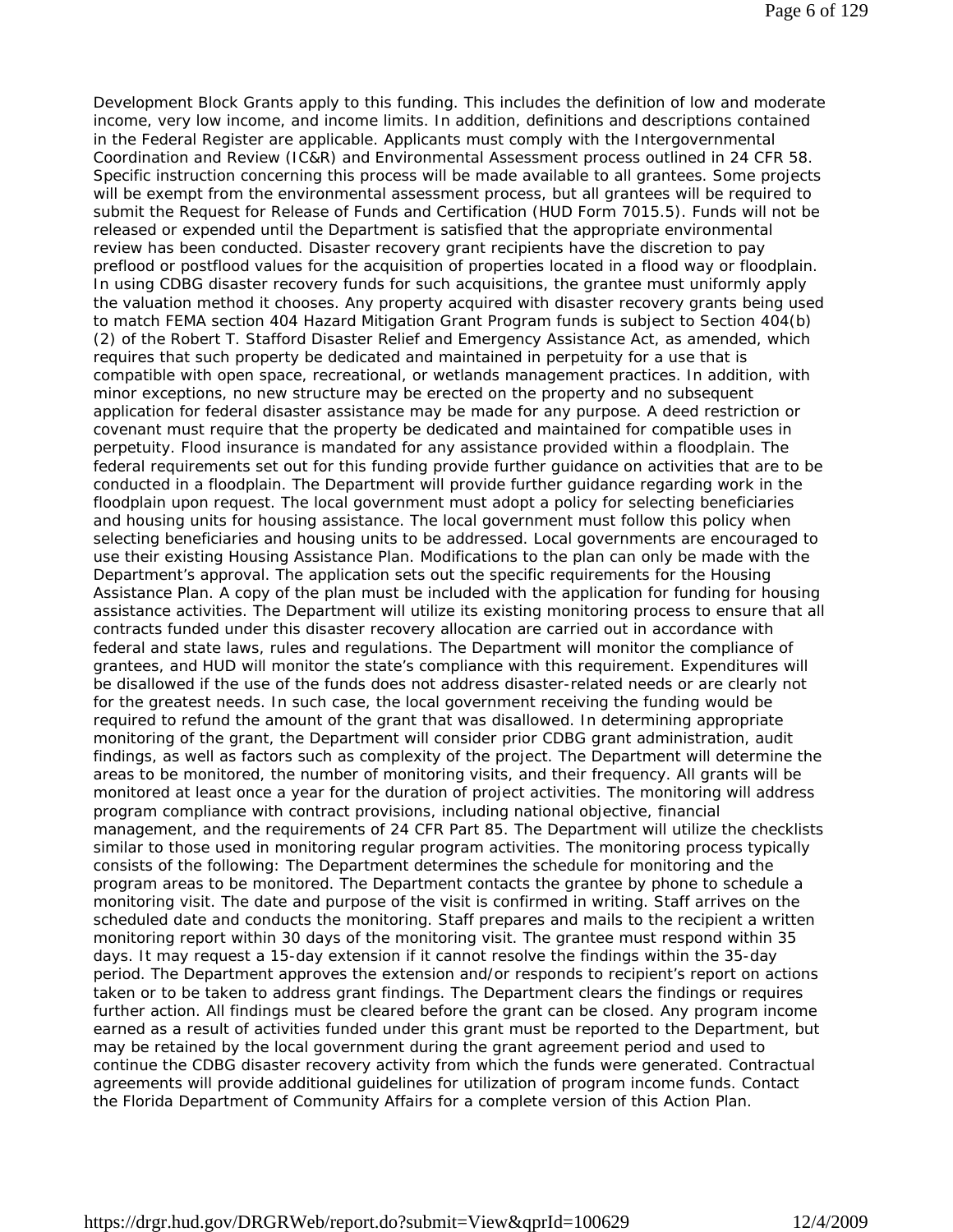| <b>Overall</b>                                 | <b>This Report</b><br><b>Period</b> | <b>To Date</b> |
|------------------------------------------------|-------------------------------------|----------------|
| <b>Total Projected Budget from All Sources</b> | N/A                                 | 82,304,000     |
| <b>Total CDBG Program Funds Budgeted</b>       | N/A                                 | 82,304,000     |
| Program Funds Drawdown                         | 7,500,918.03                        | 35,106,652.44  |
| <b>Obligated CDBG DR Funds</b>                 | 49,747.68                           | 82,854,000     |
| <b>Expended CDBG DR Funds</b>                  | 6,381,179.17                        | 33,986,911.58  |
| <b>Match Contributed</b>                       | 0                                   | $\Omega$       |
| <b>Program Income Received</b>                 | O                                   | $\Omega$       |
| Program Income Drawdown                        | 0                                   | $\Omega$       |

| <b>Progress Toward Required Numeric Targets</b> |
|-------------------------------------------------|
|-------------------------------------------------|

| <b>Requirement</b>                 | <b>Required</b>  | <b>To Date</b> |
|------------------------------------|------------------|----------------|
| Minimum Overall Benefit Percentage | 50               | 0.55           |
| <b>Minimum Non-Federal Match</b>   | $\left( \right)$ |                |
| <b>Limit on Public Services</b>    | 12,435,600       |                |
| Limit on Admin/Planning            | 16,580,800       | 2,443,553.07   |
| Limit on State Admin               | 4,145,200        |                |

# **Progress Toward Activity Type Targets**

| <b>Activity Type</b> | <b>Target</b> | <b>Actual</b> |
|----------------------|---------------|---------------|
|                      |               |               |

#### **Progress Toward National Objective Targets**

| <b>National Objective</b> |  | <b>Target</b> | <b>Actual</b> |
|---------------------------|--|---------------|---------------|
|                           |  |               |               |

#### **Overall Progress Narrative:**

Staff have been working with the grantees to ensure that all projects can be completed within the allocated timeframe. Technical assistance is being provided as needed. Monitoring of subgrantees continues with findings and concerns being addressed on a case by case basis.

| <b>Project Summary</b>                      |                                                   |                                            |                                                   |                                            |  |
|---------------------------------------------|---------------------------------------------------|--------------------------------------------|---------------------------------------------------|--------------------------------------------|--|
| Project#, Project Title                     | <b>This Report Period</b>                         |                                            | <b>To Date</b>                                    |                                            |  |
|                                             | <b>Project</b><br><b>Funds</b><br><b>Budgeted</b> | Program<br><b>Funds</b><br><b>Drawdown</b> | <b>Project</b><br><b>Funds</b><br><b>Budgeted</b> | Program<br><b>Funds</b><br><b>Drawdown</b> |  |
| 099, Administrative Costs                   | $-85.001$                                         | 71.145.29                                  |                                                   | 3,618,047 1,618,467.45                     |  |
| 101, Method of Distribution<br>Housing      |                                                   | -54,671.36 5,067,896.85                    |                                                   | 65,465,283 28,061,592.41                   |  |
| 102, Method of Distribution Non-<br>Housing |                                                   | 102,202.76 2,361,875.89 13,783,200.4       |                                                   | 5.426.592.58                               |  |
| 9999, Restricted Balance                    | 0                                                 | O                                          | 0                                                 | $\Omega$                                   |  |
| <b>BCKT, Bucket Project</b>                 | 0                                                 | 0                                          | 0                                                 | 0                                          |  |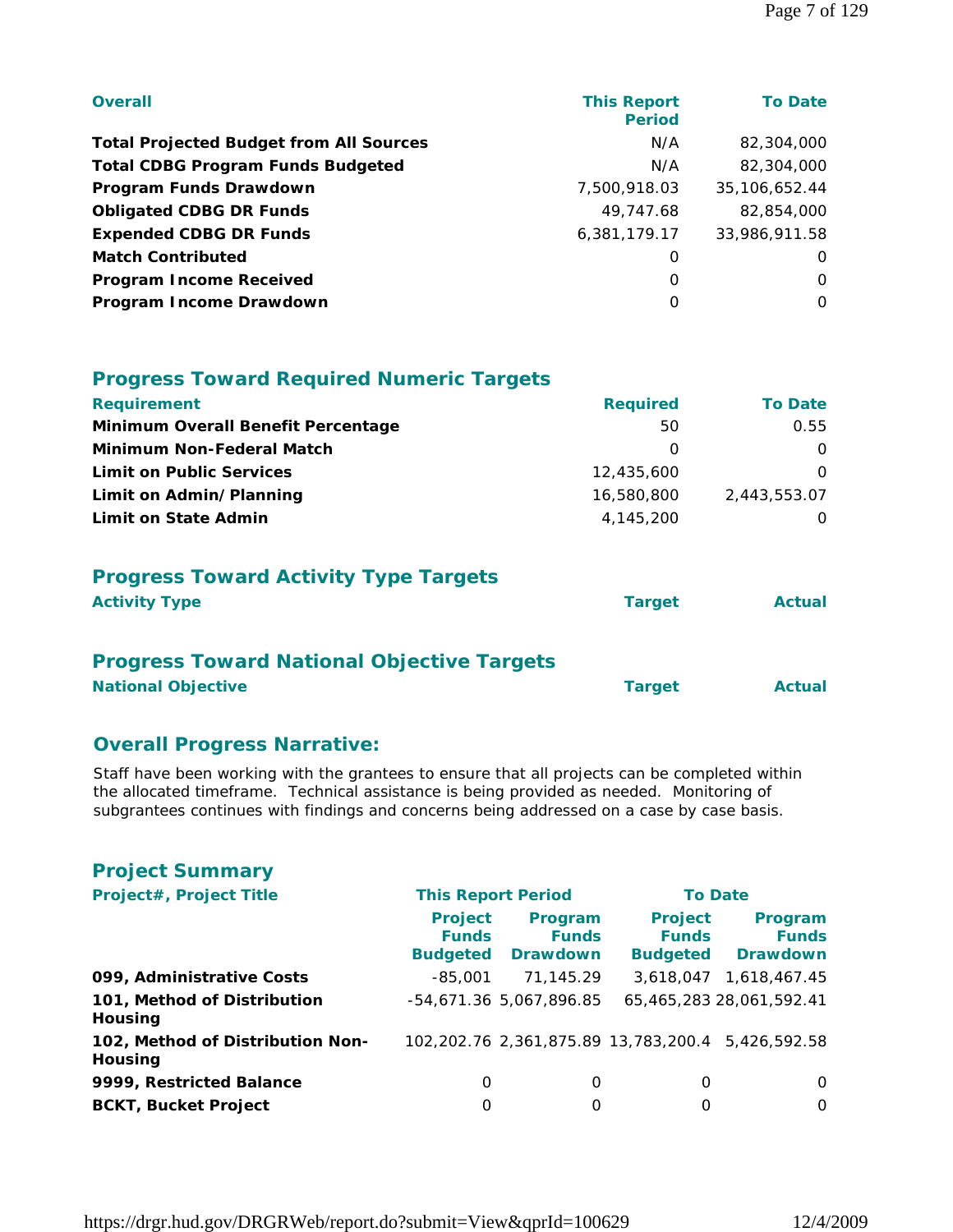# **Project/Activity Index:**

|     | Project $\#\ $ Project Title   | Grantee Activity $\#\ $ Activity Title |                |
|-----|--------------------------------|----------------------------------------|----------------|
| 099 | <b>Administrative Costs</b>    | <b>AA-21A</b>                          | $AA-21A$       |
|     |                                | <b>BC-21A</b>                          | $BC-21A$       |
|     |                                | $CC-21A$                               | $CC-21A$       |
|     |                                | $GC-21A$                               | $GC-21A$       |
|     |                                | $HC-21A$                               | $HC-21A$       |
|     |                                | <b>KW-21A</b>                          | <b>KW-21A</b>  |
|     |                                | $LC-21A$                               | $LC-21A$       |
|     |                                | $MC-21A$                               | $MC-21A$       |
|     |                                | $MD-21A$                               | $MD-21A$       |
|     |                                | OKCo-21A                               | OKCo-21A       |
|     |                                | <b>PBC-21A</b>                         | <b>PBC-21A</b> |
|     |                                | $SL-21A$                               | $SL-21A$       |
| 101 | Method of Distribution Housing | <b>BC-04A</b>                          | <b>BC-04A</b>  |
|     |                                | <b>BC-08</b>                           | <b>BC-08</b>   |
|     |                                | $BC-12$                                | $BC-12$        |
|     |                                | $BC-13$                                | $BC-13$        |
|     |                                | <b>BC-14A</b>                          | <b>BC-14A</b>  |
|     |                                | <b>BC-14B</b>                          | <b>BC-14B</b>  |
|     |                                | $CC-08$                                | $CC-08$        |
|     |                                | $CC-12$                                | $CC-12$        |
|     |                                | $CC-14A$                               | $CC-14A$       |
|     |                                | CC-14A-Demo                            | CC-14A-Demo    |
|     |                                | $CC-14B$                               | $CC-14B$       |
|     |                                | $GC-08$                                | $GC-08$        |
|     |                                | $GC-12$                                | $GC-12$        |
|     |                                | $GC-14A$                               | $GC-14A$       |
|     |                                | $HC-04A$                               | $HC-04A$       |
|     |                                | $HC-08$                                | $HC-08$        |
|     |                                | $HC-12$                                | $HC-12$        |
|     |                                |                                        |                |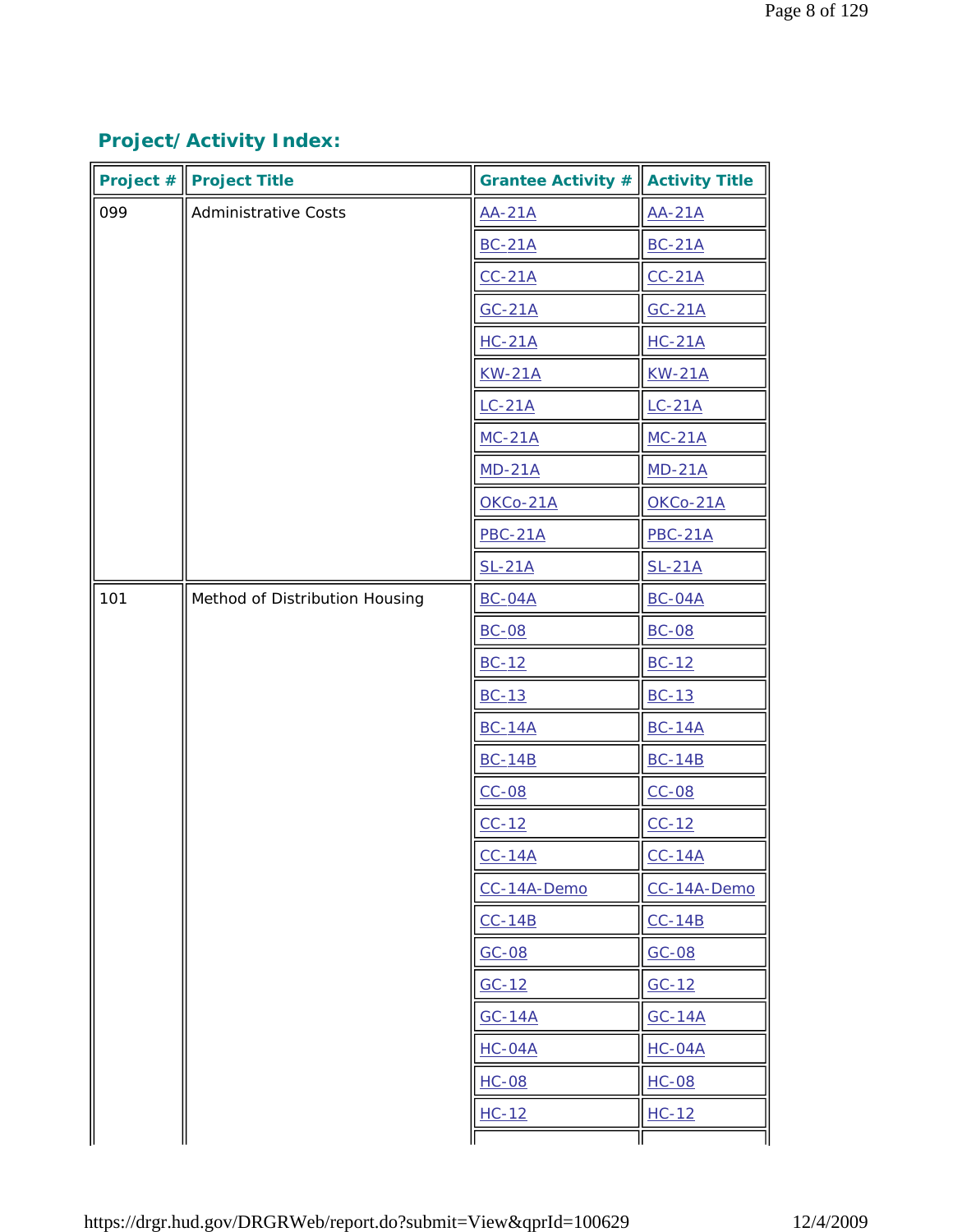|     |                                    | $KW-14A$       | <b>KW-14A</b>  |
|-----|------------------------------------|----------------|----------------|
|     |                                    | <b>KW-14B</b>  | <b>KW-14B</b>  |
|     |                                    | $LC-12$        | $LC-12$        |
|     |                                    | $LC-14A$       | $LC-14A$       |
|     |                                    | $MC-12$        | $MC-12$        |
|     |                                    | $MC-13$        | $MC-13$        |
|     |                                    | $MC-14A$       | $MC-14A$       |
|     |                                    | $MD-14A$       | $MD-14A$       |
|     |                                    | $MD-14B$       | $MD-14B$       |
|     |                                    | <b>OKCo-01</b> | <b>OKCo-01</b> |
|     |                                    | OKCo-04A       | OKCo-04A       |
|     |                                    | OKCo-08        | OKCo-08        |
|     |                                    | <b>OKCo-12</b> | <b>OKCo-12</b> |
|     |                                    | <b>PBC-04A</b> | PBC-04A        |
|     |                                    | $PBC-12$       | <b>PBC-12</b>  |
|     |                                    | <b>PBC-14A</b> | $PBC-14A$      |
|     |                                    | <b>PBC-14B</b> | <b>PBC-14B</b> |
|     |                                    | <b>SL 08</b>   | <b>SL 08</b>   |
|     |                                    | $SL-03R$       | $SL-03R$       |
|     |                                    | $SL-12$        | $SL-12$        |
|     |                                    | $SL-13$        | $SL-13$        |
|     |                                    | <b>SL-14A</b>  | <b>SL-14A</b>  |
|     |                                    | SL-14A-Demo    | SL-14A-Demo    |
| 102 | Method of Distribution Non-Housing | $BC-03$        | $BC-03$        |
|     |                                    | <b>BC-03E</b>  | <b>BC-03E</b>  |
|     |                                    | <b>BC-03F</b>  | <b>BC-03F</b>  |
|     |                                    | <b>BC-031</b>  | <b>BC-031</b>  |
|     |                                    | <b>BC-03J</b>  | <b>BC-03J</b>  |
|     |                                    | <b>BC-03K</b>  | <b>BC-03K</b>  |
|     |                                    | <b>BC-03L</b>  | <b>BC-03L</b>  |
|     |                                    | <b>BC-030</b>  | <b>BC-030</b>  |
|     |                                    | <b>CC 21B</b>  | <b>CC 21B</b>  |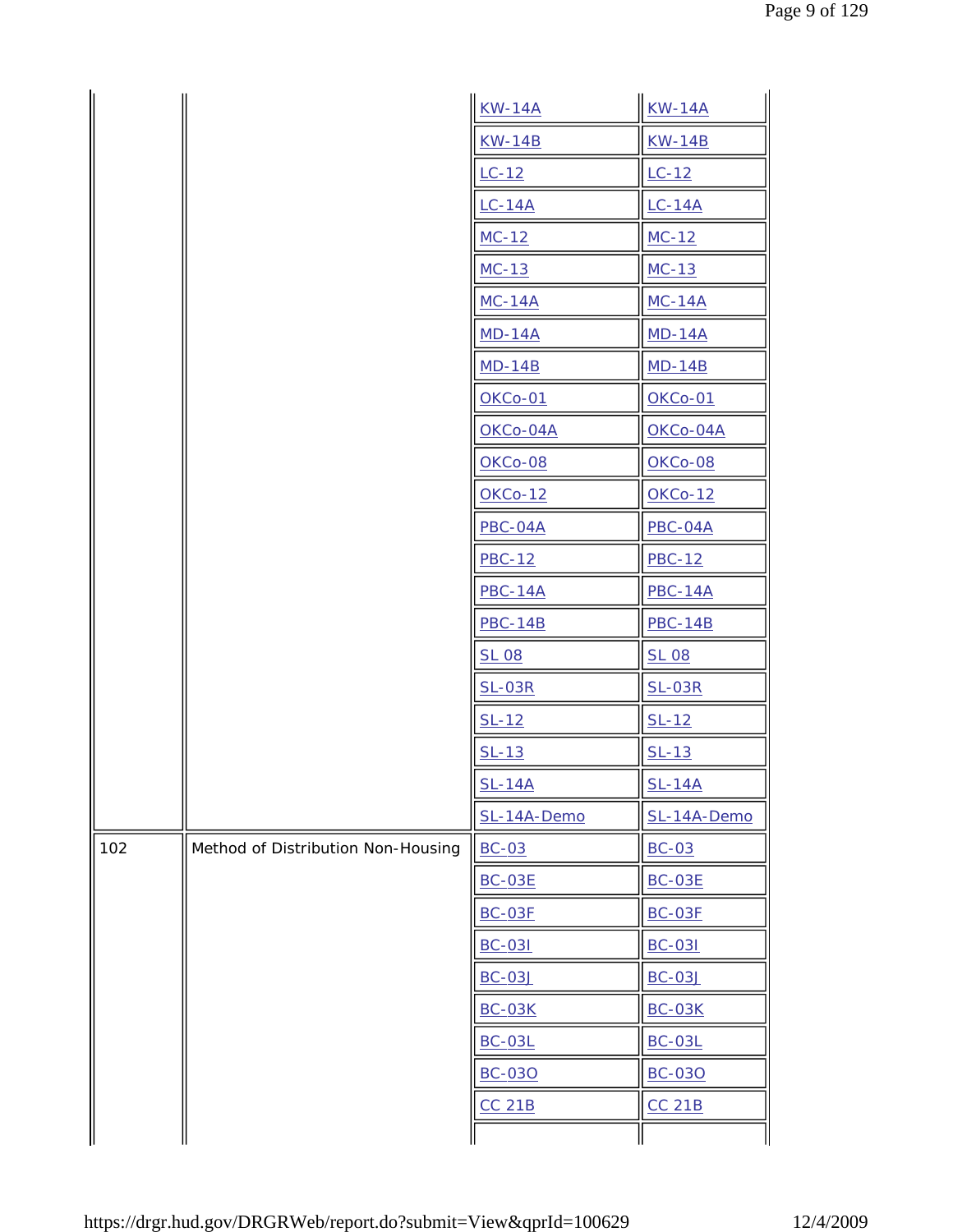|  | $CC-03$         | $CC-03$         |
|--|-----------------|-----------------|
|  | $CC-031$        | $CC-031$        |
|  | $CC-03J$        | $CC-03J$        |
|  | $HC-01$         | $HC-01$         |
|  | $HC-03$         | $HC-03$         |
|  | $HC-21B$        | $HC-21B$        |
|  | <b>KW-21B</b>   | <b>KW-21B</b>   |
|  | $MC-03$         | $MC-03$         |
|  | $MC-21B$        | $MC-21B$        |
|  | <b>MD-031</b>   | <b>MD-031</b>   |
|  | $MD-21B$        | $MD-21B$        |
|  | <b>OKCo-031</b> | <b>OKCo-031</b> |
|  | OKCo-21B        | $OKCo-21B$      |
|  | <b>PBC-03</b>   | <b>PBC-03</b>   |
|  | <b>PBC-03E</b>  | <b>PBC-03E</b>  |
|  | <b>PBC-031</b>  | <b>PBC-031</b>  |
|  | <b>PBC-03J</b>  | <b>PBC-03J</b>  |
|  | <b>PBC-03K</b>  | <b>PBC-03K</b>  |
|  | <b>SL-03K</b>   | $SL-03K$        |

# **Activities**

**Grantee Activity Number:** AA-21A

**Activity Category:** Administration

**Project Number:** 099

**Projected Start Date:** 02/01/2007

**National Objective:** Low/Mod

**Responsible Organization:**

**Activity Title:** AA-21A

**Activity Status:** Under Way

**Project Title:** Administrative Costs

**Projected End Date:** 02/01/2010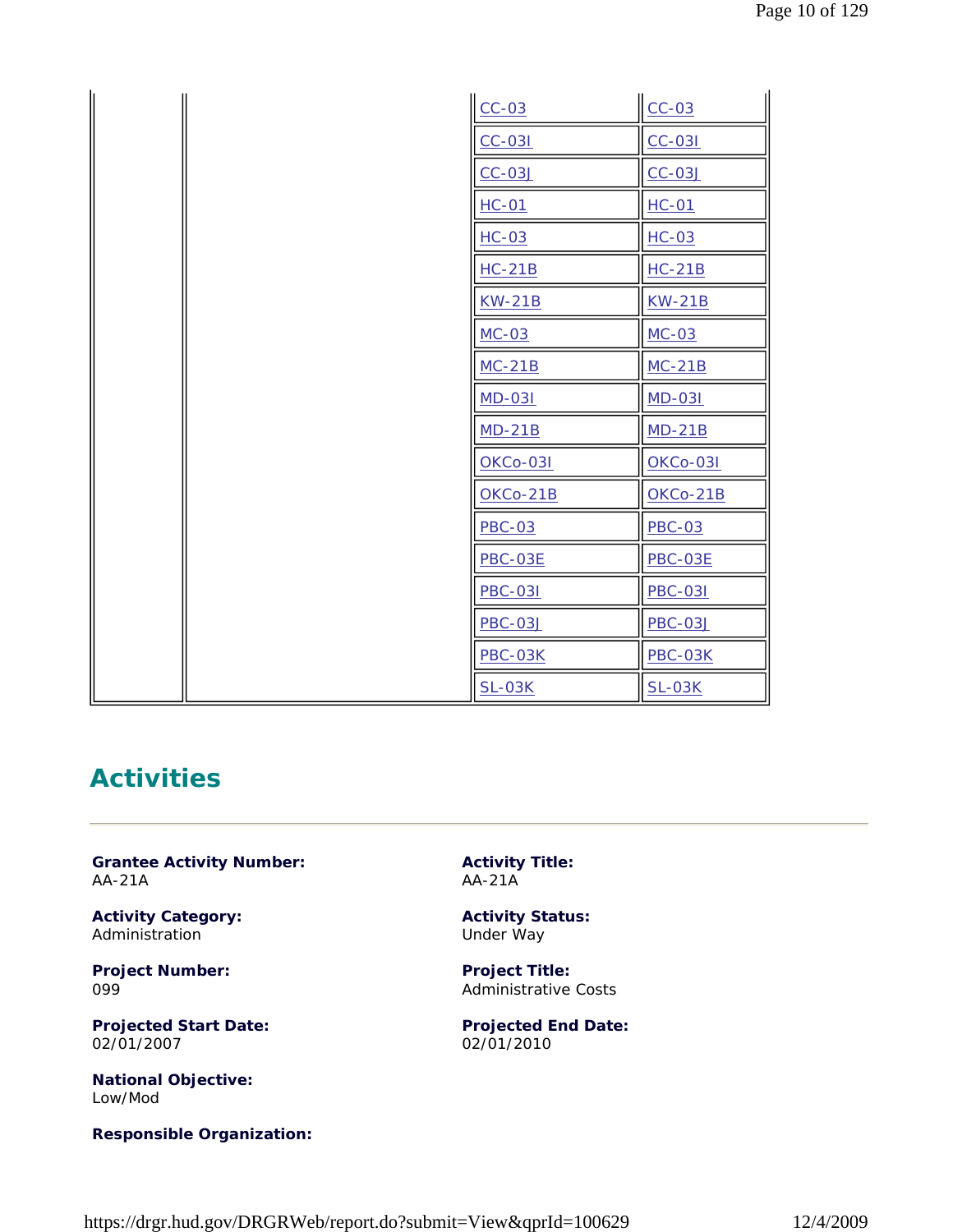State of Florida

|                                                | Jul 1 thru Sep<br>30, 2009 | <b>To Date</b> |
|------------------------------------------------|----------------------------|----------------|
| <b>Total Projected Budget from All Sources</b> | N/A                        | 1,608,080      |
| <b>Total CDBG Program Funds Budgeted</b>       | N/A                        | 1,608,080      |
| Program Funds Drawdown                         | 0                          | 135,831.2      |
| <b>Obligated CDBG DR Funds</b>                 | 0                          | 1,608,080      |
| <b>Expended CDBG DR Funds</b>                  | 0                          | 135,831.2      |
| <b>Match Contributed</b>                       | $\Omega$                   | $\Omega$       |
| <b>Program Income Received</b>                 | $\Omega$                   | $\Omega$       |
| Program Income Drawdown                        | $\Omega$                   | $\Omega$       |

#### **Performance Measures**

|                               | <b>This Report Period</b> |     | Cumulative Actual Total / |     |                 |       |  |
|-------------------------------|---------------------------|-----|---------------------------|-----|-----------------|-------|--|
|                               |                           |     |                           |     | <b>Expected</b> |       |  |
|                               | Low                       | Mod | Total                     | Low | <b>Mod</b>      | Total |  |
| No Performance Measures Found |                           |     |                           |     |                 |       |  |

#### **Activity Description:**

State Administrative Funds.

# **Location Description:**

Florida Department of Community Affairs 2555 Shumard Oak Blvd Tallahassee, FL 32399

#### **Activity Progress Narrative:**

| <b>Activity Location:</b><br><b>Address</b>                            | <b>City</b> | <b>State</b>  | Zip |
|------------------------------------------------------------------------|-------------|---------------|-----|
| No Activity Locations Found                                            |             |               |     |
| <b>Other Funding Sources Budgeted - Detail</b><br><b>Match Sources</b> |             | <b>Amount</b> |     |
| No Other Match Funding Sources Found                                   |             |               |     |
| <b>Other Funding Sources</b>                                           |             | Amount        |     |

No Other Funding Sources Found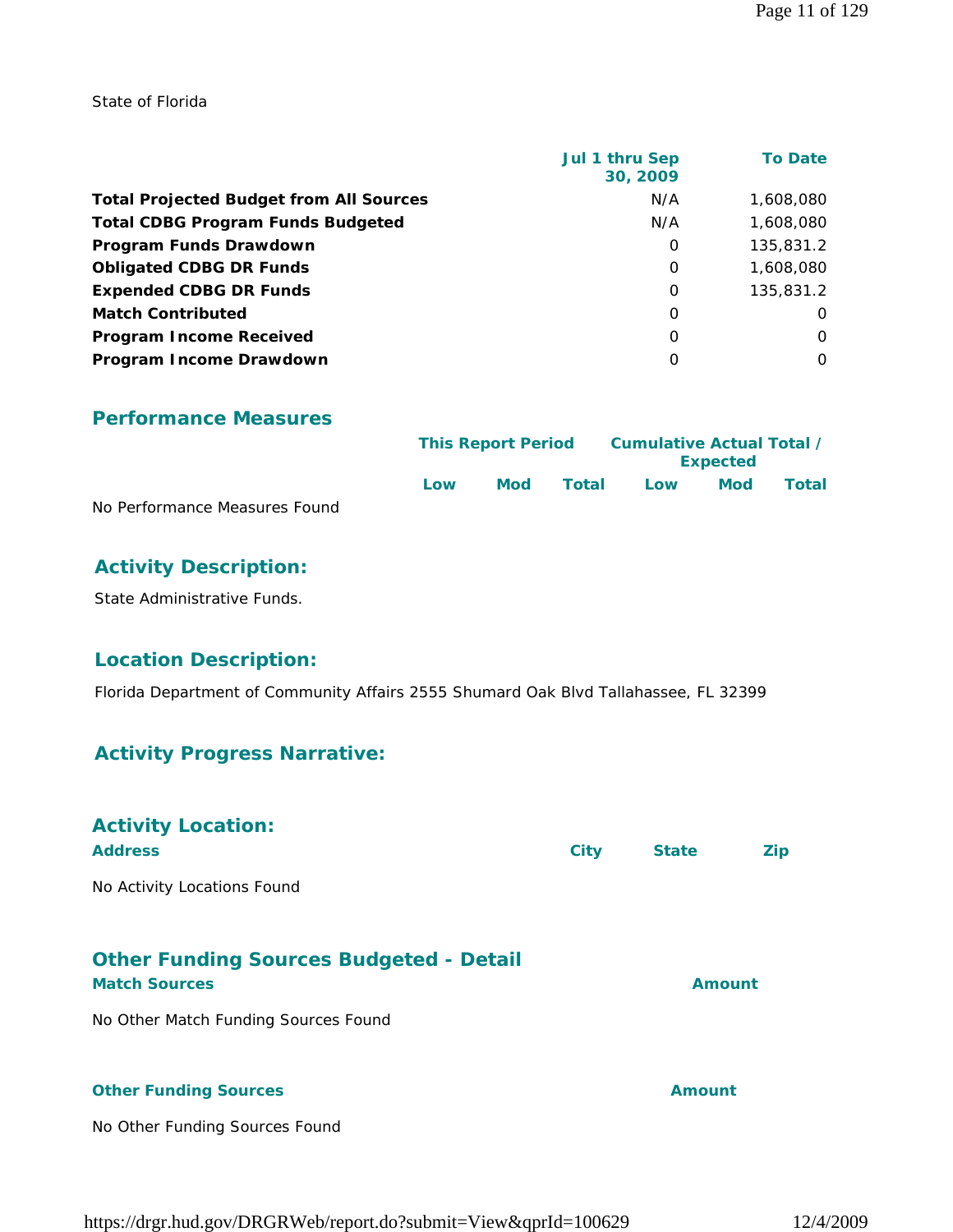| <b>Grantee Activity Number:</b>                    | <b>Activity Title:</b>             |
|----------------------------------------------------|------------------------------------|
| BC-03                                              | BC-03                              |
| <b>Activity Category:</b>                          | <b>Activity Status:</b>            |
| Rehabilitation/reconstruction of public facilities | Under Way                          |
| <b>Project Number:</b>                             | <b>Project Title:</b>              |
| 102                                                | Method of Distribution Non-Housing |
| <b>Projected Start Date:</b>                       | <b>Projected End Date:</b>         |
| 05/11/2007                                         | 05/10/2010                         |
| <b>National Objective:</b><br>Low/Mod              |                                    |
| <b>Responsible Organization:</b>                   |                                    |

 **Jul 1 thru Sep 30, 2009 To Date** Total Projected Budget from All Sources N/A 969,842 **Total CDBG Program Funds Budgeted** N/A 969,842 **Program Funds Drawdown** 175,000 460,410 **Obligated CDBG DR Funds 0** 969,842 **Expended CDBG DR Funds** 175,000 460,410 **Match Contributed** 0 0 **Program Income Received** 0 0 **Program Income Drawdown** 0 0

#### **Performance Measures**

Broward County

|                                                | <b>This Report Period</b> |          |       | <b>Cumulative Actual Total /</b><br><b>Expected</b> |            |                     |
|------------------------------------------------|---------------------------|----------|-------|-----------------------------------------------------|------------|---------------------|
|                                                | Low                       | Mod      | Total | Low                                                 | <b>Mod</b> | Total               |
| # of Public Facilities                         |                           |          |       | 0/0                                                 | 0/0        | 3/7                 |
| # of Non-business Organizations<br>benefitting | 0                         | $\Omega$ |       | 0/0                                                 | 0/0        | 0/0                 |
| # of Persons benefitting                       | O                         | O        |       | 0 0/148.672                                         |            | 0/0 180,981/392,547 |

# **Activity Description:**

Public facilities and improvements.

# **Location Description:**

Broward County - Lauderdale by the Sea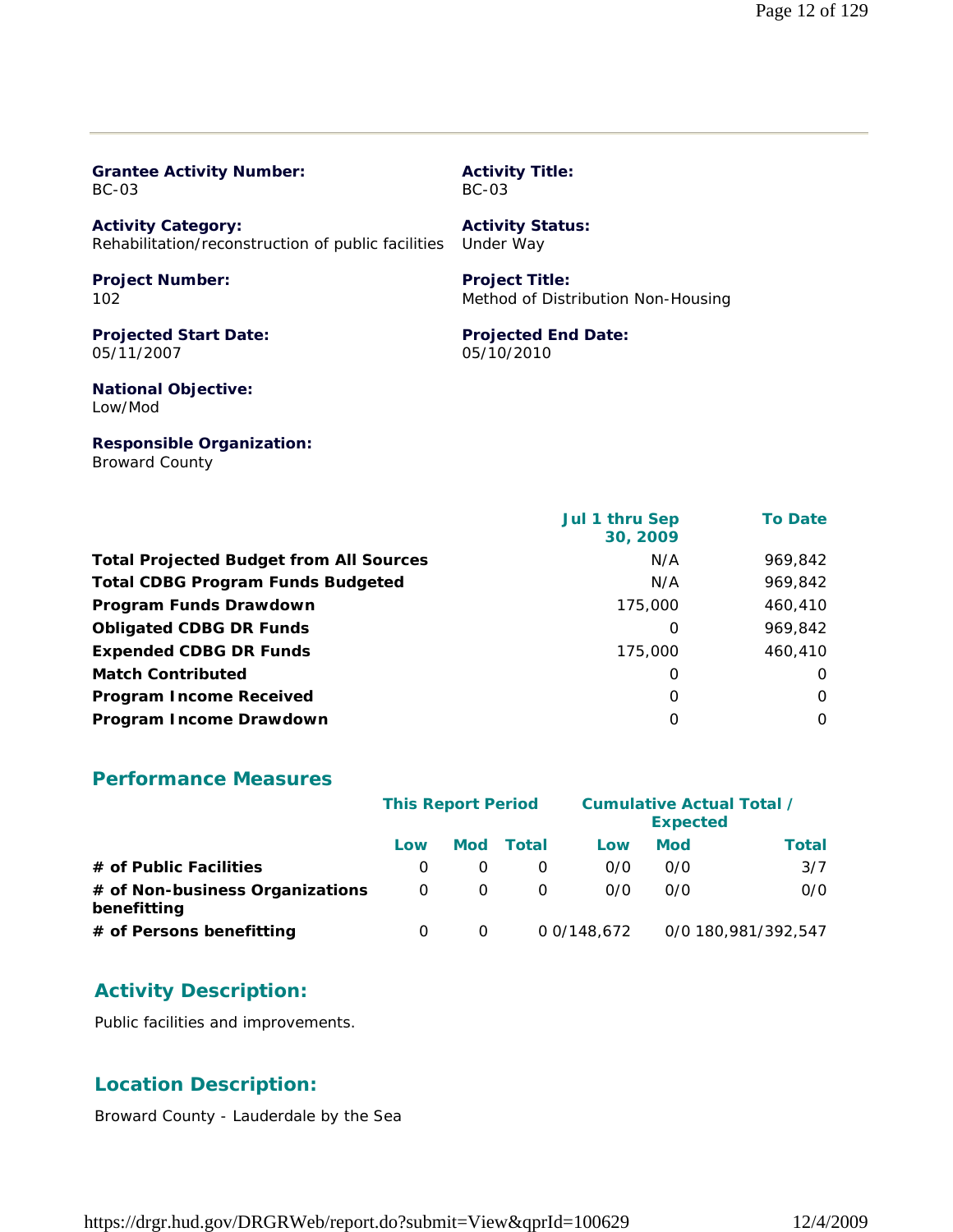# **Activity Progress Narrative:**

SA8C Davie Pine Island Multi-Purpose Center Bid Spec Committee approved RFP5 and procurement process and installation of generators is underway.

SA8C Davie Neighborhood Service Center RFP approved, and procurement process and installation of generators is underway.

SA2 Coconut Creek Community Center Generator purchased, construction and installation 100% complete.

SA36 Weston Regional Center Generator Application deleted; allocation to be returned to County will be amended - to generator project.

SA38 Wilton Manor Island City Pact Preserve Com Center Generator purchase has neared completion of the standby generator portion of the project. The portable generator purchase will commence after the completion of the standby portion of the project.

SA41 Margate EOC Generator installation completed at EOC site, waiting on Close Out Documents and Final Release of Liens.

SA3O Plantation Public Works Garage project 100% completed.

| <b>Activity Location:</b><br><b>Address</b>                            | <b>City</b> | <b>State</b>  | <b>Zip</b> |
|------------------------------------------------------------------------|-------------|---------------|------------|
| No Activity Locations Found                                            |             |               |            |
| <b>Other Funding Sources Budgeted - Detail</b><br><b>Match Sources</b> |             | <b>Amount</b> |            |
| No Other Match Funding Sources Found                                   |             |               |            |
| <b>Other Funding Sources</b>                                           |             | <b>Amount</b> |            |
| No Other Funding Sources Found                                         |             |               |            |
|                                                                        |             |               |            |
|                                                                        |             |               |            |

#### **Grantee Activity Number:** BC-03E

**Activity Category:** Rehabilitation/reconstruction of other nonresidential structures

**Project Number:** 102

**Activity Title:** BC-03E

**Activity Status:** Under Way

**Project Title:** Method of Distribution Non-Housing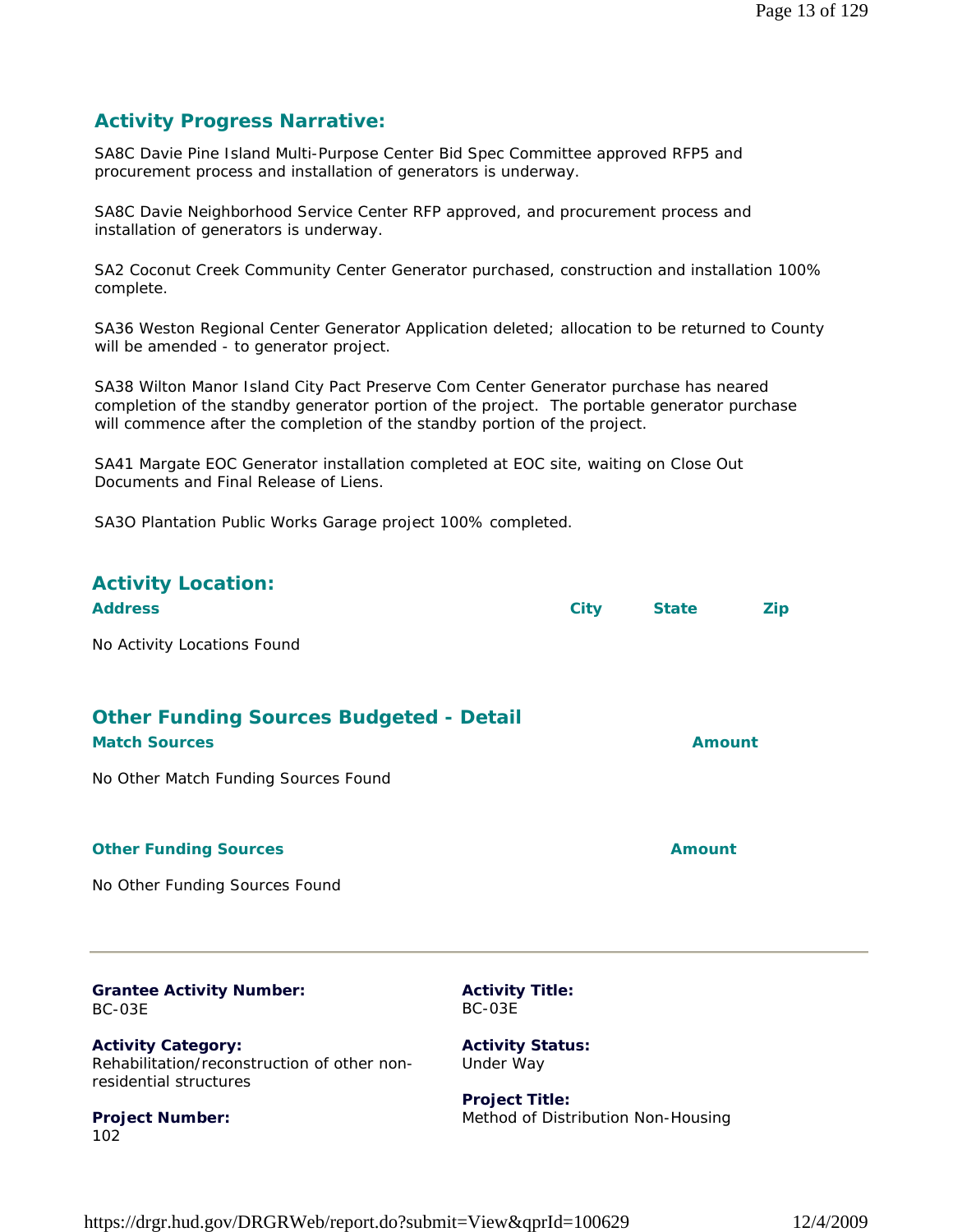#### **Projected Start Date:** 05/11/2007

#### **National Objective:** Urgent Need

**Responsible Organization:** Broward County

|                                                | <b>Jul 1 thru Sep</b><br>30, 2009 | <b>To Date</b> |
|------------------------------------------------|-----------------------------------|----------------|
| <b>Total Projected Budget from All Sources</b> | N/A                               | 100,000        |
| <b>Total CDBG Program Funds Budgeted</b>       | N/A                               | 100,000        |
| Program Funds Drawdown                         | 100,000                           | 100,000        |
| <b>Obligated CDBG DR Funds</b>                 | 0                                 | 100,000        |
| <b>Expended CDBG DR Funds</b>                  | 100,002                           | 100,000        |
| <b>Match Contributed</b>                       | 0                                 | $\Omega$       |
| <b>Program Income Received</b>                 | $\Omega$                          | $\Omega$       |
| Program Income Drawdown                        | O                                 | $\Omega$       |

**Projected End Date:**

05/10/2010

#### **Performance Measures**

|                                                | <b>This Report Period</b> |            |              | <b>Cumulative Actual Total /</b><br><b>Expected</b> |            |                   |
|------------------------------------------------|---------------------------|------------|--------------|-----------------------------------------------------|------------|-------------------|
|                                                | Low                       | <b>Mod</b> | <b>Total</b> | Low                                                 | <b>Mod</b> | <b>Total</b>      |
| # of buildings (non-residential)               | O                         |            | $\Omega$     | O/O                                                 | 0/0        | 0/1               |
| # of Businesses                                | 0                         | $\Omega$   | 0            | O/O                                                 | 0/0        | 0/0               |
| # of Non-business Organizations<br>benefitting | 0                         | $\Omega$   | 0            | 0/0                                                 | 0/0        | 0/0               |
| # of Persons benefitting                       | O                         |            |              | 0.0/56.243                                          |            | 0/0 32,065/56,243 |

# **Activity Description:**

Rehabilitation of neighborhood/senior center.

# **Location Description:**

Broward County - Margate - Senior Center

#### **Activity Progress Narrative:**

SA41 Margate Community Center Generator project completed at Senior Center site, waiting on Close Out Documents and Final Release of Liens.

| <b>Activity Location:</b> |  |
|---------------------------|--|
|                           |  |

**Address City State Zip**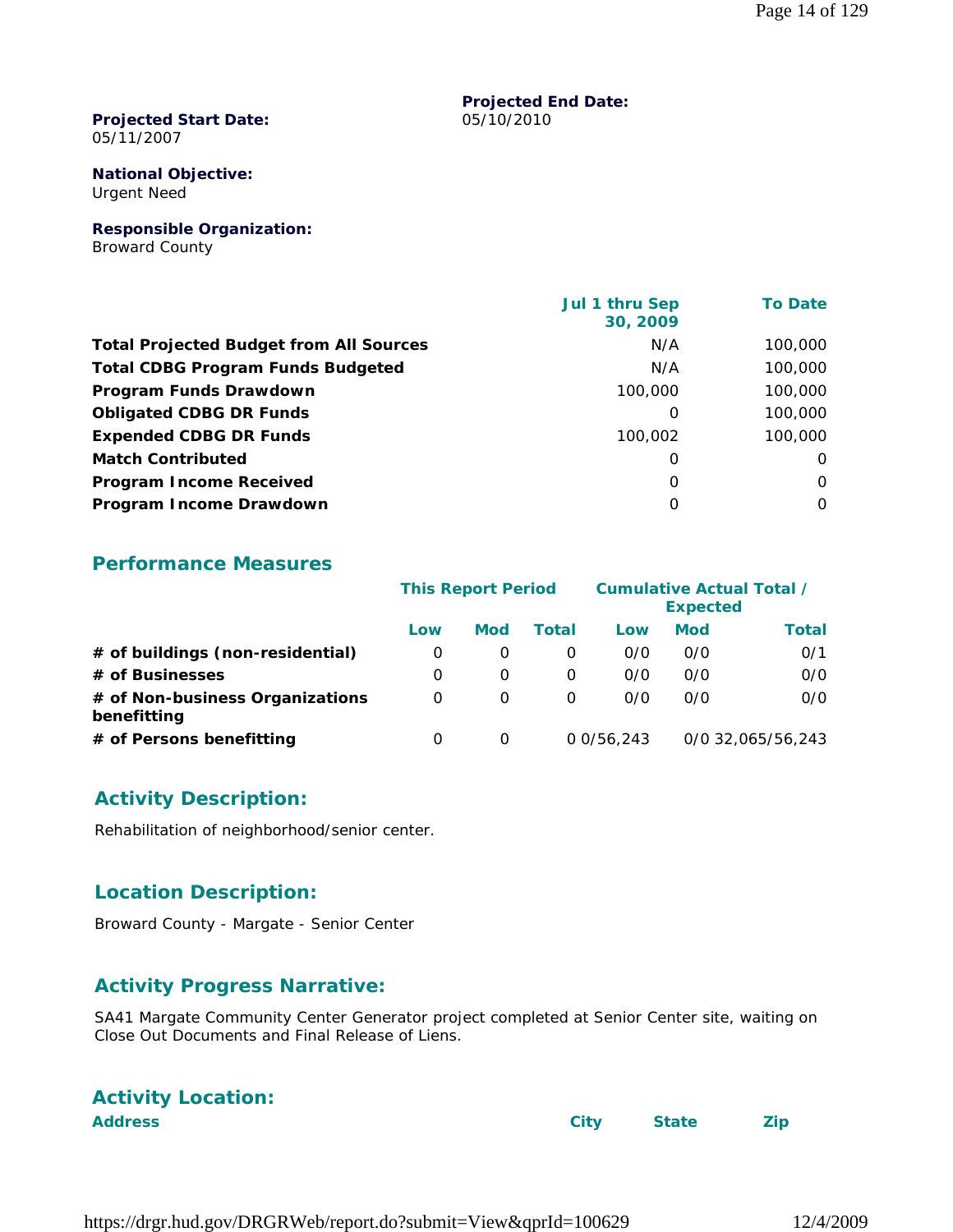No Activity Locations Found

#### **Other Funding Sources Budgeted - Detail Match Sources Amount**

No Other Match Funding Sources Found

# **Other Funding Sources Amount**

No Other Funding Sources Found

**Grantee Activity Number:** BC-03F

**Activity Category:** Rehabilitation/reconstruction of public facilities Under Way

**Project Number:** 102

**Projected Start Date:** 05/11/2007

**Activity Title:** BC-03F

**Activity Status:**

**Project Title:** Method of Distribution Non-Housing

**Projected End Date:** 05/10/2010

**National Objective:** Low/Mod

**Responsible Organization:** Broward County

|                                                | Jul 1 thru Sep<br>30, 2009 | <b>To Date</b> |
|------------------------------------------------|----------------------------|----------------|
| <b>Total Projected Budget from All Sources</b> | N/A                        | 529,500        |
| <b>Total CDBG Program Funds Budgeted</b>       | N/A                        | 529,500        |
| Program Funds Drawdown                         | 0                          | 3,600          |
| <b>Obligated CDBG DR Funds</b>                 | $\Omega$                   | 529,500        |
| <b>Expended CDBG DR Funds</b>                  | 0                          | 3,600          |
| <b>Match Contributed</b>                       | 0                          | $\Omega$       |
| <b>Program Income Received</b>                 | 0                          | $\Omega$       |
| Program Income Drawdown                        | O                          | $\Omega$       |

#### **Performance Measures**

|     | Cumulative Actual Total /<br><b>This Report Period</b> |       |     |          |              |
|-----|--------------------------------------------------------|-------|-----|----------|--------------|
|     |                                                        |       |     | Expected |              |
| Low | Mod                                                    | Total | Low | Mod      | <b>Total</b> |

https://drgr.hud.gov/DRGRWeb/report.do?submit=View&qprId=100629 12/4/2009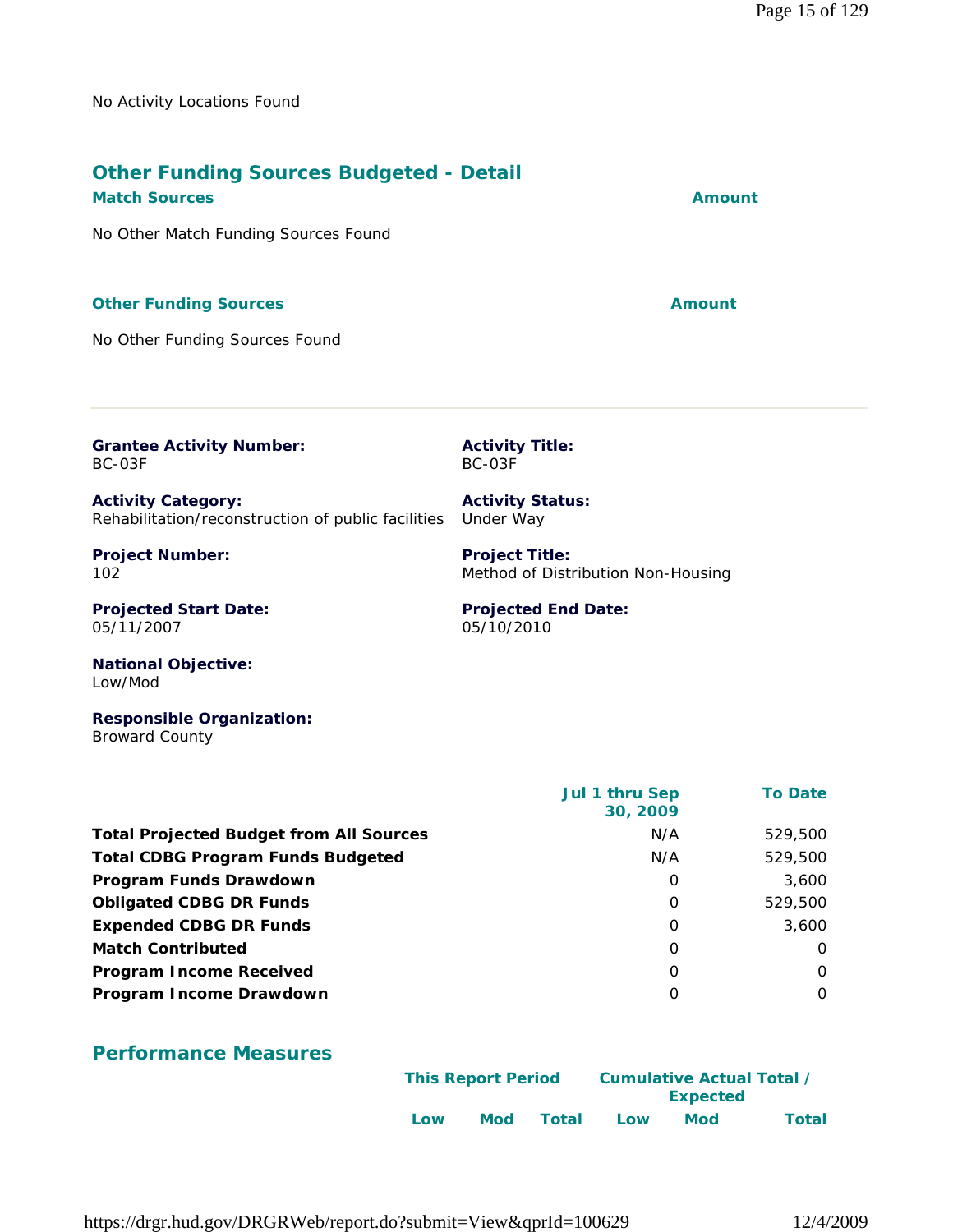| # of Public Facilities   |  | റ ⁄റ | - N.O                          | 0/1 |
|--------------------------|--|------|--------------------------------|-----|
| # of Persons benefitting |  |      | 0 0/4,420 0/8,468 2,045/14,757 |     |

# **Activity Description:**

Rehabilitation of Park and Recreational Facilities

#### **Location Description:**

Broward County - West Park (Mary Saunders Park)

# **Activity Progress Narrative:**

SA23 North Lauderdale Hampton Pines Park: 90% completed, waiting for lien Releases.

SA35 Mary Saunders Park Rehab: Repairs to recreational lighting, replacement of scoreboard wiring and restoration of landscaping, done - project complete, waiting Close Out documents and Final Release of liens.

| <b>Activity Location:</b><br><b>Address</b>                                                    |                                         | <b>City</b> | <b>State</b>                       | <b>Zip</b> |
|------------------------------------------------------------------------------------------------|-----------------------------------------|-------------|------------------------------------|------------|
| No Activity Locations Found                                                                    |                                         |             |                                    |            |
| <b>Other Funding Sources Budgeted - Detail</b><br><b>Match Sources</b>                         |                                         |             | <b>Amount</b>                      |            |
| No Other Match Funding Sources Found                                                           |                                         |             |                                    |            |
| <b>Other Funding Sources</b>                                                                   |                                         |             | <b>Amount</b>                      |            |
| No Other Funding Sources Found                                                                 |                                         |             |                                    |            |
|                                                                                                |                                         |             |                                    |            |
| <b>Grantee Activity Number:</b><br><b>BC-031</b>                                               | <b>Activity Title:</b><br><b>BC-031</b> |             |                                    |            |
| <b>Activity Category:</b><br>Acquisition, construction, reconstruction of<br>public facilities | <b>Activity Status:</b><br>Under Way    |             |                                    |            |
| <b>Project Number:</b>                                                                         | <b>Project Title:</b>                   |             | Method of Distribution Non-Housing |            |

https://drgr.hud.gov/DRGRWeb/report.do?submit=View&qprId=100629 12/4/2009

 $102$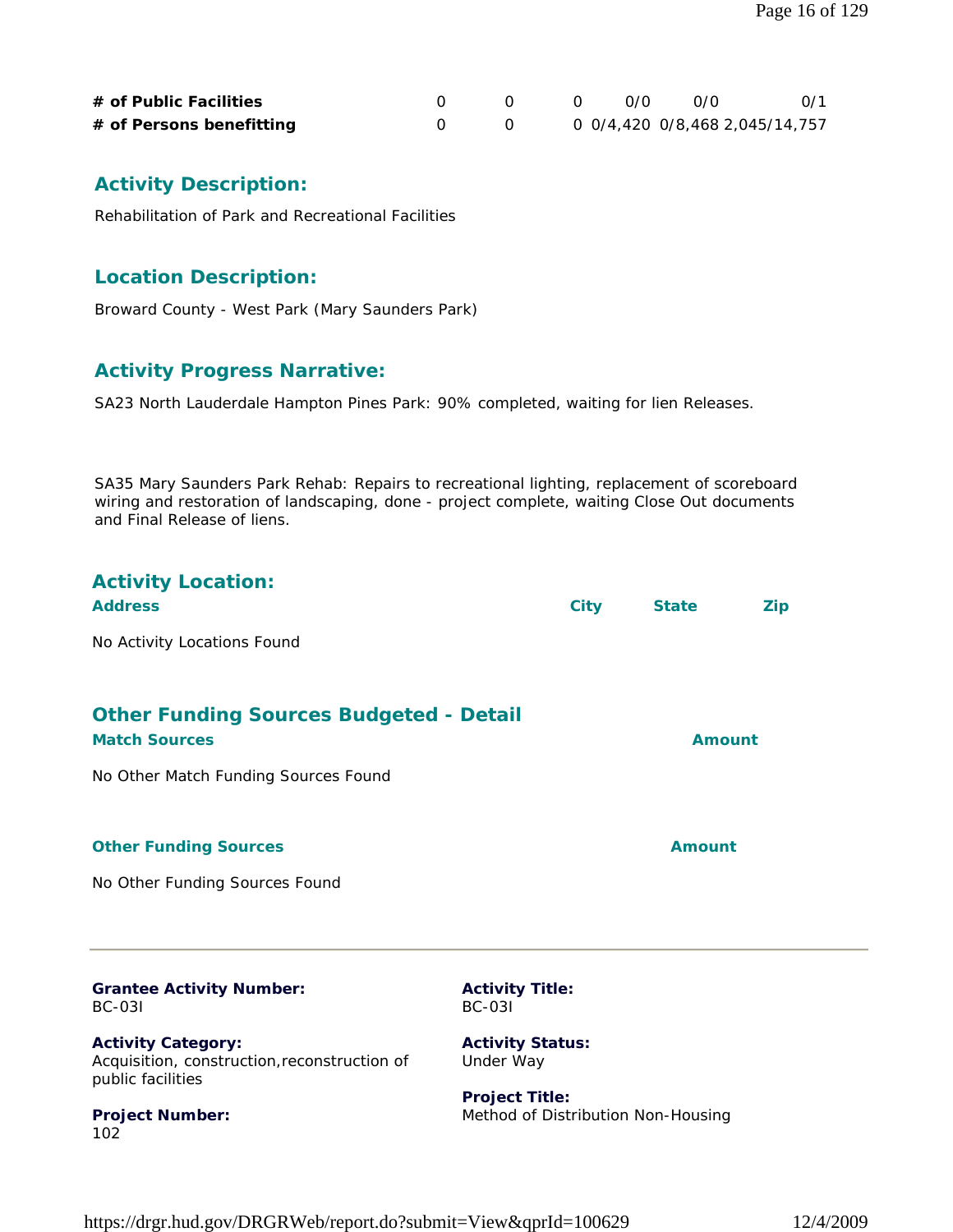#### **Projected Start Date:** 05/11/2007

**National Objective:** Low/Mod

**Responsible Organization:** Broward County

| Jul 1 thru Sep<br>30, 2009 | <b>To Date</b> |
|----------------------------|----------------|
| N/A                        | 299,799        |
| N/A                        | 299,799        |
| 68,743.52                  | 139,084.39     |
| 0                          | 299,799        |
| 68,743.52                  | 139,084.39     |
| 0                          | 0              |
| $\Omega$                   | $\Omega$       |
| 0                          | $\Omega$       |
|                            |                |

**Projected End Date:**

05/10/2010

#### **Performance Measures**

|                                           |              | <b>This Report Period</b> |          |                  |            | Cumulative Actual Total /<br><b>Expected</b> |  |  |  |
|-------------------------------------------|--------------|---------------------------|----------|------------------|------------|----------------------------------------------|--|--|--|
|                                           | Low          | Mod                       | Total    | Low              | <b>Mod</b> | Total                                        |  |  |  |
| # of Persons benefitting                  | $\Omega$     | 0                         |          | $0\quad 0/6.033$ |            | 0/928 0/7.693                                |  |  |  |
| # of Linear feet of Public<br>Improvement | <sup>n</sup> | $\Omega$                  | $\Omega$ | 0/0              |            | $0/0$ $0/1.270$                              |  |  |  |

# **Activity Description:**

Flood and drainage improvements.

#### **Location Description:**

Broward County - Lighthouse Point and Pembroke Park

# **Activity Progress Narrative:**

SA19 Lighthouse Point Senior Center Stormwater Project completed, Close Out documentation being prepared and Final Release of Liens.

SA2S Pembroke Park SW 52nd Ave Storms Drains Project completed, Close Out documentation being prepared and Final Release of Liens.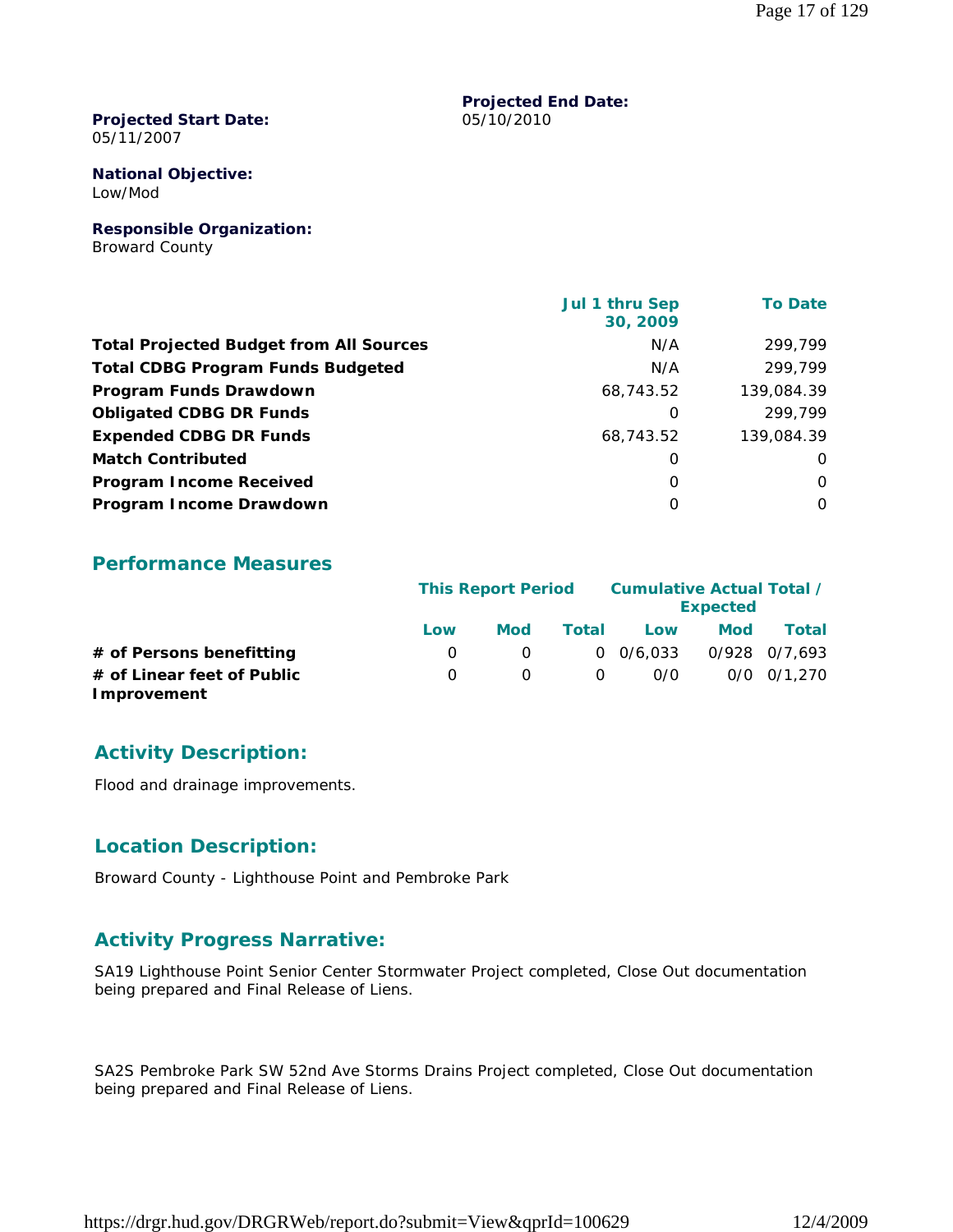SA39 Wilton Manors Storm Drain Construction: Sun Up Enterprises, Inc selected as the lowest responsible, responsive bidder, construction has started.

| <b>Activity Location:</b><br><b>Address</b><br>No Activity Locations Found                                            |                                                                                                     | <b>City</b>    | <b>State</b>  | <b>Zip</b>     |
|-----------------------------------------------------------------------------------------------------------------------|-----------------------------------------------------------------------------------------------------|----------------|---------------|----------------|
| <b>Other Funding Sources Budgeted - Detail</b><br><b>Match Sources</b><br>No Other Match Funding Sources Found        |                                                                                                     |                |               | Amount         |
| <b>Other Funding Sources</b><br>No Other Funding Sources Found                                                        |                                                                                                     |                | <b>Amount</b> |                |
| <b>Grantee Activity Number:</b><br><b>BC-03J</b>                                                                      | <b>Activity Title:</b><br>$BC-03J$                                                                  |                |               |                |
| <b>Activity Category:</b><br>Construction/reconstruction of water/sewer<br>lines or systems<br><b>Project Number:</b> | <b>Activity Status:</b><br>Under Way<br><b>Project Title:</b><br>Method of Distribution Non-Housing |                |               |                |
| 102<br><b>Projected Start Date:</b><br>05/11/2007                                                                     | <b>Projected End Date:</b><br>05/10/2010                                                            |                |               |                |
| <b>National Objective:</b><br>Low/Mod                                                                                 |                                                                                                     |                |               |                |
| <b>Responsible Organization:</b><br><b>Broward County</b>                                                             |                                                                                                     |                |               |                |
|                                                                                                                       |                                                                                                     | Jul 1 thru Sep | 30, 2009      | <b>To Date</b> |
| <b>Total Projected Budget from All Sources</b>                                                                        |                                                                                                     |                | N/A           | 436,769        |
| <b>Total CDBG Program Funds Budgeted</b>                                                                              |                                                                                                     |                | N/A           | 436,769        |
| Program Funds Drawdown                                                                                                |                                                                                                     |                | 25,316.85     | 222,857.85     |

**Obligated CDBG DR Funds 0** 436,769 **Expended CDBG DR Funds** 25,316.85 222,857.85 **Match Contributed** 0 0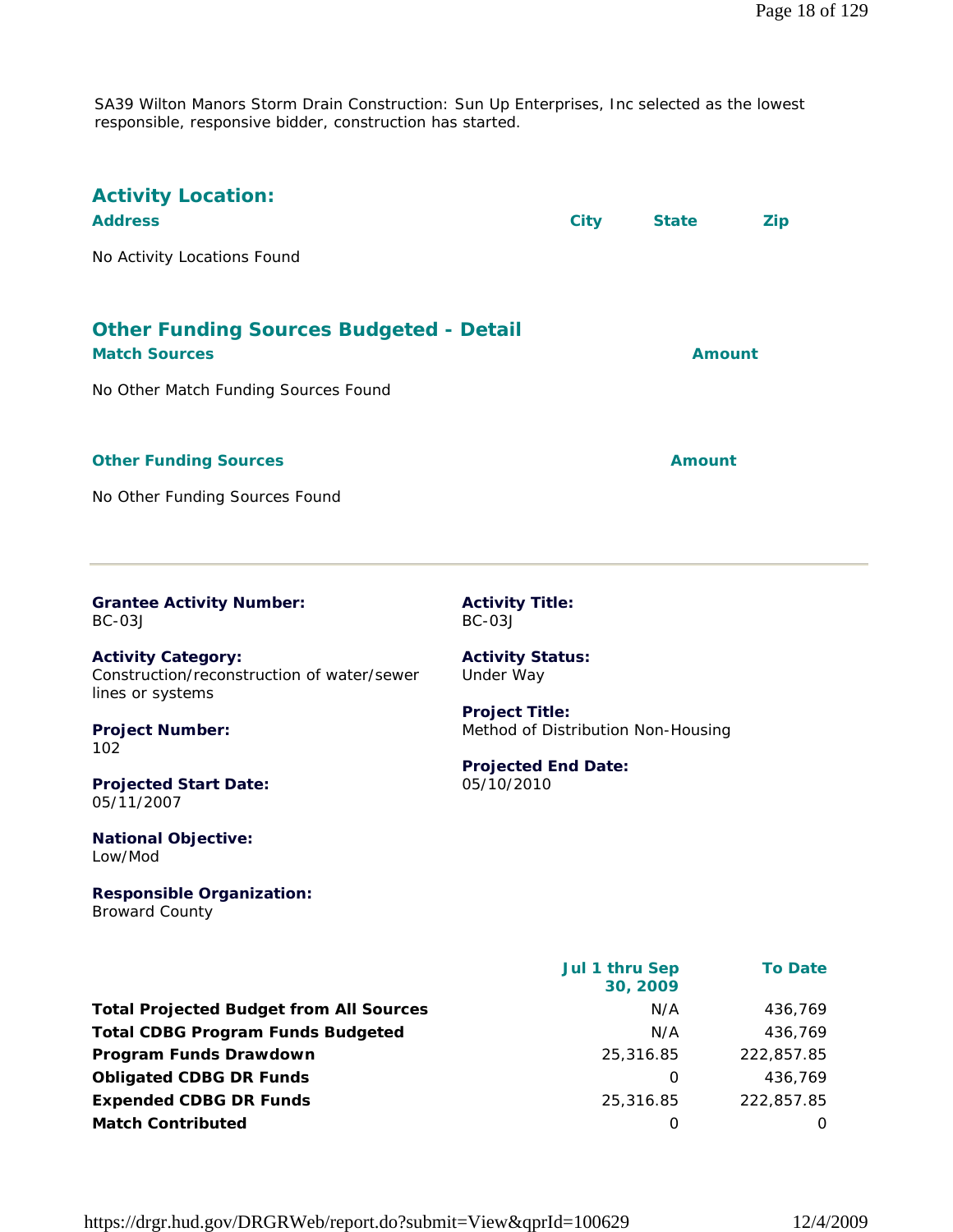| <b>Program Income Received</b> |  |
|--------------------------------|--|
| Program Income Drawdown        |  |

#### **Performance Measures**

|                          |     | <b>This Report Period</b> |               |     | Cumulative Actual Total /<br><b>Expected</b> |                                  |
|--------------------------|-----|---------------------------|---------------|-----|----------------------------------------------|----------------------------------|
|                          | Low | Mod                       | <b>Total</b>  | Low | Mod                                          | Total                            |
| # of Public Facilities   |     | $\Omega$                  | <sup>()</sup> | 0/0 | 0/0                                          | 0/3                              |
| # of Persons benefitting |     | $\Omega$                  |               |     |                                              | 0 0/1,377 0/32,740 31,167/65,284 |

# **Activity Description:**

Sewer replacement and improvements

# **Location Description:**

Broward County - Coral Springs raw water well site, Hallandale Beach Pump lift station, and Wilton Manors lift station.

# **Activity Progress Narrative:**

SA41 Margate Water/Sewer Improvements - Generator installed, waiting on Close Out Documents and Final Release of Liens.

SA13 Hallandale Beach Pump Lift Stations Generator Project 8/4/09 the City awarded G&R Electrical as the lowest responsive bidder Count and city staff met as pert of the preconstruction meeting with the contractor, to discuss the project duties and responsibilities. City staff is working on finalizing the Contractual Agreement between the city and the contractor.

SA4O Wilton Manors Sewer Lift station generator nearing completion of the standby generator portion of this project. The portable generator portion will commence after completion of the standby portion.

SA6 Coral Springs Generator for the raw water well sites. Project is complete. Final invoicing is taking place; close out documents and Release of Final Lien being prepared.

|                | <b>Activity Location:</b> |
|----------------|---------------------------|
| <b>Addrocc</b> |                           |

**Address City State Zip**

No Activity Locations Found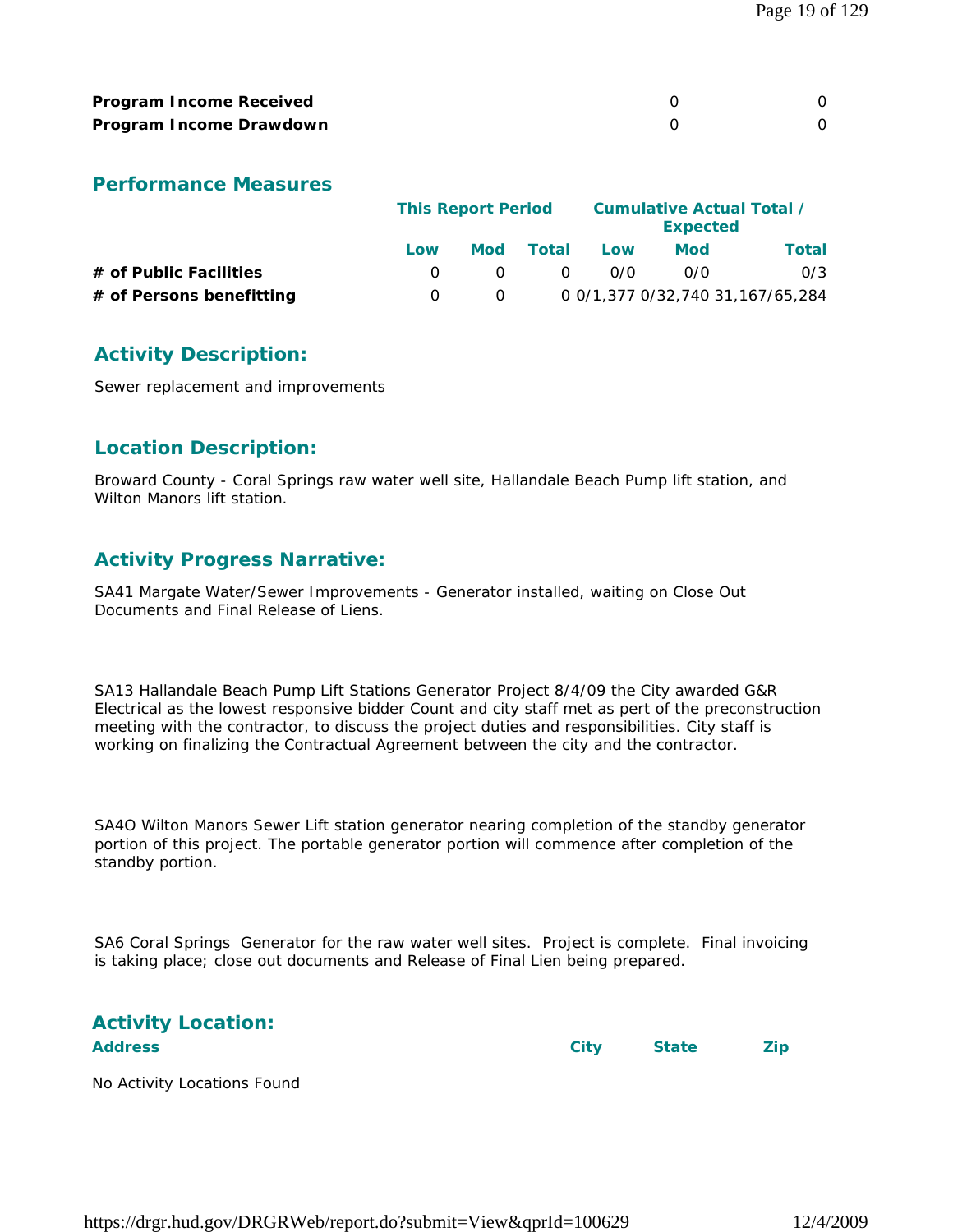# **Other Funding Sources Budgeted - Detail**

**Match Sources Amount** 

No Other Match Funding Sources Found

#### **Other Funding Sources Amount Amount Amount**

No Other Funding Sources Found

**Grantee Activity Number:**

BC-03K

**Activity Category:** Construction/reconstruction of streets **Project Number:** 102 **Projected Start Date:** 05/11/2007 **National Objective:** Low/Mod **Responsible Organization:** Broward County Under Way **Project Title:** Method of Distribution Non-Housing **Projected End Date:** 05/10/2010  **Jul 1 thru Sep 30, 2009 To Date**

**Activity Title:**

**Activity Status:**

BC-03K

**Total Projected Budget from All Sources** M/A 222,000 **Total CDBG Program Funds Budgeted No. 222,000 Program Funds Drawdown** 2008 2014 125,629.31 **Obligated CDBG DR Funds** 0 222,000 **Expended CDBG DR Funds 135,629.31 Match Contributed** 0 0 **Program Income Received** 0 0 **Program Income Drawdown** 0 0

# **Performance Measures**

|                                           |     | <b>This Report Period</b> |          |     | Cumulative Actual Total /<br><b>Expected</b> |                         |  |
|-------------------------------------------|-----|---------------------------|----------|-----|----------------------------------------------|-------------------------|--|
|                                           | Low | <b>Mod</b>                | Total    | Low | <b>Mod</b>                                   | <b>Total</b>            |  |
| # of Persons benefitting                  |     | $\Omega$                  | $\Omega$ |     |                                              | 0/928 0/2,879 732/4,539 |  |
| # of Linear feet of Public<br>Improvement |     | $\Omega$                  | $\Omega$ | O/O |                                              | $0/0$ $0/1.392$         |  |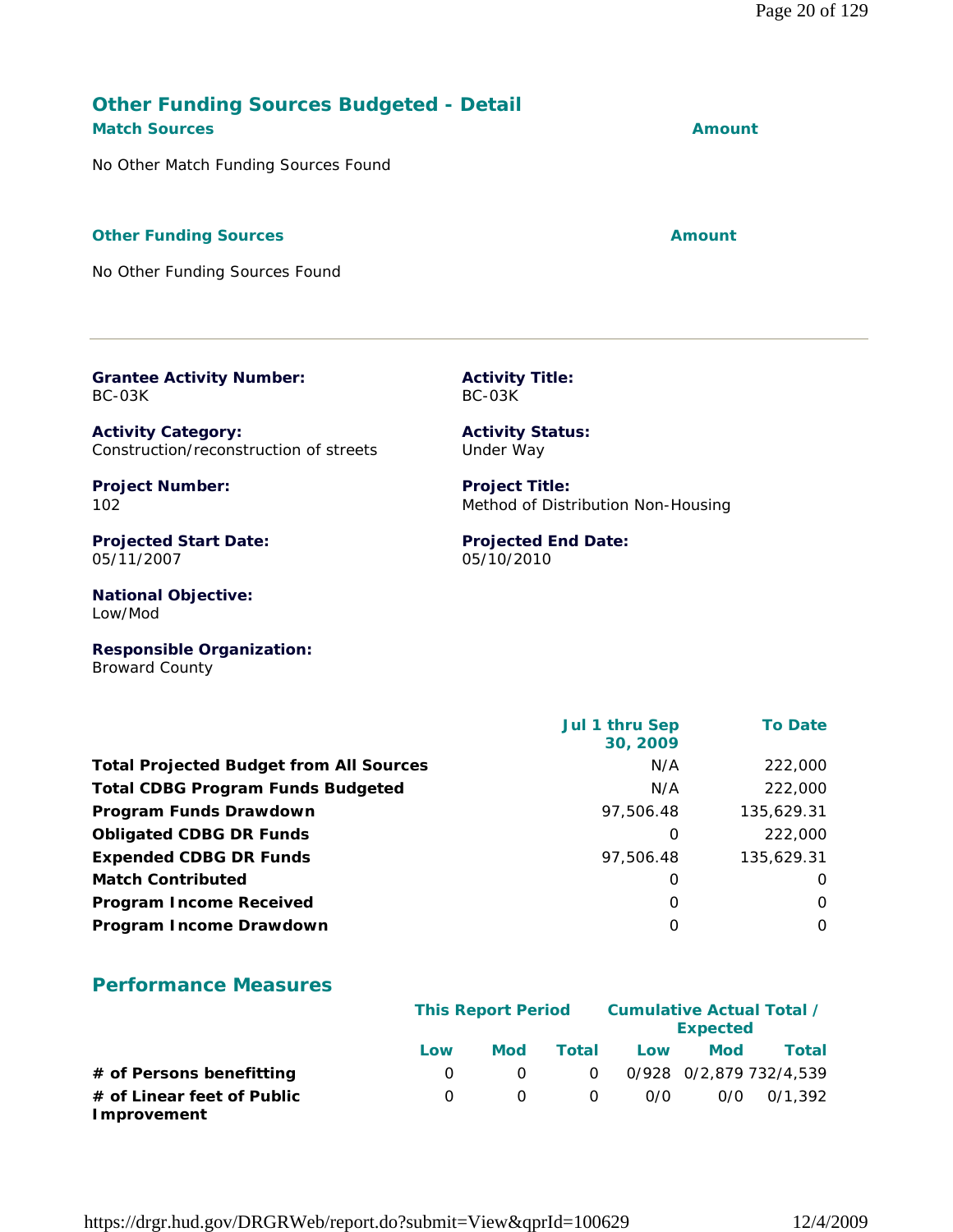Page 21 of 129

# **Activity Description:**

Street improvements.

# **Location Description:**

Broward County - Pembroke Park and Wilton Manors

#### **Activity Progress Narrative:**

SA25 Pembroke Park Project 100% completed - preparing Close Out Documents, and Final Release of Liens.

SA39 Wilton Manors Sun Up Enterprises, Inc. selected as the lowest responsible, responsive bidder, construction has started.

| <b>Activity Location:</b><br><b>Address</b>                            |                                  | <b>City</b> | <b>State</b>  | <b>Zip</b> |
|------------------------------------------------------------------------|----------------------------------|-------------|---------------|------------|
| No Activity Locations Found                                            |                                  |             |               |            |
| <b>Other Funding Sources Budgeted - Detail</b><br><b>Match Sources</b> |                                  |             | <b>Amount</b> |            |
| No Other Match Funding Sources Found                                   |                                  |             |               |            |
| <b>Other Funding Sources</b>                                           |                                  |             | <b>Amount</b> |            |
| No Other Funding Sources Found                                         |                                  |             |               |            |
|                                                                        |                                  |             |               |            |
| <b>Grantee Activity Number:</b><br>BC-03L                              | <b>Activity Title:</b><br>BC-03L |             |               |            |
| .                                                                      | .    .                           |             |               |            |

**Activity Category:** Acquisition, construction,reconstruction of public facilities

**Project Number:** 102

**Projected Start Date:** 05/11/2007

**National Objective:**

**Activity Status:** Under Way

**Project Title:** Method of Distribution Non-Housing

**Projected End Date:** 05/10/2010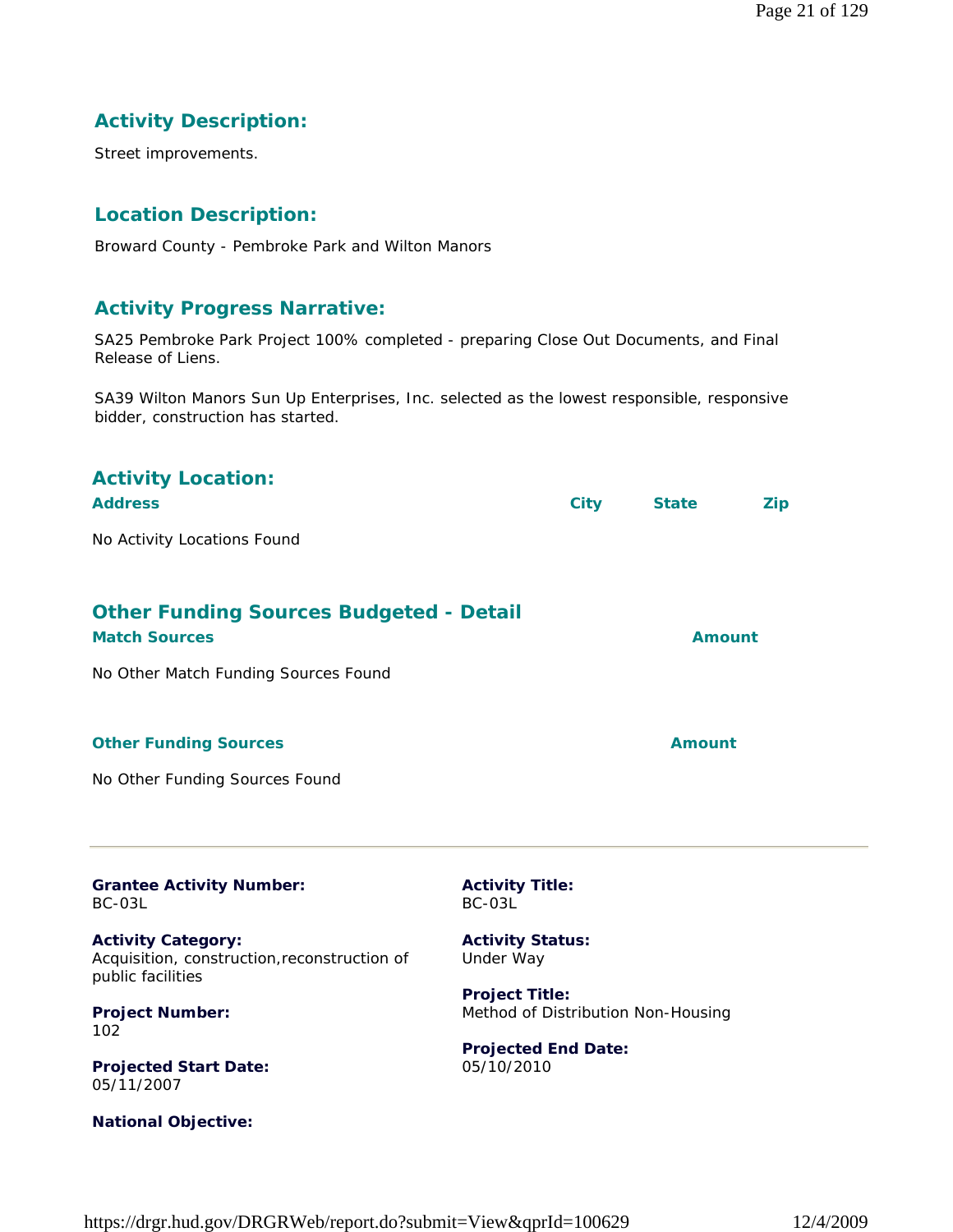#### Low/Mod

#### **Responsible Organization:**

Broward County

|                                                | Jul 1 thru Sep<br>30, 2009 | <b>To Date</b> |
|------------------------------------------------|----------------------------|----------------|
| <b>Total Projected Budget from All Sources</b> | N/A                        | 50,000         |
| <b>Total CDBG Program Funds Budgeted</b>       | N/A                        | 50,000         |
| Program Funds Drawdown                         | 0                          | $\Omega$       |
| <b>Obligated CDBG DR Funds</b>                 | $\Omega$                   | 50,000         |
| <b>Expended CDBG DR Funds</b>                  | 0                          | $\Omega$       |
| <b>Match Contributed</b>                       | $\Omega$                   | 0              |
| <b>Program Income Received</b>                 | $\Omega$                   | $\Omega$       |
| Program Income Drawdown                        | Ω                          | $\Omega$       |

#### **Performance Measures**

|                                           |     | <b>This Report Period</b> |                |       | Cumulative Actual Total /<br><b>Expected</b> |                 |  |
|-------------------------------------------|-----|---------------------------|----------------|-------|----------------------------------------------|-----------------|--|
|                                           | Low | Mod                       | Total          | Low   | <b>Mod</b>                                   | Total           |  |
| # of Persons benefitting                  |     |                           | $\overline{O}$ | 0/284 |                                              | 0/926 116/1.226 |  |
| # of Linear feet of Public<br>Improvement |     |                           | - 0            | 0/0   |                                              | 0/0 1.080/1.080 |  |

# **Activity Description:**

Construction of a new sidewalk

# **Location Description:**

Broward County - Wilton Manors

#### **Activity Progress Narrative:**

SA39 Wilton Manors Sidewalk construction bid awarded to lowest representative bidder. Sun Up Enterprises, Inc. - construction is underway.

| <b>Activity Location:</b>   |      |              |            |
|-----------------------------|------|--------------|------------|
| <b>Address</b>              | City | <b>State</b> | <b>Zip</b> |
| No Activity Locations Found |      |              |            |

#### **Other Funding Sources Budgeted - Detail Match Sources Amount**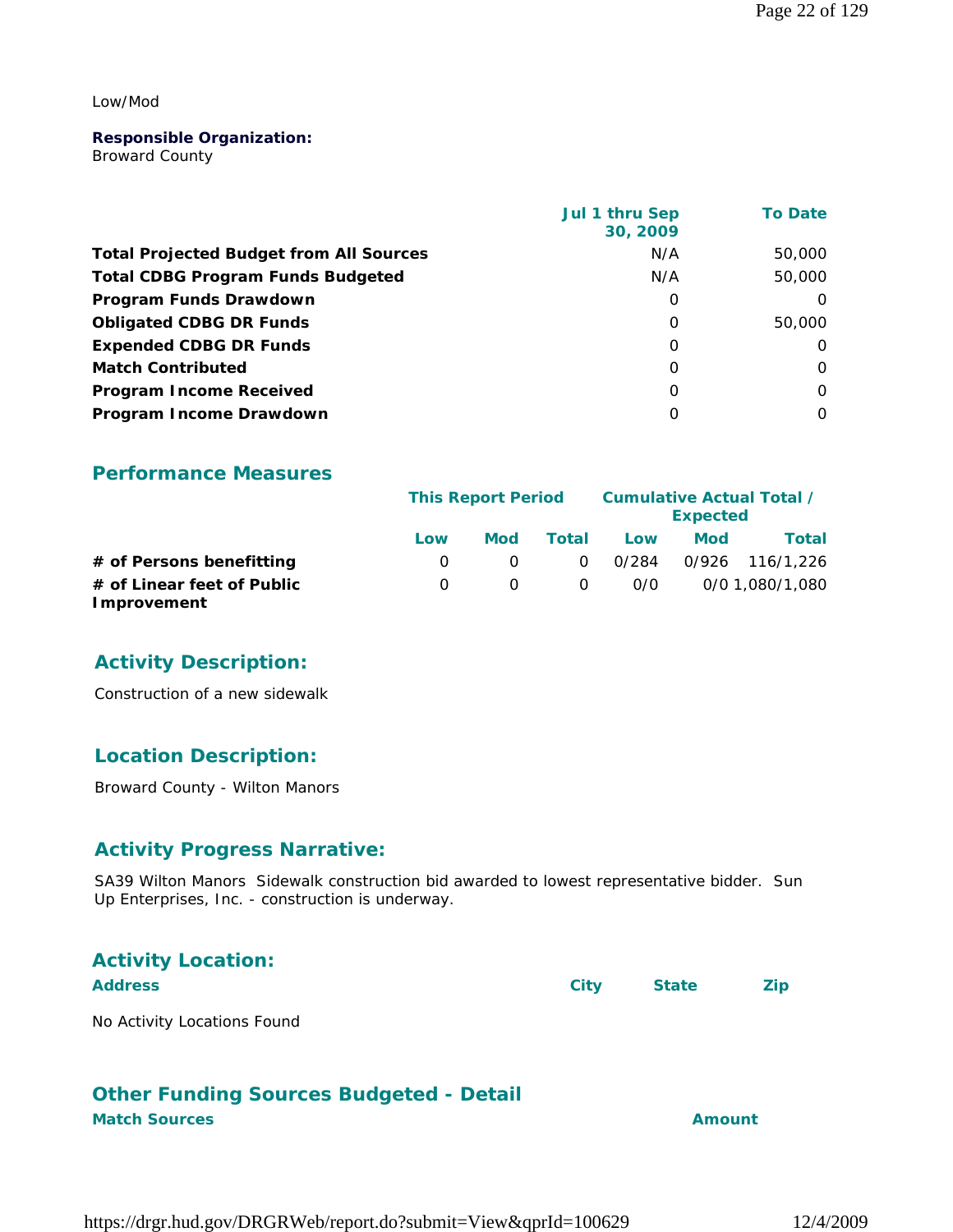No Other Match Funding Sources Found

#### **Other Funding Sources Amount Amount Amount**

No Other Funding Sources Found

**Grantee Activity Number:** BC-03O

**Activity Category:** Acquisition, construction,reconstruction of public facilities

**Project Number:** 102

**Projected Start Date:** 05/11/2007

**National Objective:** Urgent Need

**Responsible Organization:** Broward County

 **Jul 1 thru Sep 30, 2009 To Date Total Projected Budget from All Sources** N/A 766,731 **Total CDBG Program Funds Budgeted NA 766,731 Program Funds Drawdown** 256,484 **150,000** 256,484 **Obligated CDBG DR Funds** 0 766,731 **Expended CDBG DR Funds** 150,000 256,484 **Match Contributed** 0 0 **Program Income Received** 0 0 **Program Income Drawdown** 0 0

#### **Performance Measures**

|                          |     | <b>This Report Period</b> |           |     | <b>Expected</b> | <b>Cumulative Actual Total /</b>   |
|--------------------------|-----|---------------------------|-----------|-----|-----------------|------------------------------------|
|                          | Low |                           | Mod Total | Low | Mod             | Total                              |
| # of Public Facilities   |     | $\Omega$                  | $\Omega$  | 0/0 | 0/0             | 1/4                                |
| # of Persons benefitting |     |                           |           |     |                 | 0 0/2,214 0/40,055 102,426/144,695 |

# **Activity Description:**

**Activity Title:** BC-03O **Activity Status:** Under Way

> **Project Title:** Method of Distribution Non-Housing

#### **Projected End Date:** 05/10/2010

https://drgr.hud.gov/DRGRWeb/report.do?submit=View&qprId=100629 12/4/2009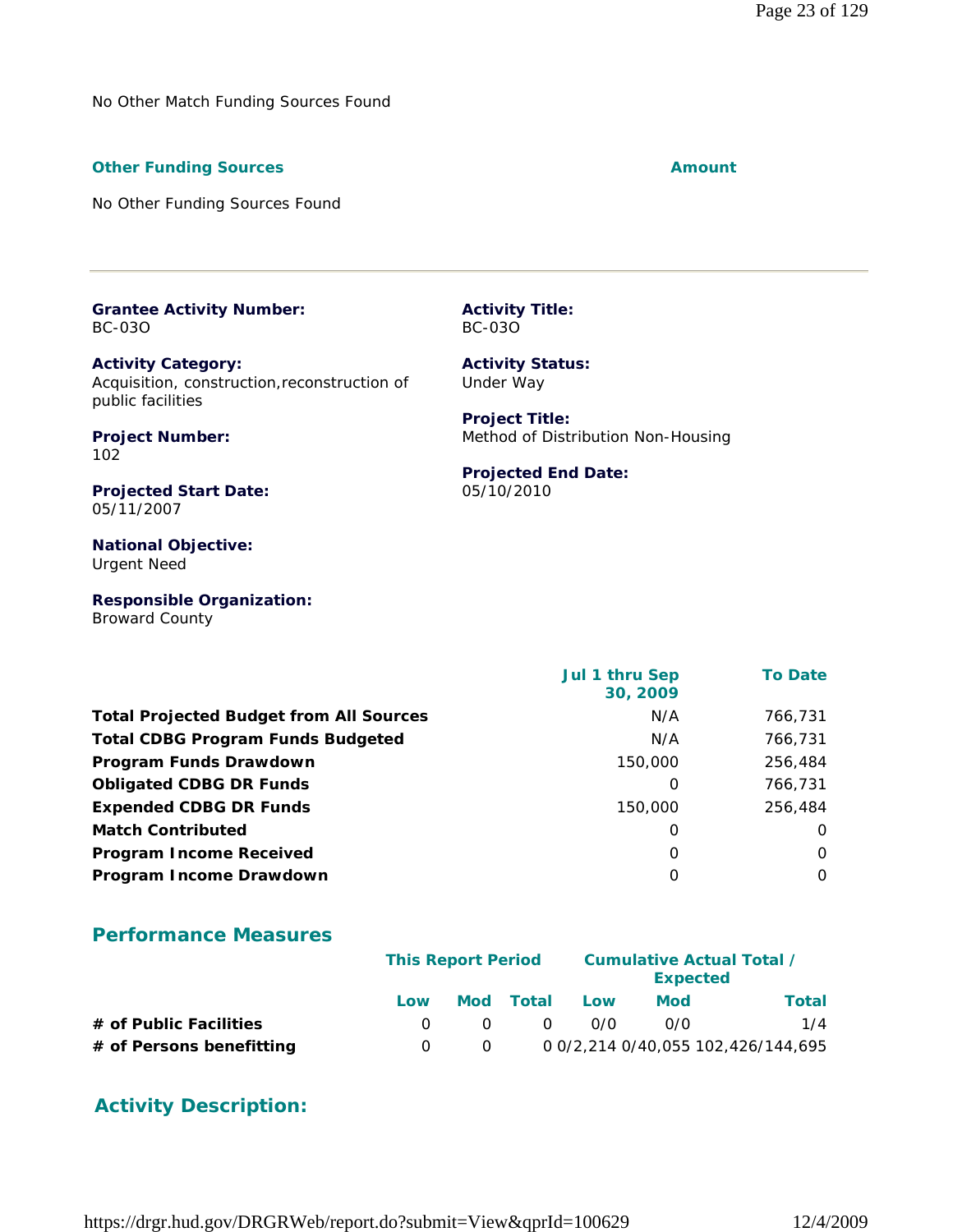Equipment for fire stations.

#### **Location Description:**

Broward County - Margate, Plantation, and Coconut Creek.

#### **Activity Progress Narrative:**

SA8C Davie Ivanhoe Fire Station #91 Generator The Town has opted to advertise for purchaseinstall format procurement process underway.

SA8C Davis Fire Station Headquarters EOC: Procurement process for purchase and installation of generators is underway.

SA3 Coconut Creek Fire Substation Generator purchased, construction and installation 100% complete.

SA28 Plantation Fire Station #1 Generator Project 100% completed.

SA29 Plantation Fire Station #5 Generator Project 100% completed.

SA41 Margate Fire Station Generator Project completed. Waiting on Close Out Documentation and Final Release of Liens.

| <b>Activity Location:</b><br><b>Address</b>                                                                    |                                  | <b>City</b> | <b>State</b>  | <b>Zip</b> |
|----------------------------------------------------------------------------------------------------------------|----------------------------------|-------------|---------------|------------|
| No Activity Locations Found                                                                                    |                                  |             |               |            |
| <b>Other Funding Sources Budgeted - Detail</b><br><b>Match Sources</b><br>No Other Match Funding Sources Found |                                  |             | <b>Amount</b> |            |
| <b>Other Funding Sources</b>                                                                                   |                                  |             | <b>Amount</b> |            |
| No Other Funding Sources Found                                                                                 |                                  |             |               |            |
| <b>Grantee Activity Number:</b><br>BC-04A                                                                      | <b>Activity Title:</b><br>BC-04A |             |               |            |
| <b>Activity Category:</b>                                                                                      | <b>Activity Status:</b>          |             |               |            |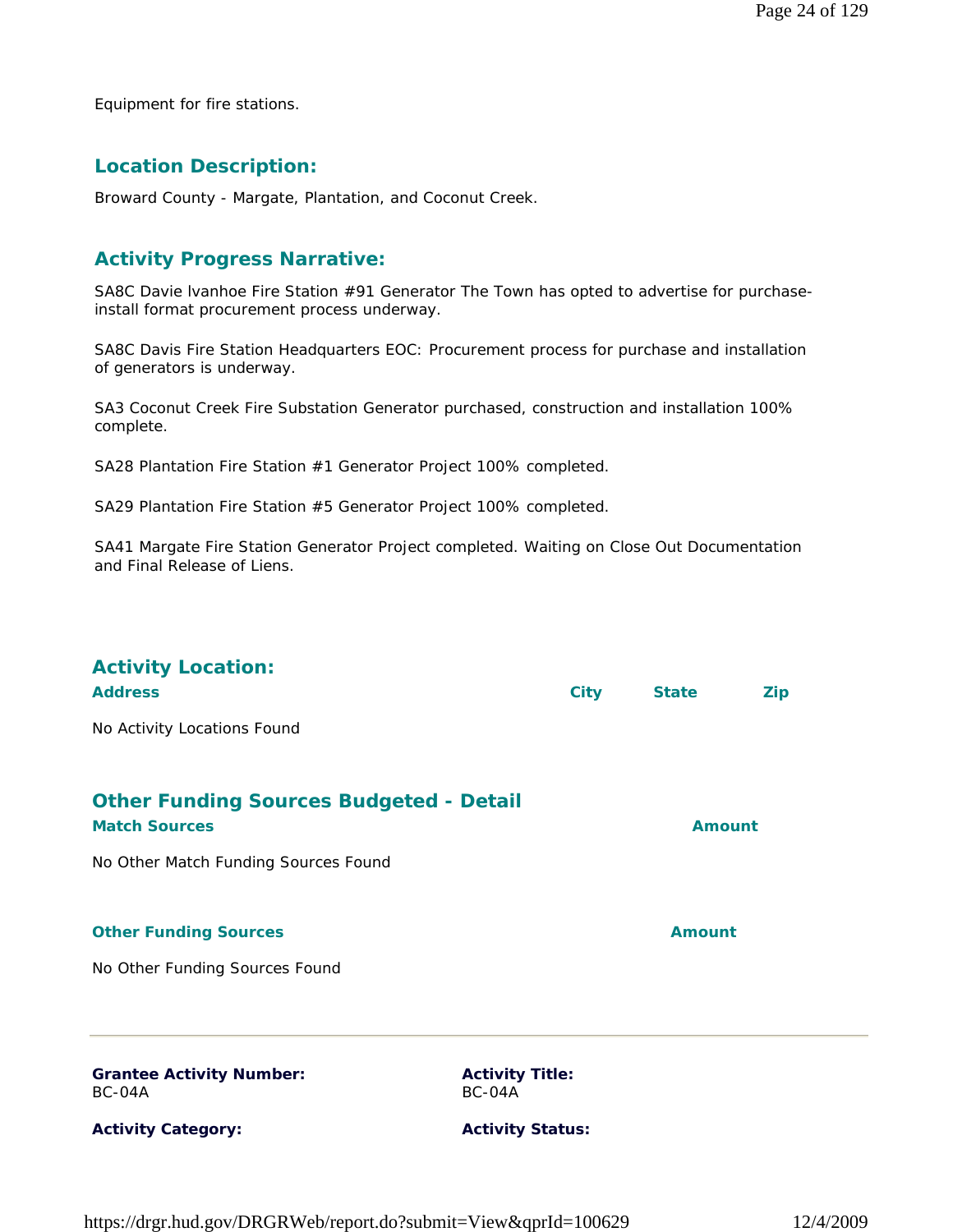#### Clearance and Demolition

**Project Number:** 101

**Projected Start Date:** 05/11/2007

Under Way

**Project Title:** Method of Distribution Housing

**Projected End Date:** 05/10/2010

#### **National Objective:** Low/Mod

# **Responsible Organization:**

Broward County

|                                                | Jul 1 thru Sep<br>30, 2009 | <b>To Date</b> |
|------------------------------------------------|----------------------------|----------------|
| <b>Total Projected Budget from All Sources</b> | N/A                        | 65,000         |
| <b>Total CDBG Program Funds Budgeted</b>       | N/A                        | 65,000         |
| Program Funds Drawdown                         | 0                          | $\Omega$       |
| <b>Obligated CDBG DR Funds</b>                 | $\Omega$                   | 65,000         |
| <b>Expended CDBG DR Funds</b>                  | 0                          | $\Omega$       |
| <b>Match Contributed</b>                       | 0                          | $\Omega$       |
| <b>Program Income Received</b>                 | $\Omega$                   | $\Omega$       |
| Program Income Drawdown                        | O                          | $\Omega$       |

#### **Performance Measures**

|                                                | <b>This Report Period</b> |            | <b>Cumulative Actual Total /</b><br><b>Expected</b> |     |            |              |
|------------------------------------------------|---------------------------|------------|-----------------------------------------------------|-----|------------|--------------|
|                                                | Low                       | <b>Mod</b> | Total                                               | Low | <b>Mod</b> | <b>Total</b> |
| # of Properties                                | 0                         | 0          | 0                                                   | 0/0 | 0/0        | O/O          |
| # of housing units                             | 0                         | $\Omega$   | 0                                                   | 0/0 | 0/0        | 0/11         |
| # of buildings (non-residential)               | O                         | 0          | 0                                                   | 0/0 | 0/0        | O/O          |
| # of Public Facilities                         | O                         | $\Omega$   | 0                                                   | 0/0 | 0/0        | O/O          |
| # of Businesses                                | O                         | 0          | O                                                   | 0/0 | 0/0        | O/O          |
| # of Non-business Organizations<br>benefitting | 0                         | 0          | $\Omega$                                            | 0/0 | 0/0        | O/O          |
| # of Households benefitting                    | 0                         | $\Omega$   | 0                                                   | 0/0 | 0/0        | O/O          |

# **Activity Description:**

Demolition and clearance of housing units damaged or destroyed by hurricane.

# **Location Description:**

Broward County - City of North Lauderdale and West Park.

# **Activity Progress Narrative:**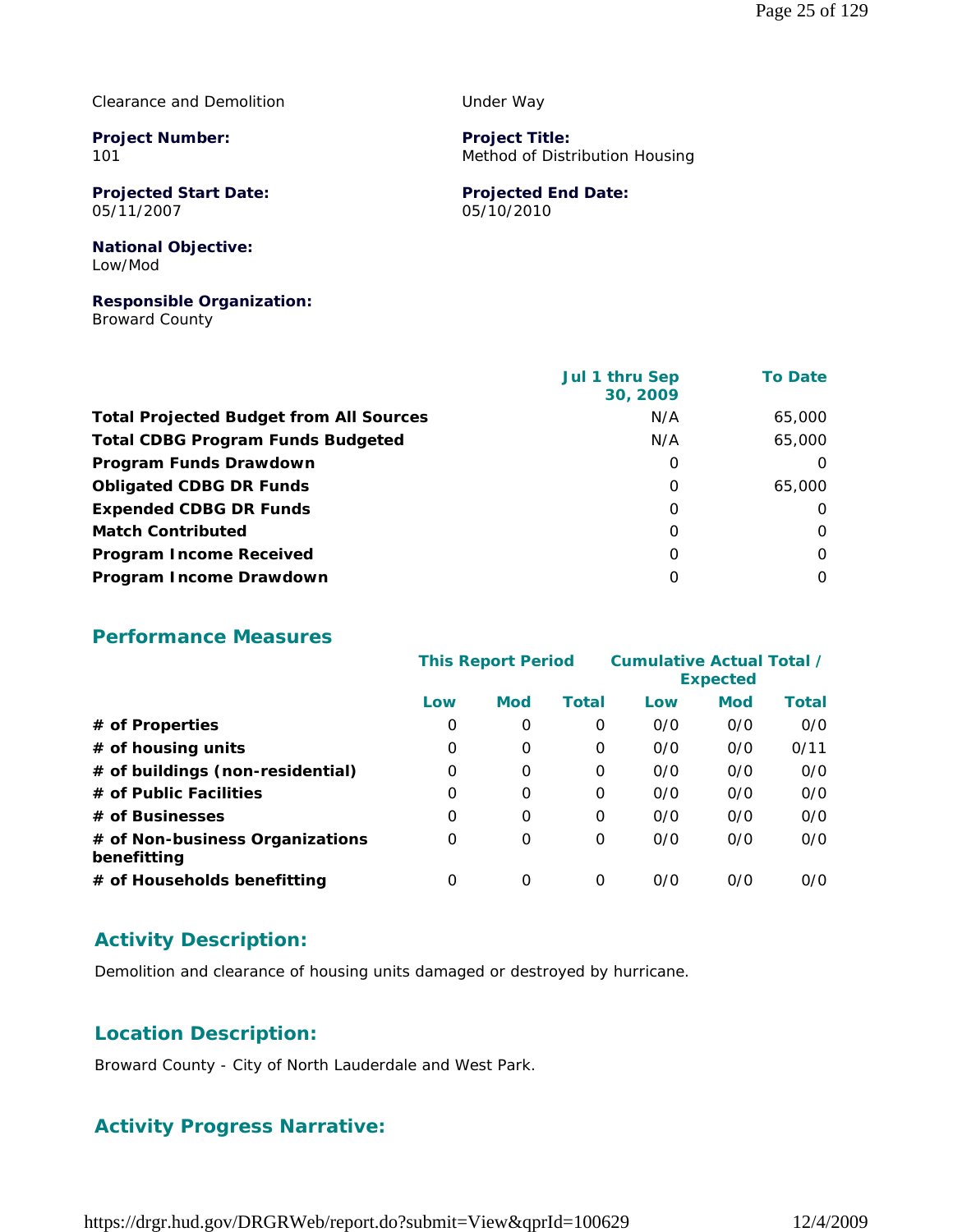SA34 West Park Demo and clearance of unsafe structures - bid docs advertised, a Pre-Bid Meeting was held, bids were opened on 9/14/09. The city is in the process of awarding and executing the Contract for the demolition work for the property located at 5014/5028 Pembroke Road.

| <b>Activity Location:</b><br><b>Address</b><br>No Activity Locations Found                                     | <b>City</b>                                                          | <b>State</b><br><b>Zip</b> |  |
|----------------------------------------------------------------------------------------------------------------|----------------------------------------------------------------------|----------------------------|--|
| <b>Other Funding Sources Budgeted - Detail</b><br><b>Match Sources</b><br>No Other Match Funding Sources Found |                                                                      | <b>Amount</b>              |  |
| <b>Other Funding Sources</b><br>No Other Funding Sources Found                                                 |                                                                      | <b>Amount</b>              |  |
| <b>Grantee Activity Number:</b><br><b>BC-08</b><br><b>Activity Category:</b>                                   | <b>Activity Title:</b><br><b>BC-08</b><br><b>Activity Status:</b>    |                            |  |
| Relocation payments and assistance<br><b>Project Number:</b><br>101                                            | Under Way<br><b>Project Title:</b><br>Method of Distribution Housing |                            |  |
| <b>Projected Start Date:</b><br>05/11/2007<br><b>National Objective:</b><br>Low/Mod                            | <b>Projected End Date:</b><br>05/10/2010                             |                            |  |
| <b>Responsible Organization:</b><br><b>Broward County</b>                                                      |                                                                      |                            |  |
|                                                                                                                | Jul 1 thru Sep<br>30, 2009                                           | <b>To Date</b>             |  |
| <b>Total Projected Budget from All Sources</b>                                                                 | N/A                                                                  | 3,759,965                  |  |

| <b>Total Projected Budget from All Sources</b> | N/A              | 3,759,965    |
|------------------------------------------------|------------------|--------------|
| <b>Total CDBG Program Funds Budgeted</b>       | N/A              | 3,759,965    |
| Program Funds Drawdown                         | 184,321.27       | 1,711,506.05 |
| <b>Obligated CDBG DR Funds</b>                 | $\left( \right)$ | 3.759.965    |
| <b>Expended CDBG DR Funds</b>                  | 184,321,27       | 1,711,506.05 |
| <b>Match Contributed</b>                       |                  | $\Omega$     |
|                                                |                  |              |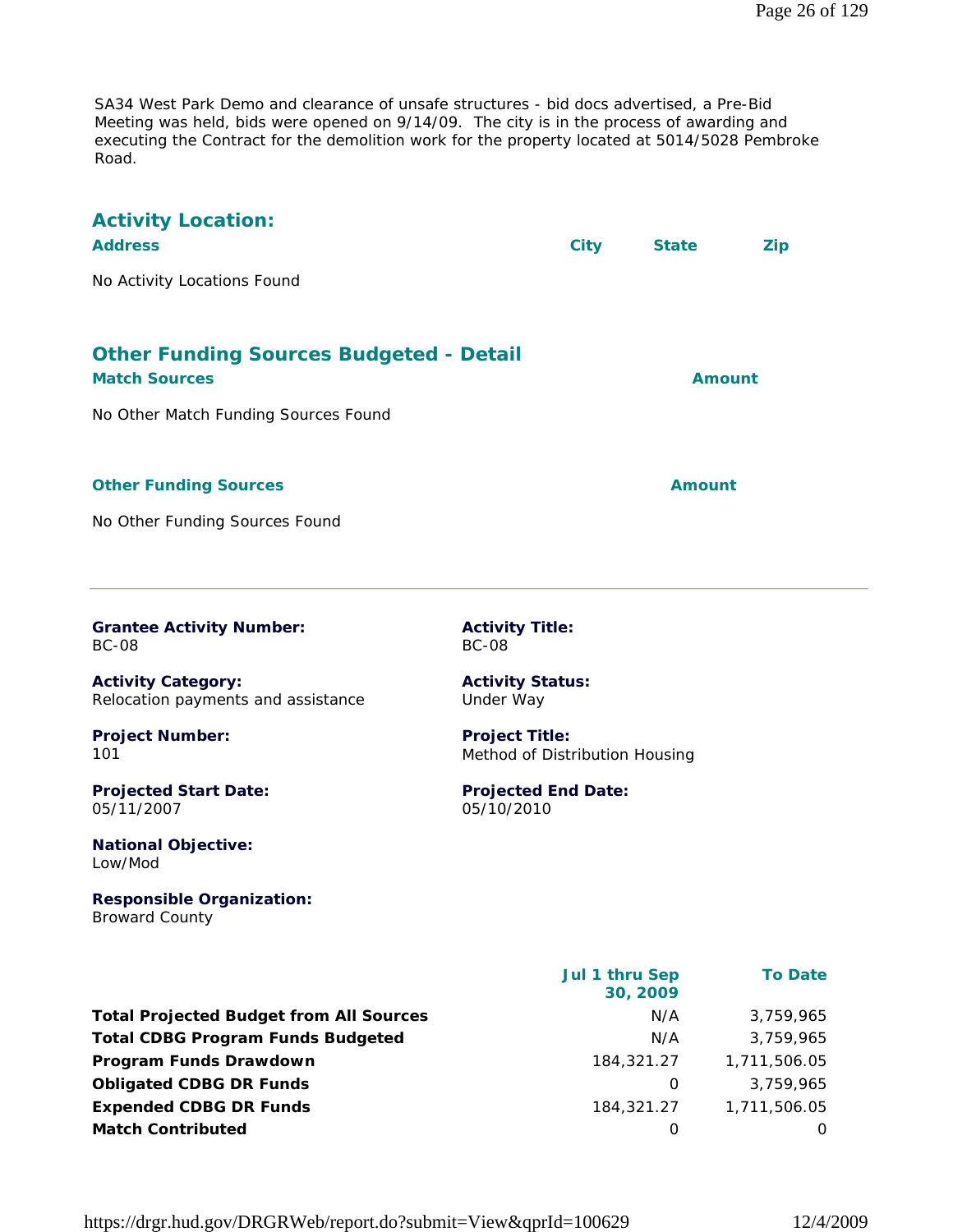| <b>Program Income Received</b> |  |
|--------------------------------|--|
| Program Income Drawdown        |  |

#### **Performance Measures**

|                                                | <b>This Report Period</b> |            |          | <b>Cumulative Actual Total /</b><br><b>Expected</b> |            |               |  |
|------------------------------------------------|---------------------------|------------|----------|-----------------------------------------------------|------------|---------------|--|
|                                                | Low                       | <b>Mod</b> | Total    | Low                                                 | <b>Mod</b> | Total         |  |
| # of Businesses                                | O                         |            | O        | 0/0                                                 | O/O        | 0/0           |  |
| # of Non-business Organizations<br>benefitting | O                         | O          | $\Omega$ | 0/0                                                 | 0/0        | 0/0           |  |
| # of Households benefitting                    | 0                         | $\Omega$   |          | 0.116/209                                           |            | $0/0$ 116/209 |  |

#### **Activity Description:**

Relocation assistance for hurricane victims.

#### **Location Description:**

Broward County - cities of Sunrise, North Lauderdale, Margate, and Davie.

# **Activity Progress Narrative:**

SA10 Davis Program completed, waiting on Close Out Documents, Final Release of Liens.

SA12 Fort Lauderdale Advertised through the City water bills, received 11 applications, 3 clients were approved, one project is currently out to bid with 2 others going to bid in the next couple of weeks.

SA18 Lauderhill Project 100% completed, 101 clients served.

SA2O Margate Citywide Permanent Relocation - awaiting substantial Amendment to reallocate funds to Home Repair.

SA22 North Lauderdale Relocation funds reallocated to Rehab - Amended 2/5/2009.

SA 32 Sunrise Relocation-1 client approved, and 5 client files in process.

SA33 Tamarac Two clients approved and assisted last quarter. The City has placed a hold on Relocation Activity, due to DCA & activities clarification.

# **Activity Location:**

**Address City State Zip**

No Activity Locations Found

# **Other Funding Sources Budgeted - Detail**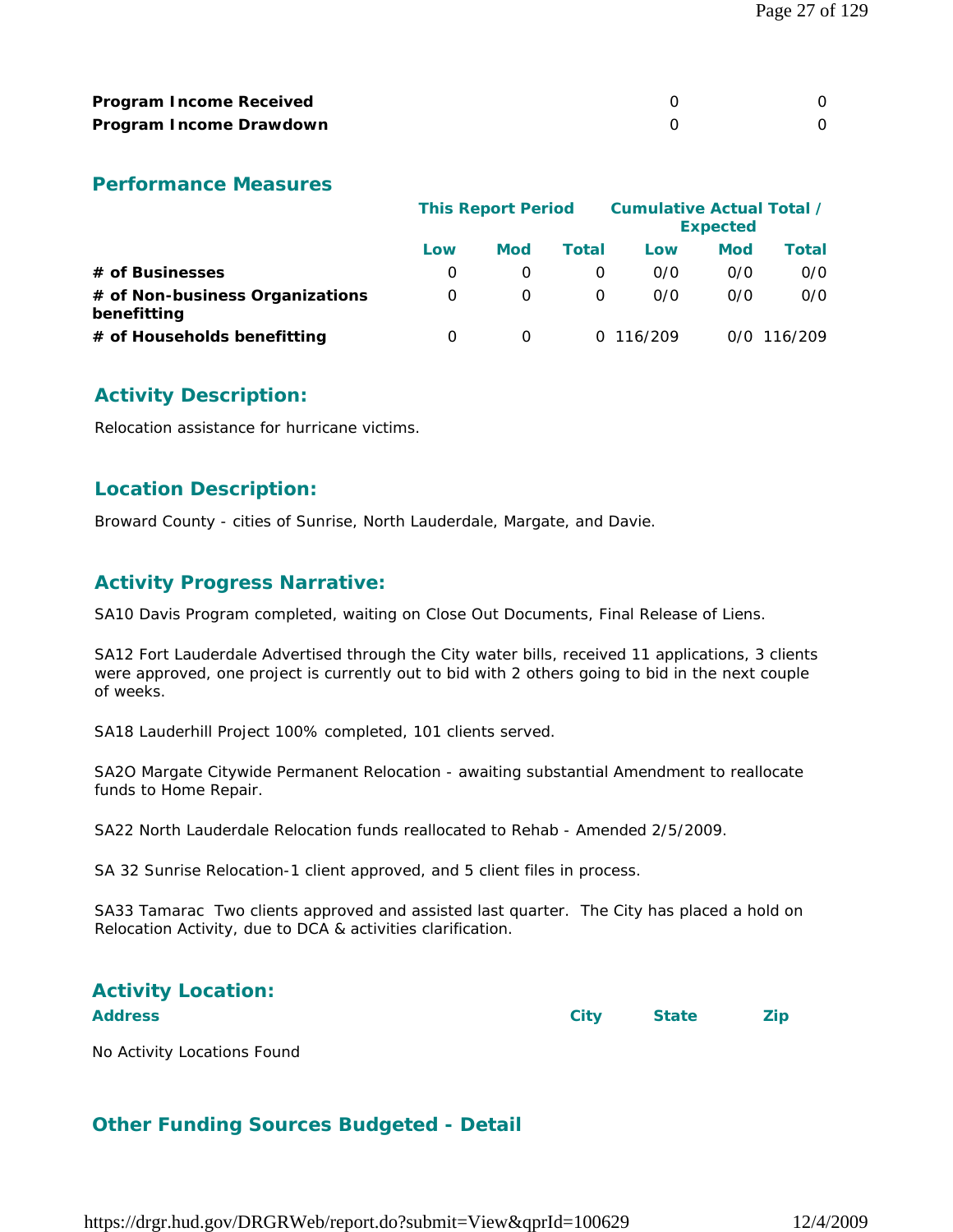#### **Match Sources Amount**

No Other Match Funding Sources Found

#### **Other Funding Sources Amount Amount Amount**

No Other Funding Sources Found

#### **Grantee Activity Number:** BC-12

**Activity Category:** Construction of new replacement housing

**Project Number:** 101

**Projected Start Date:** 05/11/2007

**National Objective:** Low/Mod

**Responsible Organization:** Broward County

|                                                | Jul 1 thru Sep<br>30, 2009 | <b>To Date</b> |
|------------------------------------------------|----------------------------|----------------|
| <b>Total Projected Budget from All Sources</b> | N/A                        | 610,703        |
| <b>Total CDBG Program Funds Budgeted</b>       | N/A                        | 610,703        |
| <b>Program Funds Drawdown</b>                  | O                          | 610,703        |
| <b>Obligated CDBG DR Funds</b>                 | O                          | 610,703        |
| <b>Expended CDBG DR Funds</b>                  | O                          | 610.703        |
| <b>Match Contributed</b>                       | O                          | $\Omega$       |
| <b>Program Income Received</b>                 | O                          | 0              |
| Program Income Drawdown                        | O                          | $\Omega$       |

# **Performance Measures**

|                             | <b>This Report Period</b> |     |          | Cumulative Actual Total /<br><b>Expected</b> |     |       |
|-----------------------------|---------------------------|-----|----------|----------------------------------------------|-----|-------|
|                             | Low                       | Mod | Total    | Low                                          | Mod | Total |
| $#$ of housing units        |                           |     | $\Omega$ | 0/0                                          | 0/0 | 42/42 |
| # of Households benefitting | $\theta$                  |     | $\Omega$ | 0/42                                         | 0/0 | 0/42  |

# **Activity Description:**

**Activity Title:** BC-12

**Activity Status:** Under Way

**Project Title:** Method of Distribution Housing

**Projected End Date:** 05/10/2010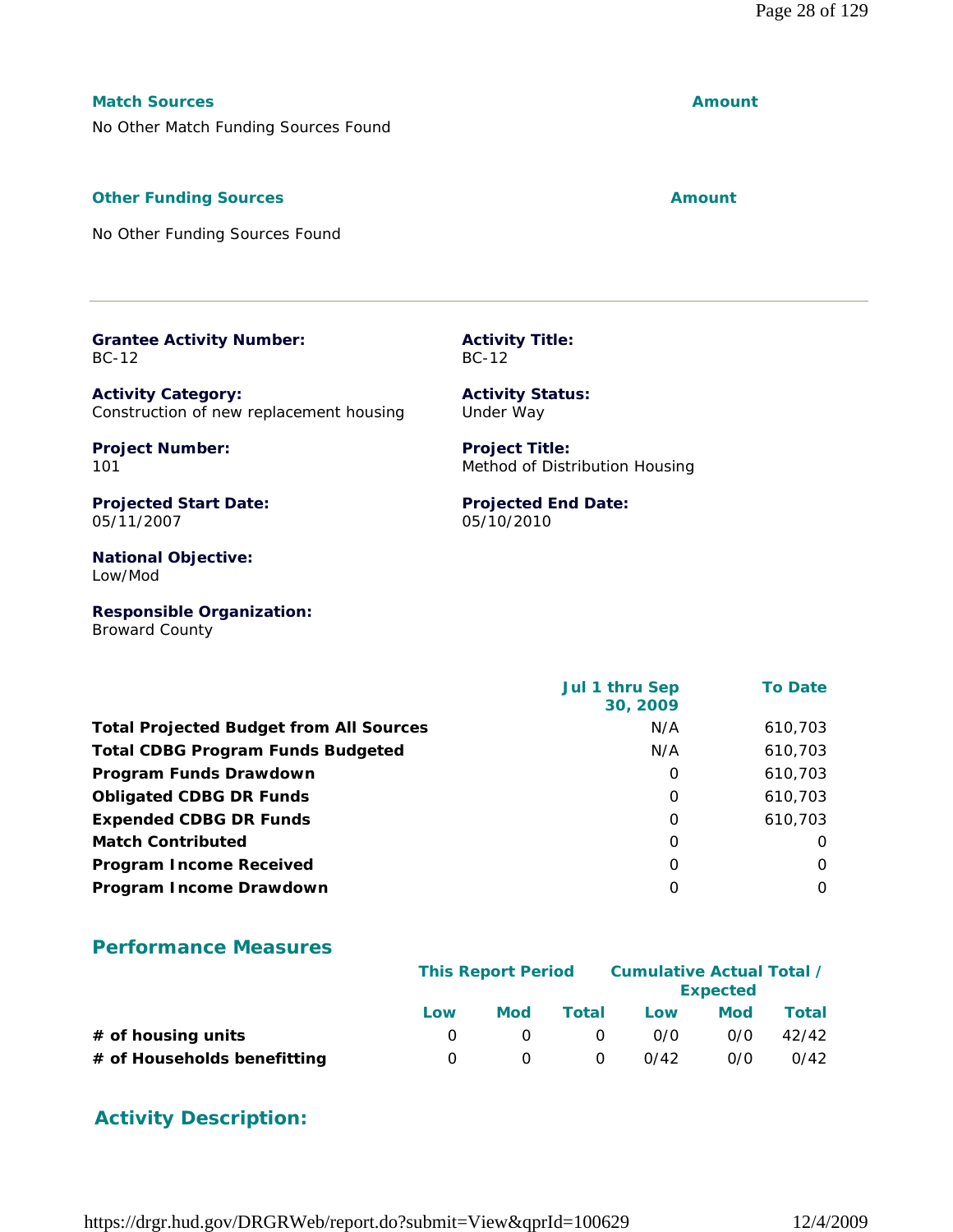Rental replacement housing

# **Location Description:**

Broward County - Pompano Beach

# **Activity Progress Narrative:**

SA31 Pompano Beach Units 100 % completed, in occupancy stage, with 131 units occupied.

| <b>Activity Location:</b><br><b>Address</b><br>No Activity Locations Found                                                                                        |                                                                                                                                      | <b>City</b> | <b>State</b>  | <b>Zip</b> |
|-------------------------------------------------------------------------------------------------------------------------------------------------------------------|--------------------------------------------------------------------------------------------------------------------------------------|-------------|---------------|------------|
| <b>Other Funding Sources Budgeted - Detail</b><br><b>Match Sources</b><br>No Other Match Funding Sources Found                                                    |                                                                                                                                      |             | <b>Amount</b> |            |
| <b>Other Funding Sources</b><br>No Other Funding Sources Found                                                                                                    |                                                                                                                                      |             | Amount        |            |
| <b>Grantee Activity Number:</b><br><b>BC-13</b><br><b>Activity Category:</b><br>Homeownership Assistance to low- and<br>moderate-income<br><b>Project Number:</b> | <b>Activity Title:</b><br>$BC-13$<br><b>Activity Status:</b><br>Under Way<br><b>Project Title:</b><br>Method of Distribution Housing |             |               |            |
| 101<br><b>Projected Start Date:</b><br>05/11/2007<br><b>National Objective:</b><br>Low/Mod                                                                        | <b>Projected End Date:</b><br>05/10/2009                                                                                             |             |               |            |

**Responsible Organization:** Broward County

 **Jul 1 thru Sep To Date**

https://drgr.hud.gov/DRGRWeb/report.do?submit=View&qprId=100629 12/4/2009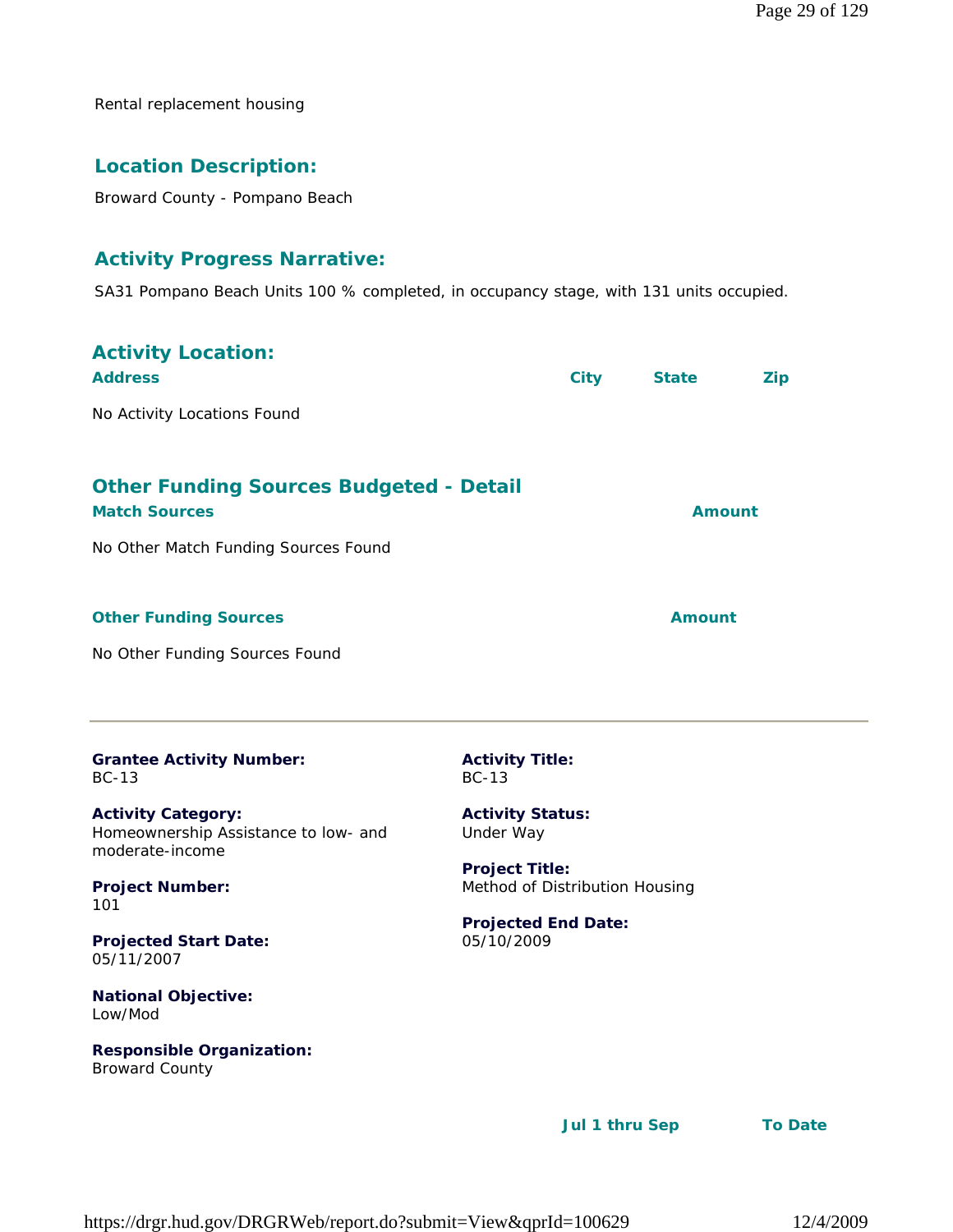| N/A<br><b>Total Projected Budget from All Sources</b><br>1,549,080<br>1,549,080<br><b>Total CDBG Program Funds Budgeted</b><br>N/A<br>Program Funds Drawdown<br>0<br><b>Obligated CDBG DR Funds</b><br>0<br><b>Expended CDBG DR Funds</b><br>0<br>$\Omega$<br><b>Match Contributed</b><br>0<br>$\Omega$<br><b>Program Income Received</b><br>$\Omega$<br>0<br>Program Income Drawdown<br>$\Omega$<br>O | 30, 2009 |           |
|--------------------------------------------------------------------------------------------------------------------------------------------------------------------------------------------------------------------------------------------------------------------------------------------------------------------------------------------------------------------------------------------------------|----------|-----------|
|                                                                                                                                                                                                                                                                                                                                                                                                        |          |           |
|                                                                                                                                                                                                                                                                                                                                                                                                        |          |           |
|                                                                                                                                                                                                                                                                                                                                                                                                        |          |           |
|                                                                                                                                                                                                                                                                                                                                                                                                        |          | 1,549,080 |
|                                                                                                                                                                                                                                                                                                                                                                                                        |          |           |
|                                                                                                                                                                                                                                                                                                                                                                                                        |          |           |
|                                                                                                                                                                                                                                                                                                                                                                                                        |          |           |
|                                                                                                                                                                                                                                                                                                                                                                                                        |          |           |

#### **Performance Measures**

|                             | <b>This Report Period</b> |           | Cumulative Actual Total / |      |                 |       |
|-----------------------------|---------------------------|-----------|---------------------------|------|-----------------|-------|
|                             |                           |           |                           |      | <b>Expected</b> |       |
|                             | Low                       | Mod       | Total                     | Low  | Mod             | Total |
| # of Households benefitting | $\Omega$                  | $\bigcap$ | $\bigcirc$                | 0/46 | O/O             | 0/46  |

#### **Activity Description:**

Down payment assistance for hurricane victims.

#### **Location Description:**

Broward County unincorporated area and the cities of Lauderdale Lakes and North Lauderdale.

#### **Activity Progress Narrative:**

SA8B Davie Three applicants in various stages of processing, Town considering amendment to transfer \$349,875 to the Mobile Home Purchase Assistance Program.

SA1 Broward County will amend and reallocate funds towards Generator Project & Repair Replacement Program.

SA17 Lauderdale Lakes City has encountered difficulty identifying eligible clients who meet criteria for this program

| <b>Activity Location:</b>   |             |              |     |
|-----------------------------|-------------|--------------|-----|
| <b>Address</b>              | <b>City</b> | <b>State</b> | Zip |
| No Activity Locations Found |             |              |     |

# **Other Funding Sources Budgeted - Detail Match Sources Amount**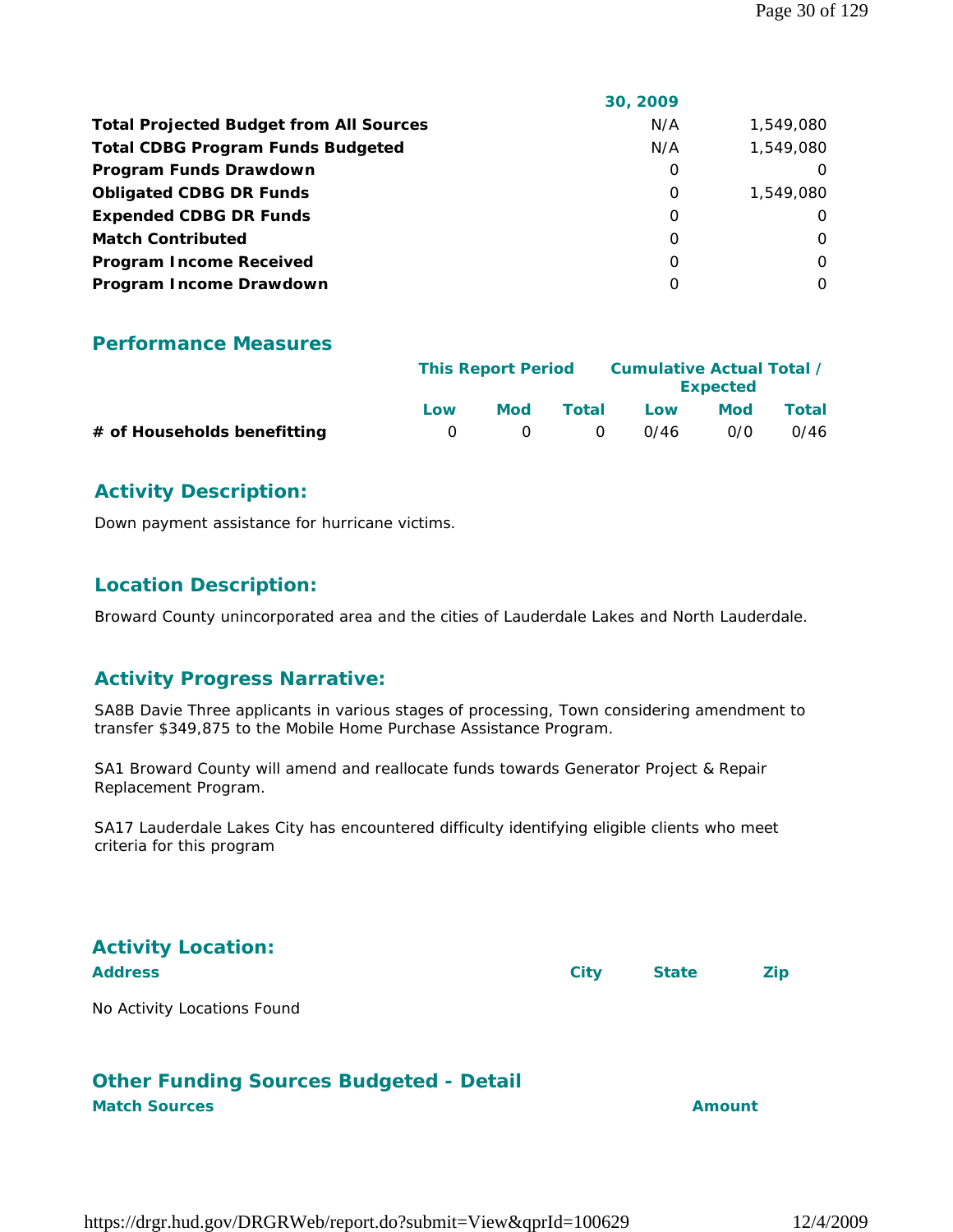No Other Match Funding Sources Found

#### **Other Funding Sources Amount Amount Amount**

No Other Funding Sources Found

**Grantee Activity Number:** BC-14A

**Activity Category:** Rehabilitation/reconstruction of residential structures

**Project Number:** 101

**Projected Start Date:** 05/11/2007

**National Objective:** Low/Mod

**Responsible Organization:** Broward County

 **Jul 1 thru Sep 30, 2009 To Date Total Projected Budget from All Sources** M/A 9,111,216 **Total CDBG Program Funds Budgeted** N/A 9,111,216 **Program Funds Drawdown** 21,864.52 1,652,109.77 **Obligated CDBG DR Funds 1 8 and 7 and 7 and 7 and 7 and 7 and 7 and 7 and 7 and 7 and 7 and 7 and 7 and 7 and 7 and 7 and 7 and 7 and 7 and 7 and 7 and 7 and 7 and 7 and 7 and 7 and 7 and 7 and 7 and 7 and 7 and 7 and 7 Expended CDBG DR Funds** 21,864.52 1,652,109.77 **Match Contributed** 0 0 **Program Income Received** 0 0 **Program Income Drawdown** 0 0

#### **Performance Measures**

|                             | <b>This Report Period</b> |     |          | Cumulative Actual Total / | <b>Expected</b> |              |
|-----------------------------|---------------------------|-----|----------|---------------------------|-----------------|--------------|
|                             | Low                       | Mod | Total    | Low                       | Mod             | Total        |
| $#$ of housing units        |                           |     | $\Omega$ | 0/0                       | 0/0             | 0/520        |
| # of Households benefitting |                           |     | $\Omega$ | 0/520                     |                 | $0/0$ 11/520 |

# **Activity Description:**

Single family housing rehab.

https://drgr.hud.gov/DRGRWeb/report.do?submit=View&qprId=100629 12/4/2009

**Activity Title:** BC-14A

**Activity Status:** Under Way

**Project Title:** Method of Distribution Housing

#### **Projected End Date:** 05/10/2009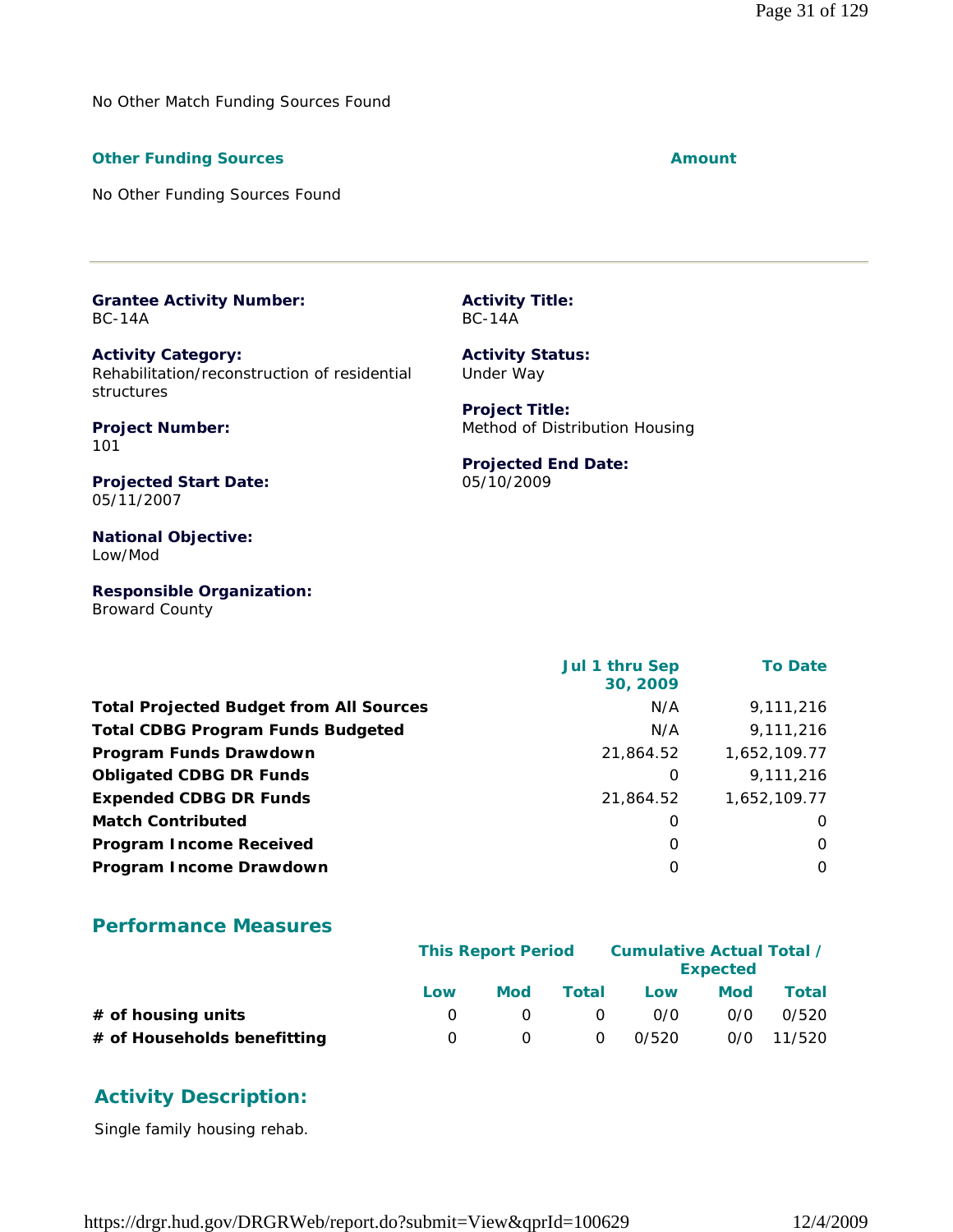## **Location Description:**

Broward County - The cities of Cooper City, Coral Springs, Davie, Deerfield Beach, Fort Lauderdale, Hallandale Beach, Lauderdale Lakes, Margate, Miramar, Oakland Park, Pembroke Pines, Plantation, Sunrise, Tamarac, and Wilton Manors.

#### **Activity Progress Narrative:**

SA9 Davie Contractor AHF has completed inspections on 131 units, 73 closings as of 6/30/09. The Town requested funds be reallocated from Purchase Assistance for minor home repairs on remaining units. The Town proposed a budget to complete two final units and replace 10 other units for clients on existing waiting list.

SA4 Cooper City Rehab/Repair - Rehab complete on 1 unit. 1 other unit is under construction.

SA7 Coral Springs Home Repair Project completed, waiting on Close Out Documents, and Final Release of Liens.

SA8A Davie SF - 2 units completed, construction began on 2 homes.

SA11 Deerfield Beach Rehab completed on 10 units, with 2 units under construction. Advertisement of funds is continuous on City's web site.

SA12 Fort Lauderdale The City sent out advertisement of the program with the water bills. There were 11 applications received, and 3 were approved, one project is currently out to bid.

SA13 Hallandale Beach Single and multi-unit rehab: The city finds they cannot find applicants that can verify the occurrence of damage from the hurricanes, and continues to market the program.

SA15 Hollywood Amendment to include single-family homes, both owner-occupied and rental property, forwarded to County for approval.

SA17 Lauderdale Lakes Rehab, Single Units, this quarter, 14 single family units were completed. The City is requesting modification of \$500,000 allocation, originally for Down Payment Assistance to be reallocated into the Housing Rehabilitation Program.

SA20 Margate Home Rehab Program is complete. City is waiting for substantial Amendment to reallocate funds to Home Rehab.

SA21 Miramar Three (3) applications accepted and pending, the biggest concern is many residents did not properly document damage stemming from the storms in 2005. A notice in the utility bill is to go out specific to the requirement of this program.

SA13 North Lauderdale Applications were sent to 15 homeowners, 9 applications have been received and are in the qualification process.

SA23 Oakland Park Received 17 referrals -13 of which were ineligible, 3 cases being reviewed for eligibility and 1 project is under construction. A third ad was published - 21 homes with blue tarps were identified, and the homeowners were mailed letters about the program - no prospective clients were derived from this effort.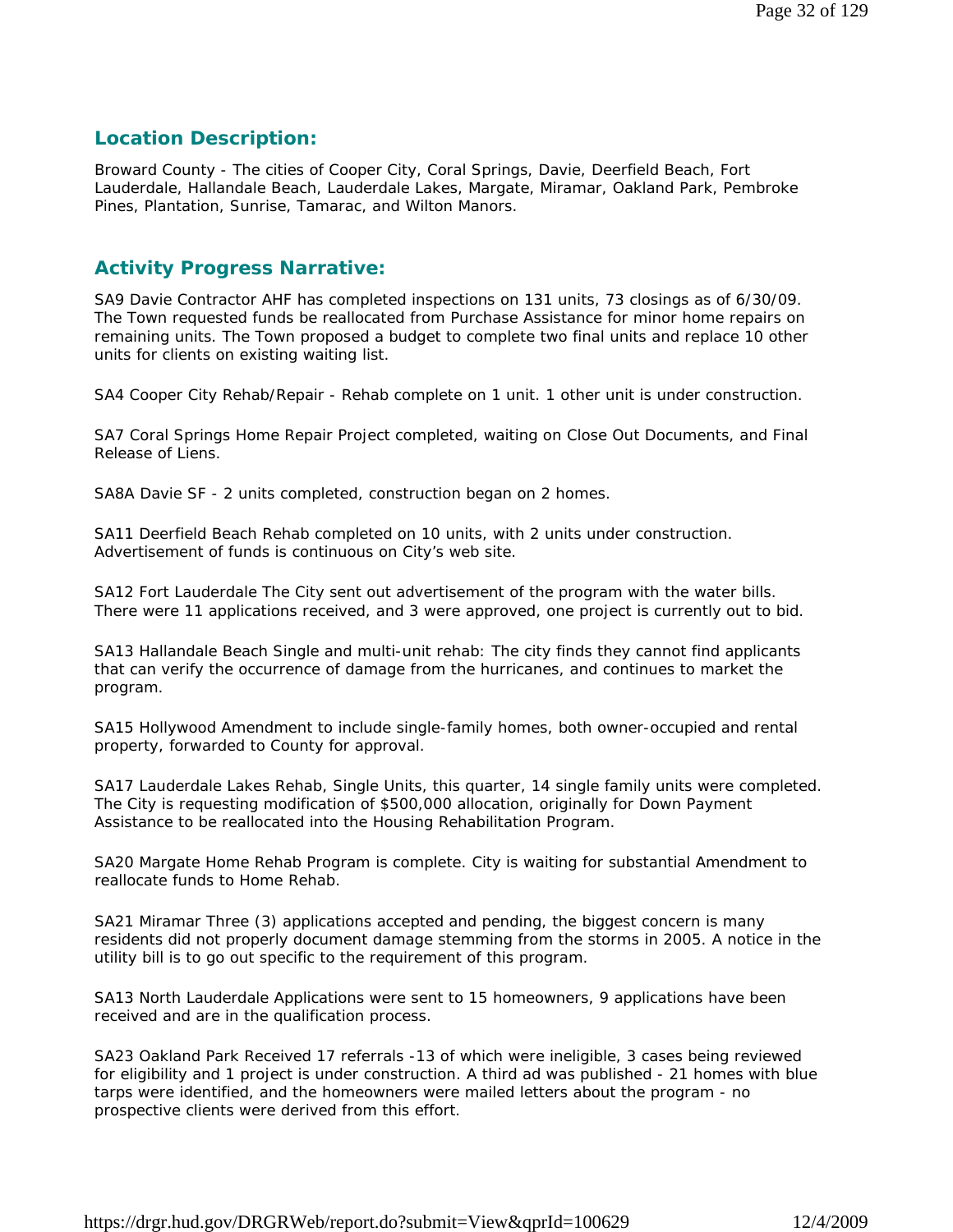SA26 Pembroke Pines Pembroke Pines, several manufactured homes have substantial hurricane damage. These units are considered part of the affordable housing stock. It takes 60-90 days to replace these units, RLI's were submitted to the city, 9/22109 and am under review.

SA27 Plantation Requested amendment to change this project for a new project - VHF Emergency System Radio.

SA32 Sunrise Single Family Rehab - 5 units have been completed this quarter, with 1 unit under construction by the Service Provider.

SA33 Tamarac The City sent 3rd direct mailing out to Red-Tagged residents offering program & them are no potential applicants for this program, having difficulties.

SA37 Wilton Manors There were 22 referrals received from the city, six are pending eligibility verification, three clients have been approved, two are in bid process, and one is underway.

| <b>Activity Location:</b><br><b>Address</b>                                                   |                                                         | <b>City</b> | <b>State</b>  | <b>Zip</b> |
|-----------------------------------------------------------------------------------------------|---------------------------------------------------------|-------------|---------------|------------|
| No Activity Locations Found                                                                   |                                                         |             |               |            |
| <b>Other Funding Sources Budgeted - Detail</b><br><b>Match Sources</b>                        |                                                         |             | <b>Amount</b> |            |
| No Other Match Funding Sources Found                                                          |                                                         |             |               |            |
| <b>Other Funding Sources</b>                                                                  |                                                         |             | <b>Amount</b> |            |
| No Other Funding Sources Found                                                                |                                                         |             |               |            |
| <b>Grantee Activity Number:</b><br><b>BC-14B</b>                                              | <b>Activity Title:</b><br><b>BC-14B</b>                 |             |               |            |
| <b>Activity Category:</b><br>Affordable Rental Housing (KRW and Ike Grants Under Way<br>Only) | <b>Activity Status:</b>                                 |             |               |            |
| <b>Project Number:</b><br>101                                                                 | <b>Project Title:</b><br>Method of Distribution Housing |             |               |            |
| <b>Projected Start Date:</b><br>05/11/2007                                                    | <b>Projected End Date:</b><br>05/10/2010                |             |               |            |
| <b>National Objective:</b><br>Low/Mod                                                         |                                                         |             |               |            |

**Responsible Organization:**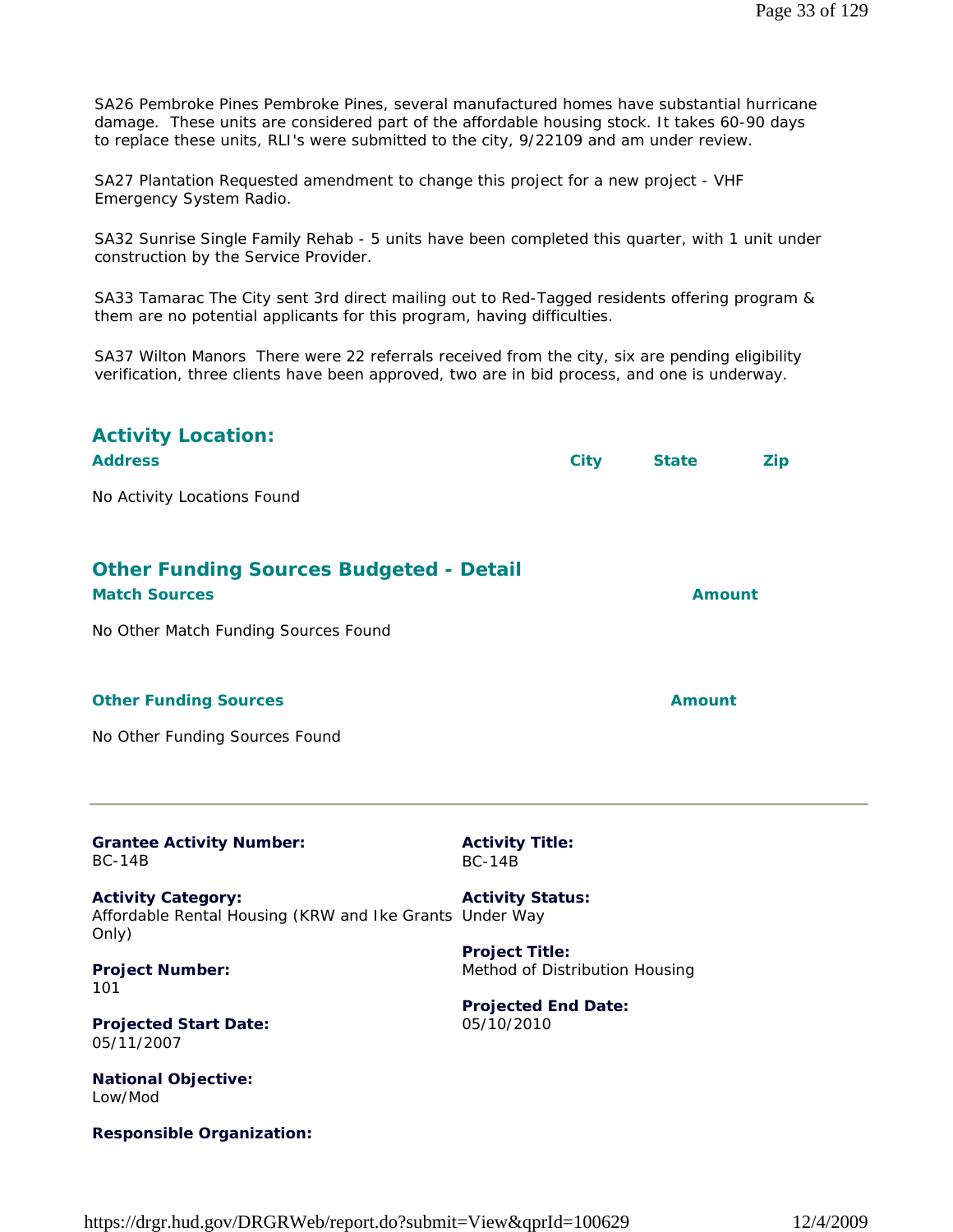Broward County

|                                                | Jul 1 thru Sep<br>30, 2009 | <b>To Date</b> |
|------------------------------------------------|----------------------------|----------------|
| <b>Total Projected Budget from All Sources</b> | N/A                        | 3,028,365      |
| <b>Total CDBG Program Funds Budgeted</b>       | N/A                        | 3,028,365      |
| Program Funds Drawdown                         | 0                          | 148,052.5      |
| <b>Obligated CDBG DR Funds</b>                 | 0                          | 3,028,365      |
| <b>Expended CDBG DR Funds</b>                  | 0                          | 148,052.5      |
| <b>Match Contributed</b>                       | $\Omega$                   | $\Omega$       |
| <b>Program Income Received</b>                 | $\Omega$                   | $\Omega$       |
| Program Income Drawdown                        | O                          | $\Omega$       |

#### **Performance Measures**

|                             | <b>This Report Period</b> |            |          | Cumulative Actual Total /<br><b>Expected</b> |            |       |
|-----------------------------|---------------------------|------------|----------|----------------------------------------------|------------|-------|
|                             | Low                       | <b>Mod</b> | Total    | Low                                          | <b>Mod</b> | Total |
| $#$ of housing units        |                           |            | $\Omega$ | 0/0                                          | 0/0        | 0/147 |
| # of Households benefitting | $\left( \right)$          |            | $\Omega$ | 0/0                                          | 0/147      | 0/147 |

# **Activity Description:**

Multi-family housing rehab.

# **Location Description:**

Broward County - The cities of Cooper City, Coral Springs, Davie, Deerfield Beach, Fort Lauderdale, Hallandale Beach, Hollywood, Lauderdale Lakes, Lauderhill, Margate, Miramar, Oakland Park, Pembroke Pines, Plantation, Sunrise, Tamarac, and Wilton Manors.

# **Activity Progress Narrative:**

SA5 Coral Springs Senior Housing Generator Project is 100% complete.

SA13 Hallandale Beach Single and multi-unit rehab: The city cannot find applicants that can verify the occurrence of damage from the hurricanes, and continues to market the program.

SA15 Hollywood Rental Rehabilitation, amending activity to open the eligibility to a larger group of the affected community. The city expanded program to include single family homes, both ownership and rental. Said amendment has been forwarded to the County staff for approval.

SA17 Lauderdale Lakes Multi Unit Rehab has completed 14 multi-family units this quarter bringing the total of beneficiaries to 86 served.

SA32 Sunrise Rehab, Mum-Family The city completed 34 units and 2 units are under construction by the Service Provider.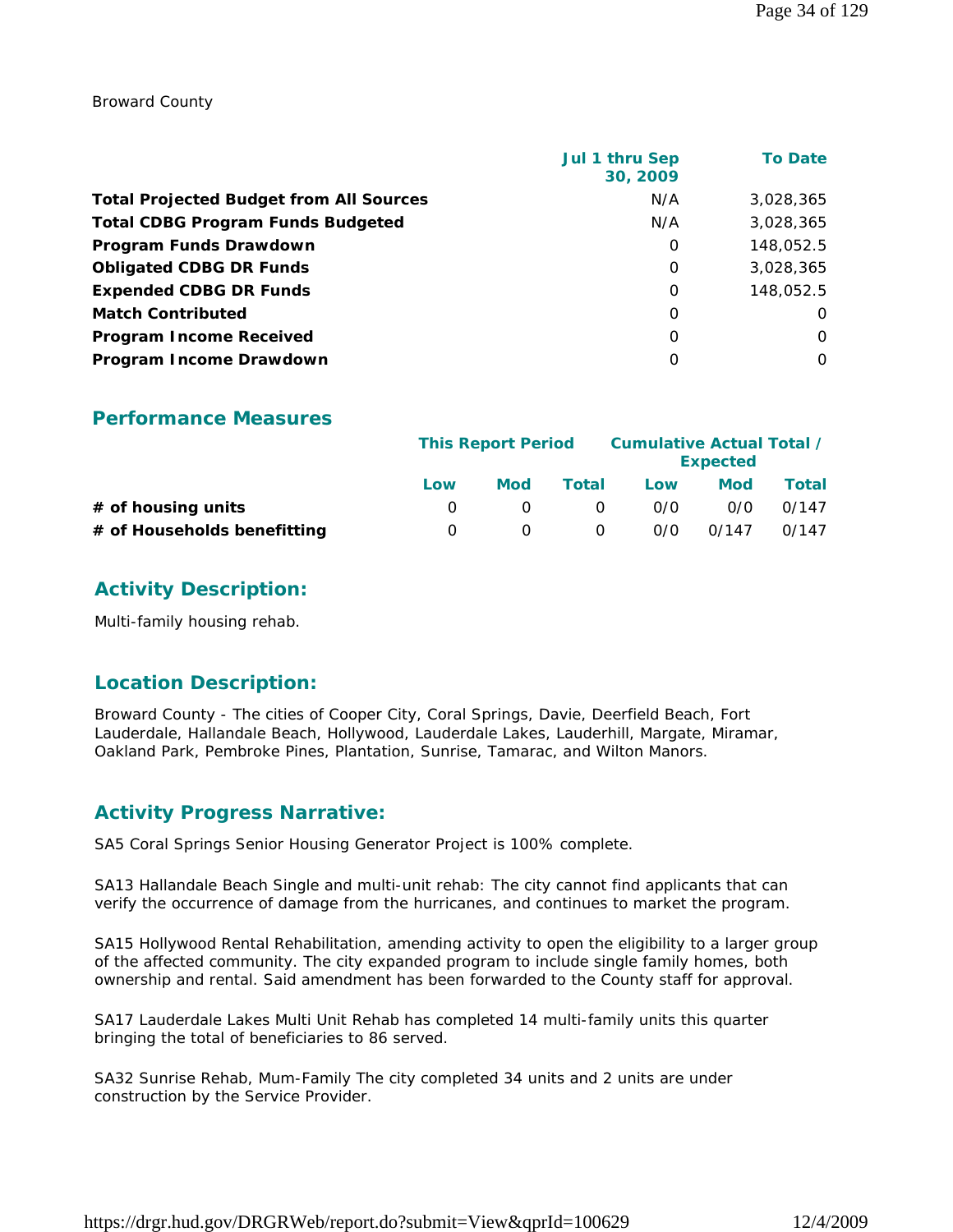SA33 Tamarac The City has no potential applicants for the Rehabilitation, and per the County has placed a hold on Relocation activity.

| <b>Activity Location:</b><br><b>Address</b><br>No Activity Locations Found | <b>City</b>                                          | <b>State</b>  | Zip |
|----------------------------------------------------------------------------|------------------------------------------------------|---------------|-----|
|                                                                            |                                                      |               |     |
| <b>Other Funding Sources Budgeted - Detail</b><br><b>Match Sources</b>     |                                                      | <b>Amount</b> |     |
| No Other Match Funding Sources Found                                       |                                                      |               |     |
| <b>Other Funding Sources</b>                                               |                                                      | <b>Amount</b> |     |
| No Other Funding Sources Found                                             |                                                      |               |     |
|                                                                            |                                                      |               |     |
| <b>Grantee Activity Number:</b><br><b>BC-21A</b>                           | <b>Activity Title:</b><br><b>BC-21A</b>              |               |     |
| <b>Activity Category:</b><br>Administration                                | <b>Activity Status:</b><br>Under Way                 |               |     |
| <b>Project Number:</b><br>099                                              | <b>Project Title:</b><br><b>Administrative Costs</b> |               |     |
|                                                                            |                                                      |               |     |

**Projected Start Date:** 05/11/2007

**National Objective:** N/A

**Projected End Date:** 05/10/2010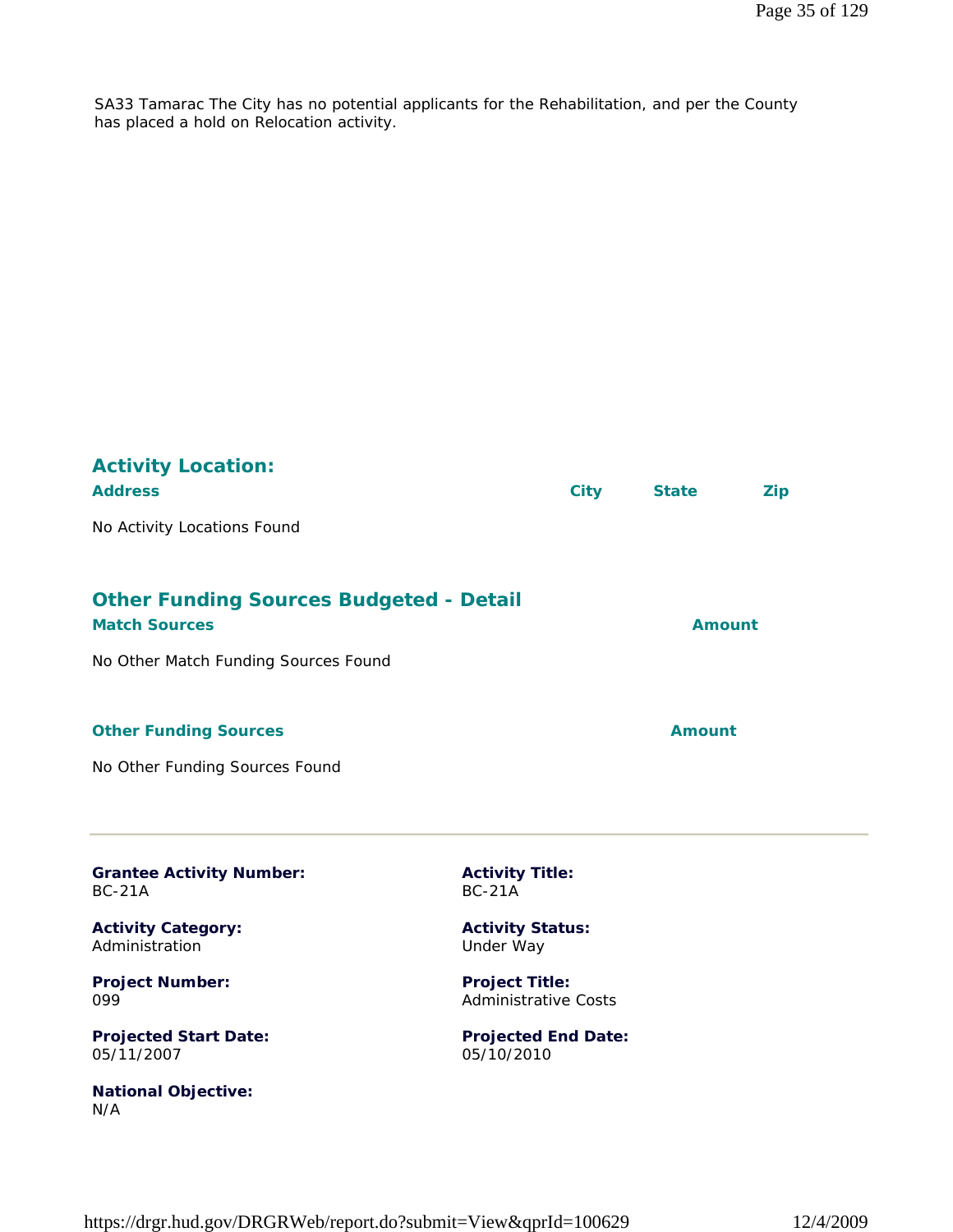#### **Responsible Organization:**

Broward County

|                                                | Jul 1 thru Sep<br>30, 2009 | <b>To Date</b> |
|------------------------------------------------|----------------------------|----------------|
| <b>Total Projected Budget from All Sources</b> | N/A                        | 664,917        |
| <b>Total CDBG Program Funds Budgeted</b>       | N/A                        | 664.917        |
| Program Funds Drawdown                         | 37,886.75                  | 384,091.56     |
| <b>Obligated CDBG DR Funds</b>                 | 0                          | 664,917        |
| <b>Expended CDBG DR Funds</b>                  | 37,886.75                  | 384,091.56     |
| <b>Match Contributed</b>                       | 0                          | O              |
| <b>Program Income Received</b>                 | O                          | $\Omega$       |
| Program Income Drawdown                        | O                          | $\Omega$       |

**Performance Measures**

|                               |      | <b>This Report Period</b> |       |     | Cumulative Actual Total /<br><b>Expected</b> |       |  |
|-------------------------------|------|---------------------------|-------|-----|----------------------------------------------|-------|--|
|                               | l ow | <b>Mod</b>                | Total | Low | Mod                                          | Total |  |
| No Performance Measures Found |      |                           |       |     |                                              |       |  |

# **Activity Description:**

Administrative funds for disaster recovery project.

# **Location Description:**

Broward County

# **Activity Progress Narrative:**

Administrative activities are underway and will continue until the disaster recovery activities are completed.

| <b>Activity Location:</b><br><b>Address</b>    | <b>City</b> | <b>State</b> | <b>Zip</b> |
|------------------------------------------------|-------------|--------------|------------|
| No Activity Locations Found                    |             |              |            |
| <b>Other Funding Sources Budgeted - Detail</b> |             |              |            |
| <b>Match Sources</b>                           |             | Amount       |            |

No Other Match Funding Sources Found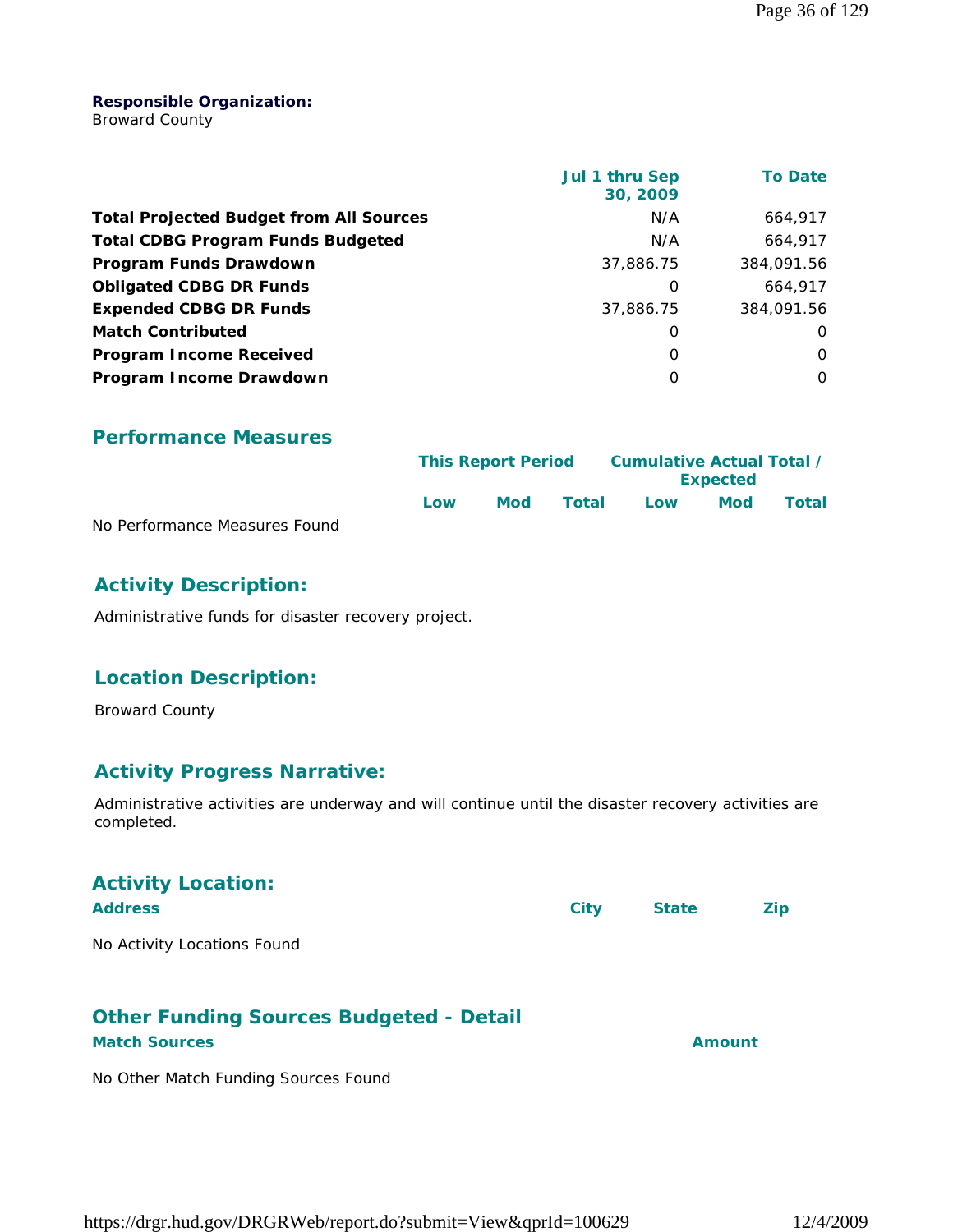#### **Other Funding Sources Amount Amount**

No Other Funding Sources Found

|                   | <b>Grantee Activity Number:</b> |
|-------------------|---------------------------------|
| CC <sub>21B</sub> |                                 |

**Activity Category:** Planning

**Project Number:** 102

**Projected Start Date:** 05/11/2007

**Activity Title:** CC 21B

**Activity Status:** Under Way

**Project Title:** Method of Distribution Non-Housing

**Projected End Date:** 12/19/2009

#### **National Objective:** N/A

#### **Responsible Organization:** Collier County

|                                                | Jul 1 thru Sep<br>30, 2009 | <b>To Date</b> |
|------------------------------------------------|----------------------------|----------------|
| <b>Total Projected Budget from All Sources</b> | N/A                        | 17,000         |
| <b>Total CDBG Program Funds Budgeted</b>       | N/A                        | 17,000         |
| Program Funds Drawdown                         | 0                          | $\Omega$       |
| <b>Obligated CDBG DR Funds</b>                 | $\Omega$                   | 17,000         |
| <b>Expended CDBG DR Funds</b>                  | $\Omega$                   | 0              |
| <b>Match Contributed</b>                       | $\Omega$                   | $\Omega$       |
| <b>Program Income Received</b>                 | $\Omega$                   | $\Omega$       |
| Program Income Drawdown                        | O                          | $\Omega$       |

#### **Performance Measures**

|                               |     | <b>This Report Period</b> |       | Cumulative Actual Total /<br><b>Expected</b> |            |       |  |
|-------------------------------|-----|---------------------------|-------|----------------------------------------------|------------|-------|--|
|                               | Low | Mod                       | Total | Low                                          | <b>Mod</b> | Total |  |
| No Performance Measures Found |     |                           |       |                                              |            |       |  |

#### **Activity Description:**

Engineering

#### **Location Description:**

Collier County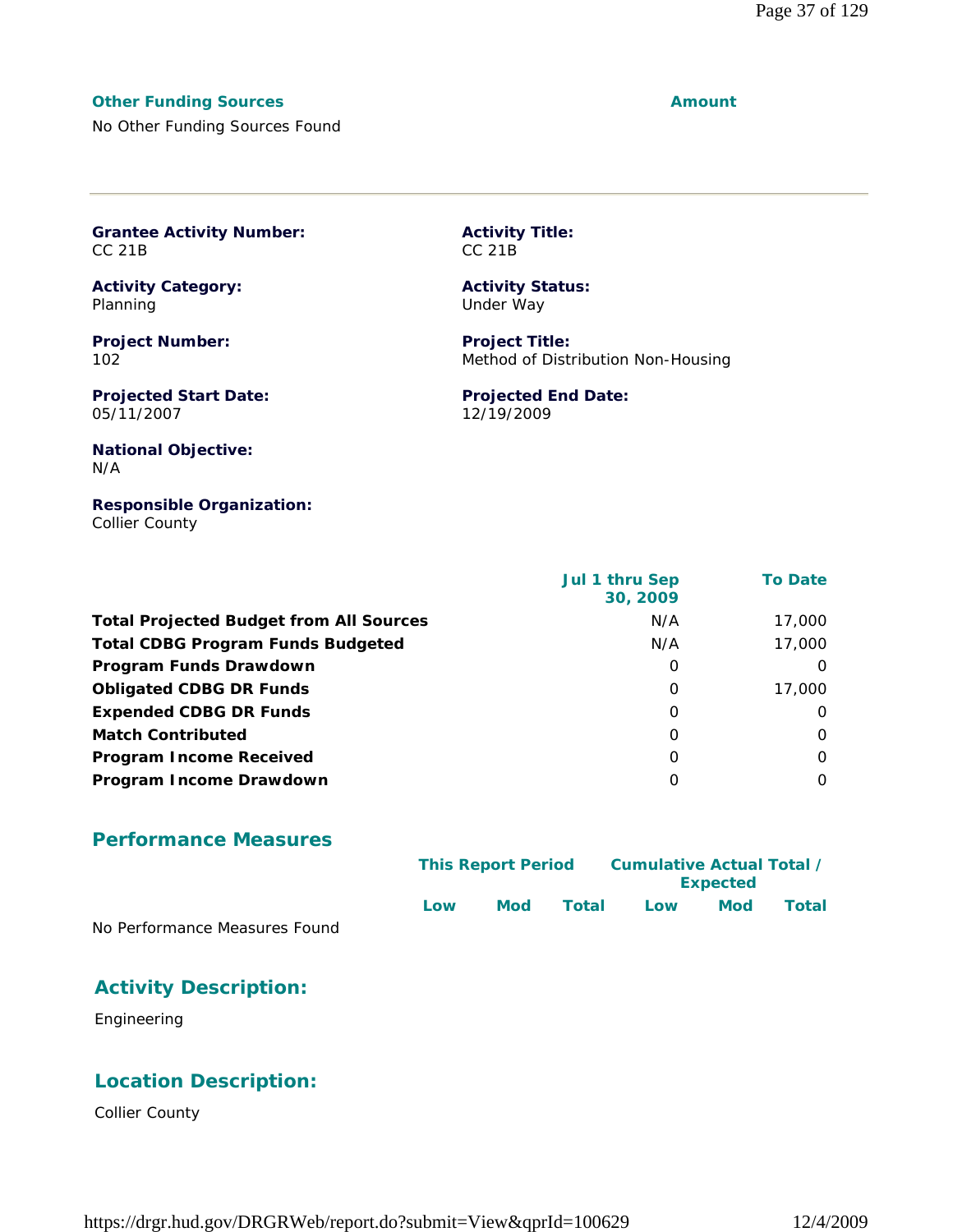# **Activity Progress Narrative:**

Engineering services will continue until the disaster recovery grant activities are completed.

| <b>Activity Location:</b><br><b>Address</b><br>No Activity Locations Found                                     | <b>City</b>                                                 | <b>State</b>  | <b>Zip</b>     |
|----------------------------------------------------------------------------------------------------------------|-------------------------------------------------------------|---------------|----------------|
| <b>Other Funding Sources Budgeted - Detail</b><br><b>Match Sources</b><br>No Other Match Funding Sources Found |                                                             | <b>Amount</b> |                |
| <b>Other Funding Sources</b><br>No Other Funding Sources Found                                                 |                                                             | <b>Amount</b> |                |
| <b>Grantee Activity Number:</b><br>$CC-03$                                                                     | <b>Activity Title:</b><br>$CC-03$                           |               |                |
| <b>Activity Category:</b><br>Rehabilitation/reconstruction of public facilities                                | <b>Activity Status:</b><br>Under Way                        |               |                |
| <b>Project Number:</b><br>102                                                                                  | <b>Project Title:</b><br>Method of Distribution Non-Housing |               |                |
| <b>Projected Start Date:</b><br>06/20/2007                                                                     | <b>Projected End Date:</b><br>12/19/2009                    |               |                |
| <b>National Objective:</b><br>Low/Mod                                                                          |                                                             |               |                |
| <b>Responsible Organization:</b><br><b>Collier County</b>                                                      |                                                             |               |                |
|                                                                                                                | Jul 1 thru Sep<br>30, 2009                                  |               | <b>To Date</b> |
| <b>Total Projected Budget from All Sources</b>                                                                 | N/A                                                         |               | 109,134        |
| <b>Total CDBG Program Funds Budgeted</b>                                                                       | N/A                                                         |               | 109,134        |
| Program Funds Drawdown                                                                                         |                                                             | 0             | 75,791.73      |

**Obligated CDBG DR Funds 109,134 Expended CDBG DR Funds** 0 75,791.73 **Match Contributed** 0 0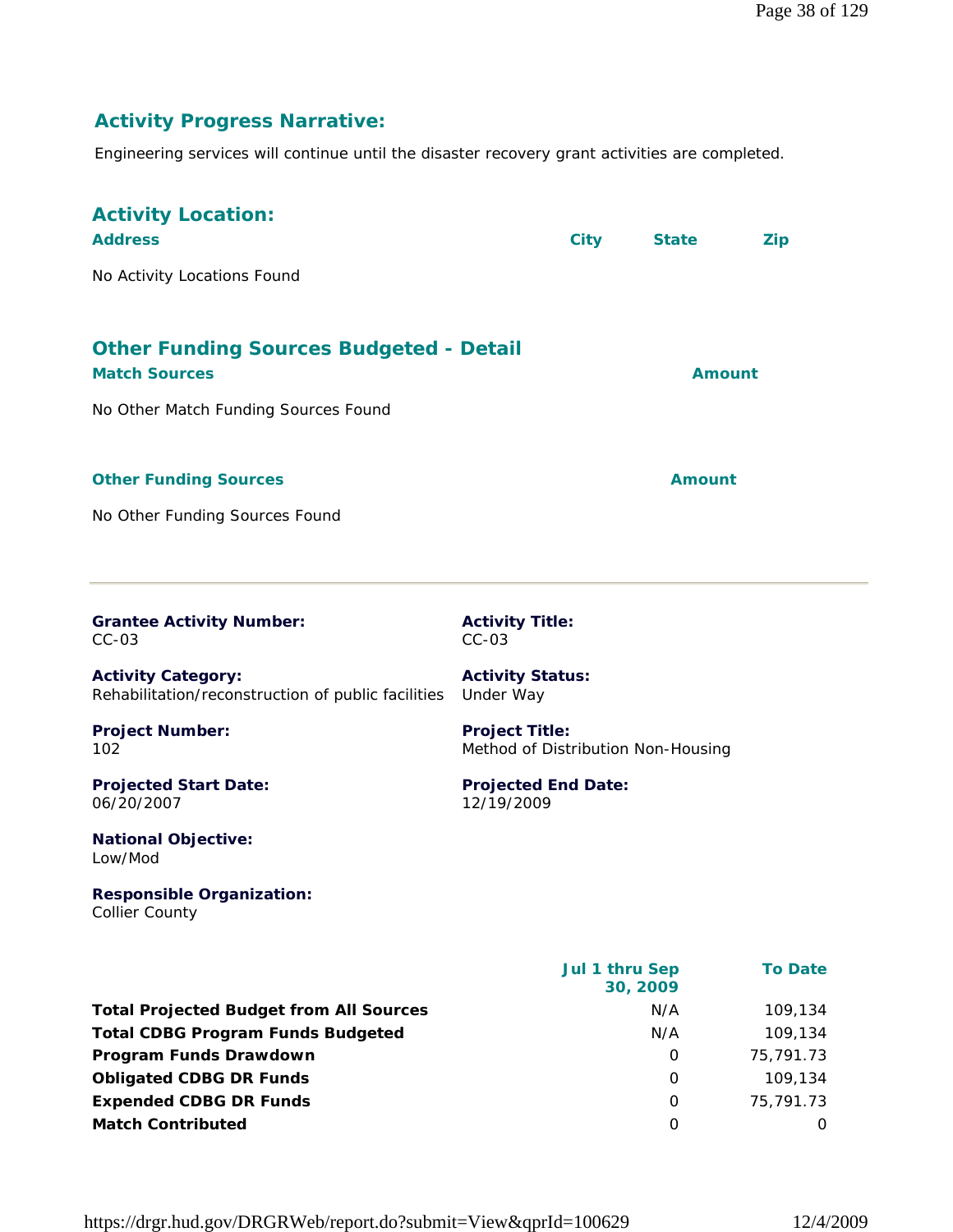| <b>Program Income Received</b> |  |
|--------------------------------|--|
| Program Income Drawdown        |  |

|                          | <b>This Report Period</b> |              |       |           | <b>Expected</b> | Cumulative Actual Total / |  |
|--------------------------|---------------------------|--------------|-------|-----------|-----------------|---------------------------|--|
|                          | Low                       | <b>Mod</b>   | Total | Low       | <b>Mod</b>      | Total                     |  |
| # of Public Facilities   |                           | $\Omega$     | - 0   | 0/0       | 0/0             | 1/1                       |  |
| # of Persons benefitting |                           | <sup>n</sup> |       | 0 450/450 |                 | 0/0 450/450               |  |

# **Activity Description:**

Hardening improvements to homeless facility.

# **Location Description:**

Collier County - St. Matthew's House

# **Activity Progress Narrative:**

St Matthews house hardening project is complete, County waiting on final payment request.

| <b>Activity Location:</b><br><b>Address</b>                                           |                                      | <b>City</b> | <b>State</b>  | <b>Zip</b> |
|---------------------------------------------------------------------------------------|--------------------------------------|-------------|---------------|------------|
| No Activity Locations Found                                                           |                                      |             |               |            |
| <b>Other Funding Sources Budgeted - Detail</b><br><b>Match Sources</b>                |                                      |             | <b>Amount</b> |            |
| No Other Match Funding Sources Found                                                  |                                      |             |               |            |
| <b>Other Funding Sources</b>                                                          |                                      |             | <b>Amount</b> |            |
| No Other Funding Sources Found                                                        |                                      |             |               |            |
| <b>Grantee Activity Number:</b><br>$CC-03I$                                           | <b>Activity Title:</b><br>$CC-031$   |             |               |            |
| <b>Activity Category:</b><br>Rehabilitation/reconstruction of a public<br>improvement | <b>Activity Status:</b><br>Under Way |             |               |            |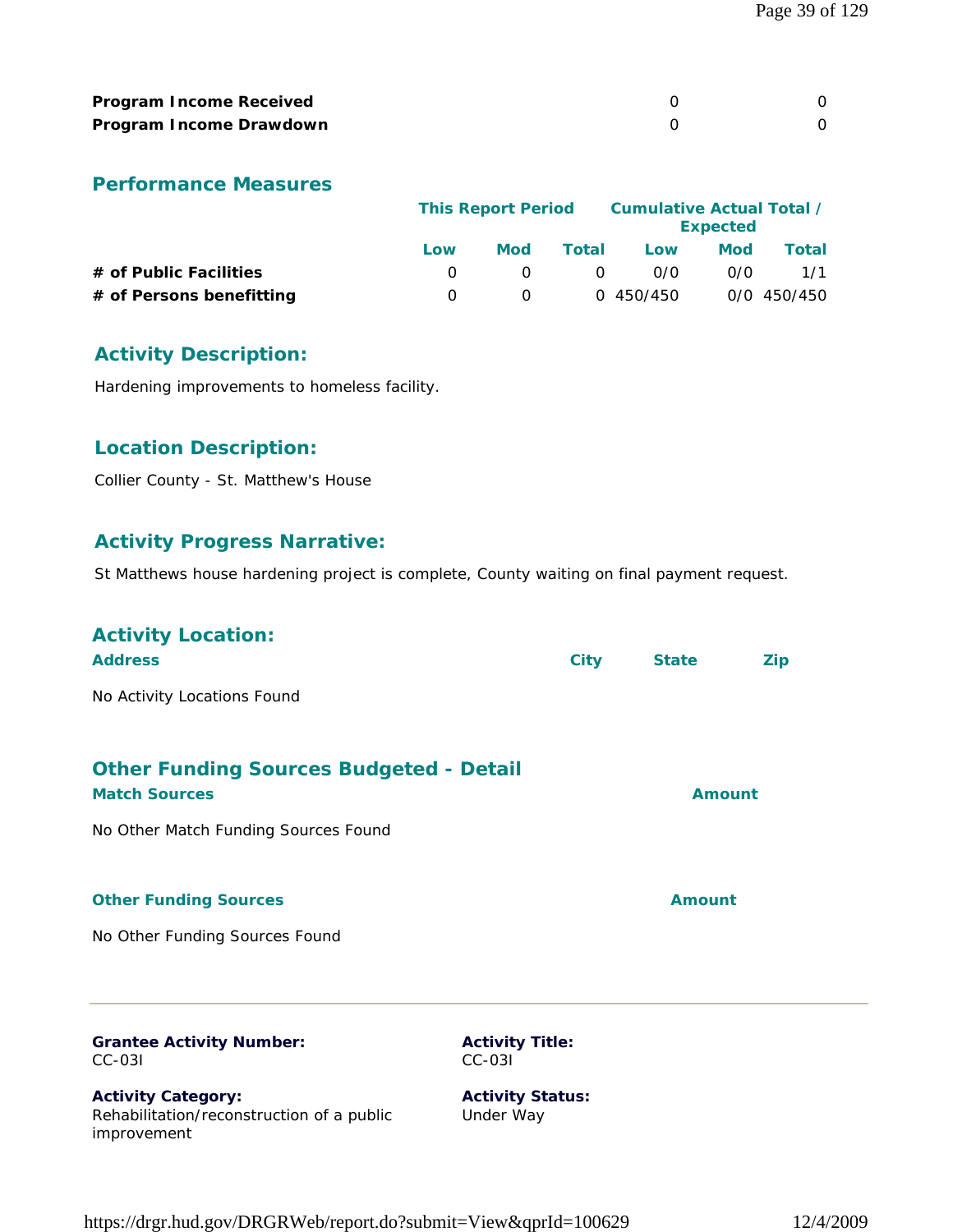**Project Number:** 102

**Projected Start Date:** 06/20/2007

**National Objective:** Low/Mod

**Responsible Organization:** Collier County

 **Jul 1 thru Sep 30, 2009 To Date Total Projected Budget from All Sources** M/A 17,377 **Total CDBG Program Funds Budgeted NA 17,377 Program Funds Drawdown** 17,377 17,377 17,377 **Obligated CDBG DR Funds 17,377 Expended CDBG DR Funds** 17,377 17,377 17,377 **Match Contributed** 0 0 **Program Income Received** 0 0 **Program Income Drawdown** 0 0

**Performance Measures**

|                                           |              | <b>This Report Period</b> |          |      | Cumulative Actual Total /<br><b>Expected</b> |       |  |  |
|-------------------------------------------|--------------|---------------------------|----------|------|----------------------------------------------|-------|--|--|
|                                           | Low          | <b>Mod</b>                | Total    | Low  | <b>Mod</b>                                   | Total |  |  |
| # of Persons benefitting                  | $\Omega$     |                           | $\Omega$ | 0/37 | 0/0                                          | 0/37  |  |  |
| # of Linear feet of Public<br>Improvement | <sup>o</sup> | <sup>o</sup>              | $\Omega$ | 0/0  | 0/0                                          | 0/200 |  |  |

#### **Activity Description:**

Storm drainage improvements.

#### **Location Description:**

Collier County - North Immokalee Retirement Housing

# **Activity Progress Narrative:**

The Infrastructure work for the Hatcher's Preserve Project is complete. County is waiting on final payment request.

# **Activity Location:**

**Address City State Zip**

**Project Title:** Method of Distribution Non-Housing

**Projected End Date:** 12/19/2009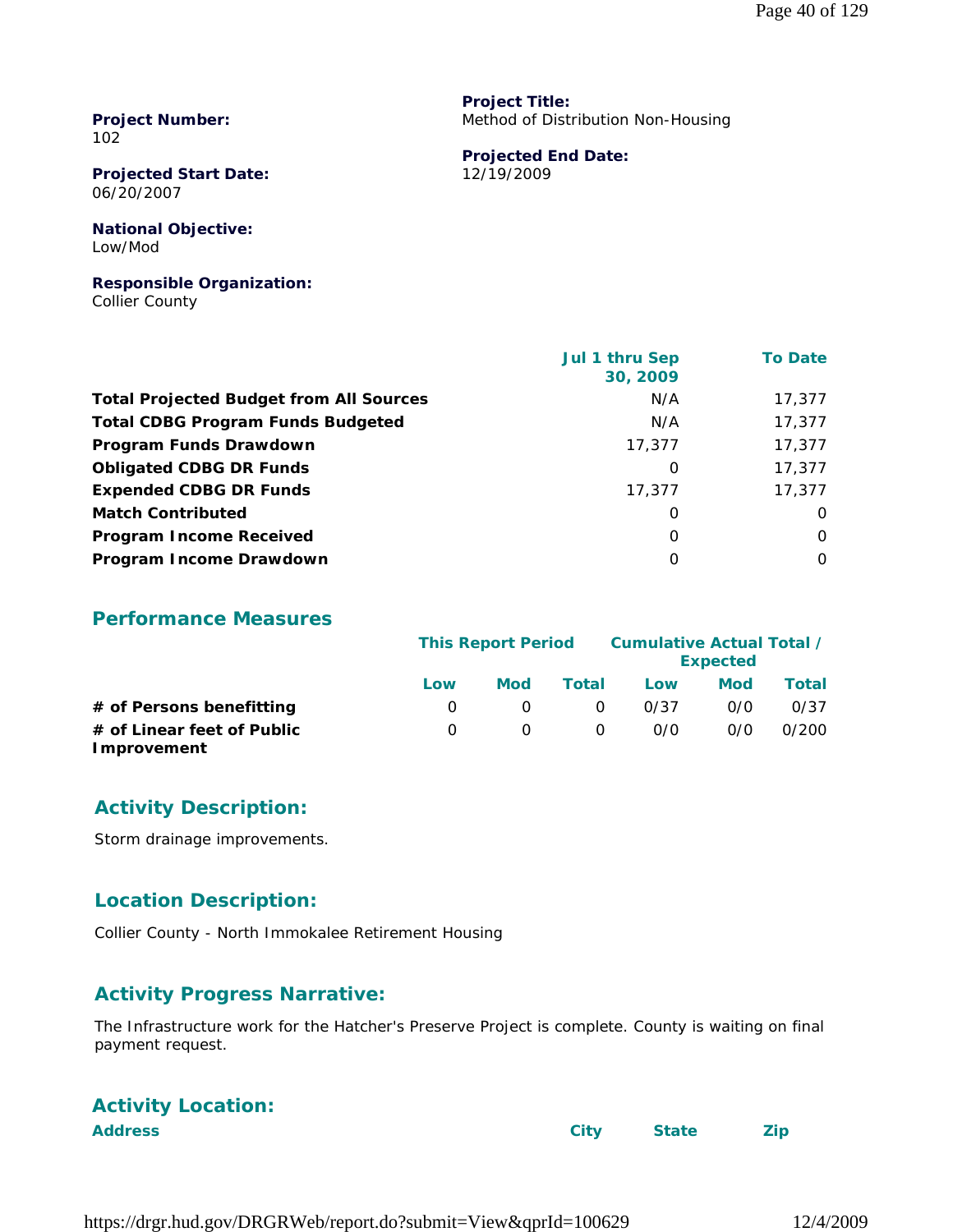No Activity Locations Found

# **Other Funding Sources Budgeted - Detail**

No Other Match Funding Sources Found

#### **Other Funding Sources Amount** 2008 2012 12:30 Amount

No Other Funding Sources Found

**Grantee Activity Number:** CC-03J

**Activity Category:** Construction/reconstruction of water/sewer lines or systems

**Project Number:** 102

**Projected Start Date:** 06/20/2007

**National Objective:** Low/Mod

**Responsible Organization:** Collier County

|                                                | Jul 1 thru Sep<br>30, 2009 | <b>To Date</b> |
|------------------------------------------------|----------------------------|----------------|
| <b>Total Projected Budget from All Sources</b> | N/A                        | 649,891        |
| <b>Total CDBG Program Funds Budgeted</b>       | N/A                        | 649,891        |
| Program Funds Drawdown                         | 300,584.29                 | 380,286.15     |
| <b>Obligated CDBG DR Funds</b>                 | O                          | 649,891        |
| <b>Expended CDBG DR Funds</b>                  | 300,584.29                 | 380,286.15     |
| <b>Match Contributed</b>                       | O                          | $\Omega$       |
| <b>Program Income Received</b>                 | 0                          | $\Omega$       |
| Program Income Drawdown                        | O                          | $\Omega$       |

#### **Performance Measures**

 **This Report Period Cumulative Actual Total /**

**Expected** 

**Activity Title:** CC-03J

**Activity Status:** Under Way

**Project Title:** Method of Distribution Non-Housing

**Projected End Date:** 12/19/2009

**Match Sources Amount**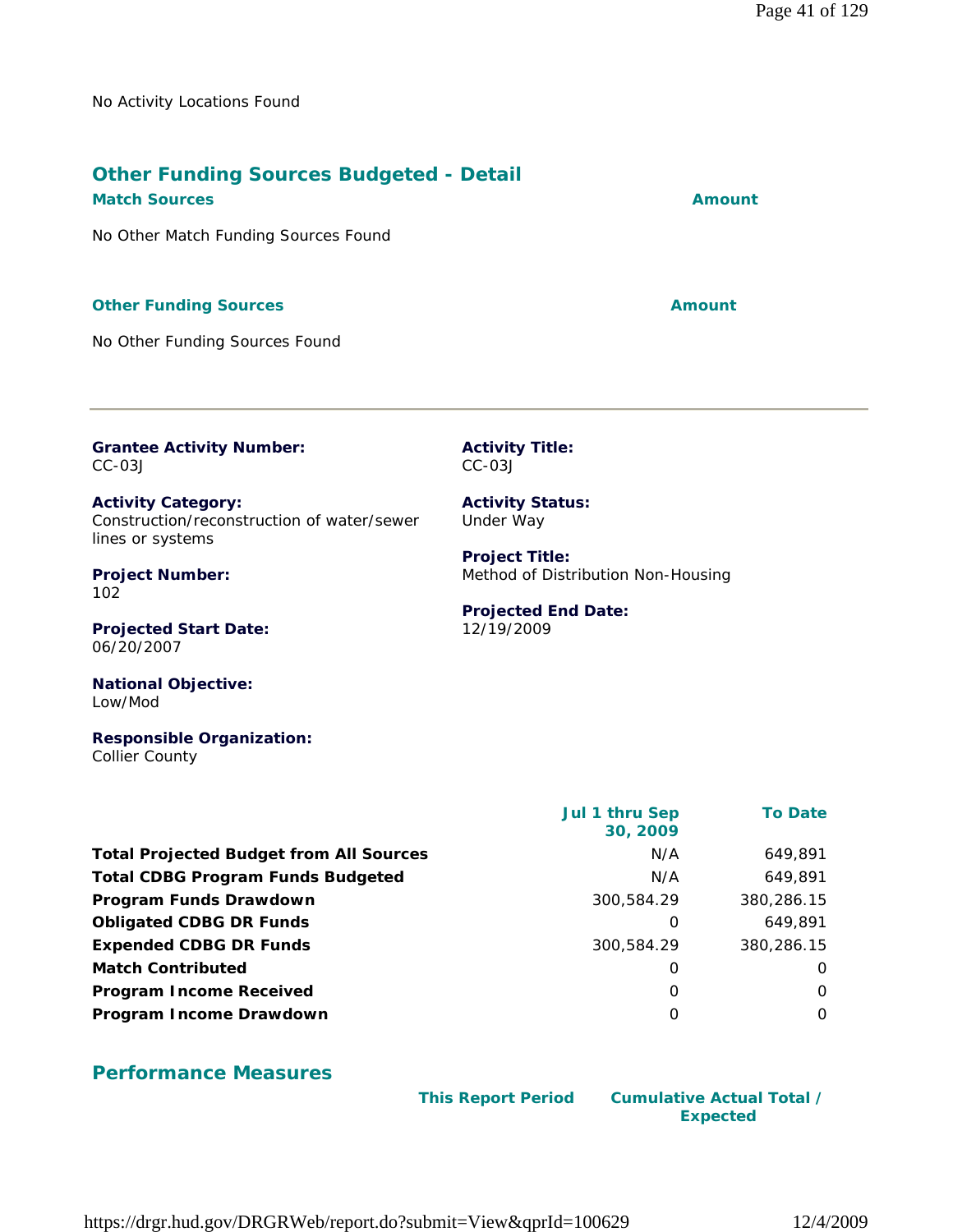|                            | Low | Mod | Total                 | Low | Mod Total |
|----------------------------|-----|-----|-----------------------|-----|-----------|
| # of Persons benefitting   |     |     | 0 0 0 0/0 0/740 0/740 |     |           |
| # of Linear feet of Public |     |     | 0 0 0 0/0 0/0 0/760   |     |           |
| Improvement                |     |     |                       |     |           |

# **Activity Description:**

Water and sewer improvements.

#### **Location Description:**

Collier County - North Immokalee Retirement Housing and Copeland Utilities

#### **Activity Progress Narrative:**

At St Matthew's House, generators are installed. Two Copeland generators are also installed.

| <b>Activity Location:</b><br><b>Address</b>                            |                                                         | <b>City</b> | <b>State</b>  | <b>Zip</b> |
|------------------------------------------------------------------------|---------------------------------------------------------|-------------|---------------|------------|
| No Activity Locations Found                                            |                                                         |             |               |            |
| <b>Other Funding Sources Budgeted - Detail</b><br><b>Match Sources</b> |                                                         |             | <b>Amount</b> |            |
| No Other Match Funding Sources Found                                   |                                                         |             |               |            |
| <b>Other Funding Sources</b>                                           |                                                         |             | <b>Amount</b> |            |
| No Other Funding Sources Found                                         |                                                         |             |               |            |
| <b>Grantee Activity Number:</b><br>$CC-08$                             | <b>Activity Title:</b><br>$CC-08$                       |             |               |            |
| <b>Activity Category:</b><br>Relocation payments and assistance        | <b>Activity Status:</b><br>Under Way                    |             |               |            |
| <b>Project Number:</b><br>101                                          | <b>Project Title:</b><br>Method of Distribution Housing |             |               |            |
| <b>Projected Start Date:</b><br>06/20/2007                             | <b>Projected End Date:</b><br>12/19/2009                |             |               |            |
| <b>National Objective:</b>                                             |                                                         |             |               |            |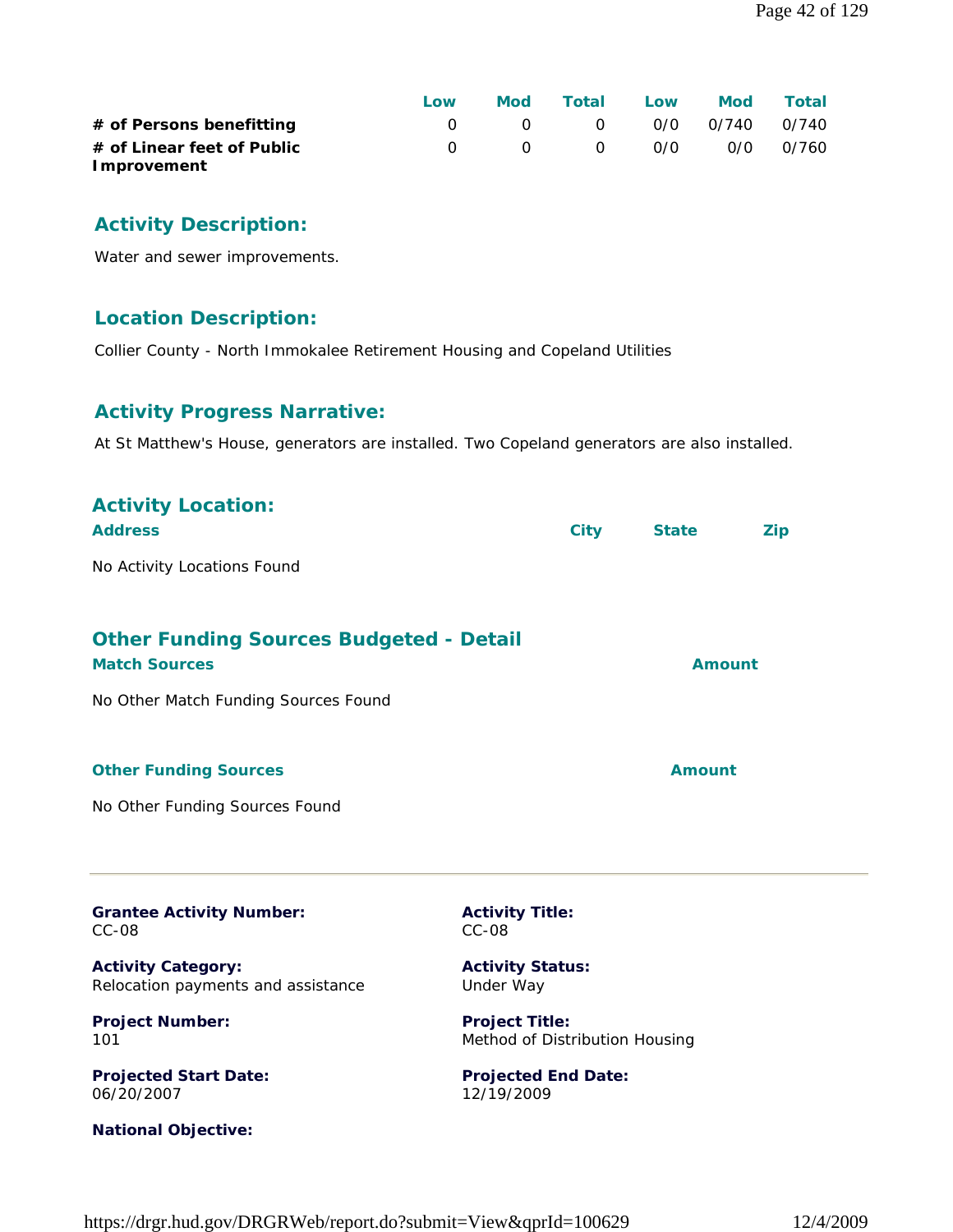#### Low/Mod

#### **Responsible Organization:**

Collier County

|                                                | Jul 1 thru Sep<br>30, 2009 | <b>To Date</b> |
|------------------------------------------------|----------------------------|----------------|
| <b>Total Projected Budget from All Sources</b> | N/A                        | 20,000         |
| <b>Total CDBG Program Funds Budgeted</b>       | N/A                        | 20,000         |
| Program Funds Drawdown                         | 0                          | $\Omega$       |
| <b>Obligated CDBG DR Funds</b>                 | $\Omega$                   | 20,000         |
| <b>Expended CDBG DR Funds</b>                  | 0                          | $\Omega$       |
| <b>Match Contributed</b>                       | $\Omega$                   | $\Omega$       |
| <b>Program Income Received</b>                 | $\Omega$                   | $\Omega$       |
| Program Income Drawdown                        | 0                          | $\Omega$       |

#### **Performance Measures**

|                             | <b>This Report Period</b> |                  |          | Cumulative Actual Total / | <b>Expected</b> |       |
|-----------------------------|---------------------------|------------------|----------|---------------------------|-----------------|-------|
|                             | Low                       | <b>Mod</b>       | Total    | Low                       | Mod             | Total |
| # of Households benefitting |                           | $\left( \right)$ | $\Omega$ | 0/3                       | 0/0             | 0/3   |
| # of Persons benefitting    |                           |                  | $\Omega$ | 0/12                      | 0/0             | 0/12  |

#### **Activity Description:**

Relocation expenses for hurricane victims.

#### **Location Description:**

Collier County - Immokalee

#### **Activity Progress Narrative:**

Temporary relocation is complete.

# **Activity Location:**

| <b>Address</b>              | City State | <b>Example 2</b> |
|-----------------------------|------------|------------------|
| $N = \Lambda + \frac{1}{2}$ |            |                  |

#### No Activity Locations Found

# **Other Funding Sources Budgeted - Detail**

#### **Match Sources Amount**

No Other Match Funding Sources Found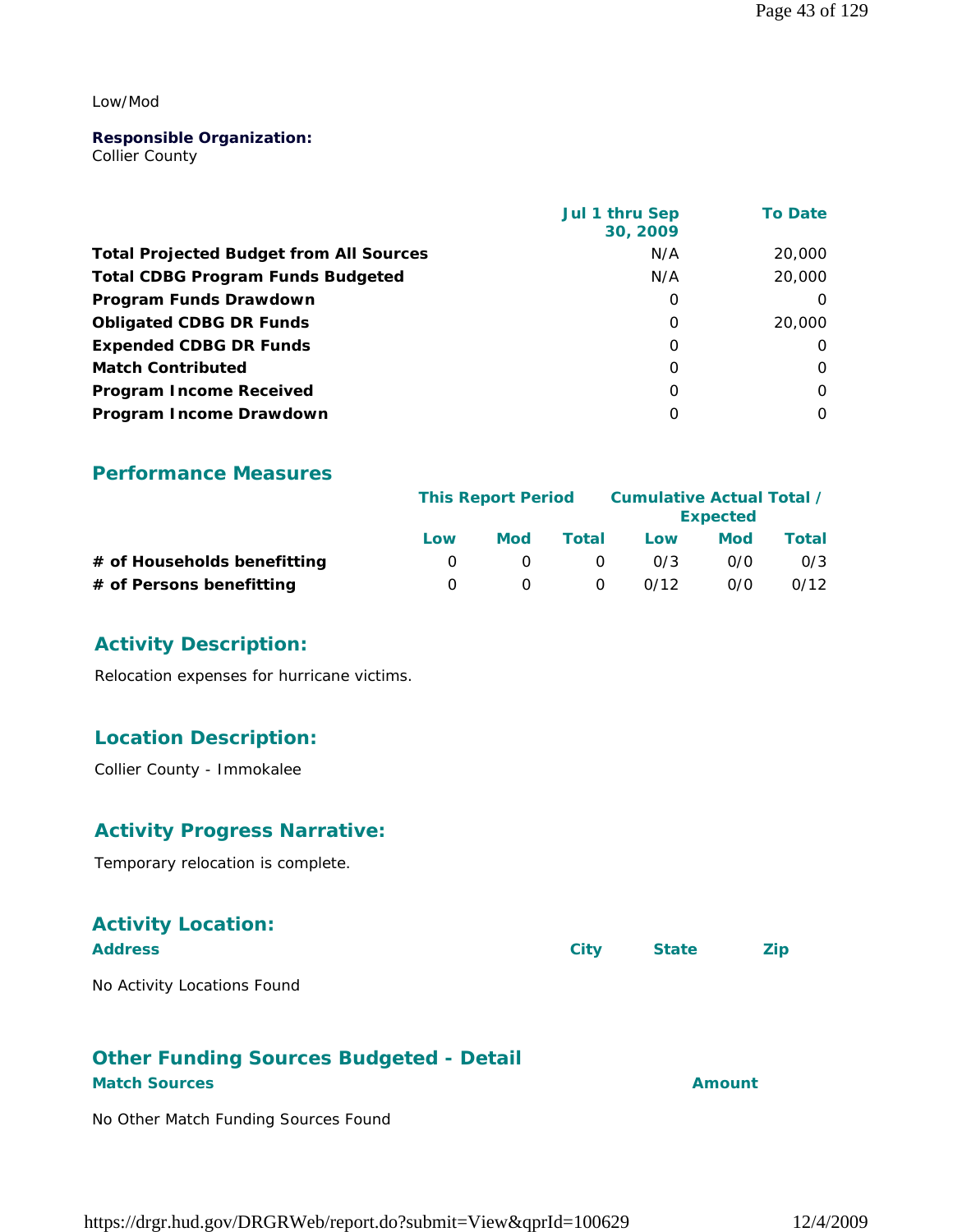#### **Other Funding Sources Amount** 2008 2012 12:30 Amount

No Other Funding Sources Found

**Grantee Activity Number:** CC-12

**Activity Category:** Construction of new replacement housing

**Project Number:** 101

**Projected Start Date:** 06/20/2007

**Activity Title:** CC-12

**Activity Status:** Under Way

**Project Title:** Method of Distribution Housing

**Projected End Date:** 12/19/2009

**National Objective:** Low/Mod

**Responsible Organization:** Collier County

|                                                | Jul 1 thru Sep<br>30, 2009 | <b>To Date</b> |
|------------------------------------------------|----------------------------|----------------|
| <b>Total Projected Budget from All Sources</b> | N/A                        | 371,000        |
| <b>Total CDBG Program Funds Budgeted</b>       | N/A                        | 371,000        |
| Program Funds Drawdown                         | 120,337.98                 | 227,918.98     |
| <b>Obligated CDBG DR Funds</b>                 | 0                          | 371,000        |
| <b>Expended CDBG DR Funds</b>                  | 120,337.98                 | 227,918.98     |
| <b>Match Contributed</b>                       | 0                          | 0              |
| <b>Program Income Received</b>                 | 0                          | 0              |
| Program Income Drawdown                        | O                          | $\Omega$       |

#### **Performance Measures**

|                             | <b>This Report Period</b> |     |          | Cumulative Actual Total / | <b>Expected</b> |       |
|-----------------------------|---------------------------|-----|----------|---------------------------|-----------------|-------|
|                             | Low                       | Mod | Total    | Low                       | Mod             | Total |
| $#$ of housing units        |                           |     | $\Omega$ | 0/0                       | 0/0             | 0/3   |
| # of Households benefitting |                           |     | $\Omega$ | 0/12                      | 0/0             | 0/12  |

#### **Activity Description:**

Construction of replacement housing for hurricane victims.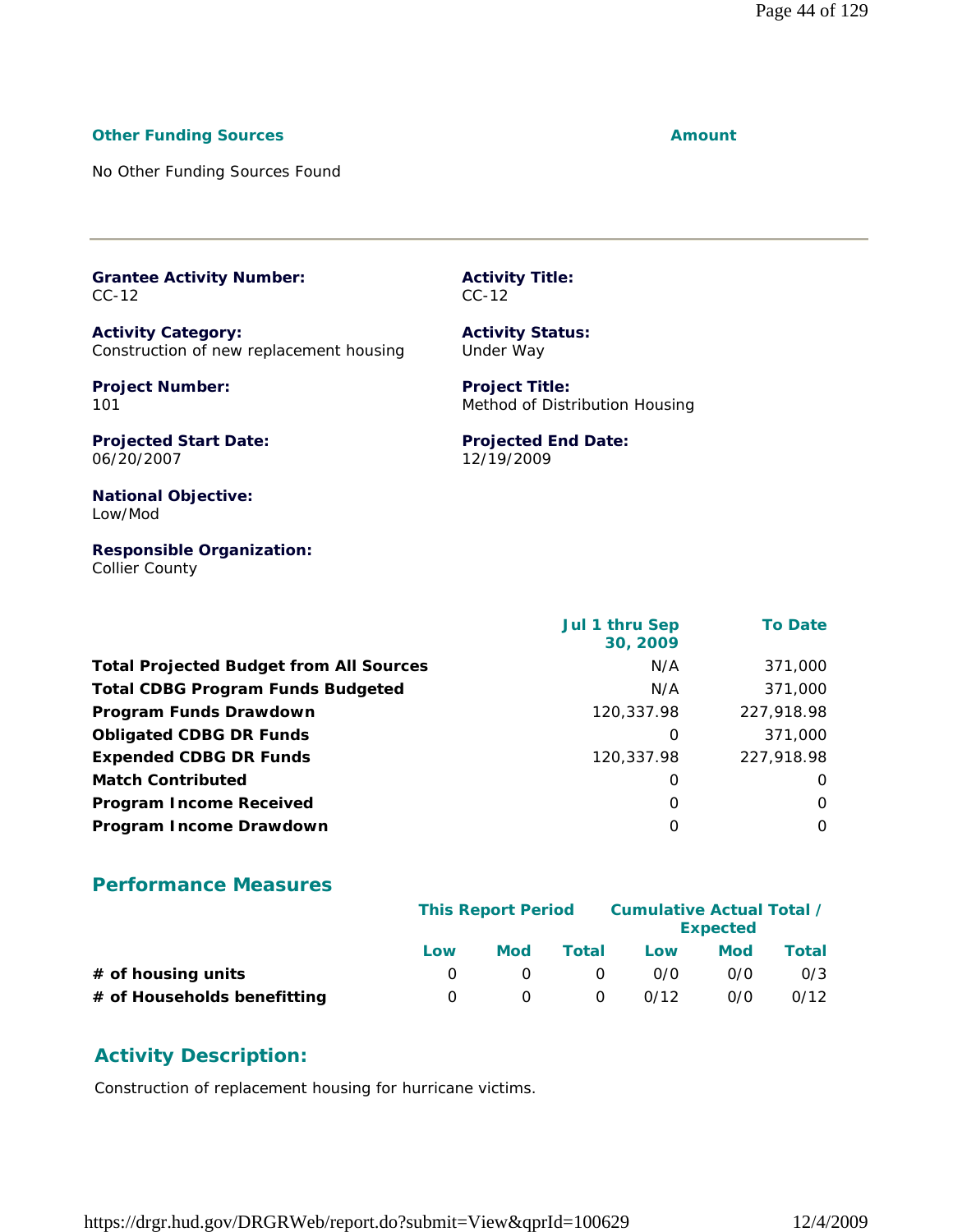# **Location Description:**

Collier County - Immokalee area

#### **Activity Progress Narrative:**

Three replacement homes are finished County waiting on final payment request from One by One.

| <b>Activity Location:</b><br><b>Address</b>                                                                                                                            |                                                                                                                                             | <b>City</b> | <b>State</b>  | <b>Zip</b> |
|------------------------------------------------------------------------------------------------------------------------------------------------------------------------|---------------------------------------------------------------------------------------------------------------------------------------------|-------------|---------------|------------|
| No Activity Locations Found                                                                                                                                            |                                                                                                                                             |             |               |            |
| <b>Other Funding Sources Budgeted - Detail</b><br><b>Match Sources</b><br>No Other Match Funding Sources Found                                                         |                                                                                                                                             |             | Amount        |            |
| <b>Other Funding Sources</b>                                                                                                                                           |                                                                                                                                             |             | <b>Amount</b> |            |
| No Other Funding Sources Found                                                                                                                                         |                                                                                                                                             |             |               |            |
| <b>Grantee Activity Number:</b><br>$CC-14A$                                                                                                                            | <b>Activity Title:</b><br>$CC-14A$                                                                                                          |             |               |            |
| <b>Activity Category:</b><br>Rehabilitation/reconstruction of residential<br>structures<br><b>Project Number:</b><br>101<br><b>Projected Start Date:</b><br>06/20/2007 | <b>Activity Status:</b><br>Under Way<br><b>Project Title:</b><br>Method of Distribution Housing<br><b>Projected End Date:</b><br>12/19/2009 |             |               |            |
| <b>National Objective:</b><br>Low/Mod<br><b>Responsible Organization:</b><br><b>Collier County</b>                                                                     |                                                                                                                                             |             |               |            |

|                                                | Jul 1 thru Sep<br>30, 2009 | <b>To Date</b> |
|------------------------------------------------|----------------------------|----------------|
| <b>Total Projected Budget from All Sources</b> | N/A                        | 734,208.5      |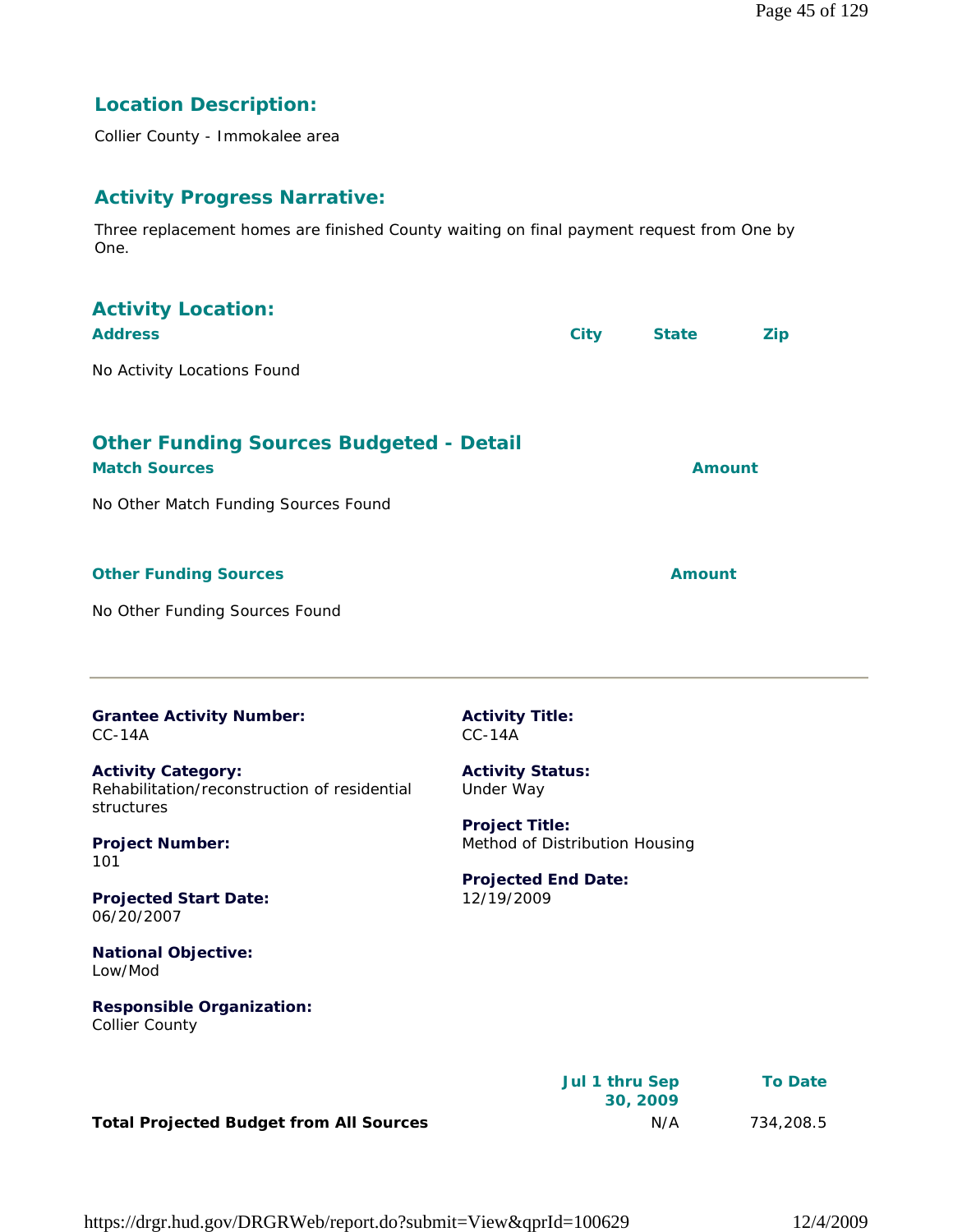| <b>Total CDBG Program Funds Budgeted</b> | N/A       | 734,208.5  |
|------------------------------------------|-----------|------------|
| Program Funds Drawdown                   | 20.781.87 | 731,467.79 |
| <b>Obligated CDBG DR Funds</b>           | O         | 734,208.5  |
| <b>Expended CDBG DR Funds</b>            | 20,781.87 | 731,467.79 |
| <b>Match Contributed</b>                 | O         | $\Omega$   |
| <b>Program Income Received</b>           | O         | $\Omega$   |
| Program Income Drawdown                  | O         | $\Omega$   |

|                             | <b>This Report Period</b> |     |          | Cumulative Actual Total / | <b>Expected</b> |       |
|-----------------------------|---------------------------|-----|----------|---------------------------|-----------------|-------|
|                             | Low                       | Mod | Total    | Low                       | Mod             | Total |
| $#$ of housing units        |                           |     | $\Omega$ | 0/0                       | 0/0             | 15/66 |
| # of Households benefitting |                           |     | $\Omega$ | 15/66                     | 0/0             | 18/66 |

#### **Activity Description:**

Single family residential rehab.

#### **Location Description:**

Collier County - multiple services areas - Sanders Pines and countywide housing assistance project

#### **Activity Progress Narrative:**

A total of fifteen homes completed with Countywide single family rehabilitation.

| <b>Activity Location:</b><br><b>Address</b>                                                                    | <b>City</b> | <b>State</b>  | Zip |
|----------------------------------------------------------------------------------------------------------------|-------------|---------------|-----|
| No Activity Locations Found                                                                                    |             |               |     |
| <b>Other Funding Sources Budgeted - Detail</b><br><b>Match Sources</b><br>No Other Match Funding Sources Found |             | Amount        |     |
| <b>Other Funding Sources</b>                                                                                   |             | <b>Amount</b> |     |
| No Other Funding Sources Found                                                                                 |             |               |     |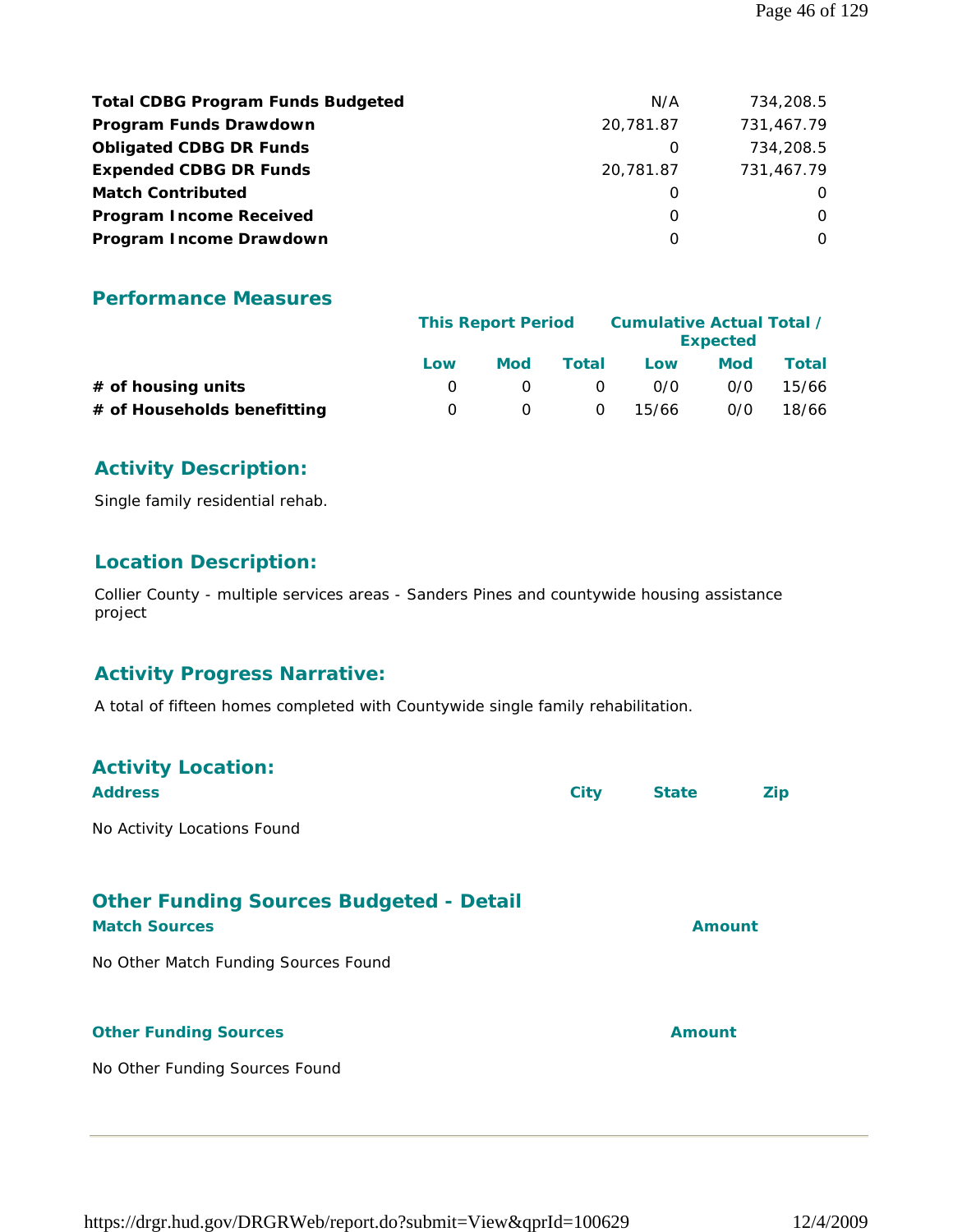#### **Grantee Activity Number:** CC-14A-Demo

**Activity Category:** Clearance and Demolition

**Project Number:** 101

**Projected Start Date:** 06/20/2007

**National Objective:** Low/Mod

**Responsible Organization:** Collier County

**Activity Title:** CC-14A-Demo

**Activity Status:** Under Way

**Project Title:** Method of Distribution Housing

#### **Projected End Date:** 12/19/2009

| Collier County |  |
|----------------|--|
|                |  |

| <b>Jul 1 thru Sep</b><br>30, 2009 | <b>To Date</b> |
|-----------------------------------|----------------|
| N/A                               | 24,000         |
| N/A                               | 24,000         |
| 0                                 | 14,000         |
| 0                                 | 24,000         |
| $\Omega$                          | 14,000         |
| $\Omega$                          | $\Omega$       |
| 0                                 | $\Omega$       |
| O                                 | $\Omega$       |
|                                   |                |

#### **Performance Measures**

|                             | <b>This Report Period</b> |     |          | Cumulative Actual Total / | <b>Expected</b> |       |
|-----------------------------|---------------------------|-----|----------|---------------------------|-----------------|-------|
|                             | Low                       | Mod | Total    | Low                       | Mod             | Total |
| $#$ of housing units        |                           |     | $\Omega$ | 0/0                       | 0/0             | 3/3   |
| # of Households benefitting |                           |     | 0        | 3/3                       | 0/0             | 12/3  |

#### **Activity Description:**

Demolition of housing units destroyed by hurricanes.

#### **Location Description:**

Collier County - Immokalee

#### **Activity Progress Narrative:**

The housing demo for the One by One project is complete.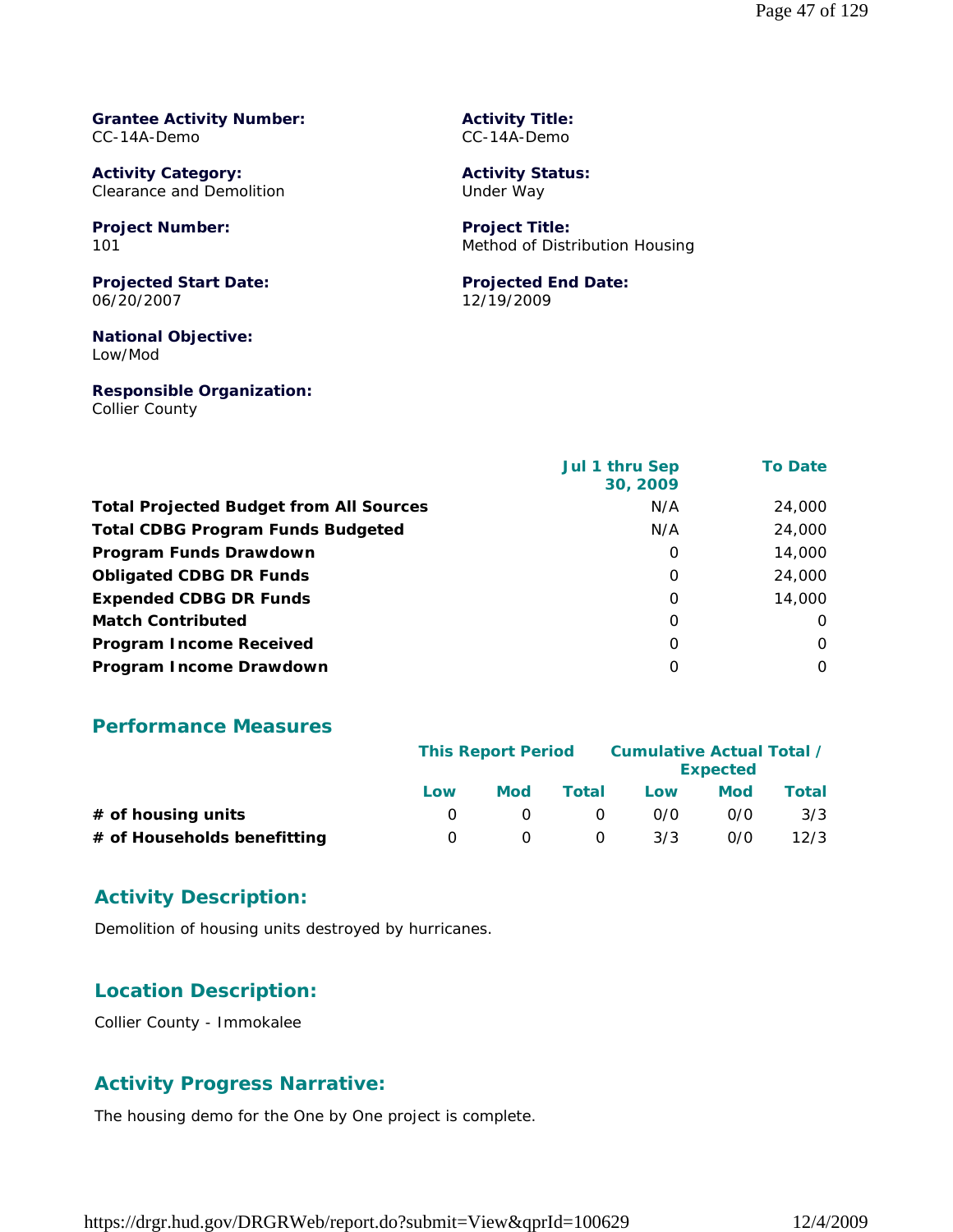| <b>Activity Location:</b><br><b>Address</b><br>No Activity Locations Found                                     |                                                         | <b>City</b>                | <b>State</b>  | <b>Zip</b>     |
|----------------------------------------------------------------------------------------------------------------|---------------------------------------------------------|----------------------------|---------------|----------------|
| <b>Other Funding Sources Budgeted - Detail</b><br><b>Match Sources</b><br>No Other Match Funding Sources Found |                                                         |                            | <b>Amount</b> |                |
| <b>Other Funding Sources</b><br>No Other Funding Sources Found                                                 |                                                         |                            | Amount        |                |
| <b>Grantee Activity Number:</b><br>$CC-14B$                                                                    | <b>Activity Title:</b><br>$CC-14B$                      |                            |               |                |
| <b>Activity Category:</b><br>Affordable Rental Housing (KRW and Ike Grants Under Way<br>Only)                  | <b>Activity Status:</b>                                 |                            |               |                |
| <b>Project Number:</b><br>101                                                                                  | <b>Project Title:</b><br>Method of Distribution Housing |                            |               |                |
| <b>Projected Start Date:</b><br>06/20/2007                                                                     | <b>Projected End Date:</b><br>12/19/2009                |                            |               |                |
| <b>National Objective:</b><br>Low/Mod                                                                          |                                                         |                            |               |                |
| <b>Responsible Organization:</b><br><b>Collier County</b>                                                      |                                                         |                            |               |                |
|                                                                                                                |                                                         | Jul 1 thru Sep<br>30, 2009 |               | <b>To Date</b> |
| <b>Total Projected Budget from All Sources</b>                                                                 |                                                         |                            | N/A           | 327,075.5      |
| <b>Total CDBG Program Funds Budgeted</b>                                                                       |                                                         |                            | N/A           | 327,075.5      |
| Program Funds Drawdown                                                                                         |                                                         | 183,212.37                 |               | 322,268.02     |

**Obligated CDBG DR Funds 0** 327,075.5 **Expended CDBG DR Funds** 183,212.37 322,268.02 **Match Contributed** 0 0 **Program Income Received** 0 0 **Program Income Drawdown** 0 0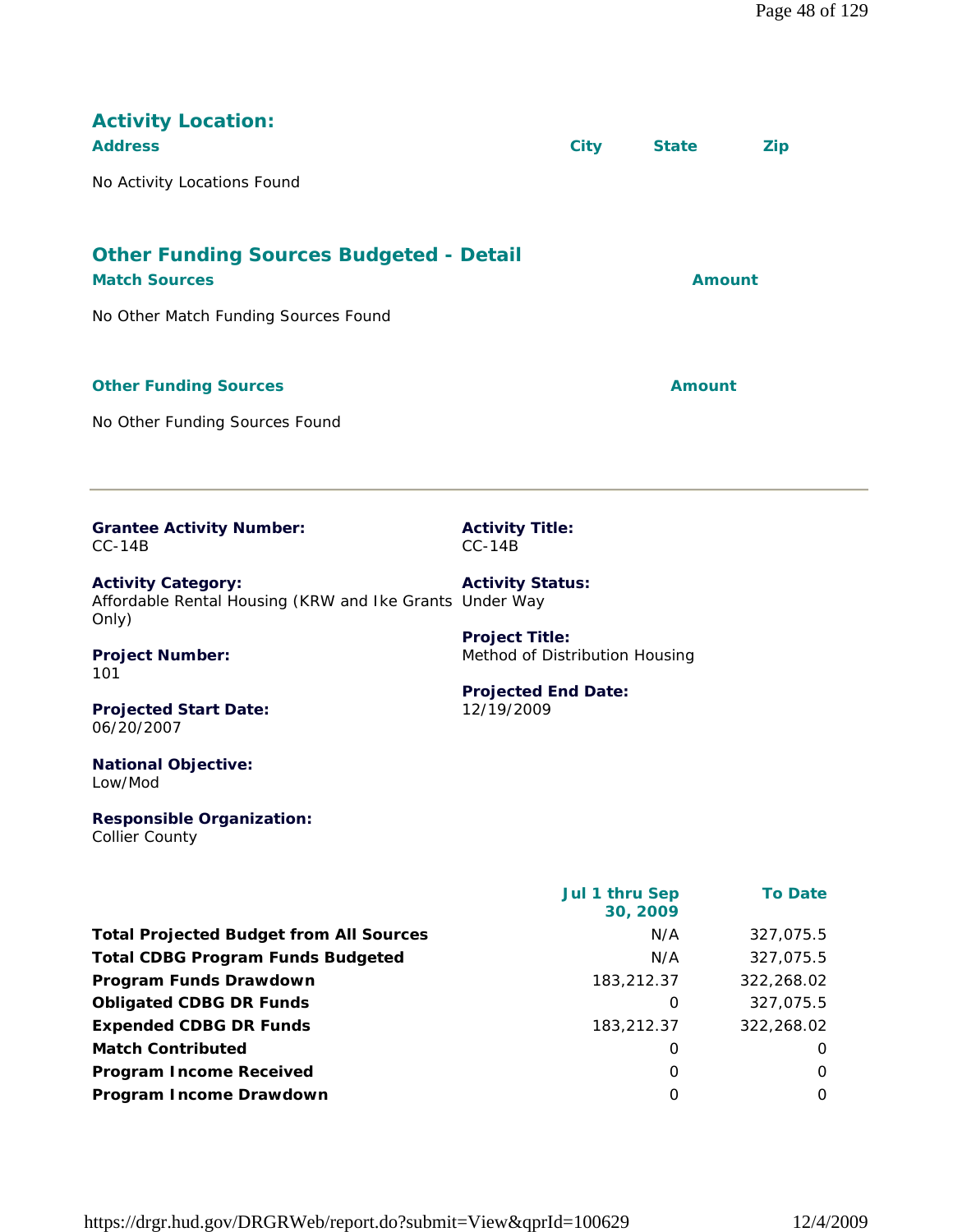|                             |     | <b>This Report Period</b> |          |      | Cumulative Actual Total /<br><b>Expected</b> |       |
|-----------------------------|-----|---------------------------|----------|------|----------------------------------------------|-------|
|                             | Low | Mod                       | Total    | Low  | Mod                                          | Total |
| $#$ of housing units        |     |                           | $\Omega$ | 0/0  | 0/0                                          | 0/40  |
| # of Households benefitting |     |                           | 0        | 0/40 | 0/0                                          | 0/40  |

# **Activity Description:**

Multi-family housing rehab.

# **Location Description:**

Collier County - Sanders Pines in Immokalee

#### **Activity Progress Narrative:**

The Timbers/Sanders proiect is complete and closed out with the County.

| <b>Activity Location:</b><br><b>Address</b>                            | <b>City</b>                                          | <b>State</b>  | <b>Zip</b> |
|------------------------------------------------------------------------|------------------------------------------------------|---------------|------------|
| No Activity Locations Found                                            |                                                      |               |            |
| <b>Other Funding Sources Budgeted - Detail</b><br><b>Match Sources</b> |                                                      | Amount        |            |
| No Other Match Funding Sources Found                                   |                                                      |               |            |
| <b>Other Funding Sources</b>                                           |                                                      | <b>Amount</b> |            |
| No Other Funding Sources Found                                         |                                                      |               |            |
| <b>Grantee Activity Number:</b><br>$CC-21A$                            | <b>Activity Title:</b><br>$CC-21A$                   |               |            |
| <b>Activity Category:</b><br>Administration                            | <b>Activity Status:</b><br>Under Way                 |               |            |
| <b>Project Number:</b><br>099                                          | <b>Project Title:</b><br><b>Administrative Costs</b> |               |            |
| <b>Projected Start Date:</b>                                           | <b>Projected End Date:</b>                           |               |            |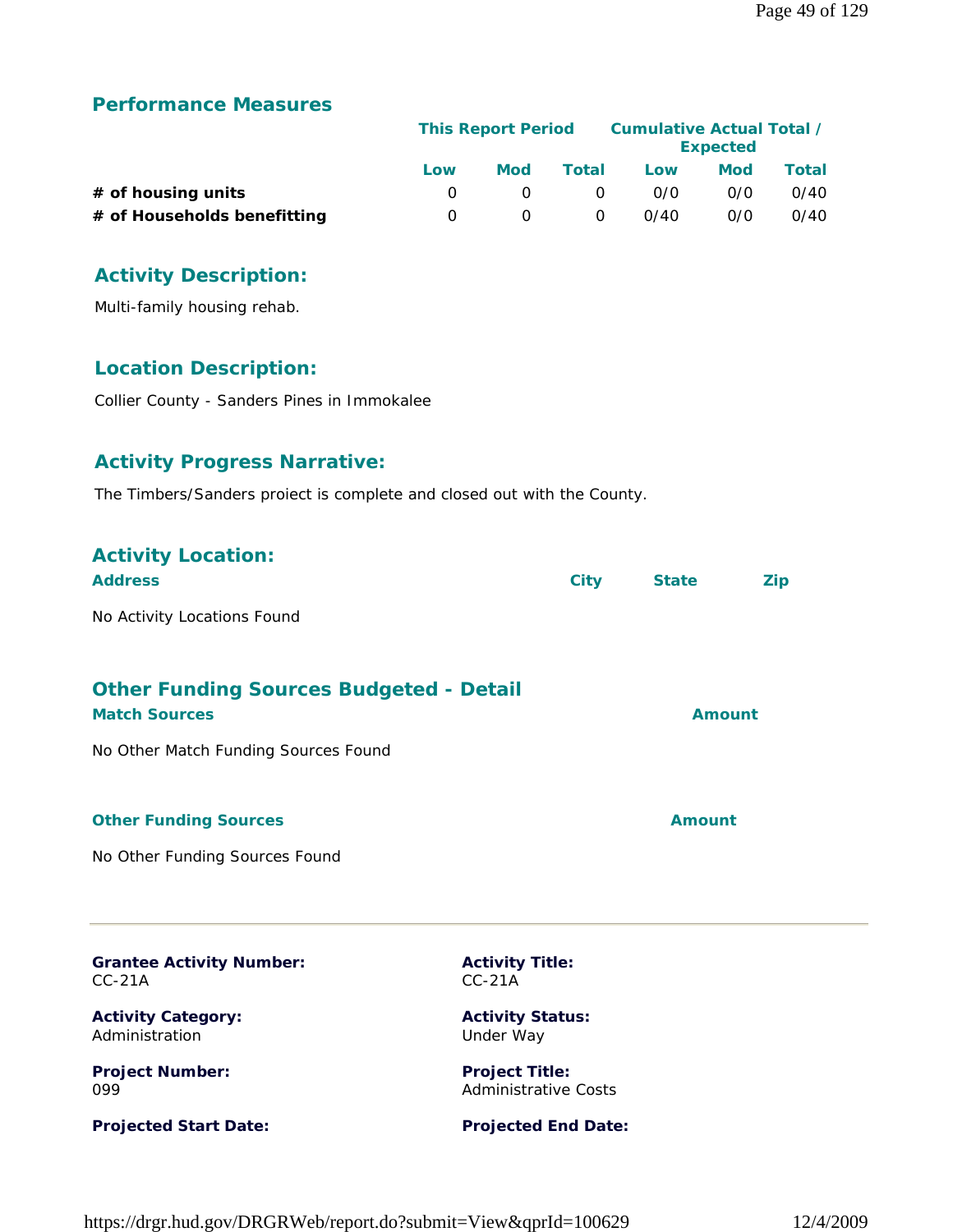#### 06/20/2007

#### 12/19/2009

#### **National Objective:** N/A

**Responsible Organization:** Collier County

|                                                | Jul 1 thru Sep<br>30, 2009 | <b>To Date</b> |
|------------------------------------------------|----------------------------|----------------|
| <b>Total Projected Budget from All Sources</b> | N/A                        | 70,196         |
| <b>Total CDBG Program Funds Budgeted</b>       | N/A                        | 70.196         |
| Program Funds Drawdown                         | 911.74                     | 60,455.31      |
| <b>Obligated CDBG DR Funds</b>                 | $\Omega$                   | 70.196         |
| <b>Expended CDBG DR Funds</b>                  | 911.74                     | 60,455.31      |
| <b>Match Contributed</b>                       | O                          | O              |
| <b>Program Income Received</b>                 | $\Omega$                   | 0              |
| Program Income Drawdown                        | O                          | 0              |

#### **Performance Measures**

|                               |     | <b>This Report Period</b> |       | Cumulative Actual Total / |                 |              |
|-------------------------------|-----|---------------------------|-------|---------------------------|-----------------|--------------|
|                               |     |                           |       |                           | <b>Expected</b> |              |
|                               | Low | Mod                       | Total | Low                       | <b>Mod</b>      | <b>Total</b> |
| No Performance Measures Found |     |                           |       |                           |                 |              |

**Activity Description:** 

Administrative costs relating to public facility and housing construction and reconstruction.

#### **Location Description:**

Collier County

#### **Activity Progress Narrative:**

Administrative activities are underway and will continue until the disaster recovery activities are completed.

| <b>Activity Location:</b>   |      |              |            |
|-----------------------------|------|--------------|------------|
| <b>Address</b>              | City | <b>State</b> | <b>Zip</b> |
| No Activity Locations Found |      |              |            |

# **Other Funding Sources Budgeted - Detail**

**Match Sources Amount**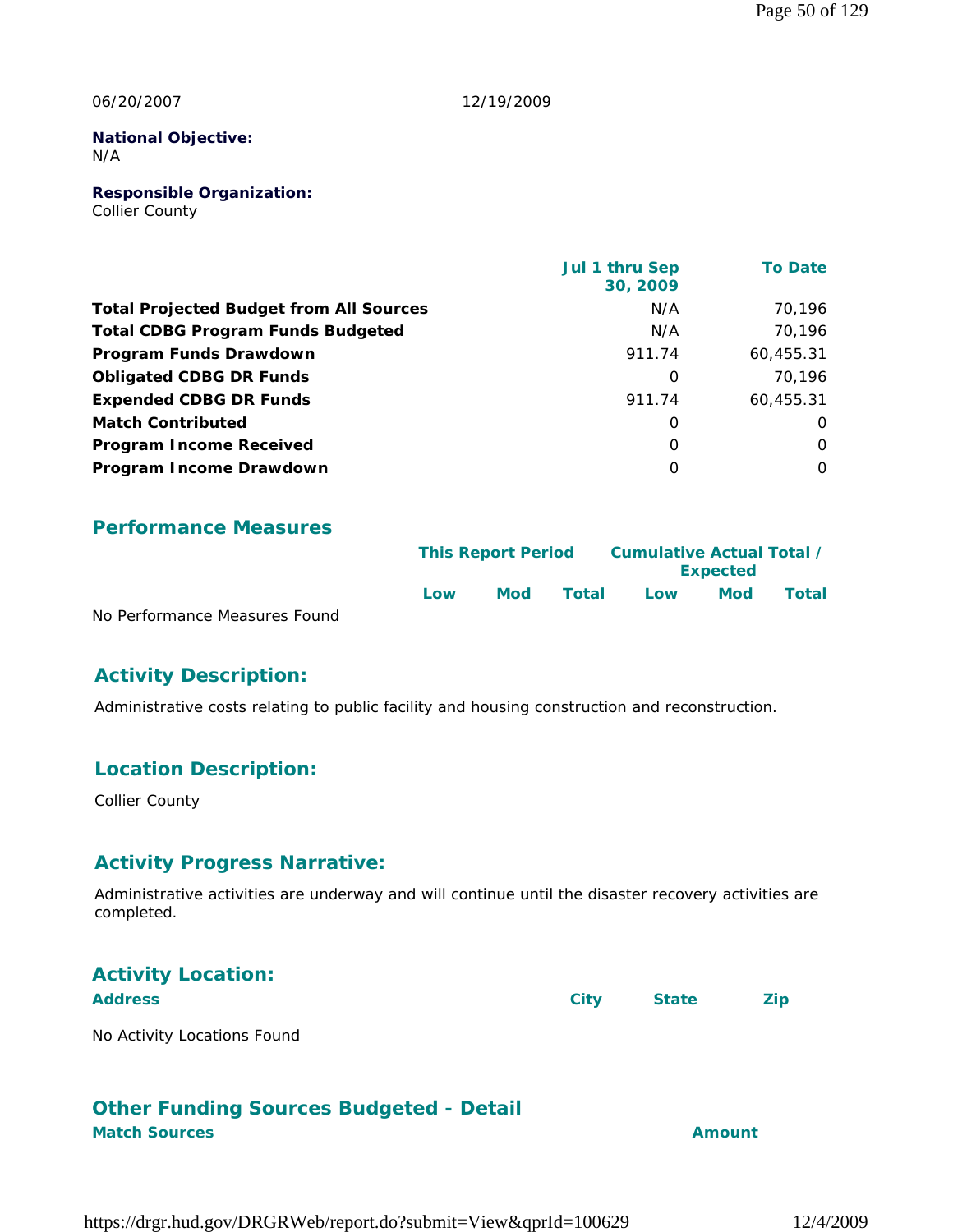No Other Match Funding Sources Found

#### **Other Funding Sources Amount Amount Amount**

No Other Funding Sources Found

**Grantee Activity Number:** GC-08

**Activity Category:** Relocation payments and assistance

**Project Number:** 101

**Activity Title:** GC-08

**Activity Status:** Under Way

**Projected End Date:**

08/07/2009

**Project Title:** Method of Distribution Housing

**Projected Start Date:** 02/08/2007

**National Objective:** Low/Mod

**Responsible Organization:** Glades County

 **Jul 1 thru Sep 30, 2009 To Date Total Projected Budget from All Sources** M/A 48,983 **Total CDBG Program Funds Budgeted NATE RESOURDER 18,983 Program Funds Drawdown** 0 41,241.41 **Obligated CDBG DR Funds 18,083 0 48,983 Expended CDBG DR Funds 1.241.41 Match Contributed** 0 0 **Program Income Received** 0 0 **Program Income Drawdown** 0 0

#### **Performance Measures**

|                             | <b>This Report Period</b> |     |          | Cumulative Actual Total / | <b>Expected</b> |       |
|-----------------------------|---------------------------|-----|----------|---------------------------|-----------------|-------|
|                             | Low                       | Mod | Total    | Low                       | <b>Mod</b>      | Total |
| # of housing units          |                           |     | $\Omega$ | 0/0                       | 0/0             | 0/11  |
| # of Households benefitting |                           |     | $\Omega$ | 0/11                      | 0/0             | 0/11  |

#### **Activity Description:**

Temporary relocation assistance to disaster victims whose homes are being repaired or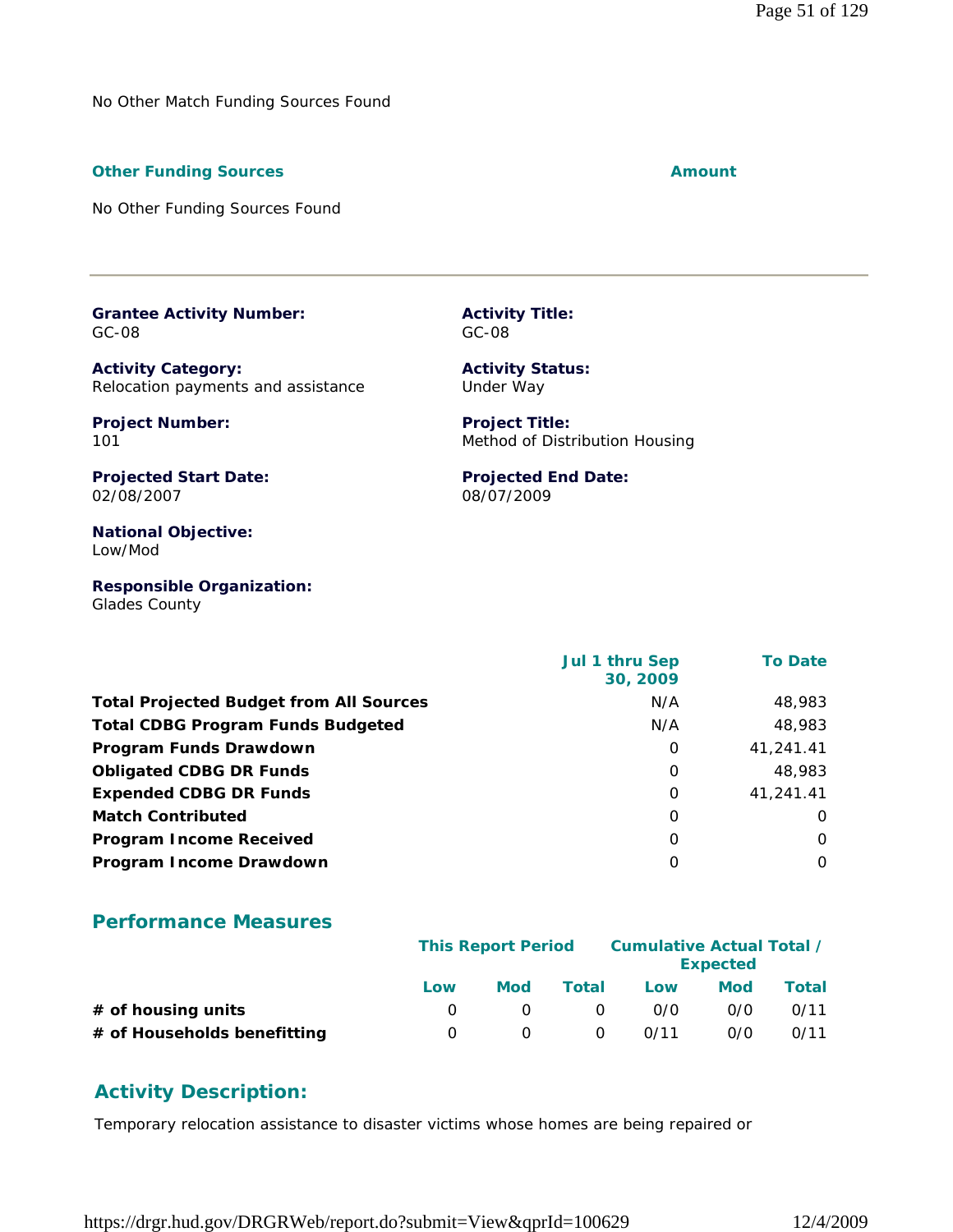replaced.

#### **Location Description:**

Glades County - countywide housing project

#### **Activity Progress Narrative:**

Closeout activities are underway.

| <b>Activity Location:</b><br><b>Address</b>                            | <b>City</b> | <b>State</b> | <b>Zip</b> |
|------------------------------------------------------------------------|-------------|--------------|------------|
| No Activity Locations Found                                            |             |              |            |
| <b>Other Funding Sources Budgeted - Detail</b><br><b>Match Sources</b> |             | Amount       |            |
| No Other Match Funding Sources Found                                   |             |              |            |
| <b>Other Funding Sources</b>                                           |             | Amount       |            |
| No Other Funding Sources Found                                         |             |              |            |

| <b>Grantee Activity Number:</b> |  |
|---------------------------------|--|
| $GC-12$                         |  |

**Activity Category:** Construction of new replacement housing

**Project Number:** 101

**Projected Start Date:** 02/08/2007

**National Objective:** Low/Mod

**Responsible Organization:** Glades County

**Activity Title:** GC-12

**Activity Status:** Under Way

**Project Title:** Method of Distribution Housing

**Projected End Date:** 08/07/2009

> **Jul 1 thru Sep 30, 2009**

**To Date**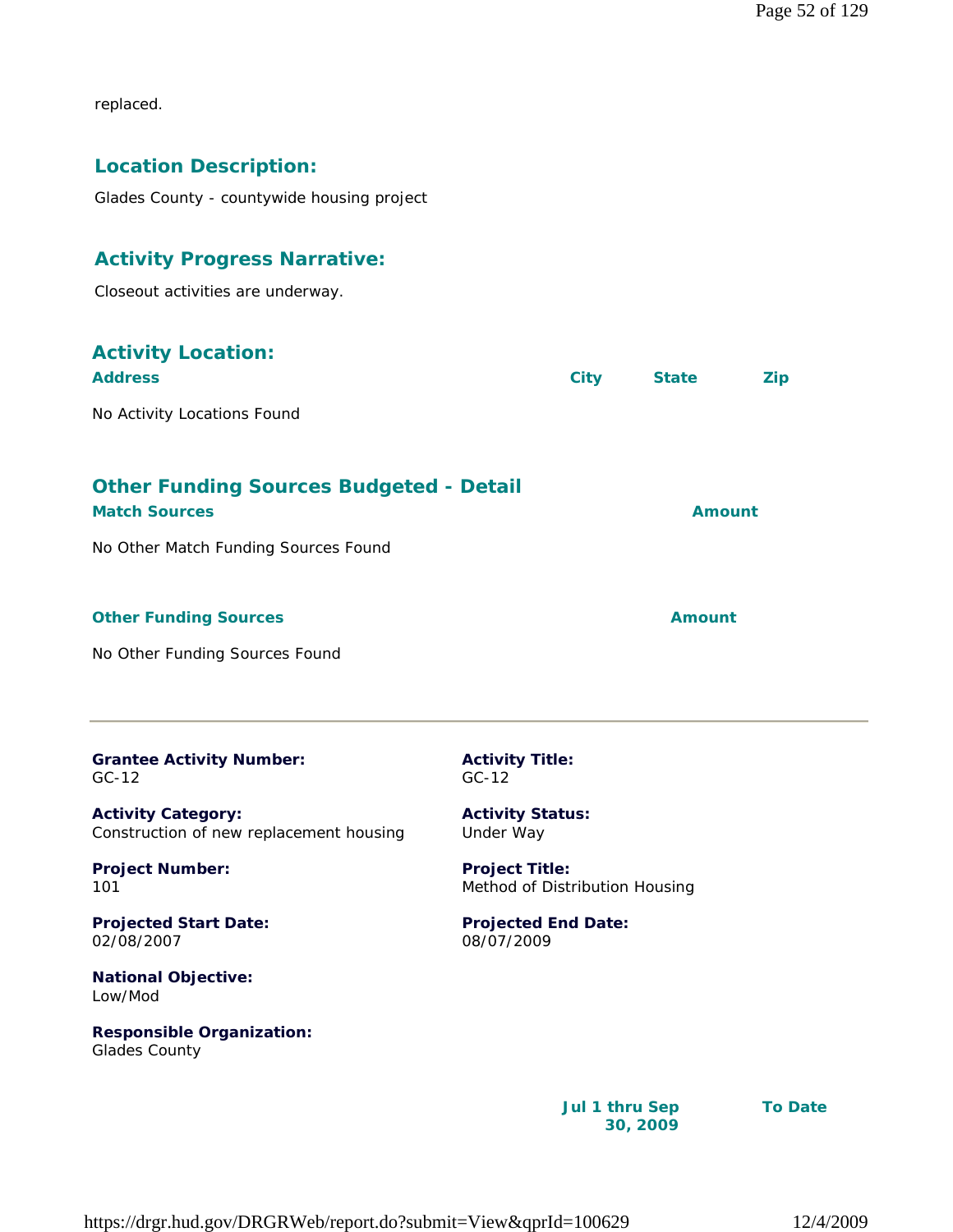| <b>Total Projected Budget from All Sources</b> | N/A | 1,267,323    |
|------------------------------------------------|-----|--------------|
| <b>Total CDBG Program Funds Budgeted</b>       | N/A | 1,267,323    |
| Program Funds Drawdown                         | 0   | 1,266,437.84 |
| <b>Obligated CDBG DR Funds</b>                 | 0   | 1,267,323    |
| <b>Expended CDBG DR Funds</b>                  | 0   | 1,266,437.84 |
| <b>Match Contributed</b>                       | O   | $\Omega$     |
| <b>Program Income Received</b>                 | O   | $\Omega$     |
| Program Income Drawdown                        | O   | $\Omega$     |

|                             |          | <b>This Report Period</b> |          |      | Cumulative Actual Total /<br><b>Expected</b> |              |
|-----------------------------|----------|---------------------------|----------|------|----------------------------------------------|--------------|
|                             | Low      | <b>Mod</b>                | Total    | Low  | Mod                                          | <b>Total</b> |
| # of housing units          |          |                           | $\Omega$ | 0/0  | 0/0                                          | 11/11        |
| # of Households benefitting | $\Omega$ |                           | $\Omega$ | 0/11 | 0/0                                          | 4/11         |

#### **Activity Description:**

New replacement housing for victims of hurricane.

#### **Location Description:**

Glades County - multiple housing sites

#### **Activity Progress Narrative:**

Closeout activities are underway.

### **Activity Location:**

| <b>Address</b>                                 | City | <b>State</b> | Zip. |
|------------------------------------------------|------|--------------|------|
| No Activity Locations Found                    |      |              |      |
| <b>Other Funding Sources Budgeted - Detail</b> |      |              |      |

# **Match Sources Amount** No Other Match Funding Sources Found **Other Funding Sources Amount**

No Other Funding Sources Found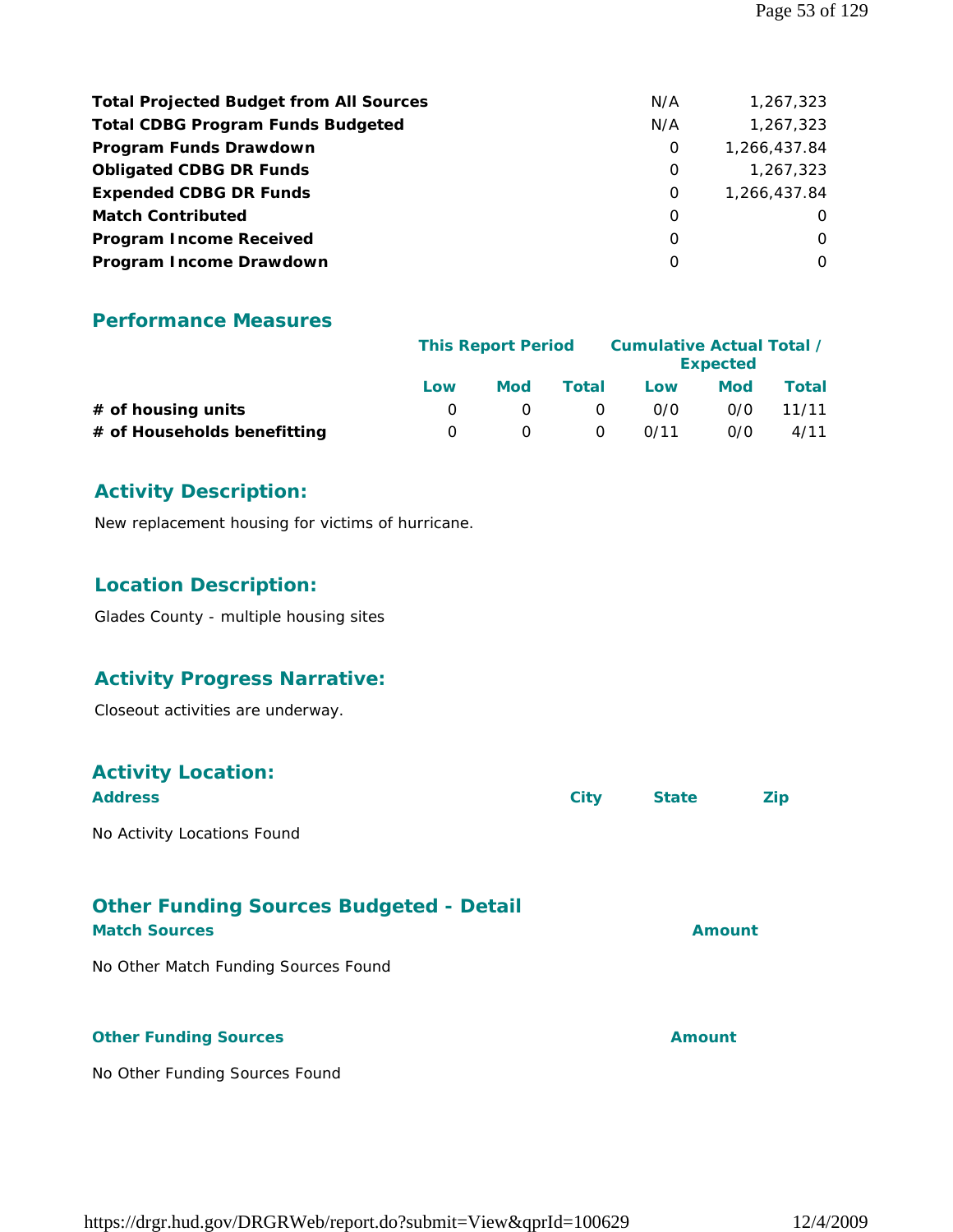#### **Grantee Activity Number:** GC-14A

**Activity Category:** Rehabilitation/reconstruction of residential structures

#### **Project Number:** 101

**Projected Start Date:** 02/08/2007

**National Objective:** Low/Mod

**Responsible Organization:** Glades County

#### **Activity Title:** GC-14A

**Activity Status:** Under Way

# **Project Title:**

Method of Distribution Housing

#### **Projected End Date:**

08/07/2009

|                                                | Jul 1 thru Sep<br>30, 2009 | <b>To Date</b> |
|------------------------------------------------|----------------------------|----------------|
| <b>Total Projected Budget from All Sources</b> | N/A                        | 7,677          |
| <b>Total CDBG Program Funds Budgeted</b>       | N/A                        | 7,677          |
| Program Funds Drawdown                         | O                          | 7,677          |
| <b>Obligated CDBG DR Funds</b>                 | O                          | 7,677          |
| <b>Expended CDBG DR Funds</b>                  | 0                          | 7.677          |
| <b>Match Contributed</b>                       | O                          | $\Omega$       |
| <b>Program Income Received</b>                 | O                          | O              |
| Program Income Drawdown                        | 0                          | O              |

#### **Performance Measures**

|                             | <b>This Report Period</b> |            |          | Cumulative Actual Total / | <b>Expected</b> |       |
|-----------------------------|---------------------------|------------|----------|---------------------------|-----------------|-------|
|                             | Low                       | <b>Mod</b> | Total    | Low                       | Mod             | Total |
| $#$ of housing units        |                           |            | $\Omega$ | 0/0                       | 0/0             | 12/4  |
| # of Households benefitting |                           |            | $\Omega$ | 12/4                      | 0/0             | 12/4  |

#### **Activity Description:**

Single-family residential rehab.

#### **Location Description:**

Glades County - countywide housing project

# **Activity Progress Narrative:**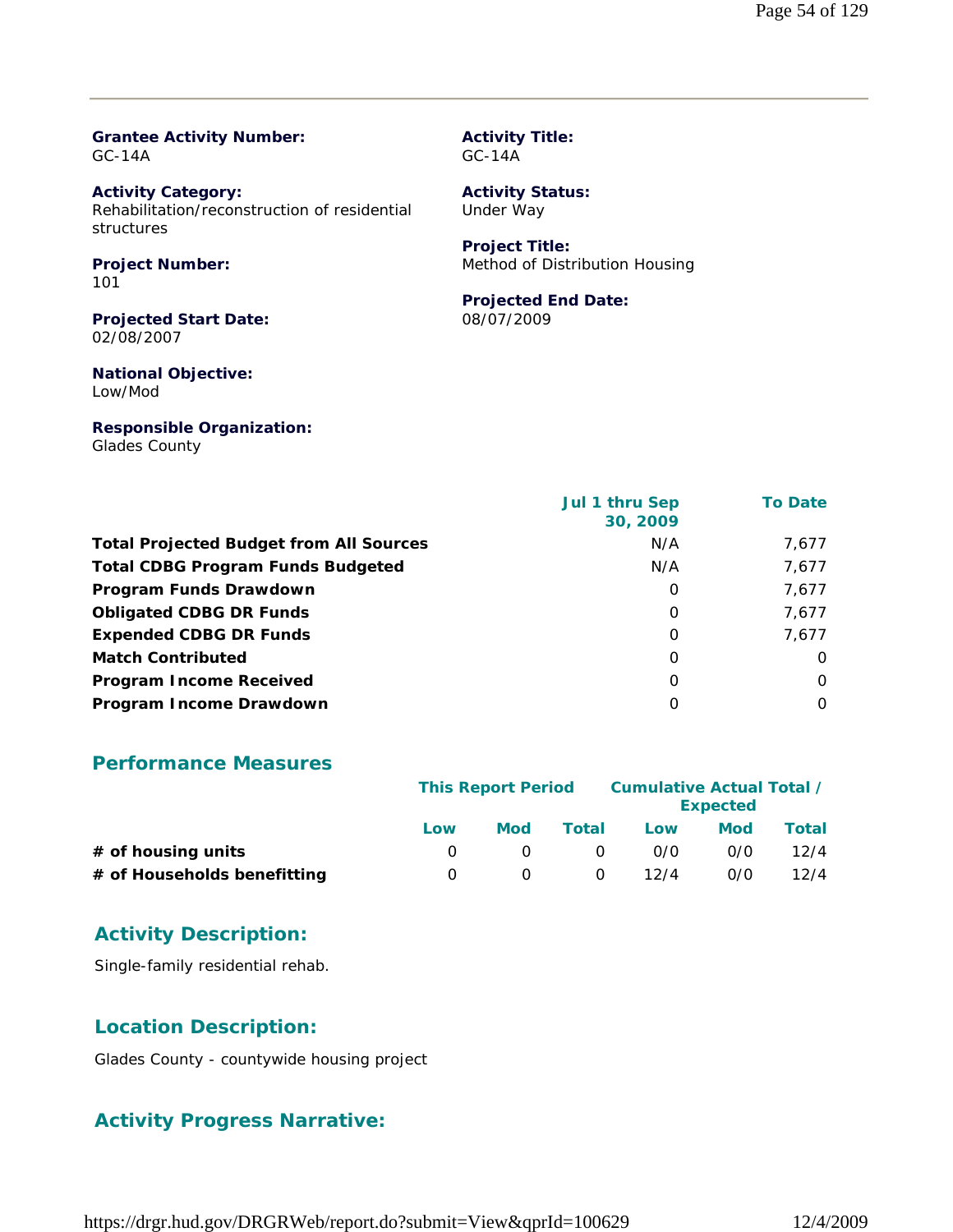Closeout activities are underway.

| <b>Activity Location:</b><br><b>Address</b>                            | <b>City</b> | <b>State</b>  | <b>Zip</b> |
|------------------------------------------------------------------------|-------------|---------------|------------|
| No Activity Locations Found                                            |             |               |            |
| <b>Other Funding Sources Budgeted - Detail</b><br><b>Match Sources</b> |             | Amount        |            |
| No Other Match Funding Sources Found                                   |             |               |            |
| <b>Other Funding Sources</b>                                           |             | <b>Amount</b> |            |
| No Other Funding Sources Found                                         |             |               |            |

|          | <b>Grantee Activity Number:</b> |
|----------|---------------------------------|
| $GC-21A$ |                                 |

**Activity Category:** Administration

**Project Number:** 099

**Projected Start Date:** 02/08/2007

**National Objective:** N/A

**Responsible Organization:** Glades County

**Activity Title:** GC-21A

**Activity Status:** Under Way

**Project Title:** Administrative Costs

**Projected End Date:** 08/07/2009

|                                                | <b>Jul 1 thru Sep</b><br>30, 2009 | <b>To Date</b> |
|------------------------------------------------|-----------------------------------|----------------|
| <b>Total Projected Budget from All Sources</b> | N/A                               | 40,948         |
| <b>Total CDBG Program Funds Budgeted</b>       | N/A                               | 40,948         |
| Program Funds Drawdown                         | O                                 | 3,582.41       |
| <b>Obligated CDBG DR Funds</b>                 | O                                 | 40,948         |
| <b>Expended CDBG DR Funds</b>                  | O                                 | 3,582.41       |
| <b>Match Contributed</b>                       | O                                 | O              |
| <b>Program Income Received</b>                 | O                                 | $\Omega$       |
| Program Income Drawdown                        | Ω                                 | 0              |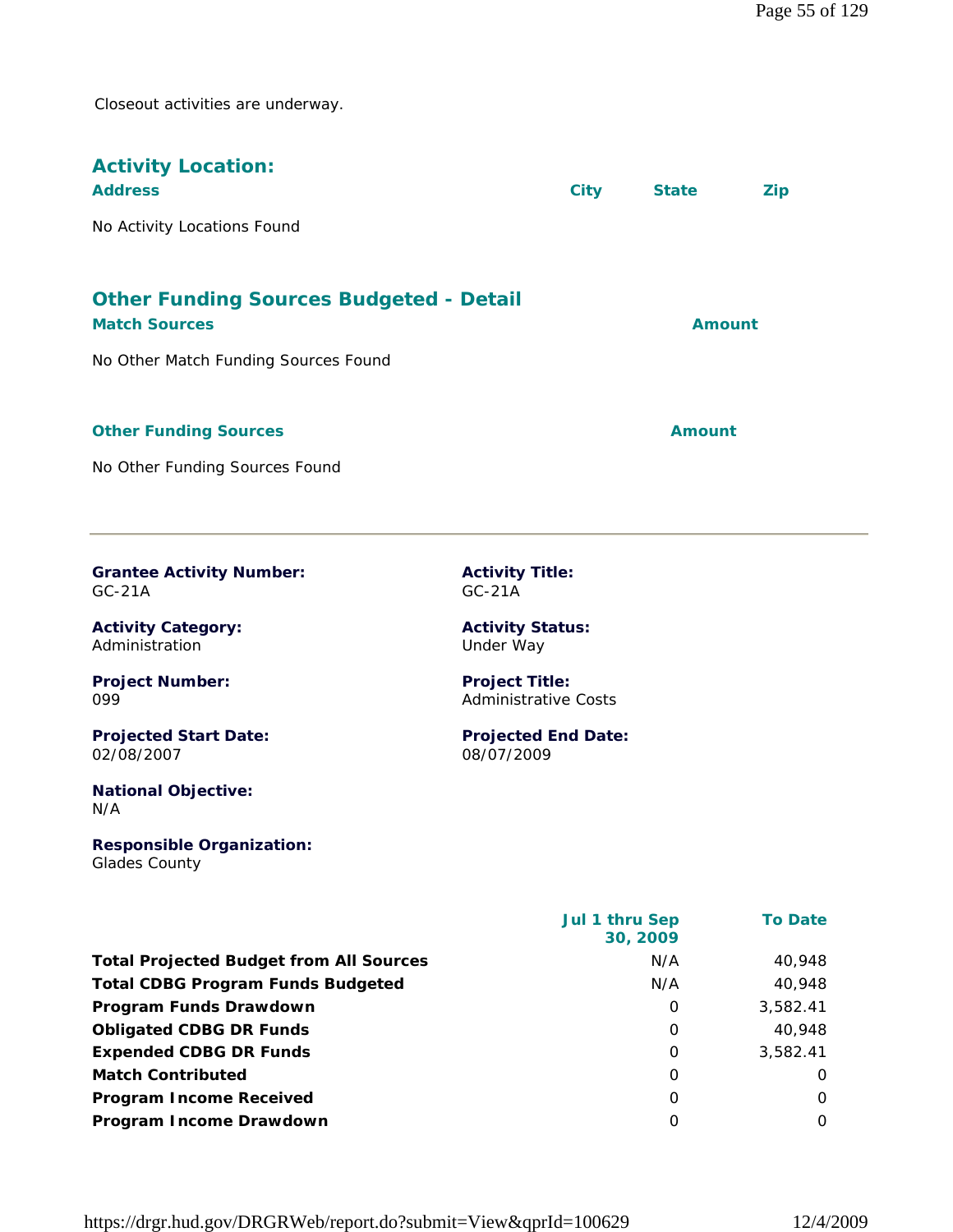|                               |     | <b>This Report Period</b> |       |     | <b>Expected</b> | Cumulative Actual Total / |  |
|-------------------------------|-----|---------------------------|-------|-----|-----------------|---------------------------|--|
|                               | Low | <b>Mod</b>                | Total | Low | <b>Mod</b>      | Total                     |  |
| No Performance Measures Found |     |                           |       |     |                 |                           |  |

**Activity Description:** 

Administrative costs associated with residential rehab and relocation project.

#### **Location Description:**

Glades County - associated with countywide housing activities

#### **Activity Progress Narrative:**

Administrative activities are underway and will continue until the disaster recovery activities are completed.

# **Activity Location:**

| <b>Address</b>              | City | <b>State</b> | Zip |
|-----------------------------|------|--------------|-----|
| No Activity Locations Found |      |              |     |

| <b>Other Funding Sources Budgeted - Detail</b><br><b>Match Sources</b> | Amount |
|------------------------------------------------------------------------|--------|
| No Other Match Funding Sources Found                                   |        |
| <b>Other Funding Sources</b>                                           | Amount |

No Other Funding Sources Found

**Project Number:**

| <b>Grantee Activity Number:</b>                                                                | <b>Activity Title:</b>               |
|------------------------------------------------------------------------------------------------|--------------------------------------|
| HC-01                                                                                          | $HC-01$                              |
| <b>Activity Category:</b><br>Acquisition, construction, reconstruction of<br>public facilities | <b>Activity Status:</b><br>Under Way |

**Project Title:** Method of Distribution Non-Housing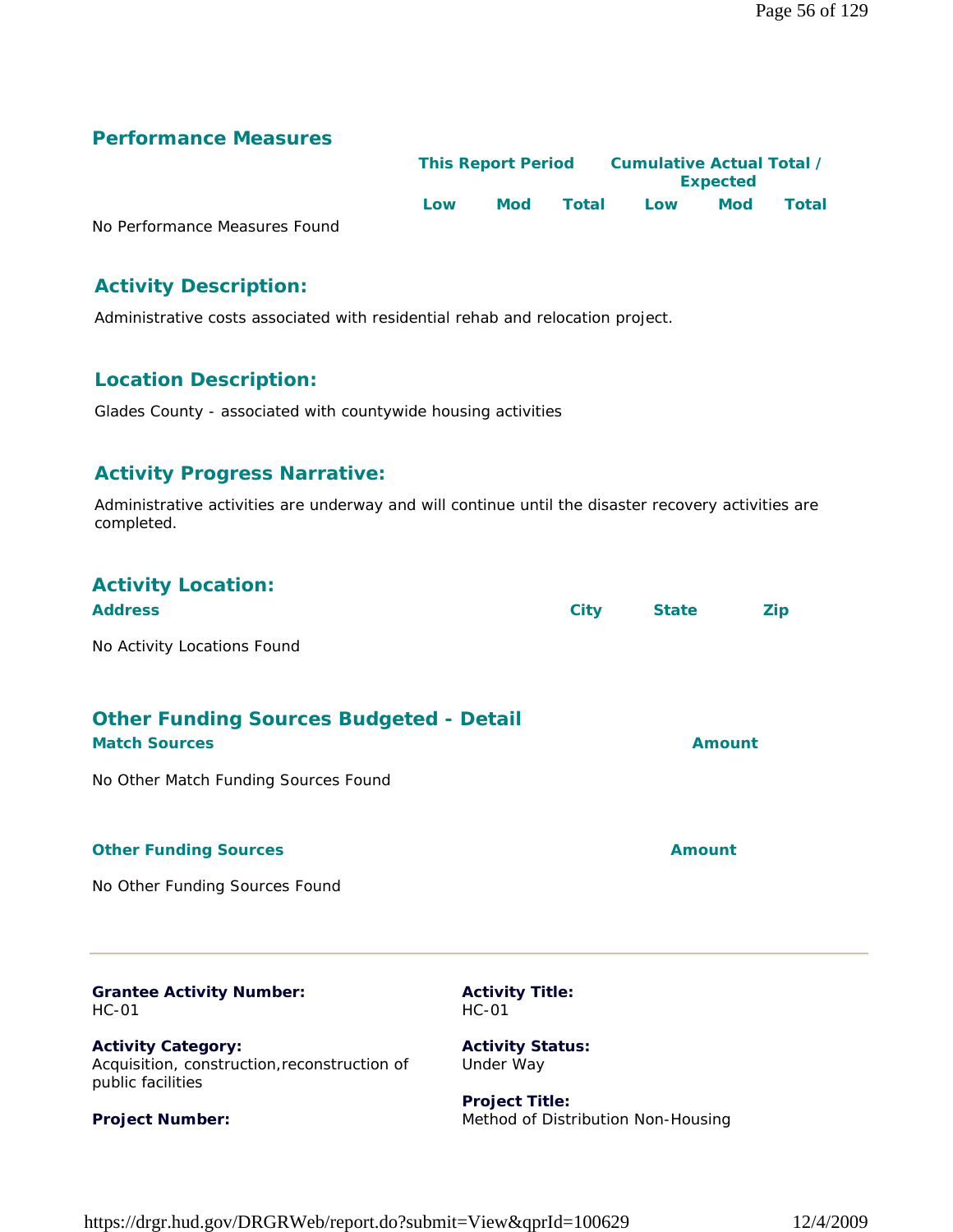#### 102

#### **Projected Start Date:** 02/23/2007

**National Objective:** Urgent Need

#### **Responsible Organization:**

Hendry County

|                                                | Jul 1 thru Sep<br>30, 2009 | <b>To Date</b> |
|------------------------------------------------|----------------------------|----------------|
| <b>Total Projected Budget from All Sources</b> | N/A                        | 2.815.4        |
| <b>Total CDBG Program Funds Budgeted</b>       | N/A                        | 2,815.4        |
| Program Funds Drawdown                         | 559.5                      | 2,815.4        |
| <b>Obligated CDBG DR Funds</b>                 | $-7,184.6$                 | 2,815.4        |
| <b>Expended CDBG DR Funds</b>                  | 559.5                      | 2.815.4        |
| <b>Match Contributed</b>                       | 0                          | $\Omega$       |
| <b>Program Income Received</b>                 | 0                          | $\Omega$       |
| Program Income Drawdown                        | $\Omega$                   | $\Omega$       |

**Projected End Date:**

10/22/2009

#### **Performance Measures**

|                          | <b>This Report Period</b> |            |          | Cumulative Actual Total / | <b>Expected</b> |       |
|--------------------------|---------------------------|------------|----------|---------------------------|-----------------|-------|
|                          | Low                       | <b>Mod</b> | Total    | Low                       | <b>Mod</b>      | Total |
| # of Properties          |                           |            | $\Omega$ | 0/0                       | O/O             | 0/1   |
| # of Persons benefitting |                           |            | $\Omega$ | 0/1                       | n/n             | 0/1   |

#### **Activity Description:**

Acquisition associated with improvements to the Emergency Operations Center that serves the entire county.

#### **Location Description:**

Hendry County - Emergency Operations Center (that serves entire county)

#### **Activity Progress Narrative:**

Acquisition is underway.

| <b>Activity Location:</b>   |      |              |            |
|-----------------------------|------|--------------|------------|
| <b>Address</b>              | City | <b>State</b> | <b>Zip</b> |
| No Activity Locations Found |      |              |            |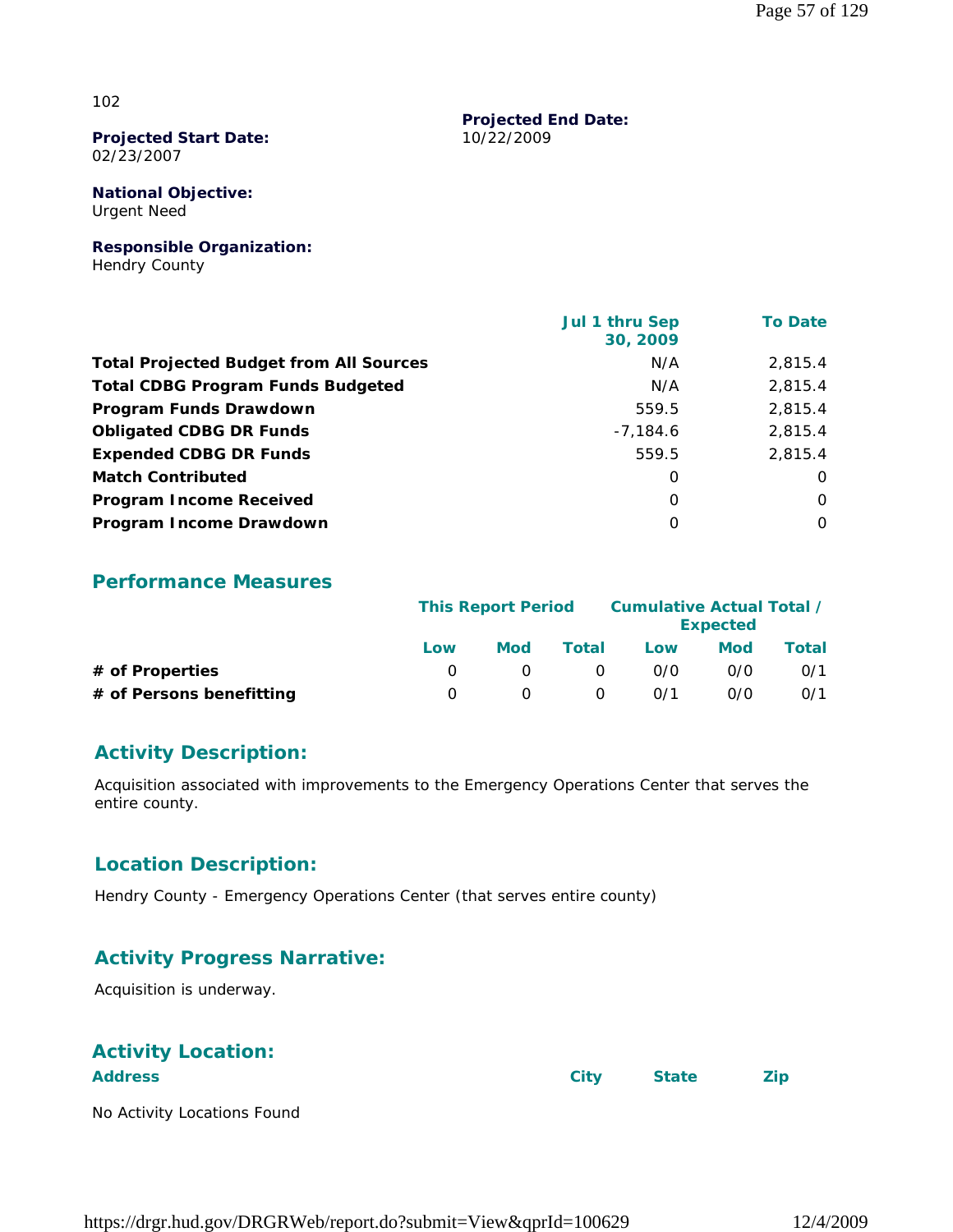#### **Other Funding Sources Budgeted - Detail Match Sources Amount**

No Other Match Funding Sources Found

#### **Other Funding Sources Amount**

No Other Funding Sources Found

**Grantee Activity Number:** HC-03

**Activity Category:** Rehabilitation/reconstruction of public facilities Under Way

**Project Number:** 102

**Projected Start Date:** 02/23/2007

**National Objective:** Urgent Need

**Responsible Organization:** Hendry County

|                                                | Jul 1 thru Sep<br>30, 2009 | <b>To Date</b> |
|------------------------------------------------|----------------------------|----------------|
| <b>Total Projected Budget from All Sources</b> | N/A                        | 2.714.545      |
| <b>Total CDBG Program Funds Budgeted</b>       | N/A                        | 2,714,545      |
| Program Funds Drawdown                         | 325,201.53                 | 487,283.89     |
| <b>Obligated CDBG DR Funds</b>                 | 0                          | 2,714,545      |
| <b>Expended CDBG DR Funds</b>                  | 325,201.53                 | 487,283.89     |
| <b>Match Contributed</b>                       | 0                          | $\Omega$       |
| <b>Program Income Received</b>                 | 0                          | $\Omega$       |
| Program Income Drawdown                        | O                          | $\Omega$       |

**Activity Title:**

**Activity Status:**

**Project Title:**

10/22/2009

**Projected End Date:**

Method of Distribution Non-Housing

HC-03

#### **Performance Measures**

|                          |     | <b>This Report Period</b> |          |            | Cumulative Actual Total /<br><b>Expected</b> |              |
|--------------------------|-----|---------------------------|----------|------------|----------------------------------------------|--------------|
|                          | Low | Mod                       | Total    | Low        | <b>Mod</b>                                   | Total        |
| # of Public Facilities   |     |                           | $\Omega$ | 0/0        | 0/0                                          | 0/1          |
| # of Persons benefitting |     | <sup>n</sup>              |          | 0 0/14,824 |                                              | 0/0 0/36,210 |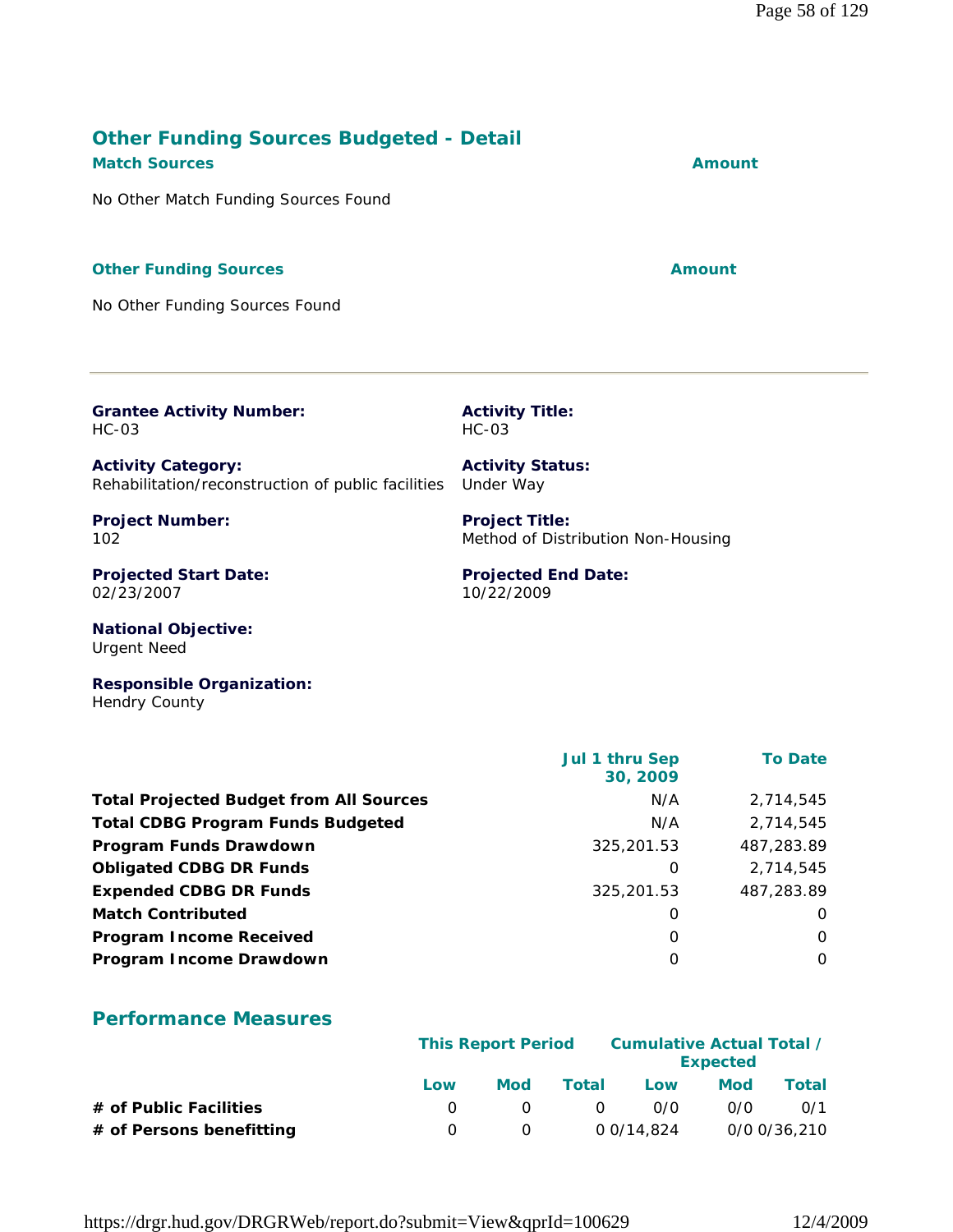# **Activity Description:**

Public facility improvements (emergency operations center), including rehab and hardening.

# **Location Description:**

Hendry County - Emergency Operations Center

#### **Activity Progress Narrative:**

EOC construction is underway.

| <b>Activity Location:</b><br><b>Address</b>                            |                                                         | <b>City</b> | <b>State</b>  | <b>Zip</b> |
|------------------------------------------------------------------------|---------------------------------------------------------|-------------|---------------|------------|
| No Activity Locations Found                                            |                                                         |             |               |            |
|                                                                        |                                                         |             |               |            |
| <b>Other Funding Sources Budgeted - Detail</b><br><b>Match Sources</b> |                                                         |             | <b>Amount</b> |            |
| No Other Match Funding Sources Found                                   |                                                         |             |               |            |
|                                                                        |                                                         |             |               |            |
| <b>Other Funding Sources</b>                                           |                                                         |             | <b>Amount</b> |            |
| No Other Funding Sources Found                                         |                                                         |             |               |            |
|                                                                        |                                                         |             |               |            |
| <b>Grantee Activity Number:</b><br>HC-04A                              | <b>Activity Title:</b><br>$HC-04A$                      |             |               |            |
| <b>Activity Category:</b><br><b>Clearance and Demolition</b>           | <b>Activity Status:</b><br>Under Way                    |             |               |            |
| <b>Project Number:</b><br>101                                          | <b>Project Title:</b><br>Method of Distribution Housing |             |               |            |
| <b>Projected Start Date:</b><br>02/23/2007                             | <b>Projected End Date:</b><br>10/22/2009                |             |               |            |
| National Ohioetive:                                                    |                                                         |             |               |            |

**National Objective:** Slums and Blight

**Responsible Organization:** Hendry County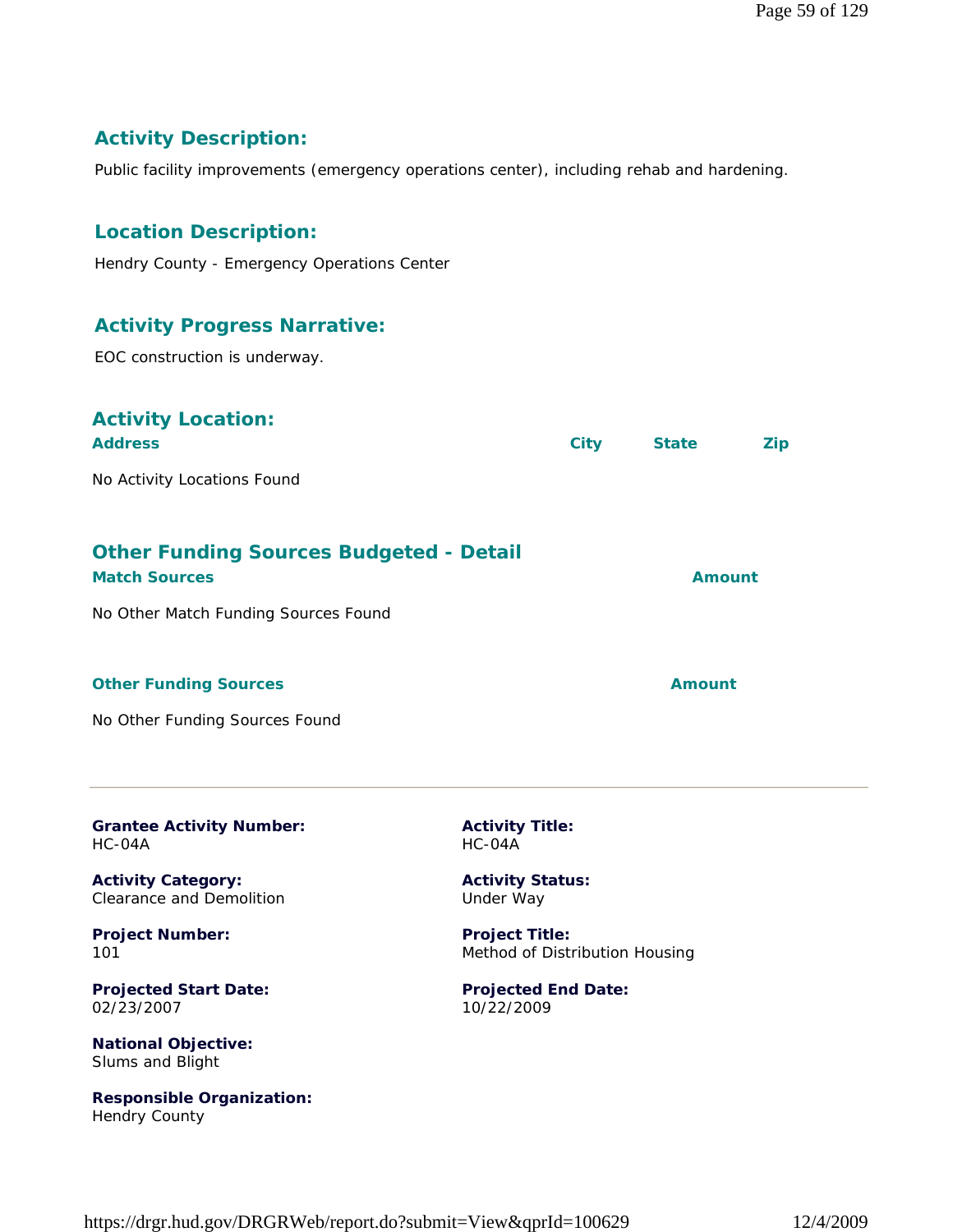|                                                | Jul 1 thru Sep<br>30, 2009 | <b>To Date</b> |
|------------------------------------------------|----------------------------|----------------|
| <b>Total Projected Budget from All Sources</b> | N/A                        | 14,530         |
| <b>Total CDBG Program Funds Budgeted</b>       | N/A                        | 14,530         |
| Program Funds Drawdown                         | 0                          | 14,530         |
| <b>Obligated CDBG DR Funds</b>                 | $-35.470$                  | 14,530         |
| <b>Expended CDBG DR Funds</b>                  | 0                          | 14,530         |
| <b>Match Contributed</b>                       | 0                          | O              |
| <b>Program Income Received</b>                 | $\Omega$                   | 0              |
| Program Income Drawdown                        | $\Omega$                   | $\Omega$       |

|                             | <b>This Report Period</b> |            |       | Cumulative Actual Total / | <b>Expected</b> |       |
|-----------------------------|---------------------------|------------|-------|---------------------------|-----------------|-------|
|                             | Low                       | <b>Mod</b> | Total | Low                       | <b>Mod</b>      | Total |
| # of housing units          |                           |            |       | 0/0                       | 0/0             | 2/6   |
| # of Households benefitting | $\left( \right)$          |            |       | $\Omega$ /4               | 2/2             | 2/6   |

#### **Activity Description:**

Demolition and clearance of housing units destroyed by hurricane.

# **Location Description:**

Hendry County - countywide housing project (multiple sites)

#### **Activity Progress Narrative:**

Demolition of two units has been completed.

#### **Activity Location:**

| <b>City</b> | <b>State</b> | Zip                     |
|-------------|--------------|-------------------------|
|             |              |                         |
|             |              |                         |
|             |              |                         |
|             |              | <b>Amount</b><br>Amount |

No Other Funding Sources Found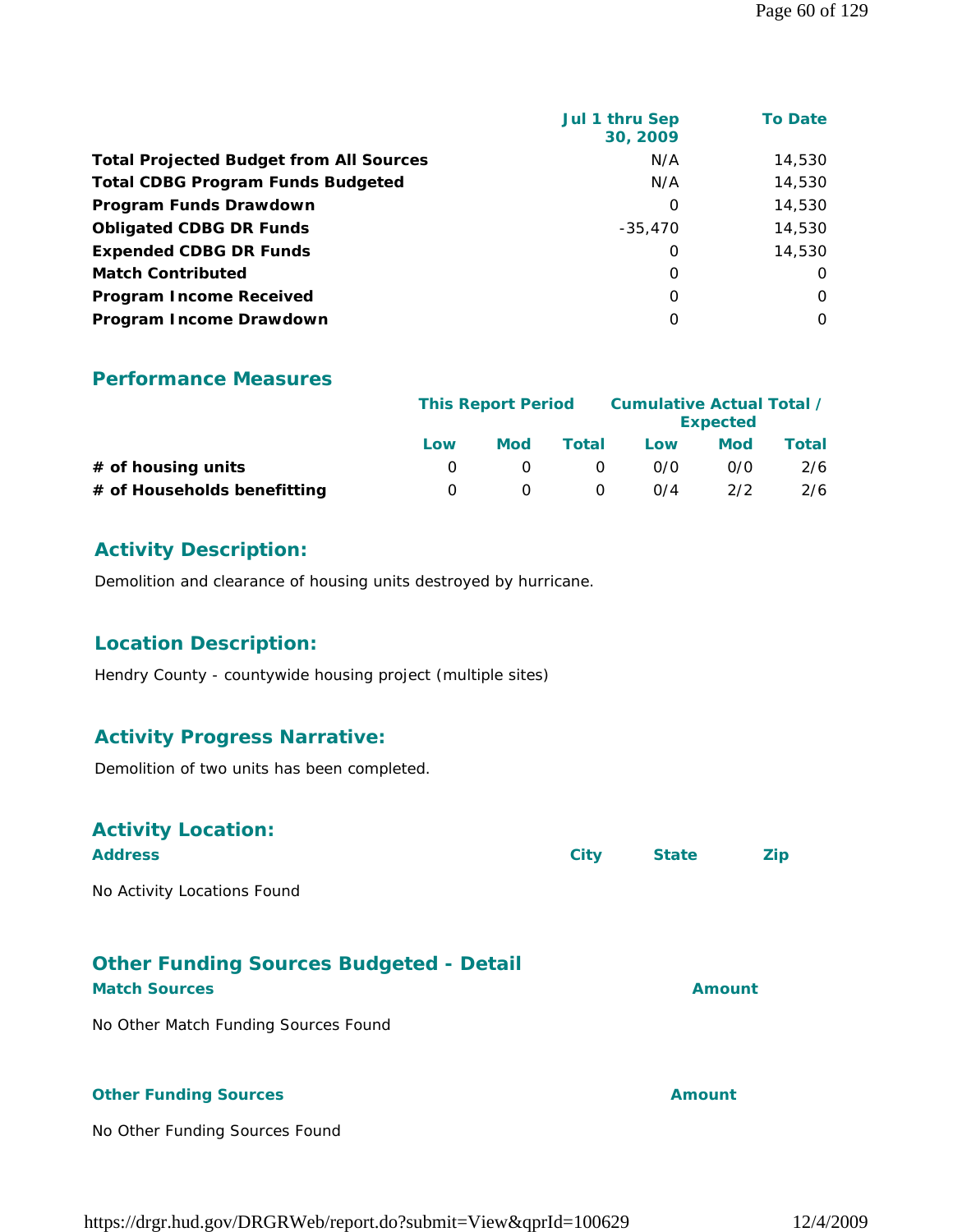| <b>HC-08</b>                                                    | <b>HC-08</b>                                            |                |  |  |
|-----------------------------------------------------------------|---------------------------------------------------------|----------------|--|--|
| <b>Activity Category:</b><br>Relocation payments and assistance | <b>Activity Status:</b><br>Under Way                    |                |  |  |
| <b>Project Number:</b><br>101                                   | <b>Project Title:</b><br>Method of Distribution Housing |                |  |  |
| <b>Projected Start Date:</b><br>02/23/2007                      | <b>Projected End Date:</b><br>10/22/2009                |                |  |  |
| <b>National Objective:</b><br>Low/Mod                           |                                                         |                |  |  |
| <b>Responsible Organization:</b><br><b>Hendry County</b>        |                                                         |                |  |  |
|                                                                 | Jul 1 thru Sep                                          | <b>To Date</b> |  |  |

**Activity Title:**

|                                                | $J$ ul I Ullu J $\epsilon$ p<br>30, 2009 | TU Date i |
|------------------------------------------------|------------------------------------------|-----------|
| <b>Total Projected Budget from All Sources</b> | N/A                                      | 89,840    |
| <b>Total CDBG Program Funds Budgeted</b>       | N/A                                      | 89,840    |
| Program Funds Drawdown                         | 259.28                                   | 36,499.74 |
| <b>Obligated CDBG DR Funds</b>                 | 0                                        | 89,840    |
| <b>Expended CDBG DR Funds</b>                  | 259.28                                   | 36,499.74 |
| <b>Match Contributed</b>                       | 0                                        | $\Omega$  |
| <b>Program Income Received</b>                 | $\Omega$                                 | $\Omega$  |
| Program Income Drawdown                        | $\Omega$                                 | $\Omega$  |

#### **Performance Measures**

**Grantee Activity Number:**

|                             |     | <b>This Report Period</b> |       |                 | Cumulative Actual Total /<br><b>Expected</b> |           |
|-----------------------------|-----|---------------------------|-------|-----------------|----------------------------------------------|-----------|
|                             | Low | Mod                       | Total | Low             | <b>Mod</b>                                   | Total     |
| # of Households benefitting |     | $\bigcap$                 |       | $0 \quad 11/30$ |                                              | 0/0 11/30 |

# **Activity Description:**

Temporary relocation for victims of hurricane.

# **Location Description:**

Hendry County - countywide housing project

#### **Activity Progress Narrative:**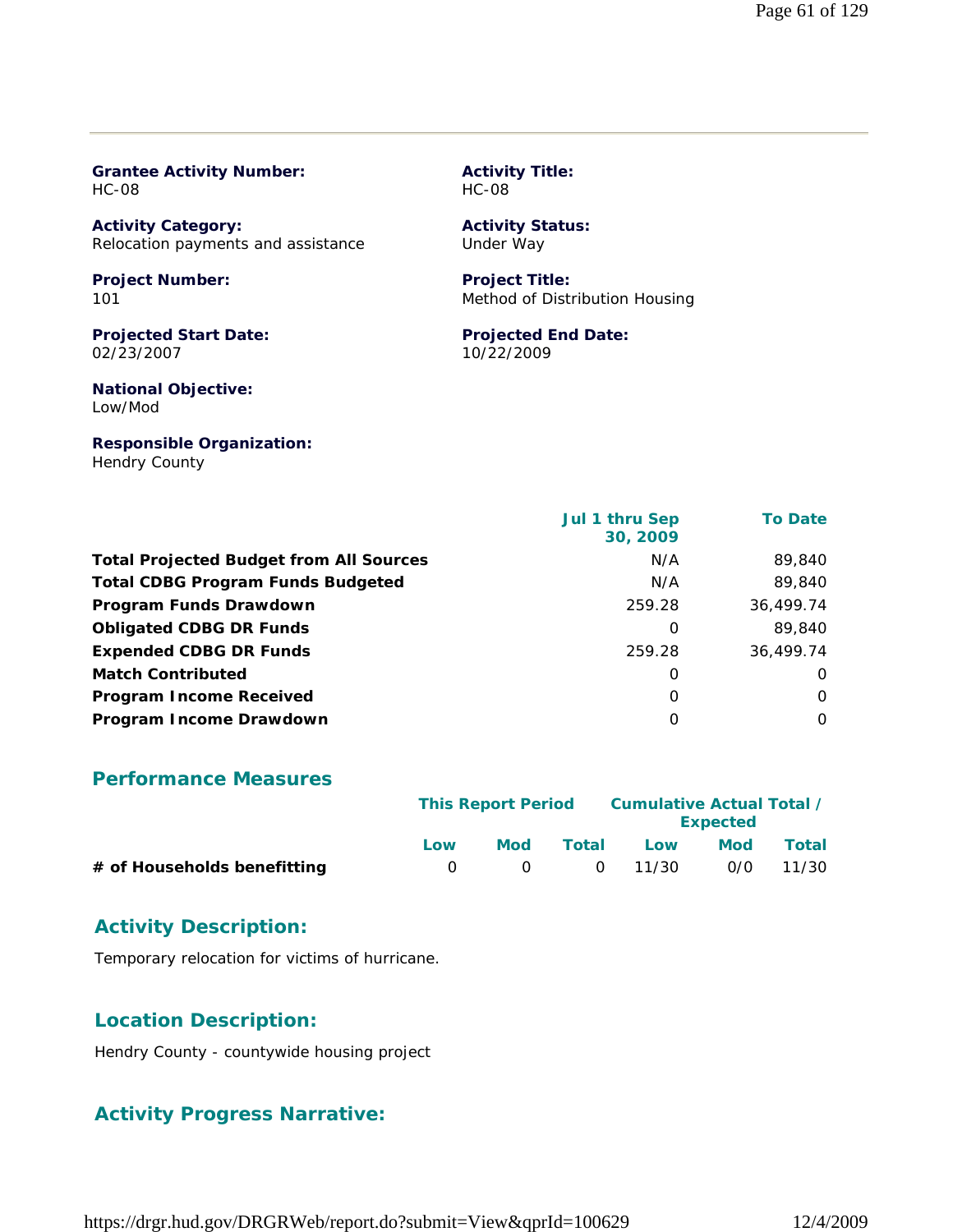Thirteen (13) homeowners have received assistance.

| <b>Activity Location:</b><br><b>Address</b>                            |                                                         | <b>City</b> | <b>State</b>  | <b>Zip</b> |
|------------------------------------------------------------------------|---------------------------------------------------------|-------------|---------------|------------|
| No Activity Locations Found                                            |                                                         |             |               |            |
| <b>Other Funding Sources Budgeted - Detail</b><br><b>Match Sources</b> |                                                         |             | <b>Amount</b> |            |
| No Other Match Funding Sources Found                                   |                                                         |             |               |            |
| <b>Other Funding Sources</b>                                           |                                                         |             | <b>Amount</b> |            |
| No Other Funding Sources Found                                         |                                                         |             |               |            |
| <b>Grantee Activity Number:</b><br>$HC-12$                             | <b>Activity Title:</b><br>$HC-12$                       |             |               |            |
| <b>Activity Category:</b><br>Construction of new replacement housing   | <b>Activity Status:</b><br>Under Way                    |             |               |            |
| <b>Project Number:</b><br>101                                          | <b>Project Title:</b><br>Method of Distribution Housing |             |               |            |
| <b>Projected Start Date:</b><br>02/23/2007                             | <b>Projected End Date:</b><br>10/22/2009                |             |               |            |
| <b>National Objective:</b><br>Low/Mod                                  |                                                         |             |               |            |

**Responsible Organization:** Hendry County

|                                                | Jul 1 thru Sep<br>30, 2009 | <b>To Date</b> |
|------------------------------------------------|----------------------------|----------------|
| <b>Total Projected Budget from All Sources</b> | N/A                        | 3,598,140.6    |
| <b>Total CDBG Program Funds Budgeted</b>       | N/A                        | 3,598,140.6    |
| Program Funds Drawdown                         | 71.689                     | 2,740,597.42   |
| <b>Obligated CDBG DR Funds</b>                 | 77,654.6                   | 3,598,140.6    |
| <b>Expended CDBG DR Funds</b>                  | 71.689                     | 2,740,597.42   |
| <b>Match Contributed</b>                       | 0                          | O              |
| <b>Program Income Received</b>                 | O                          | 0              |
| Program Income Drawdown                        | 0                          | 0              |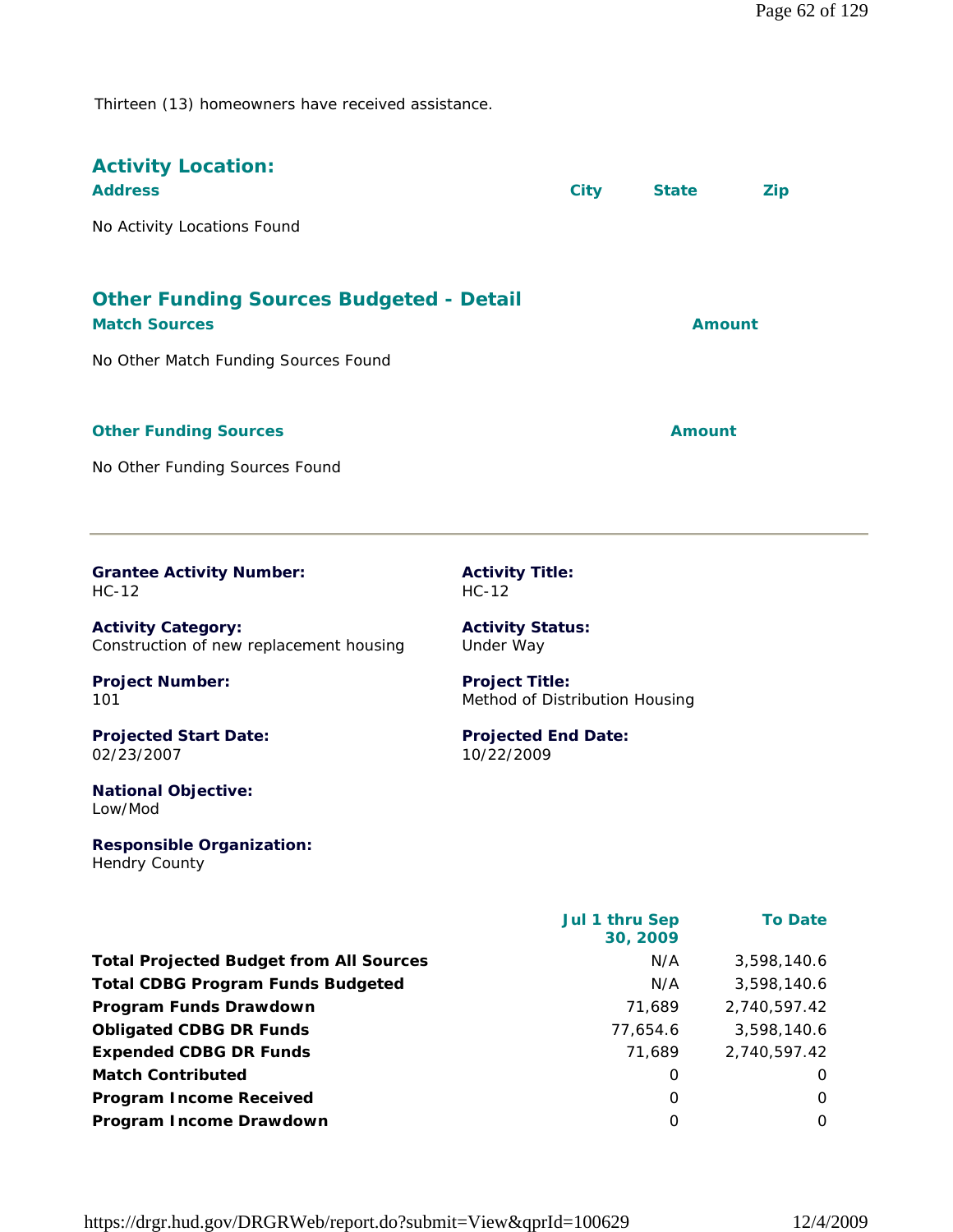|                             | <b>This Report Period</b> |     |          | Cumulative Actual Total / | <b>Expected</b> |       |
|-----------------------------|---------------------------|-----|----------|---------------------------|-----------------|-------|
|                             | Low                       | Mod | Total    | Low                       | <b>Mod</b>      | Total |
| $#$ of housing units        |                           |     | $\Omega$ | 0/0                       | 0/0             | 7/30  |
| # of Households benefitting | $\Omega$                  |     | 0        | 0/30                      | 0/0             | 2/30  |

#### **Activity Description:**

Replacement housing for victims of hurricane.

#### **Location Description:**

Hendry County - countywide housing project - replacement housing on multiple sites

#### **Activity Progress Narrative:**

Thirty-three (33) units are completed. Final seven (7) projects are out to bid with award in November.

| <b>Activity Location:</b>   |      |              |            |
|-----------------------------|------|--------------|------------|
| <b>Address</b>              | City | <b>State</b> | <b>Zip</b> |
| No Activity Locations Found |      |              |            |
|                             |      |              |            |

| <b>Other Funding Sources Budgeted - Detail</b><br><b>Match Sources</b> | Amount |
|------------------------------------------------------------------------|--------|
| No Other Match Funding Sources Found                                   |        |

#### **Other Funding Sources Amount**

No Other Funding Sources Found

**Grantee Activity Number:** HC-21A

**Activity Category:** Administration

**Project Number:**

**Activity Title:** HC-21A

**Activity Status:** Under Way

**Project Title:**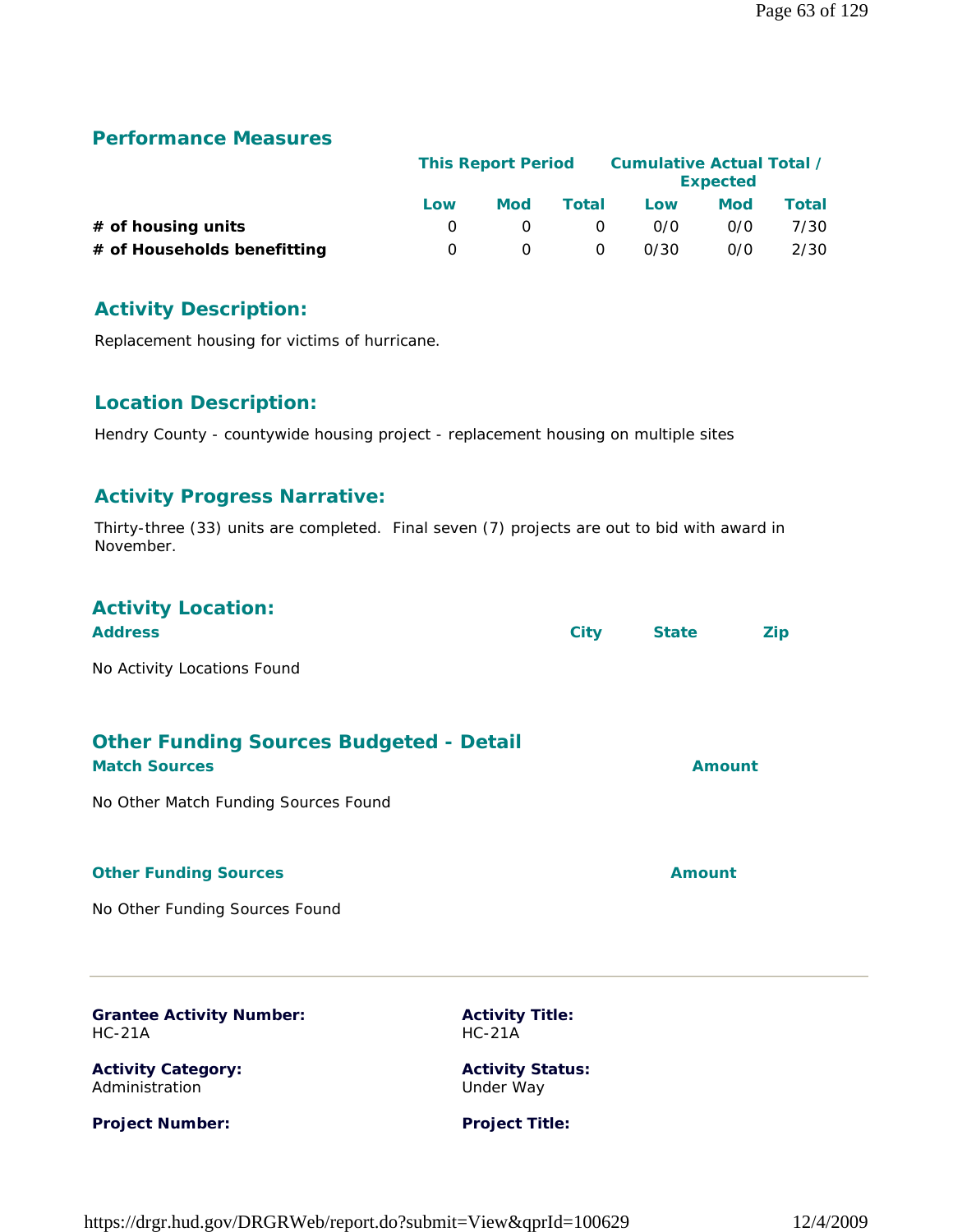#### 099

Administrative Costs

**Projected Start Date:** 02/23/2007

**Projected End Date:** 10/22/2009

**National Objective:** N/A

**Responsible Organization:** Hendry County

|                                                | Jul 1 thru Sep<br>30, 2009 | <b>To Date</b> |
|------------------------------------------------|----------------------------|----------------|
| <b>Total Projected Budget from All Sources</b> | N/A                        | 15,983         |
| <b>Total CDBG Program Funds Budgeted</b>       | N/A                        | 15,983         |
| Program Funds Drawdown                         | 0                          | 5,586.21       |
| <b>Obligated CDBG DR Funds</b>                 | $-35,000$                  | 15,983         |
| <b>Expended CDBG DR Funds</b>                  | 0                          | 5,586.21       |
| <b>Match Contributed</b>                       | 0                          | $\Omega$       |
| <b>Program Income Received</b>                 | $\Omega$                   | $\Omega$       |
| Program Income Drawdown                        | 0                          | $\Omega$       |

#### **Performance Measures**

|                               | <b>This Report Period</b> |            | Cumulative Actual Total / | <b>Expected</b> |            |       |
|-------------------------------|---------------------------|------------|---------------------------|-----------------|------------|-------|
| No Performance Measures Found | Low                       | <b>Mod</b> | Total                     | Low             | <b>Mod</b> | Total |

No Performance Measures Found

#### **Activity Description:**

Administrative costs associated with disaster recovery public facilities improvement (emergency operations center,etc.) and countywide housing activities.

#### **Location Description:**

Hendry County

#### **Activity Progress Narrative:**

Administrative activities are underway and will continue until the disaster recovery activities are completed.

| <b>Activity Location:</b>   |      |              |     |
|-----------------------------|------|--------------|-----|
| <b>Address</b>              | City | <b>State</b> | Zip |
| No Activity Locations Found |      |              |     |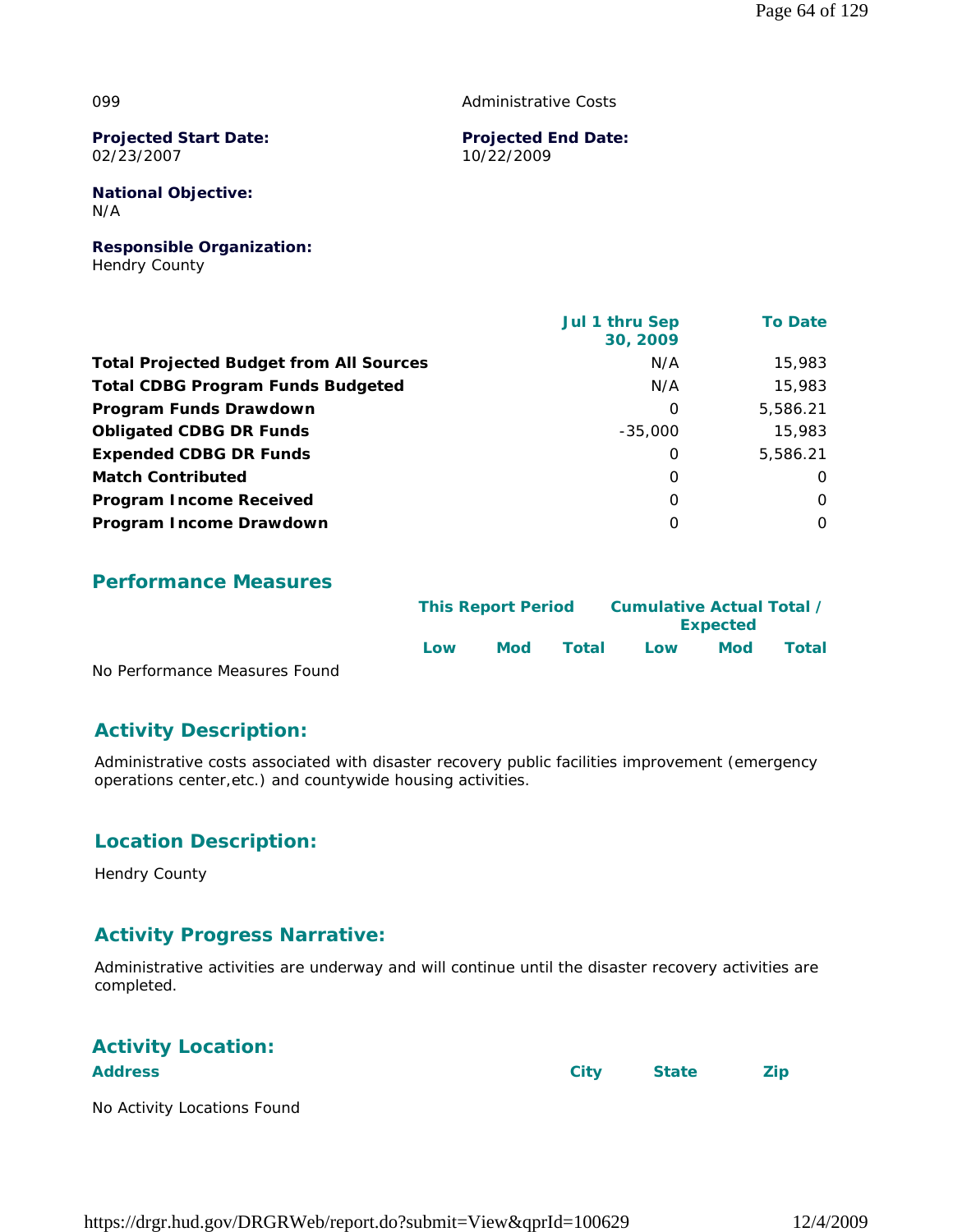#### **Other Funding Sources Budgeted - Detail Match Sources Amount**

No Other Match Funding Sources Found

#### **Other Funding Sources Amount Amount Amount**

No Other Funding Sources Found

**Grantee Activity Number:** HC-21B

**Activity Category:** Planning

**Project Number:** 102

**Projected Start Date:** 02/23/2007

**National Objective:** N/A

**Responsible Organization:** Hendry County

 **Jul 1 thru Sep 30, 2009 To Date Total Projected Budget from All Sources** M/A 331,931 **Total CDBG Program Funds Budgeted NA 231,931** N/A 331,931 **Program Funds Drawdown** 266,050.62 **Obligated CDBG DR Funds** 0 331,931 **Expended CDBG DR Funds** 18,504.56 266,050.62 **Match Contributed** 0 0 **Program Income Received and Second Community Community Community Community Community Community Community Community Program Income Drawdown** 0 0

#### **Performance Measures**

|                               |     | <b>This Report Period</b> |       | <b>Cumulative Actual Total /</b> |            |       |  |
|-------------------------------|-----|---------------------------|-------|----------------------------------|------------|-------|--|
|                               |     |                           |       | <b>Expected</b>                  |            |       |  |
|                               | Low | <b>Mod</b>                | Total | Low                              | <b>Mod</b> | Total |  |
| No Performance Measures Found |     |                           |       |                                  |            |       |  |

**Activity Title:** HC-21B

**Activity Status:** Under Way

**Project Title:** Method of Distribution Non-Housing

**Projected End Date:** 10/22/2009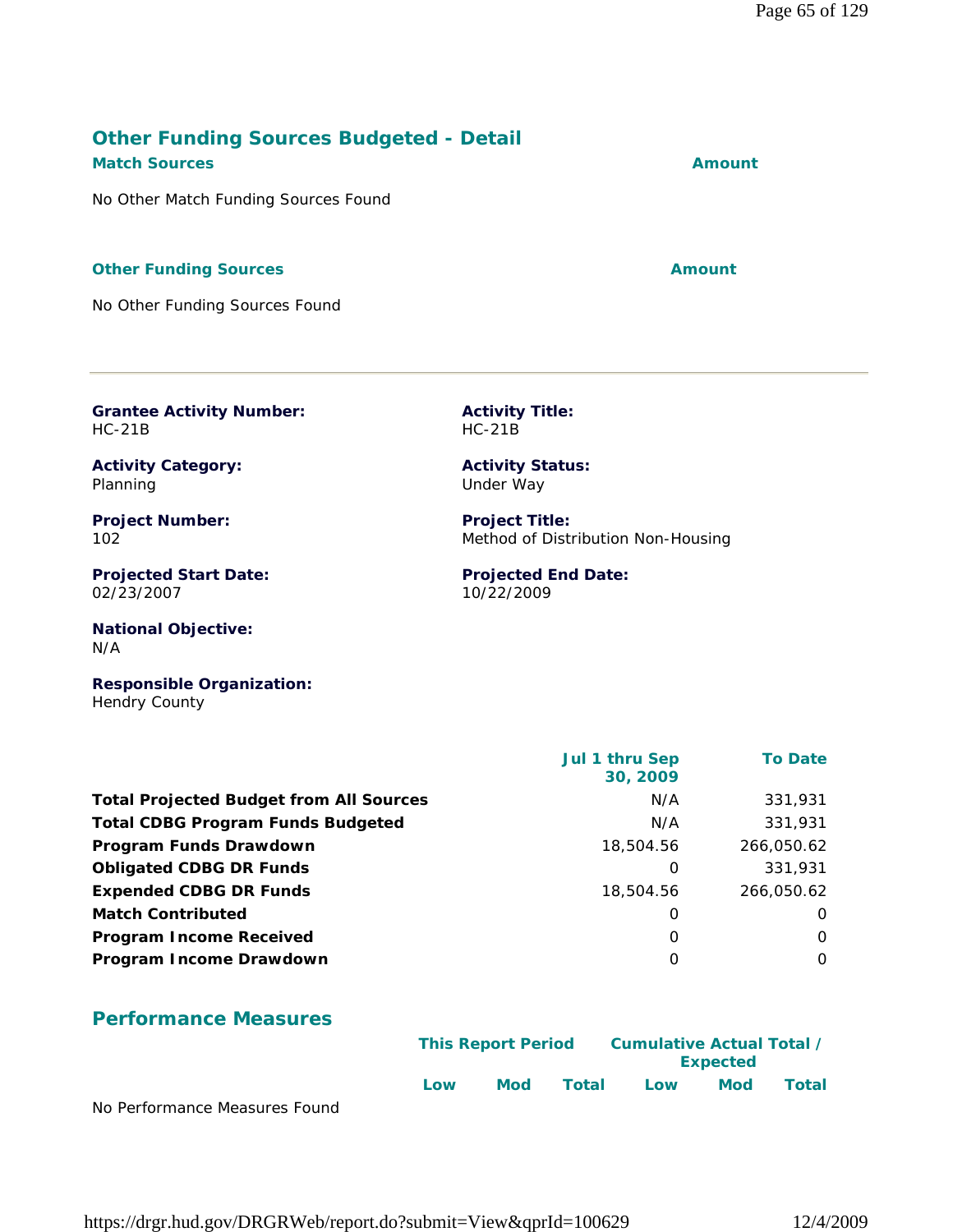# **Activity Description:**

Engineering costs associated with a disaster recovery public facilities project (emergency operations center).

# **Location Description:**

Hendry County

Key West

#### **Activity Progress Narrative:**

Engineering services will continue until the disaster recovery grant activities are completed.

| <b>Activity Location:</b><br><b>Address</b><br>No Activity Locations Found                                     |                                                         | <b>City</b> | <b>State</b>  | <b>Zip</b>    |
|----------------------------------------------------------------------------------------------------------------|---------------------------------------------------------|-------------|---------------|---------------|
| <b>Other Funding Sources Budgeted - Detail</b><br><b>Match Sources</b><br>No Other Match Funding Sources Found |                                                         |             |               | <b>Amount</b> |
| <b>Other Funding Sources</b><br>No Other Funding Sources Found                                                 |                                                         |             | <b>Amount</b> |               |
| <b>Grantee Activity Number:</b><br><b>KW-14A</b>                                                               | <b>Activity Title:</b><br><b>KW-14A</b>                 |             |               |               |
| <b>Activity Category:</b><br>Rehabilitation/reconstruction of residential<br>structures                        | <b>Activity Status:</b><br>Under Way                    |             |               |               |
| <b>Project Number:</b><br>101                                                                                  | <b>Project Title:</b><br>Method of Distribution Housing |             |               |               |
| <b>Projected Start Date:</b><br>02/16/2007                                                                     | <b>Projected End Date:</b><br>08/15/2009                |             |               |               |
| <b>National Objective:</b><br>Low/Mod                                                                          |                                                         |             |               |               |
| <b>Responsible Organization:</b>                                                                               |                                                         |             |               |               |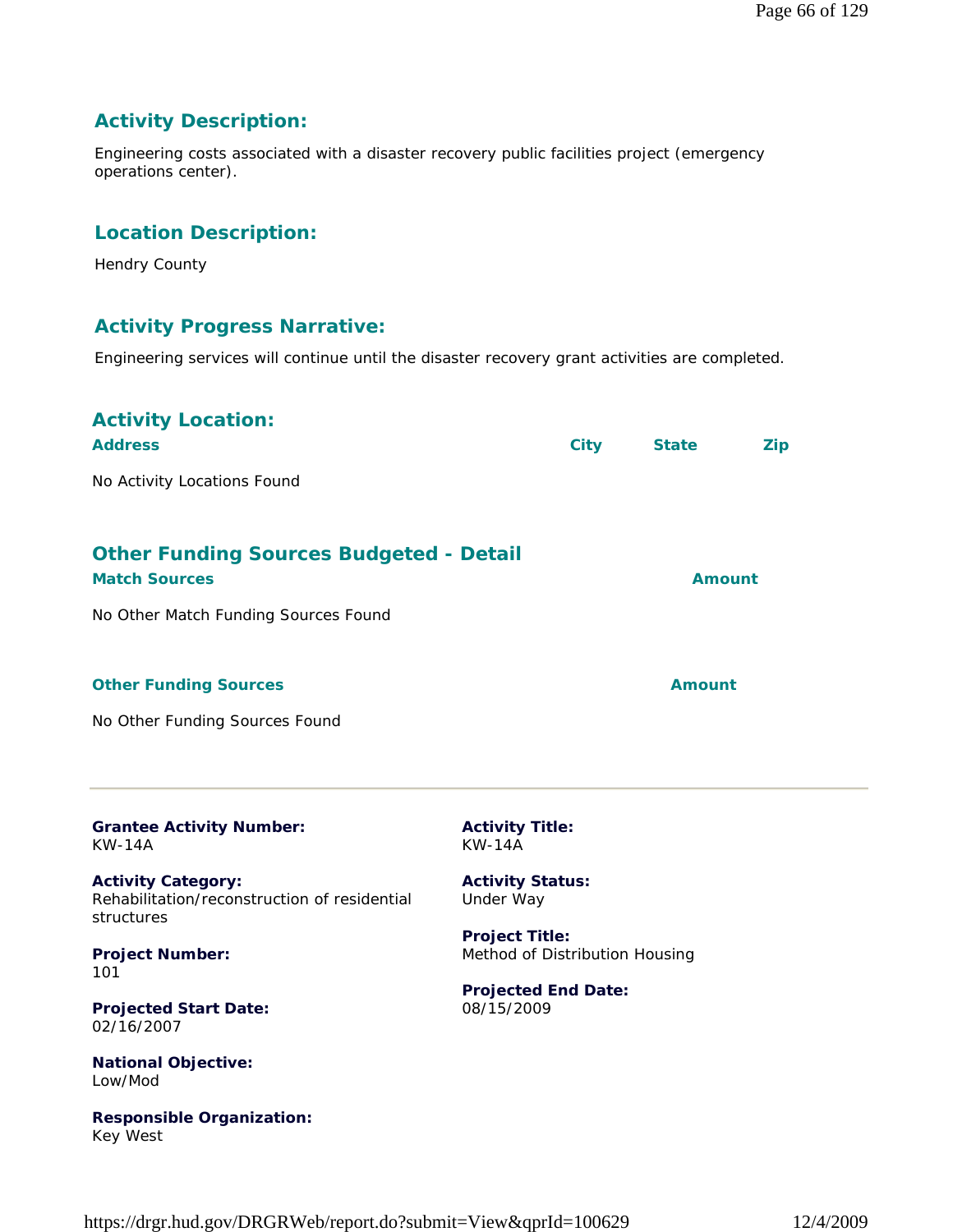| <b>Jul 1 thru Sep</b><br>30, 2009 | <b>To Date</b> |
|-----------------------------------|----------------|
| N/A                               | 1,533,518      |
| N/A                               | 1,533,518      |
| $\Omega$                          | 1,533,518      |
| $-1.126.928.96$                   | 1,533,518      |
| $-1,119,740.86$                   | 413,777.14     |
| O                                 | O              |
| O                                 | $\Omega$       |
| $\Omega$                          | 0              |
|                                   |                |

|                             | <b>This Report Period</b> |     |              | Cumulative Actual Total / | <b>Expected</b> |               |
|-----------------------------|---------------------------|-----|--------------|---------------------------|-----------------|---------------|
|                             | Low                       | Mod | Total        | Low                       | Mod             | Total         |
| $#$ of housing units        |                           |     | <sup>o</sup> | 0/0                       |                 | $0/0$ 229/225 |
| # of Households benefitting |                           |     |              | 0 228/225                 |                 | 0/0 229/225   |

# **Activity Description:**

Rehab - Single Family Units

# **Location Description:**

Monroe County - countywide housing project - multiple sites

# **Activity Progress Narrative:**

Closeout activities are underway.

| <b>Activity Location:</b><br><b>Address</b>                            | <b>City</b> | <b>State</b>  | Zip |
|------------------------------------------------------------------------|-------------|---------------|-----|
| No Activity Locations Found                                            |             |               |     |
| <b>Other Funding Sources Budgeted - Detail</b><br><b>Match Sources</b> |             | <b>Amount</b> |     |
| No Other Match Funding Sources Found                                   |             |               |     |
| <b>Other Funding Sources</b>                                           |             | Amount        |     |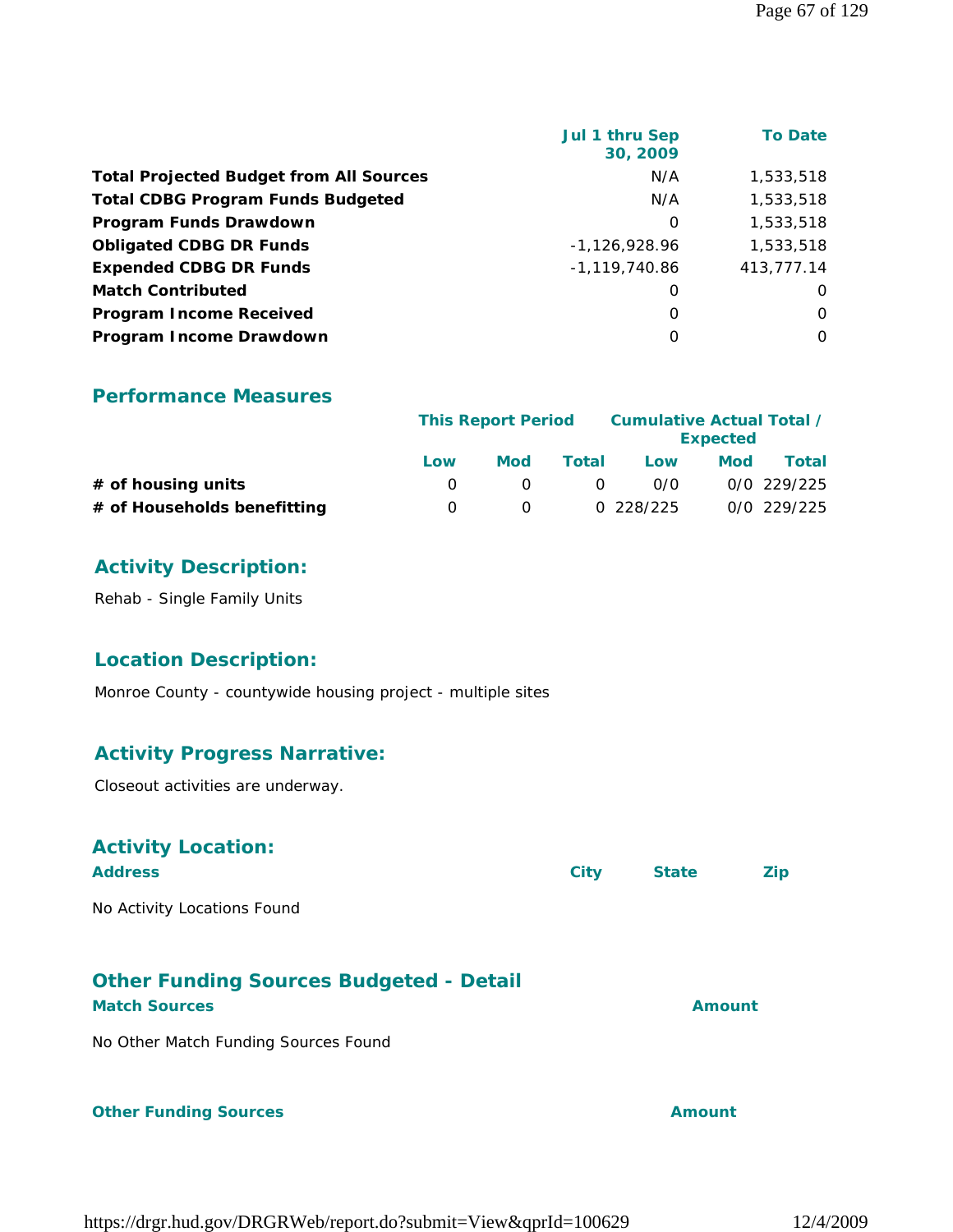No Other Funding Sources Found

| <b>Grantee Activity Number:</b>                                                               | <b>Activity Title:</b>         |
|-----------------------------------------------------------------------------------------------|--------------------------------|
| KW-14B                                                                                        | $KW-14B$                       |
| <b>Activity Category:</b><br>Affordable Rental Housing (KRW and Ike Grants Under Way<br>Only) | <b>Activity Status:</b>        |
| <b>Project Number:</b>                                                                        | <b>Project Title:</b>          |
| 101                                                                                           | Method of Distribution Housing |
| <b>Projected Start Date:</b>                                                                  | <b>Projected End Date:</b>     |
| 02/16/2007                                                                                    | 08/15/2009                     |
| <b>National Objective:</b><br>Low/Mod                                                         |                                |
| <b>Responsible Organization:</b>                                                              |                                |

Key West

| Jul 1 thru Sep<br>30, 2009 | <b>To Date</b> |
|----------------------------|----------------|
| N/A                        | 5,452,034      |
| N/A                        | 5,452,034      |
| $\Omega$                   | 5,452,034      |
| 1.176.676.64               | 5.452.034      |
| 0                          | 5,452,034      |
| $\Omega$                   | $\Omega$       |
| $\Omega$                   | $\Omega$       |
| $\Omega$                   | $\Omega$       |
|                            |                |

#### **Performance Measures**

|                             | <b>This Report Period</b> |                  |          | Cumulative Actual Total / | <b>Expected</b> |               |
|-----------------------------|---------------------------|------------------|----------|---------------------------|-----------------|---------------|
|                             | Low                       | Mod              | Total    | Low                       | <b>Mod</b>      | Total         |
| $#$ of housing units        |                           |                  | $\Omega$ | 0/0                       |                 | $0/0$ 125/125 |
| # of Households benefitting | $\left( \right)$          | $\left( \right)$ |          | 0 125/125                 |                 | $0/0$ 125/125 |

# **Activity Description:**

Multi-Family housing rehab.

# **Location Description:**

Monroe County - countywide housing project - multiple sites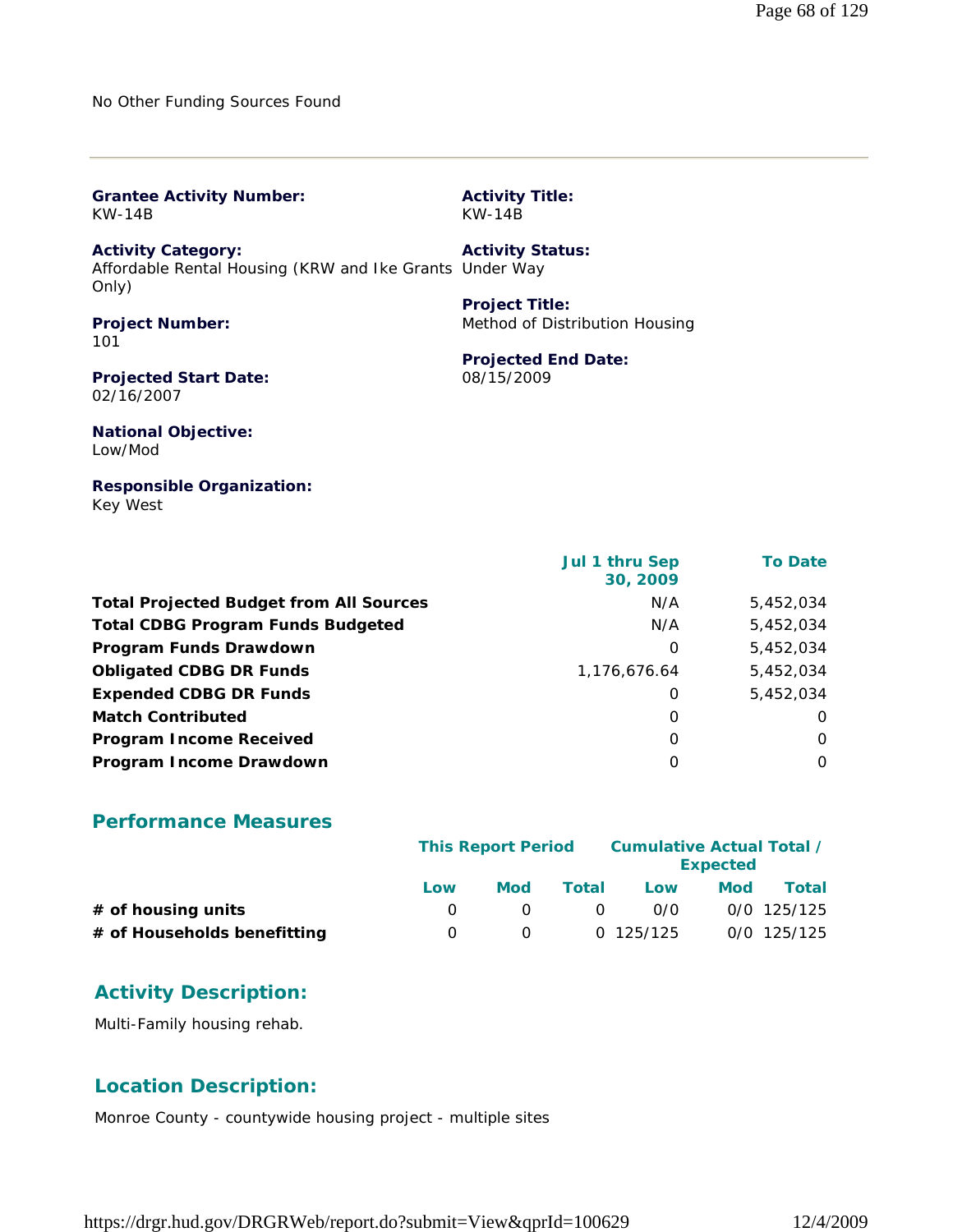# **Activity Progress Narrative:**

Closeout activities are underway.

| <b>Activity Location:</b><br><b>Address</b>                                                                    | <b>City</b> | <b>State</b>  | <b>Zip</b> |
|----------------------------------------------------------------------------------------------------------------|-------------|---------------|------------|
| No Activity Locations Found                                                                                    |             |               |            |
| <b>Other Funding Sources Budgeted - Detail</b><br><b>Match Sources</b><br>No Other Match Funding Sources Found |             | <b>Amount</b> |            |
| <b>Other Funding Sources</b>                                                                                   |             | <b>Amount</b> |            |

No Other Funding Sources Found

**Grantee Activity Number:** KW-21A

**Activity Title:** KW-21A

**Project Title:** Administrative Costs

08/15/2009

**Projected End Date:**

**Activity Status:** Under Way

**Activity Category:** Administration

**Project Number:** 099

**Projected Start Date:** 02/16/2007

**National Objective:** N/A

**Responsible Organization:** Key West

|                                                | Jul 1 thru Sep<br>30, 2009 | <b>To Date</b> |
|------------------------------------------------|----------------------------|----------------|
| <b>Total Projected Budget from All Sources</b> | N/A                        | 225,945        |
| <b>Total CDBG Program Funds Budgeted</b>       | N/A                        | 225,945        |
| Program Funds Drawdown                         | 0                          | 225,945        |
| <b>Obligated CDBG DR Funds</b>                 | O                          | 225,945        |
| <b>Expended CDBG DR Funds</b>                  | $\Omega$                   | 225.945        |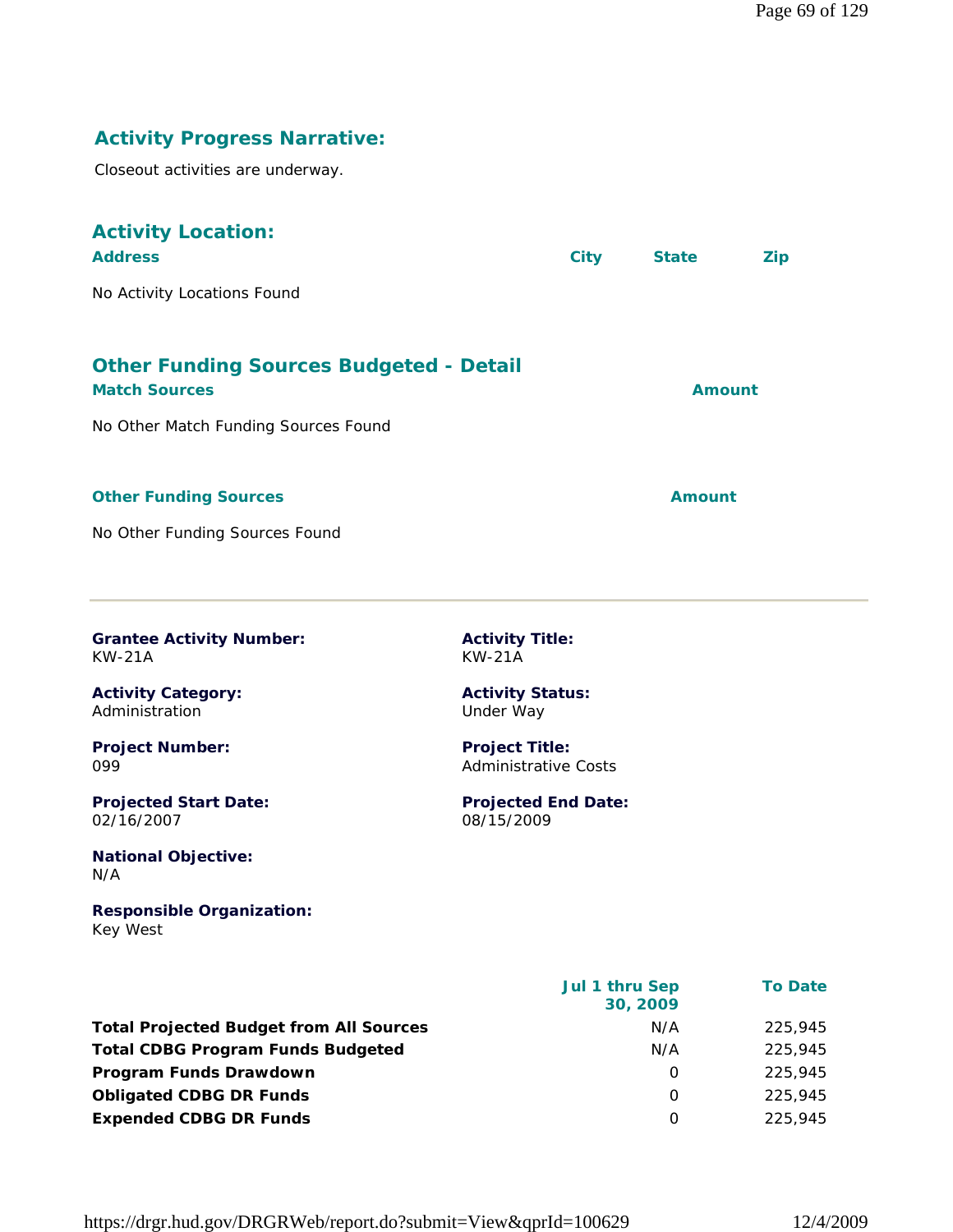| <b>Match Contributed</b>       |  |
|--------------------------------|--|
| <b>Program Income Received</b> |  |
| Program Income Drawdown        |  |

|                               | <b>This Report Period</b> |            | Cumulative Actual Total /<br><b>Expected</b> |     |     |       |
|-------------------------------|---------------------------|------------|----------------------------------------------|-----|-----|-------|
|                               | Low                       | <b>Mod</b> | Total                                        | Low | Mod | Total |
| No Performance Measures Found |                           |            |                                              |     |     |       |

# **Activity Description:**

Administration costs associated with disaster recovery housing activities.

# **Location Description:**

Monroe County

### **Activity Progress Narrative:**

Administrative activities are underway and will continue until the disaster recovery activities are completed.

| <b>Activity Location:</b><br><b>Address</b>                            |                        | <b>City</b> | <b>State</b>  | <b>Zip</b> |
|------------------------------------------------------------------------|------------------------|-------------|---------------|------------|
| No Activity Locations Found                                            |                        |             |               |            |
| <b>Other Funding Sources Budgeted - Detail</b><br><b>Match Sources</b> |                        |             | <b>Amount</b> |            |
| No Other Match Funding Sources Found                                   |                        |             |               |            |
| <b>Other Funding Sources</b>                                           |                        |             | <b>Amount</b> |            |
| No Other Funding Sources Found                                         |                        |             |               |            |
| <b>Grantee Activity Number:</b>                                        | <b>Activity Title:</b> |             |               |            |
| <b>KW-21B</b>                                                          | <b>KW-21B</b>          |             |               |            |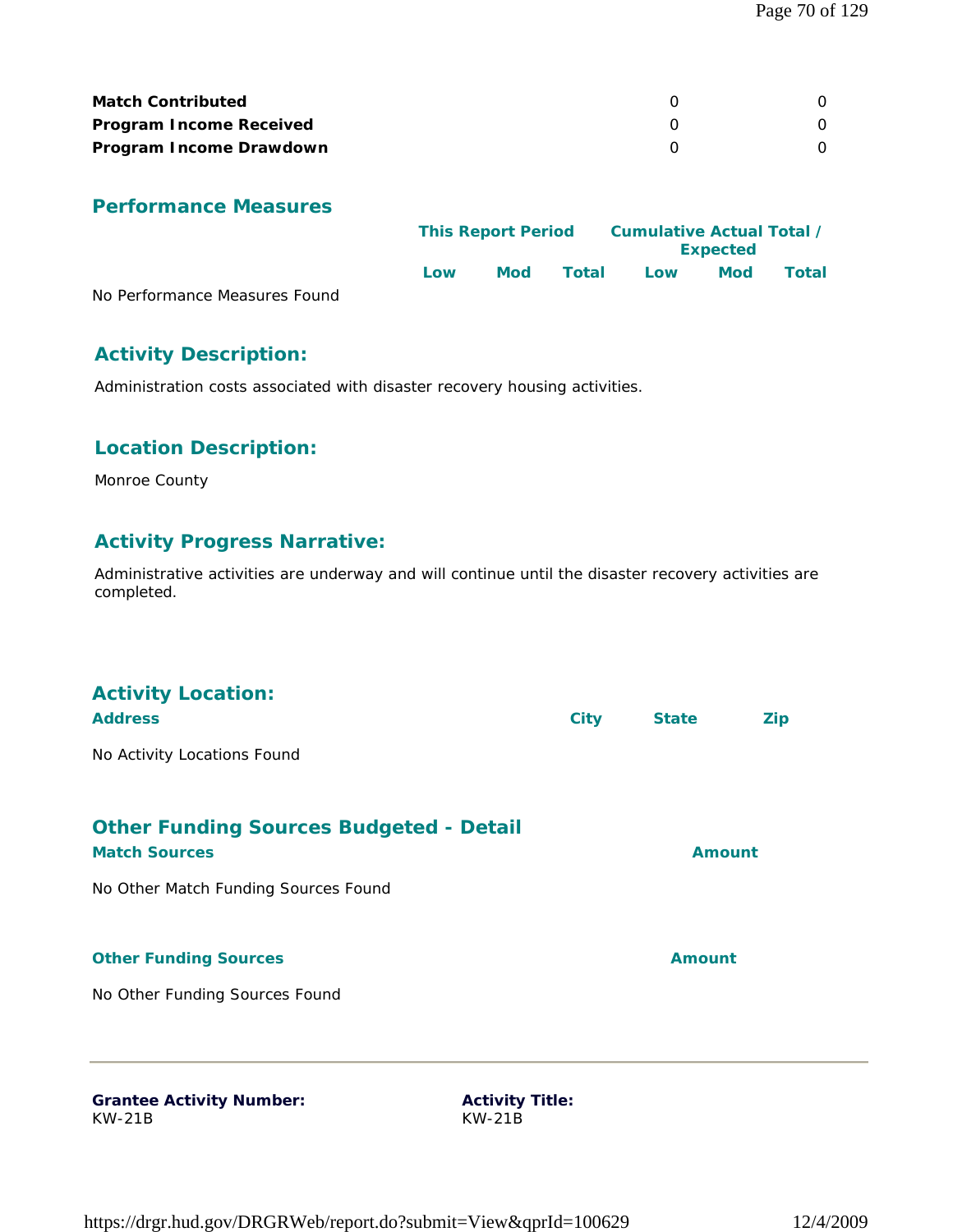**Activity Category:** Planning

**Project Number:** 102

**Projected Start Date:** 02/16/2007

**National Objective:** N/A

**Responsible Organization:** City of Key West

**Activity Status:** Under Way

**Project Title:** Method of Distribution Non-Housing

**Projected End Date:** 08/15/2009

|                                                | Jul 1 thru Sep<br>30, 2009 | <b>To Date</b> |
|------------------------------------------------|----------------------------|----------------|
| <b>Total Projected Budget from All Sources</b> | N/A                        | 320,000        |
| <b>Total CDBG Program Funds Budgeted</b>       | N/A                        | 320,000        |
| Program Funds Drawdown                         | O                          | 320,000        |
| <b>Obligated CDBG DR Funds</b>                 | O                          | 320,000        |
| <b>Expended CDBG DR Funds</b>                  | O                          | 320,000        |
| <b>Match Contributed</b>                       | $\Omega$                   | 0              |
| <b>Program Income Received</b>                 | O                          | $\Omega$       |
| Program Income Drawdown                        | $\Omega$                   | $\Omega$       |

**Performance Measures**

|                               |     | <b>This Report Period</b> |       |     | Cumulative Actual Total /<br><b>Expected</b> |       |  |
|-------------------------------|-----|---------------------------|-------|-----|----------------------------------------------|-------|--|
|                               | Low | <b>Mod</b>                | Total | Low | Mod                                          | Total |  |
| No Performance Measures Found |     |                           |       |     |                                              |       |  |

#### **Activity Description:**

Engineering and architectural designs related to single and multi-family residential rehab.

#### **Location Description:**

Monroe County

#### **Activity Progress Narrative:**

Engineering services will continue until the disaster recovery grant activities are completed.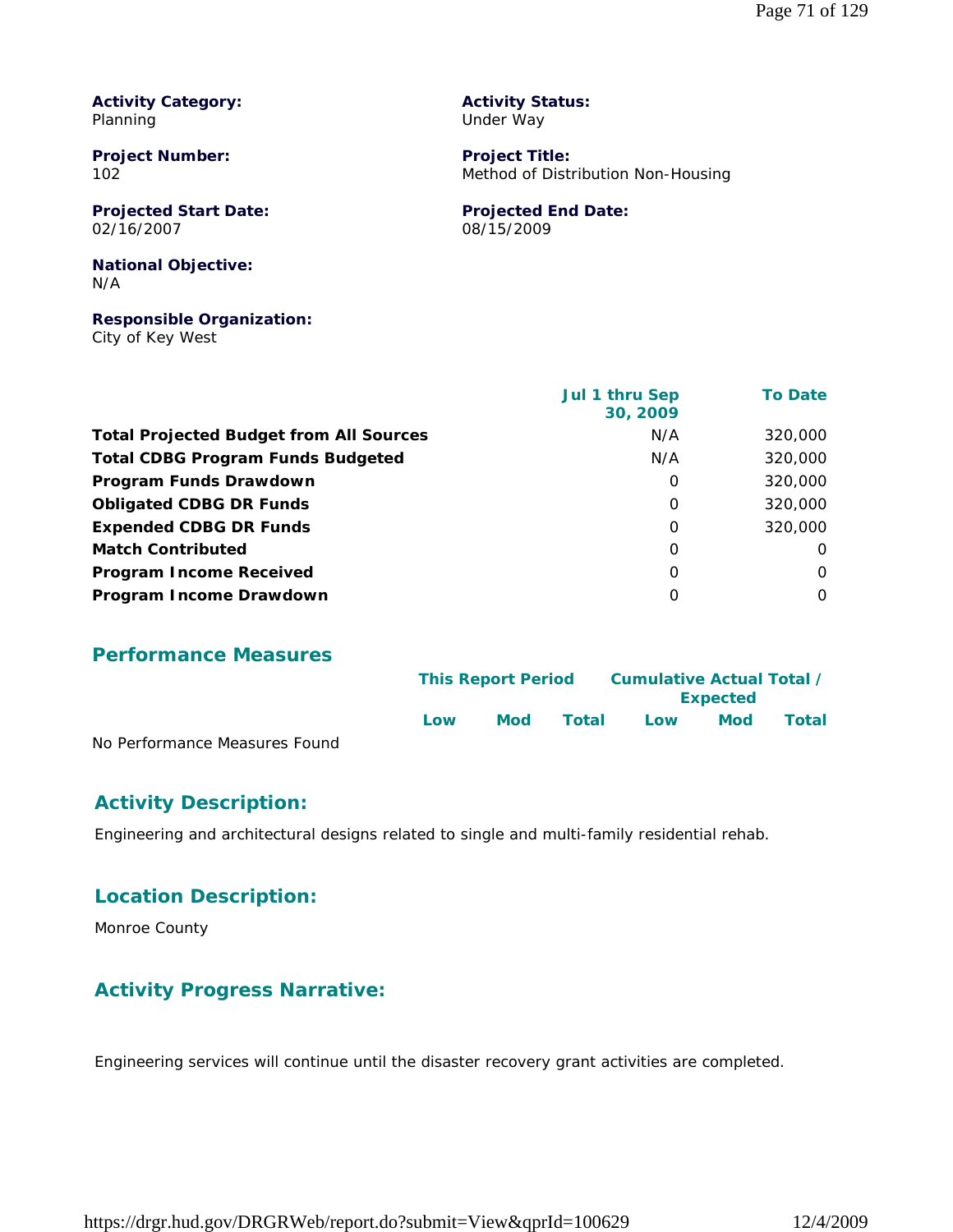| <b>Activity Location:</b><br><b>Address</b>                            | <b>City</b> | <b>State</b>  | <b>Zip</b> |
|------------------------------------------------------------------------|-------------|---------------|------------|
| No Activity Locations Found                                            |             |               |            |
| <b>Other Funding Sources Budgeted - Detail</b><br><b>Match Sources</b> |             | <b>Amount</b> |            |
| No Other Match Funding Sources Found                                   |             |               |            |
| <b>Other Funding Sources</b>                                           |             | Amount        |            |
| No Other Funding Sources Found                                         |             |               |            |

**Grantee Activity Number:** LC-12

**Activity Category:** Construction of new replacement housing

**Project Number:** 101

**Projected Start Date:** 04/17/2007

**National Objective:** Low/Mod

**Responsible Organization:** Lee County

**Activity Title:** LC-12

**Activity Status:** Under Way

**Project Title:** Method of Distribution Housing

**Projected End Date:** 10/16/2009

|                                                | Jul 1 thru Sep<br>30, 2009 | <b>To Date</b> |
|------------------------------------------------|----------------------------|----------------|
| <b>Total Projected Budget from All Sources</b> | N/A                        | 1,308,888      |
| <b>Total CDBG Program Funds Budgeted</b>       | N/A                        | 1,308,888      |
| Program Funds Drawdown                         | 80,038.25                  | 1,198,340.95   |
| <b>Obligated CDBG DR Funds</b>                 | 0                          | 1,308,888      |
| <b>Expended CDBG DR Funds</b>                  | 80.038.25                  | 1,198,340.95   |
| <b>Match Contributed</b>                       | O                          | $\Omega$       |
| <b>Program Income Received</b>                 | 0                          | $\Omega$       |
| Program Income Drawdown                        | $\Omega$                   | $\Omega$       |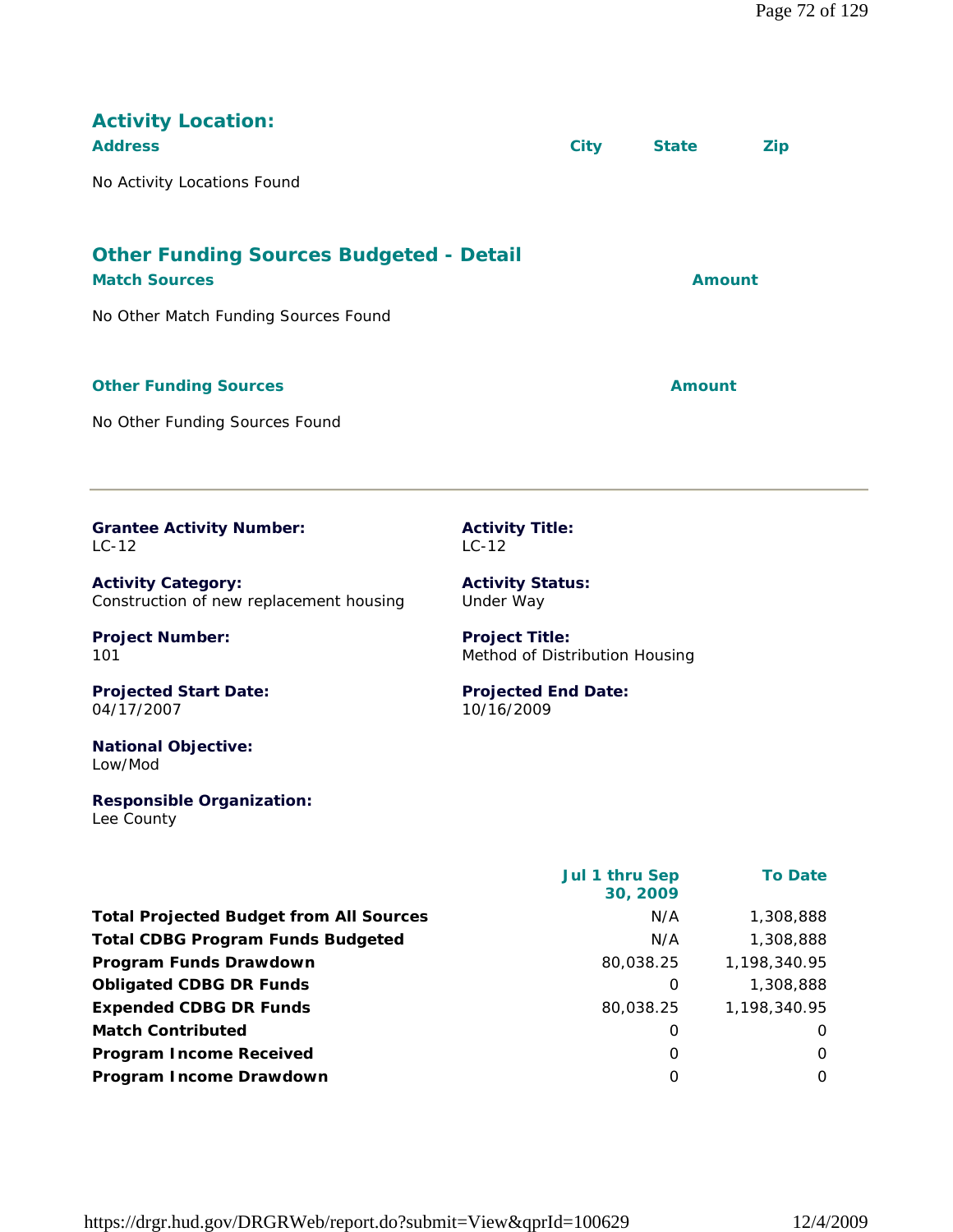#### **Performance Measures**

|                             | <b>This Report Period</b> |     |          | Cumulative Actual Total /<br><b>Expected</b> |            |              |  |
|-----------------------------|---------------------------|-----|----------|----------------------------------------------|------------|--------------|--|
|                             | Low                       | Mod | Total    | Low                                          | <b>Mod</b> | <b>Total</b> |  |
| $#$ of housing units        |                           |     | $\Omega$ | 0/0                                          | 0/0        | 14/25        |  |
| # of Households benefitting | $\Omega$                  |     |          | $0 \quad 11/25$                              | 0/0        | 16/25        |  |

### **Activity Description:**

New replacement housing for victims of hurricane.

#### **Location Description:**

Lee County - countywide housing project - multiple sites

#### **Activity Progress Narrative:**

Nine homes with C of O are completed. Three homeowners cancelled.

| <b>Activity Location:</b><br><b>Address</b>                                             | <b>City</b>                                             | <b>State</b>  | <b>Zip</b> |
|-----------------------------------------------------------------------------------------|---------------------------------------------------------|---------------|------------|
| No Activity Locations Found                                                             |                                                         |               |            |
| <b>Other Funding Sources Budgeted - Detail</b><br><b>Match Sources</b>                  |                                                         | <b>Amount</b> |            |
| No Other Match Funding Sources Found                                                    |                                                         |               |            |
| <b>Other Funding Sources</b>                                                            |                                                         | <b>Amount</b> |            |
| No Other Funding Sources Found                                                          |                                                         |               |            |
| <b>Grantee Activity Number:</b><br>$LC-14A$                                             | <b>Activity Title:</b><br>$LC-14A$                      |               |            |
| <b>Activity Category:</b><br>Rehabilitation/reconstruction of residential<br>structures | <b>Activity Status:</b><br>Under Way                    |               |            |
| <b>Project Number:</b><br>101                                                           | <b>Project Title:</b><br>Method of Distribution Housing |               |            |
|                                                                                         | <b>Projected End Date:</b>                              |               |            |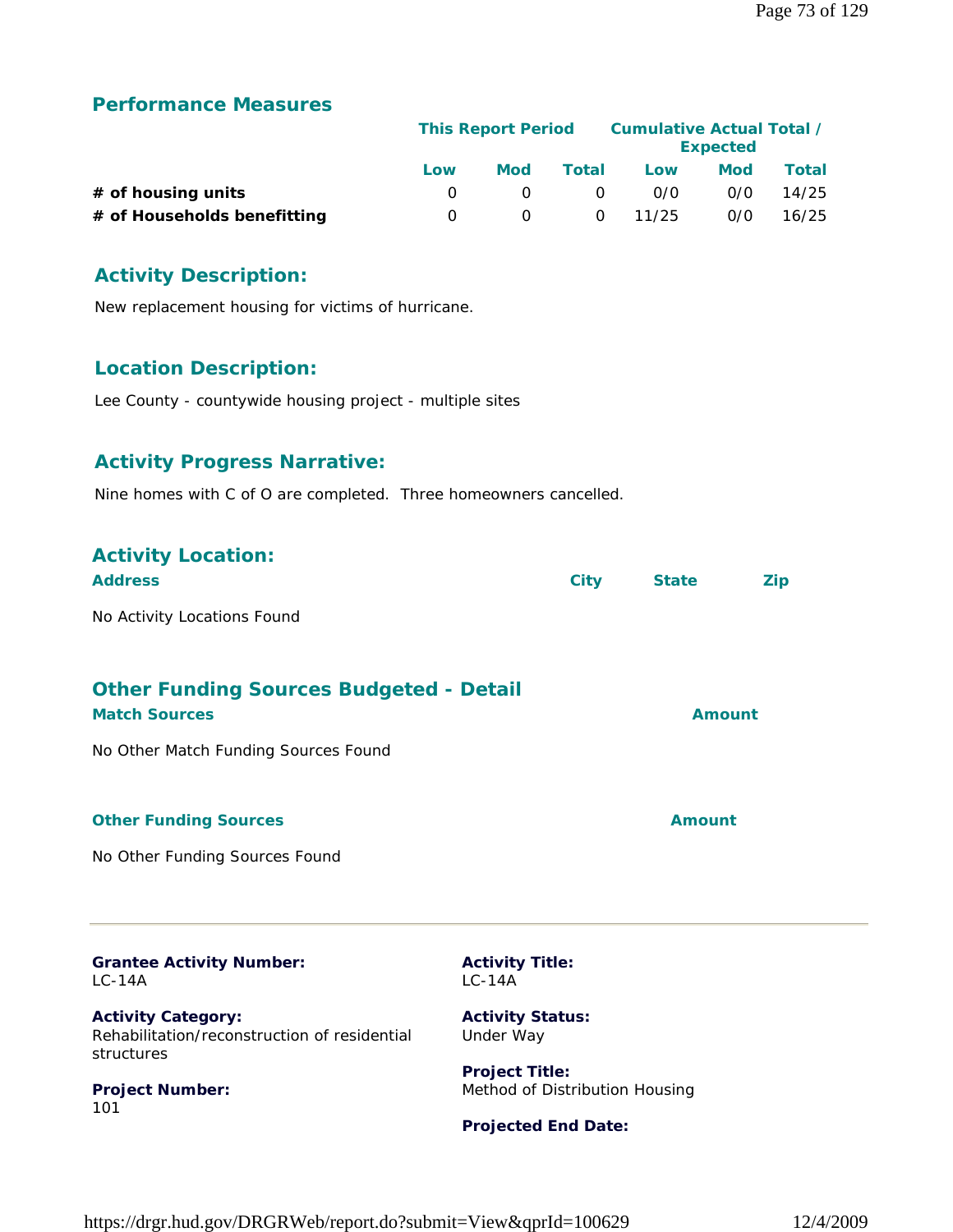**Projected Start Date:** 04/17/2007

10/16/2009

# **National Objective:**

Low/Mod

#### **Responsible Organization:**

Lee County

|                                                | Jul 1 thru Sep<br>30, 2009 | <b>To Date</b> |
|------------------------------------------------|----------------------------|----------------|
| <b>Total Projected Budget from All Sources</b> | N/A                        | 31,043         |
| <b>Total CDBG Program Funds Budgeted</b>       | N/A                        | 31,043         |
| Program Funds Drawdown                         | 0                          | 500            |
| <b>Obligated CDBG DR Funds</b>                 | $\Omega$                   | 31,043         |
| <b>Expended CDBG DR Funds</b>                  | 0                          | 500            |
| <b>Match Contributed</b>                       | $\Omega$                   | $\Omega$       |
| <b>Program Income Received</b>                 | $\Omega$                   | $\Omega$       |
| Program Income Drawdown                        | 0                          | 0              |

#### **Performance Measures**

|                             | <b>This Report Period</b> |     |          | Cumulative Actual Total /<br><b>Expected</b> |            |       |  |
|-----------------------------|---------------------------|-----|----------|----------------------------------------------|------------|-------|--|
|                             | Low                       | Mod | Total    | Low                                          | <b>Mod</b> | Total |  |
| # of housing units          |                           |     | $\Omega$ | 0/0                                          | 0/0        | O/4   |  |
| # of Households benefitting |                           |     | $\Omega$ | $\Omega$ /4                                  | 0/0        | O/4   |  |

#### **Activity Description:**

Housing rehabilitation.

#### **Location Description:**

Lee County - Wood Haven, Highlands and Sanibel Island - multiple sites throughout the county

#### **Activity Progress Narrative:**

Six applications were cancelled (non-responsive), three were denied (property ineligible or went into foreclosure), one application in process was recently denied due to issue on liens.

# **Activity Location:**

**Address City State Zip**

No Activity Locations Found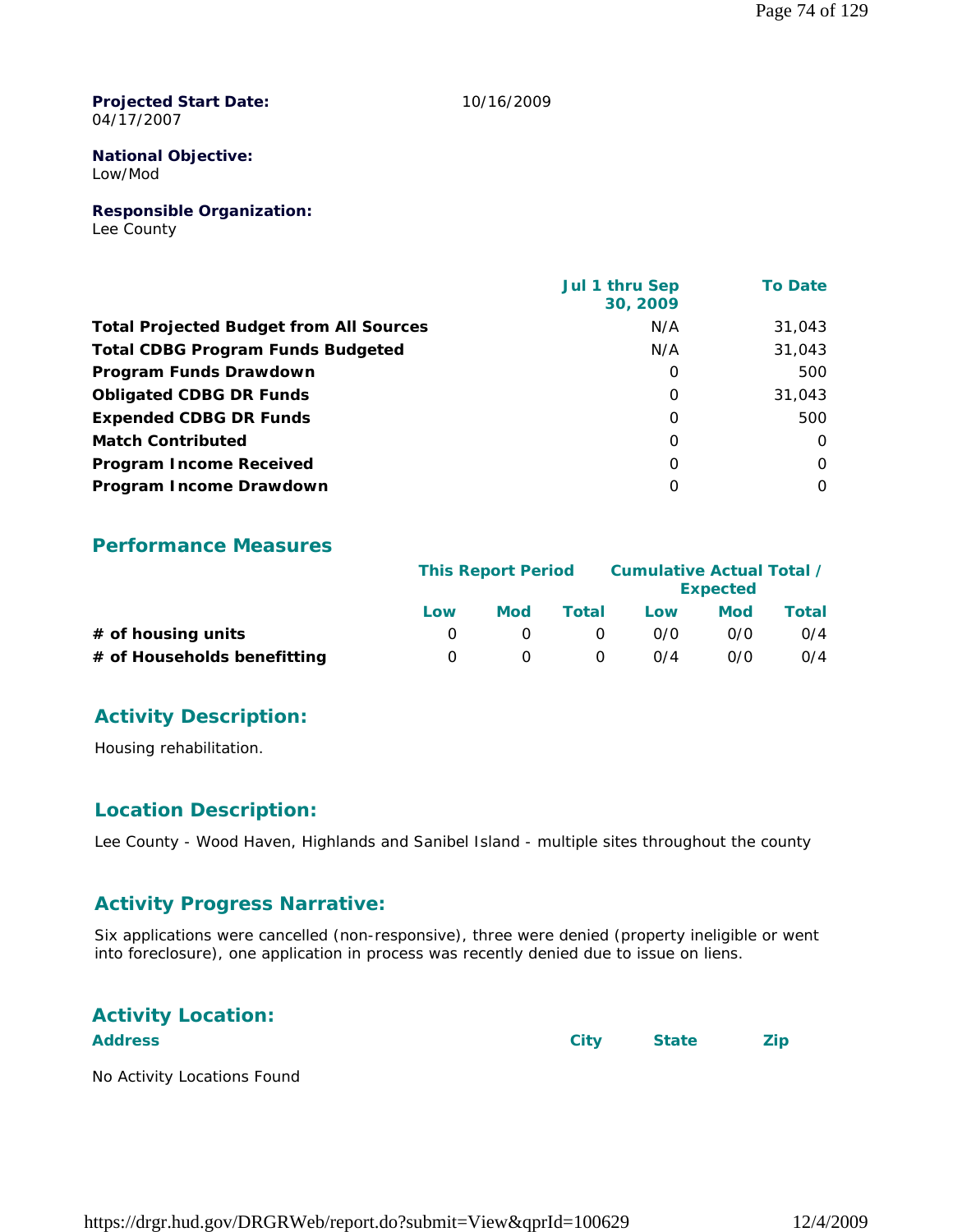# https://drgr.hud.gov/DRGRWeb/report.do?submit=View&qprId=100629 12/4/2009

#### **Other Funding Sources Budgeted - Detail Match Sources Amount**

No Other Match Funding Sources Found

#### **Other Funding Sources Amount**

No Other Funding Sources Found

**Grantee Activity Number:**

**Activity Category:** Administration

**Project Number:**

04/17/2007

**Projected Start Date:**

**National Objective:**

LC-21A

099

N/A

**Activity Title:** LC-21A

> **Activity Status:** Under Way

**Project Title:** Administrative Costs

**Projected End Date:** 10/16/2009

**Responsible Organization:** Lee County

|                                                | Jul 1 thru Sep<br>30, 2009 | <b>To Date</b> |
|------------------------------------------------|----------------------------|----------------|
| <b>Total Projected Budget from All Sources</b> | N/A                        | 25,000         |
| <b>Total CDBG Program Funds Budgeted</b>       | N/A                        | 25,000         |
| Program Funds Drawdown                         | 0                          | 15,676.34      |
| <b>Obligated CDBG DR Funds</b>                 | 0                          | 25,000         |
| <b>Expended CDBG DR Funds</b>                  | 0                          | 15,676.34      |
| <b>Match Contributed</b>                       | 0                          | $\Omega$       |
| <b>Program Income Received</b>                 | 0                          | $\Omega$       |
| Program Income Drawdown                        | 0                          | $\Omega$       |
|                                                |                            |                |

#### **Performance Measures**

|                               | <b>This Report Period</b> |     | Cumulative Actual Total /<br><b>Expected</b> |     |            |       |
|-------------------------------|---------------------------|-----|----------------------------------------------|-----|------------|-------|
| No Derformance Messures Found | Low                       | Mod | Total                                        | Low | <b>Mod</b> | Total |

No Performance Measures Found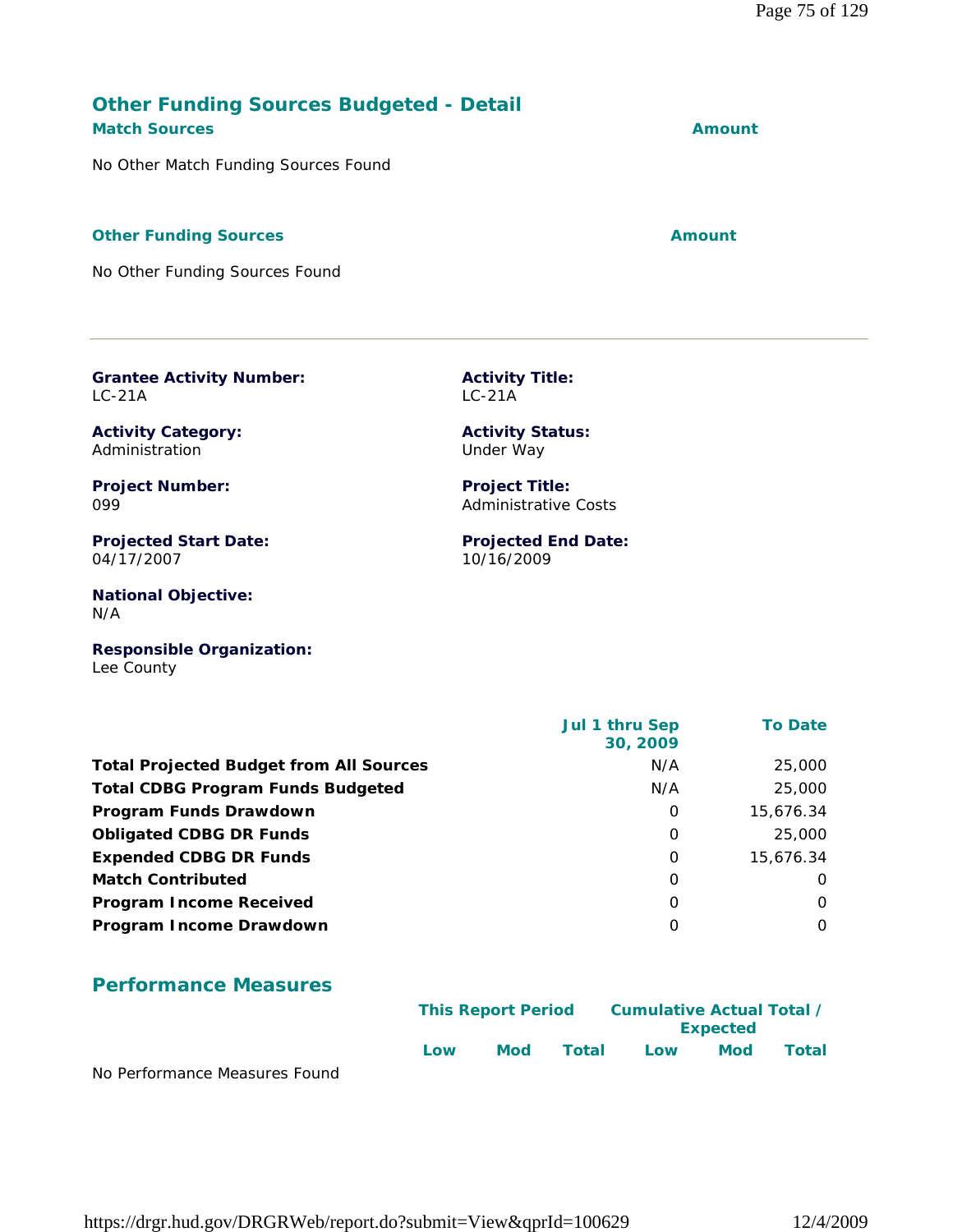#### **Activity Description:**

Administrative costs associated with residential rehabilitation project.

#### **Location Description:**

Lee County

#### **Activity Progress Narrative:**

Administrative activities are underway and will continue until the disaster recovery activities are completed.

| <b>Activity Location:</b><br><b>Address</b><br>No Activity Locations Found                                     | <b>City</b>                                                              | <b>State</b>  | <b>Zip</b> |
|----------------------------------------------------------------------------------------------------------------|--------------------------------------------------------------------------|---------------|------------|
| <b>Other Funding Sources Budgeted - Detail</b><br><b>Match Sources</b><br>No Other Match Funding Sources Found |                                                                          | <b>Amount</b> |            |
| <b>Other Funding Sources</b><br>No Other Funding Sources Found                                                 |                                                                          | <b>Amount</b> |            |
| <b>Grantee Activity Number:</b><br>$MC-03$<br><b>Activity Category:</b>                                        | <b>Activity Title:</b><br>$MC-03$<br><b>Activity Status:</b>             |               |            |
| Rehabilitation/reconstruction of public facilities<br><b>Project Number:</b><br>102                            | Under Way<br><b>Project Title:</b><br>Method of Distribution Non-Housing |               |            |
| <b>Projected Start Date:</b><br>04/17/2007                                                                     | <b>Projected End Date:</b><br>04/15/2010                                 |               |            |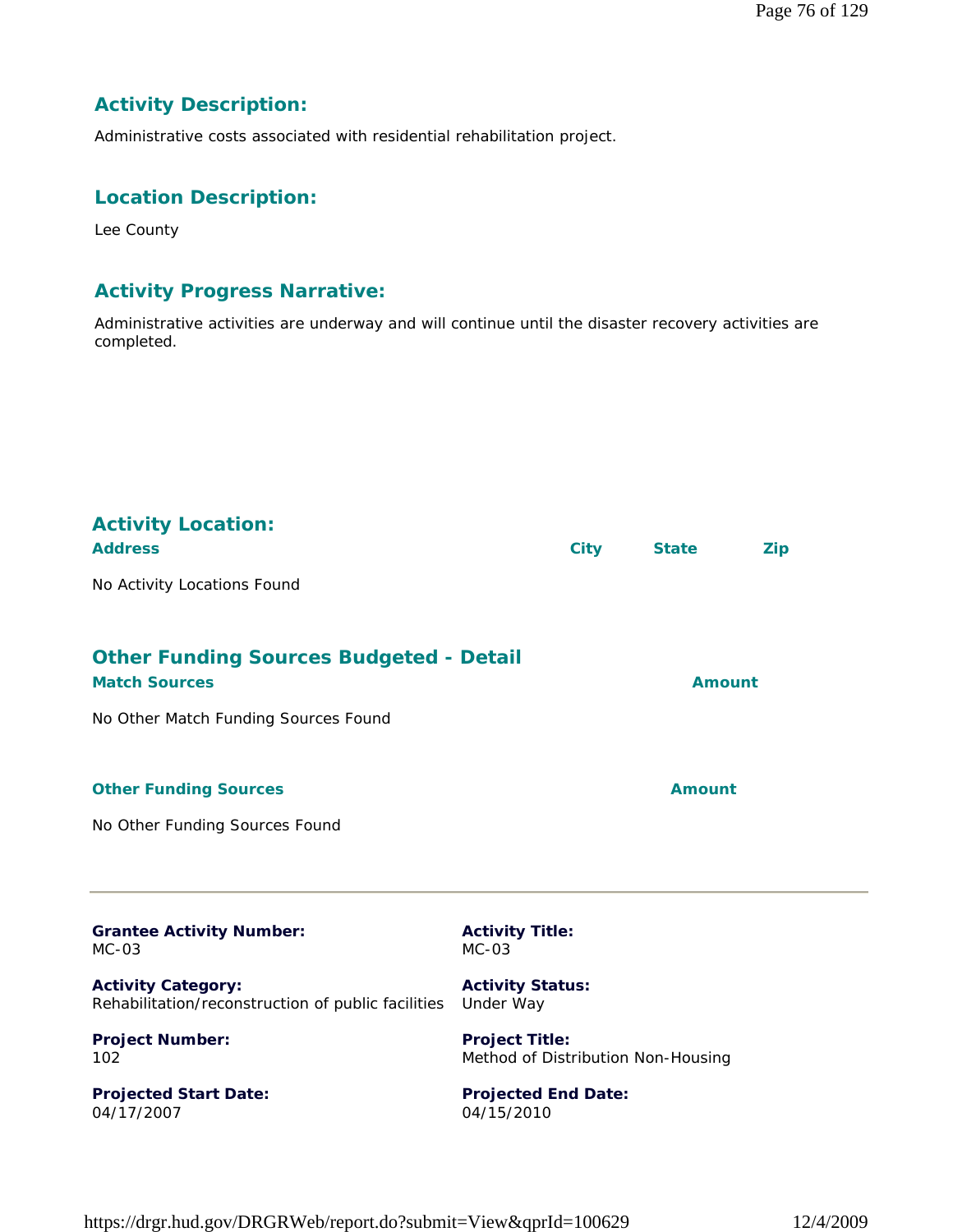#### **National Objective:** Low/Mod

#### **Responsible Organization:**

Martin County

|                                                | Jul 1 thru Sep<br>30, 2009 | <b>To Date</b> |
|------------------------------------------------|----------------------------|----------------|
| <b>Total Projected Budget from All Sources</b> | N/A                        | 400,000        |
| <b>Total CDBG Program Funds Budgeted</b>       | N/A                        | 400,000        |
| Program Funds Drawdown                         | 0                          | $\Omega$       |
| <b>Obligated CDBG DR Funds</b>                 | 0                          | 400,000        |
| <b>Expended CDBG DR Funds</b>                  | $\Omega$                   | 0              |
| <b>Match Contributed</b>                       | $\Omega$                   | $\Omega$       |
| <b>Program Income Received</b>                 | 0                          | $\Omega$       |
| Program Income Drawdown                        | $\Omega$                   | $\Omega$       |

#### **Performance Measures**

|                          |     | <b>This Report Period</b> |       |           | Cumulative Actual Total /<br><b>Expected</b> |                 |  |
|--------------------------|-----|---------------------------|-------|-----------|----------------------------------------------|-----------------|--|
|                          | Low | <b>Mod</b>                | Total | Low       | Mod                                          | Total           |  |
| # of Public Facilities   |     |                           | - റ   | 0/0       | 0/0                                          | 1/1             |  |
| # of Persons benefitting |     |                           |       | 0.0/2.967 |                                              | 0/0 2,734/5,701 |  |

#### **Activity Description:**

Installation of permanently affixed generators.

#### **Location Description:**

Martin County

#### **Activity Progress Narrative:**

Generator design is complete. Plans under review by School and EOC. Compiling bid documents.

| <b>Activity Location:</b>   |      |              |            |
|-----------------------------|------|--------------|------------|
| <b>Address</b>              | City | <b>State</b> | <b>Zip</b> |
| No Activity Locations Found |      |              |            |

#### **Other Funding Sources Budgeted - Detail Match Sources Amount**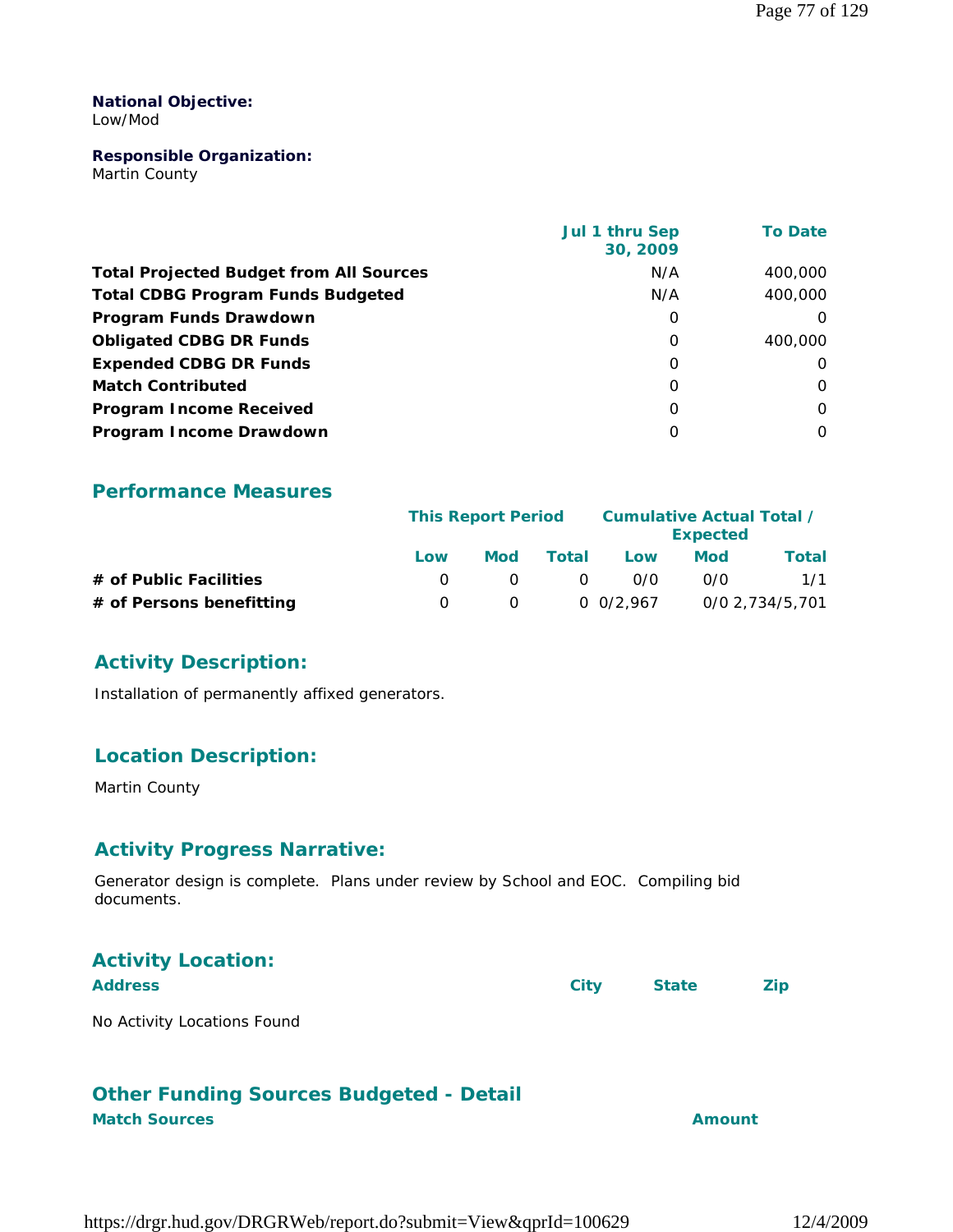No Other Match Funding Sources Found

#### **Other Funding Sources Amount Amount Amount**

No Other Funding Sources Found

**Grantee Activity Number:** MC-12

**Activity Category:** Construction of new replacement housing

**Project Number:** 101

**Activity Status:** Under Way

**Projected End Date:**

04/15/2010

**Activity Title:**

MC-12

**Project Title:** Method of Distribution Housing

**Projected Start Date:** 04/14/2007

**National Objective:** Low/Mod

**Responsible Organization:** Martin County

 **Jul 1 thru Sep 30, 2009 To Date Total Projected Budget from All Sources** M/A 400,000 **Total CDBG Program Funds Budgeted N/A 400,000 Program Funds Drawdown** 0 0 **Obligated CDBG DR Funds** 0 400,000 **Expended CDBG DR Funds** 0 0 **Match Contributed** 0 0 **Program Income Received** 0 0 **Program Income Drawdown** 0 0

#### **Performance Measures**

|                             | <b>This Report Period</b> |     |          | Cumulative Actual Total /<br><b>Expected</b> |            |       |  |
|-----------------------------|---------------------------|-----|----------|----------------------------------------------|------------|-------|--|
|                             | Low                       | Mod | Total    | Low                                          | <b>Mod</b> | Total |  |
| # of housing units          |                           |     | $\Omega$ | 0/0                                          | 0/0        | 0/5   |  |
| # of Households benefitting |                           |     | $\Omega$ | 0/5                                          | 0/0        | 0/5   |  |

#### **Activity Description:**

Replacement housing for victims of hurricane.

https://drgr.hud.gov/DRGRWeb/report.do?submit=View&qprId=100629 12/4/2009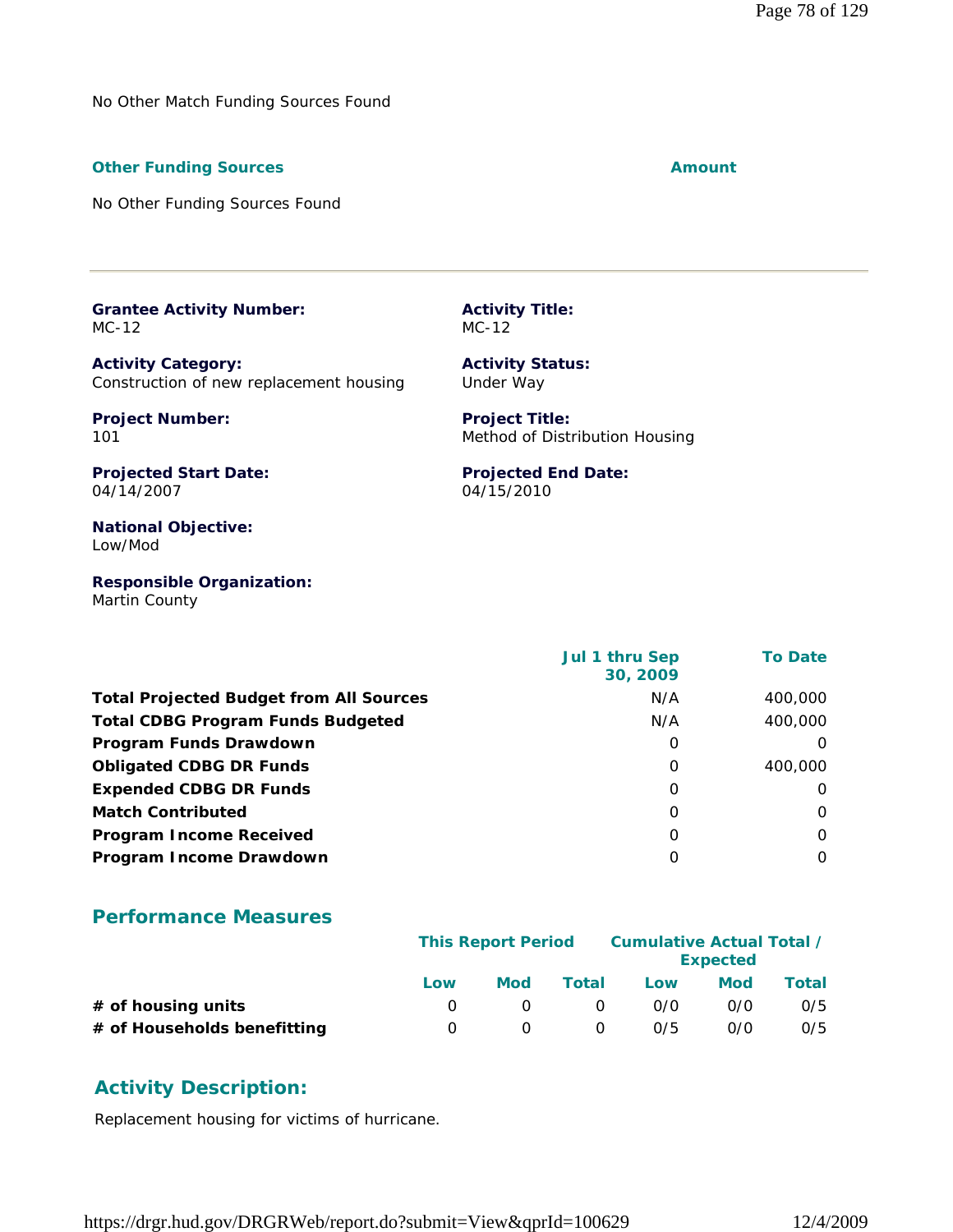#### **Location Description:**

Martin County - multiple sites throughout unincorporated areas.

#### **Activity Progress Narrative:**

Work writeups for 5 units complete.

| <b>Activity Location:</b><br><b>Address</b>                            | <b>City</b>                       | <b>State</b>  | <b>Zip</b>    |
|------------------------------------------------------------------------|-----------------------------------|---------------|---------------|
| No Activity Locations Found                                            |                                   |               |               |
| <b>Other Funding Sources Budgeted - Detail</b><br><b>Match Sources</b> |                                   |               | <b>Amount</b> |
| No Other Match Funding Sources Found                                   |                                   |               |               |
| <b>Other Funding Sources</b>                                           |                                   | <b>Amount</b> |               |
| No Other Funding Sources Found                                         |                                   |               |               |
| <b>Grantee Activity Number:</b><br>$MC-13$                             | <b>Activity Title:</b><br>$MC-13$ |               |               |

**Activity Category:** Homeownership Assistance to low- and moderate-income

**Project Number:** 101

**Projected Start Date:** 04/17/2007

**National Objective:** Low/Mod

**Responsible Organization:** Martin County

**Activity Status:** Under Way

**Project Title:** Method of Distribution Housing

**Projected End Date:** 04/15/2010

> **Jul 1 thru Sep 30, 2009**

**To Date**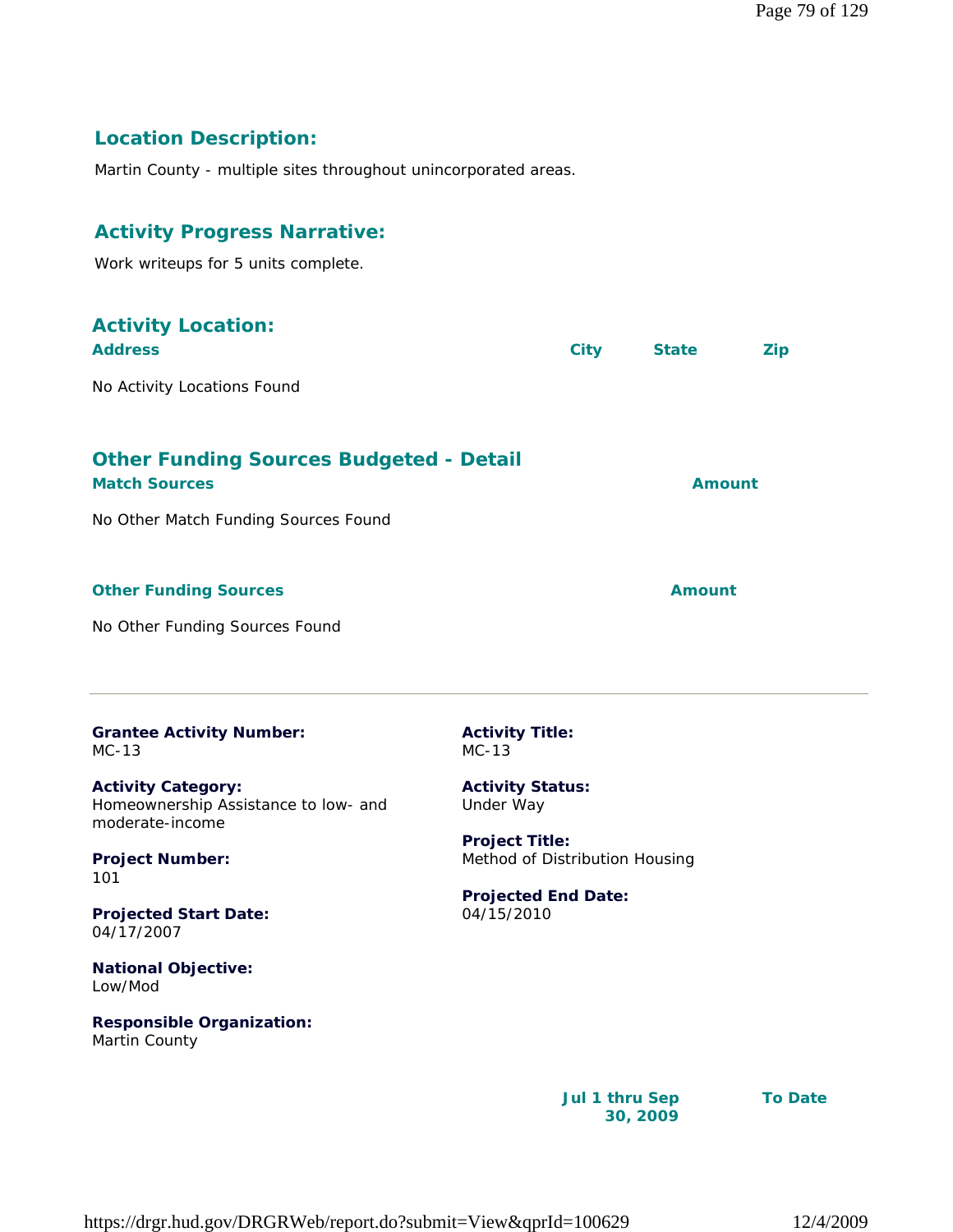| <b>Total Projected Budget from All Sources</b> | N/A      | 400,000  |
|------------------------------------------------|----------|----------|
| <b>Total CDBG Program Funds Budgeted</b>       | N/A      | 400,000  |
| Program Funds Drawdown                         | 0        |          |
| <b>Obligated CDBG DR Funds</b>                 | 0        | 400,000  |
| <b>Expended CDBG DR Funds</b>                  | 0        | $\Omega$ |
| <b>Match Contributed</b>                       | 0        | O        |
| <b>Program Income Received</b>                 | $\Omega$ | $\Omega$ |
| Program Income Drawdown                        | 0        | 0        |

#### **Performance Measures**

|                             | <b>This Report Period</b> |              |           | Cumulative Actual Total / | <b>Expected</b> |       |
|-----------------------------|---------------------------|--------------|-----------|---------------------------|-----------------|-------|
|                             | Low                       | Mod          | Total     | Low                       | Mod             | Total |
| # of Households benefitting | $\Omega$                  | $\mathbf{r}$ | $\bigcap$ | 0/10                      | 0/0             | 0/10  |

#### **Activity Description:**

Downpayment assistance for hurricane victims.

#### **Location Description:**

Martin County

#### **Activity Progress Narrative:**

Readvertising to try and reach more applicants.

| <b>Activity Location:</b><br><b>Address</b>                            | <b>City</b> | <b>State</b>  | Zip |
|------------------------------------------------------------------------|-------------|---------------|-----|
| No Activity Locations Found                                            |             |               |     |
| <b>Other Funding Sources Budgeted - Detail</b><br><b>Match Sources</b> |             | Amount        |     |
| No Other Match Funding Sources Found                                   |             |               |     |
| <b>Other Funding Sources</b>                                           |             | <b>Amount</b> |     |
| No Other Funding Sources Found                                         |             |               |     |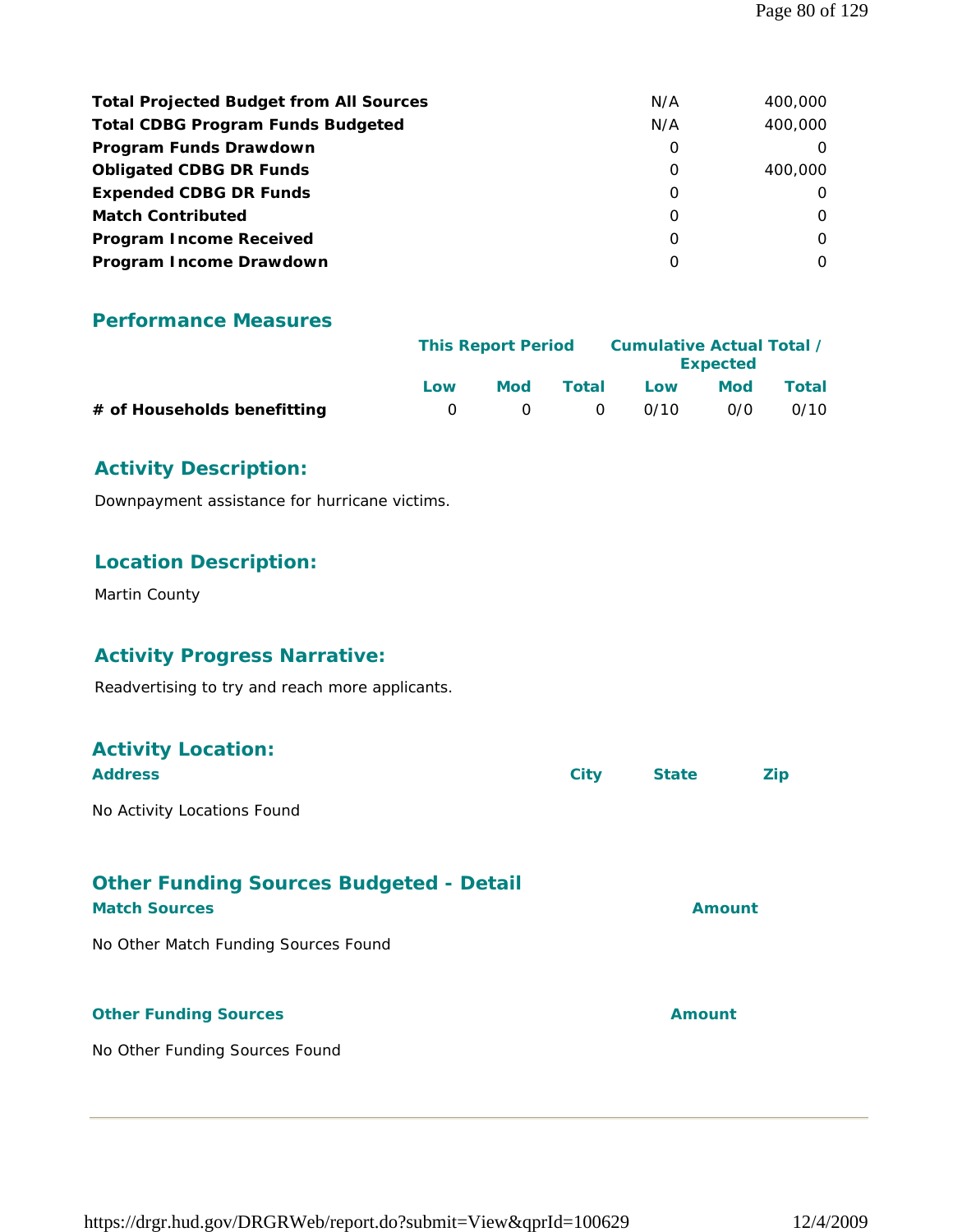**Grantee Activity Number:** MC-14A

**Activity Category:** Rehabilitation/reconstruction of residential structures

**Project Number:** 101

**Projected Start Date:** 04/17/2007

**National Objective:** Low/Mod

**Responsible Organization:** Martin County

**Activity Title:** MC-14A

**Activity Status:** Under Way

**Project Title:** Method of Distribution Housing

#### **Projected End Date:**

04/15/2010

|                                                | <b>Jul 1 thru Sep</b><br>30, 2009 | <b>To Date</b> |
|------------------------------------------------|-----------------------------------|----------------|
| <b>Total Projected Budget from All Sources</b> | N/A                               | 399,218        |
| <b>Total CDBG Program Funds Budgeted</b>       | N/A                               | 399,218        |
| Program Funds Drawdown                         | 0                                 | O              |
| <b>Obligated CDBG DR Funds</b>                 | O                                 | 399,218        |
| <b>Expended CDBG DR Funds</b>                  | 0                                 | O              |
| <b>Match Contributed</b>                       | O                                 | O              |
| <b>Program Income Received</b>                 | O                                 | $\Omega$       |
| Program Income Drawdown                        | 0                                 | O              |

#### **Performance Measures**

|                             | <b>This Report Period</b> |     |          | Cumulative Actual Total / | <b>Expected</b> |       |
|-----------------------------|---------------------------|-----|----------|---------------------------|-----------------|-------|
|                             | Low                       | Mod | Total    | Low                       | Mod             | Total |
| $#$ of housing units        |                           |     | $\Omega$ | 0/0                       | 0/0             | 0/30  |
| # of Households benefitting |                           |     | $\Omega$ | 0/30                      | 0/0             | 0/30  |

#### **Activity Description:**

Single family residential rehab.

#### **Location Description:**

Martin County - multiple sites throughout unincorporated areas.

#### **Activity Progress Narrative:**

Pool of LMI applicants has been reviewed. Five units qualified and linked to WILMA out of 50+

https://drgr.hud.gov/DRGRWeb/report.do?submit=View&qprId=100629 12/4/2009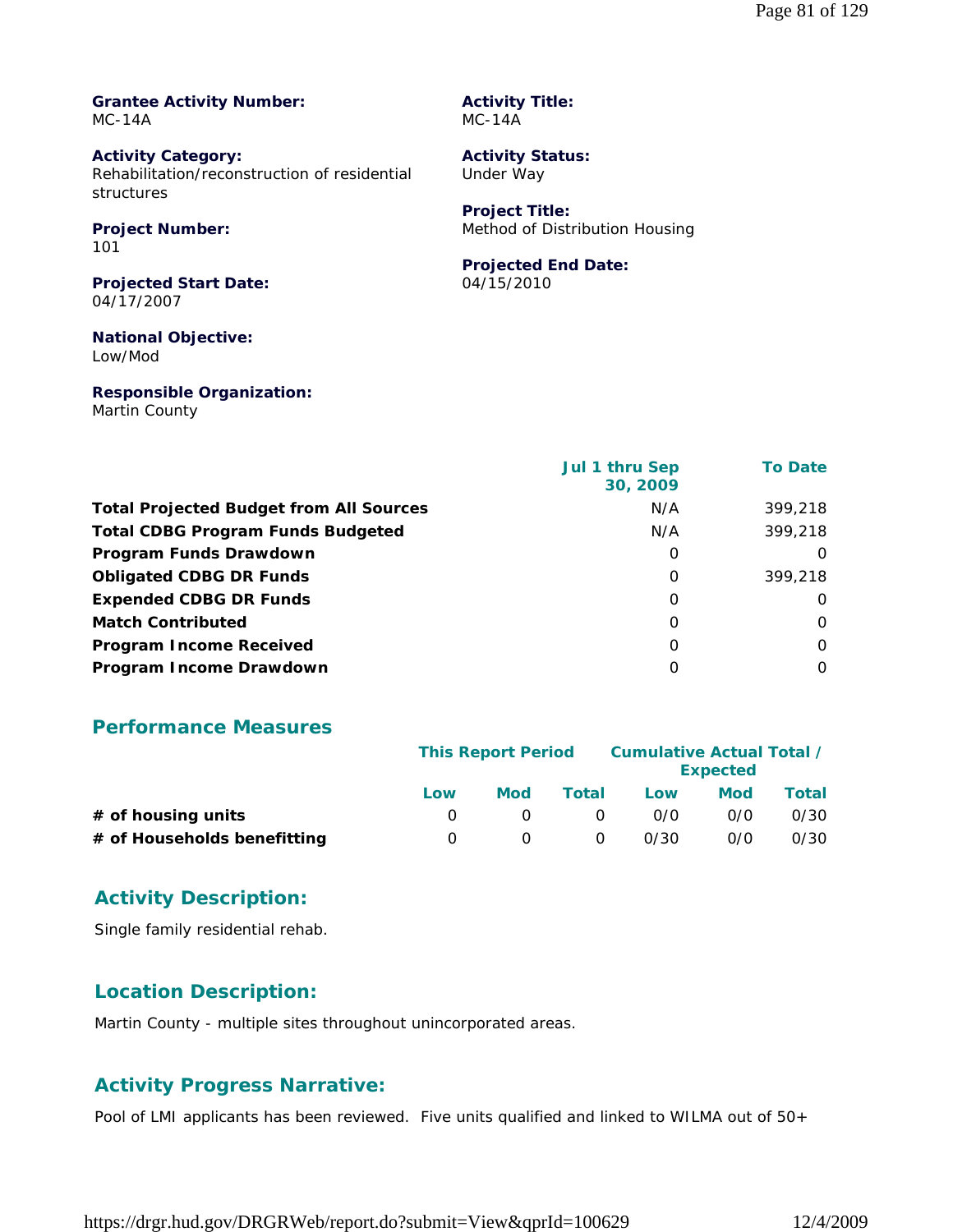applications received.

| <b>Activity Location:</b><br><b>Address</b>                            | <b>City</b> | <b>State</b> | Zip |
|------------------------------------------------------------------------|-------------|--------------|-----|
| No Activity Locations Found                                            |             |              |     |
| <b>Other Funding Sources Budgeted - Detail</b><br><b>Match Sources</b> |             | Amount       |     |
| No Other Match Funding Sources Found                                   |             |              |     |
| <b>Other Funding Sources</b>                                           |             | Amount       |     |
| No Other Funding Sources Found                                         |             |              |     |

**Grantee Activity Number:** MC-21A

**Activity Category:** Administration

**Project Number:** 099

**Projected Start Date:** 04/17/2007

**National Objective:** N/A

**Responsible Organization:** Martin County

**Activity Title:** MC-21A

**Activity Status:** Under Way

**Project Title:** Administrative Costs

**Projected End Date:** 04/15/2010

|                                                | <b>Jul 1 thru Sep</b><br>30, 2009 | <b>To Date</b> |
|------------------------------------------------|-----------------------------------|----------------|
| <b>Total Projected Budget from All Sources</b> | N/A                               | 50,697         |
| <b>Total CDBG Program Funds Budgeted</b>       | N/A                               | 50,697         |
| Program Funds Drawdown                         | 0                                 | 40,087.05      |
| <b>Obligated CDBG DR Funds</b>                 | 0                                 | 50.697         |
| <b>Expended CDBG DR Funds</b>                  | 0                                 | 40,087.05      |
| <b>Match Contributed</b>                       | O                                 | O              |
| <b>Program Income Received</b>                 | O                                 | 0              |
| Program Income Drawdown                        | O                                 | 0              |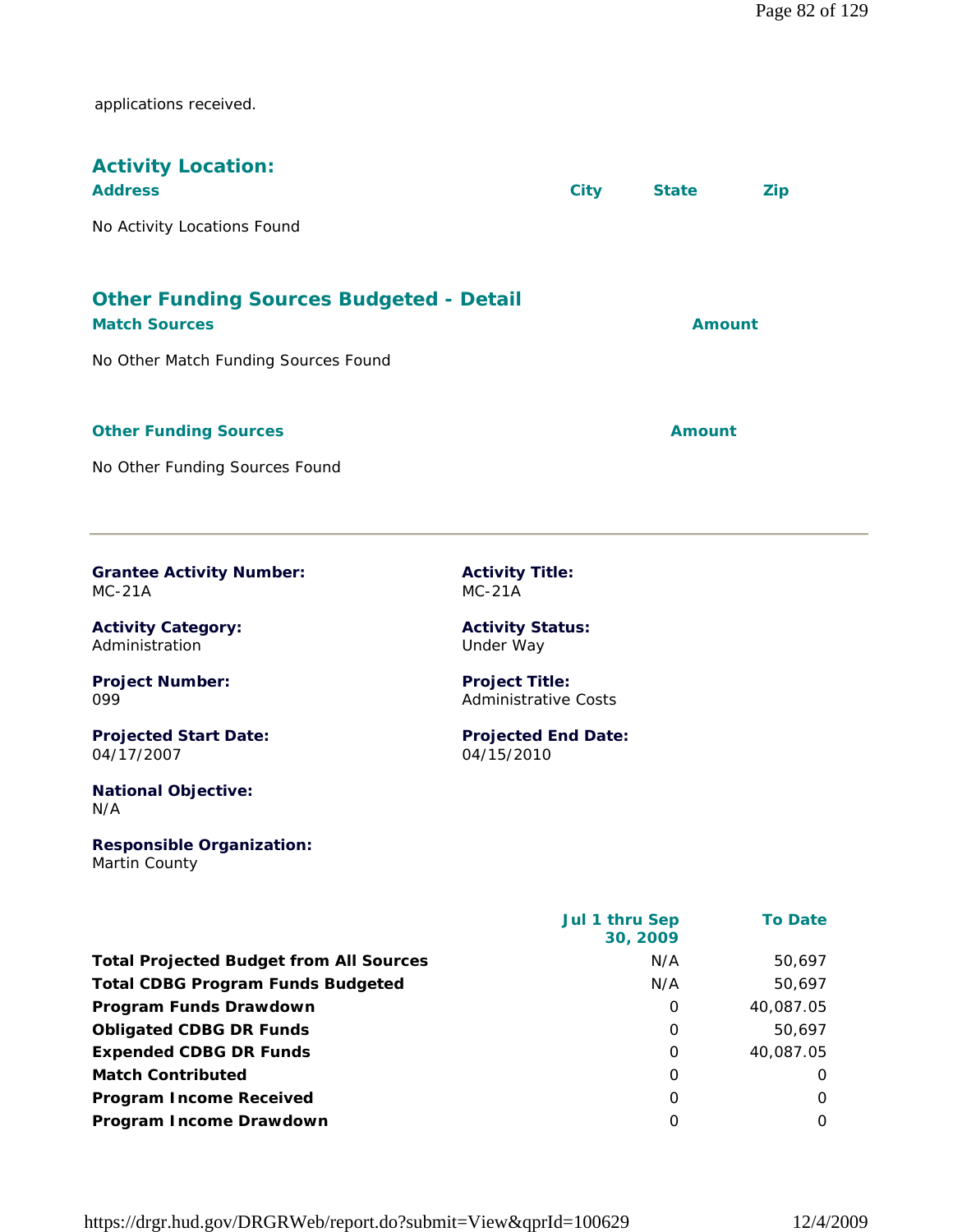### **Performance Measures**

|                               |     | <b>This Report Period</b> |       | Cumulative Actual Total /<br><b>Expected</b> |            |              |  |
|-------------------------------|-----|---------------------------|-------|----------------------------------------------|------------|--------------|--|
|                               | Low | <b>Mod</b>                | Total | Low                                          | <b>Mod</b> | <b>Total</b> |  |
| No Performance Measures Found |     |                           |       |                                              |            |              |  |

# **Activity Description:**

Administrative costs associated with disaster recovery funding.

# **Location Description:**

Martin County

### **Activity Progress Narrative:**

Administrative activities are underway and will continue until the disaster recovery activities are completed.

| <b>Grantee Activity Number:</b><br>$\overline{100}$                    | <b>Activity Title:</b><br>$\sim$ $\sim$ $\sim$ |               |            |
|------------------------------------------------------------------------|------------------------------------------------|---------------|------------|
|                                                                        |                                                |               |            |
| No Other Funding Sources Found                                         |                                                |               |            |
| <b>Other Funding Sources</b>                                           |                                                | <b>Amount</b> |            |
| No Other Match Funding Sources Found                                   |                                                |               |            |
| <b>Other Funding Sources Budgeted - Detail</b><br><b>Match Sources</b> |                                                | <b>Amount</b> |            |
| No Activity Locations Found                                            |                                                |               |            |
| <b>Activity Location:</b><br><b>Address</b>                            | <b>City</b>                                    | <b>State</b>  | <b>Zip</b> |

MC-21B

MC-21B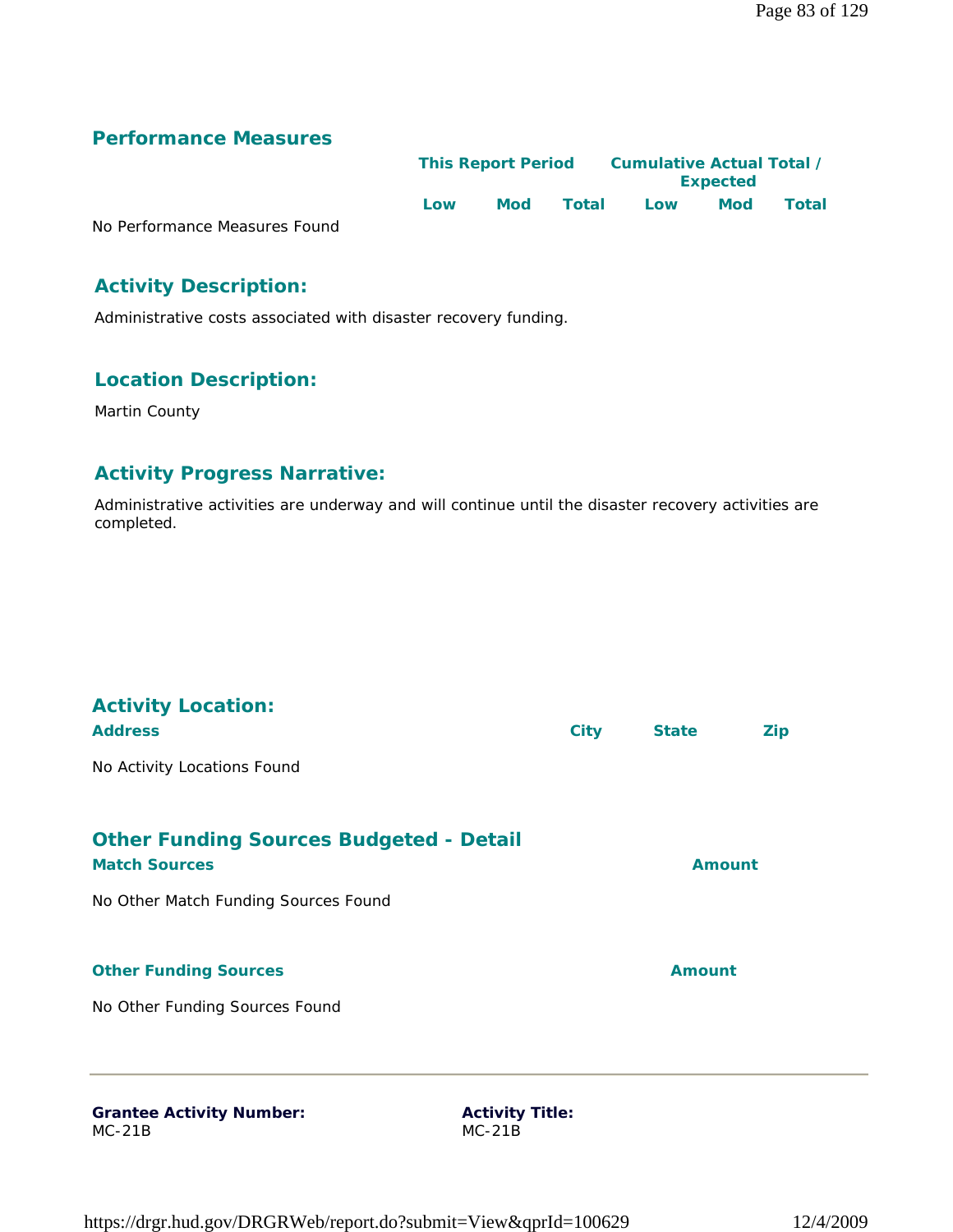**Activity Category:** Planning

**Project Number:** 102

**Projected Start Date:** 02/01/2007

#### **National Objective:** N/A

#### **Responsible Organization:** Martin County

**Activity Status:** Under Way

**Project Title:** Method of Distribution Non-Housing

#### **Projected End Date:** 04/15/2010

 **Jul 1 thru Sep 30, 2009 To Date Total Projected Budget from All Sources** M/A 40,000 **Total CDBG Program Funds Budgeted Network COBG Program Funds Budgeted Network COBG Program Program Network COBG Program Funds Drawdown** 23,750 23,750 **Obligated CDBG DR Funds 10.000 10.000 10.000 10.000 10.000 10.000 10.000 10.000 10.000 10.000 10.000 10.000 10.000 10.000 10.000 10.000 10.000 10.000 10.000 10.000 10.000 10.000 10.000 10.000 10.000 10.000 10.000 10.000 Expended CDBG DR Funds** 23,750 23,750 **Match Contributed** 0 0 **Program Income Received** 0 0 **Program Income Drawdown** 0 0

#### **Performance Measures**

|                               | <b>This Report Period</b> |     | Cumulative Actual Total /<br><b>Expected</b> |     |            |       |
|-------------------------------|---------------------------|-----|----------------------------------------------|-----|------------|-------|
|                               | l ow                      | Mod | Total                                        | Low | <b>Mod</b> | Total |
| No Performance Measures Found |                           |     |                                              |     |            |       |

#### **Activity Description:**

Design costs associated with disaster recovery project (housing and public facilities).

#### **Location Description:**

Martin County

#### **Activity Progress Narrative:**

Engineering services will continue until the disaster recovery grant activities are completed.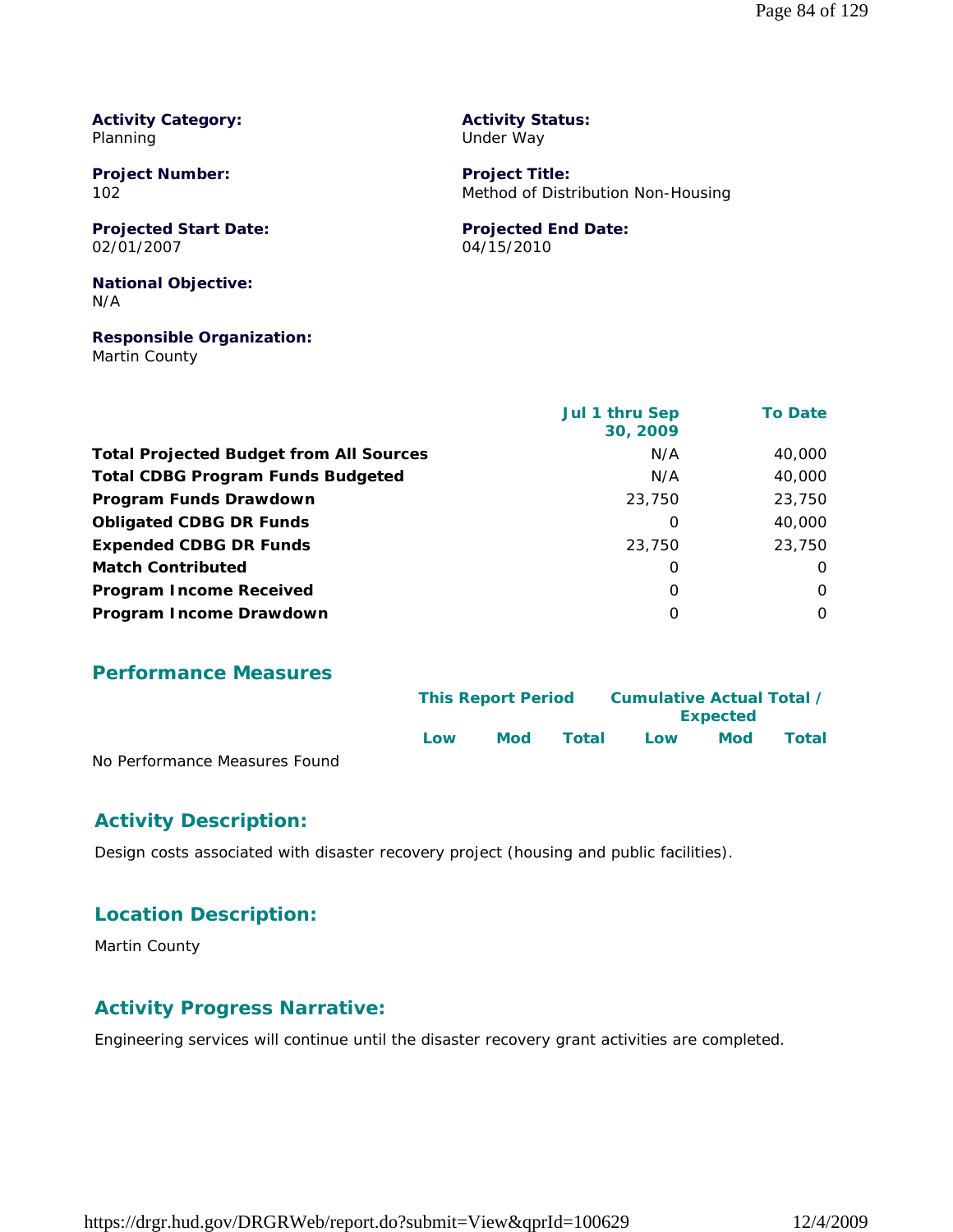| <b>Activity Location:</b><br><b>Address</b><br>No Activity Locations Found                                                 |                                                                                                         | <b>City</b> | <b>State</b>  | <b>Zip</b> |
|----------------------------------------------------------------------------------------------------------------------------|---------------------------------------------------------------------------------------------------------|-------------|---------------|------------|
| <b>Other Funding Sources Budgeted - Detail</b><br><b>Match Sources</b><br>No Other Match Funding Sources Found             |                                                                                                         |             | <b>Amount</b> |            |
| <b>Other Funding Sources</b><br>No Other Funding Sources Found                                                             |                                                                                                         |             | Amount        |            |
| <b>Grantee Activity Number:</b><br><b>MD-031</b><br><b>Activity Category:</b><br>Rehabilitation/reconstruction of a public | <b>Activity Title:</b><br>$MD-031$<br><b>Activity Status:</b><br>Under Way                              |             |               |            |
| improvement<br><b>Project Number:</b><br>102<br><b>Projected Start Date:</b><br>02/20/2007                                 | <b>Project Title:</b><br>Method of Distribution Non-Housing<br><b>Projected End Date:</b><br>02/19/2010 |             |               |            |
| <b>National Objective:</b>                                                                                                 |                                                                                                         |             |               |            |

**Responsible Organization:** Miami-Dade County

Low/Mod

|                                                | Jul 1 thru Sep<br>30, 2009 | <b>To Date</b> |
|------------------------------------------------|----------------------------|----------------|
| <b>Total Projected Budget from All Sources</b> | N/A                        | 1,796,065      |
| <b>Total CDBG Program Funds Budgeted</b>       | N/A                        | 1,796,065      |
| Program Funds Drawdown                         | 1,057,832.16               | 1,796,065      |
| <b>Obligated CDBG DR Funds</b>                 | 0                          | 1,796,065      |
| <b>Expended CDBG DR Funds</b>                  | 1,057,832.16               | 1,796,065      |
| <b>Match Contributed</b>                       | 0                          | $\Omega$       |
| <b>Program Income Received</b>                 | $\Omega$                   | $\Omega$       |
| Program Income Drawdown                        | $\Omega$                   | 0              |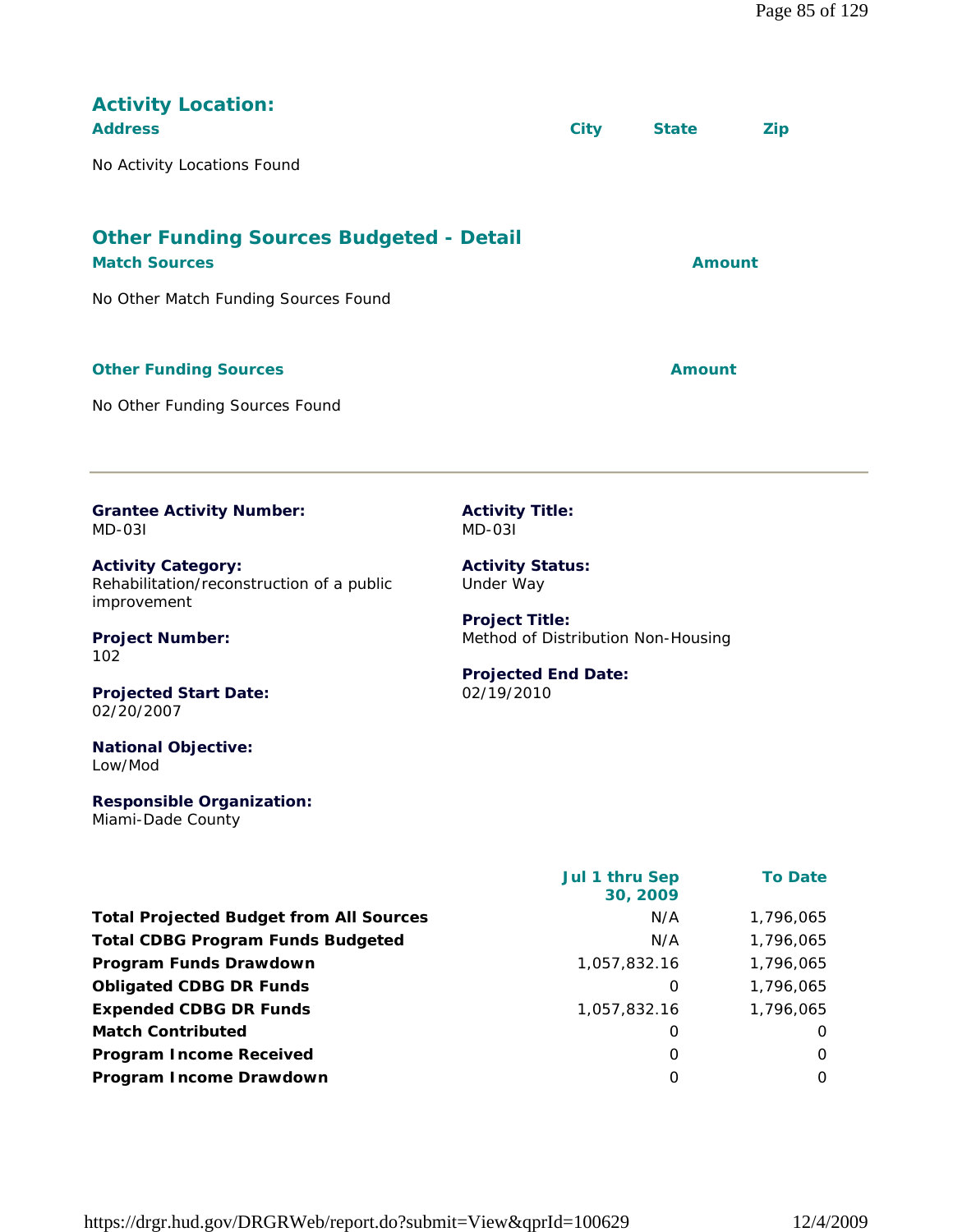#### **Performance Measures**

|                                           |              | <b>This Report Period</b> |          |     | Cumulative Actual Total /<br><b>Expected</b> |                             |  |  |
|-------------------------------------------|--------------|---------------------------|----------|-----|----------------------------------------------|-----------------------------|--|--|
|                                           | Low          | <b>Mod</b>                | Total    | Low | Mod                                          | Total                       |  |  |
| # of Persons benefitting                  |              |                           | $\Omega$ |     |                                              | 336/0 522/3,500 4,024/3,500 |  |  |
| # of Linear feet of Public<br>Improvement | <sup>n</sup> |                           | $\Omega$ | 0/0 |                                              | 0/0 15,000/6,000            |  |  |

#### **Activity Description:**

Flood and drainage improvements.

#### **Location Description:**

Miami-Dade County - Florida City

### **Activity Progress Narrative:**

Activity is underway.

#### **Activity Location:**

| <b>Address</b>              | City | <b>State</b> | Zip |
|-----------------------------|------|--------------|-----|
| No Activity Locations Found |      |              |     |

# **Other Funding Sources Budgeted - Detail**

| <b>Match Sources</b>                 | <b>Amount</b> |
|--------------------------------------|---------------|
| No Other Match Funding Sources Found |               |
| <b>Other Funding Sources</b>         | Amount        |

No Other Funding Sources Found

**Project Number:**

101

| <b>Grantee Activity Number:</b>                                                         | <b>Activity Title:</b>               |
|-----------------------------------------------------------------------------------------|--------------------------------------|
| $MD-14A$                                                                                | $MD-14A$                             |
| <b>Activity Category:</b><br>Rehabilitation/reconstruction of residential<br>structures | <b>Activity Status:</b><br>Under Way |

**Project Title:** Method of Distribution Housing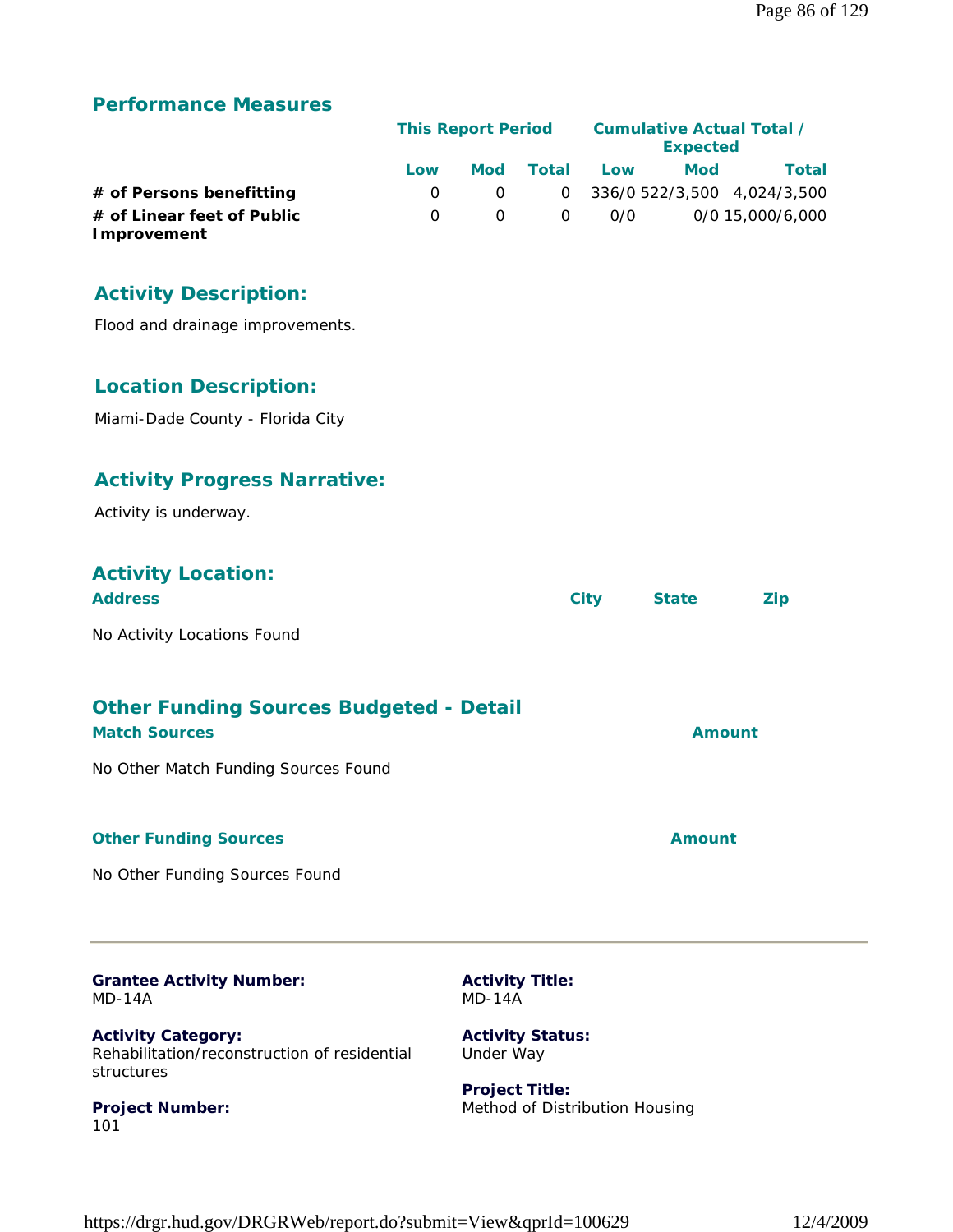#### **Projected Start Date:** 02/20/2007

#### **National Objective:** Low/Mod

**Responsible Organization:** Miami-Dade County

|                                                | Jul 1 thru Sep<br>30, 2009 | <b>To Date</b> |
|------------------------------------------------|----------------------------|----------------|
| <b>Total Projected Budget from All Sources</b> | N/A                        | 10,307,370     |
| <b>Total CDBG Program Funds Budgeted</b>       | N/A                        | 10,307,370     |
| Program Funds Drawdown                         | 1,980,582.38               | 3,786,830.24   |
| <b>Obligated CDBG DR Funds</b>                 | 0                          | 10,307,370     |
| <b>Expended CDBG DR Funds</b>                  | 1,980,582.38               | 3,786,830.24   |
| <b>Match Contributed</b>                       | 0                          | $\Omega$       |
| <b>Program Income Received</b>                 | 0                          | $\Omega$       |
| Program Income Drawdown                        | O                          | $\Omega$       |

**Projected End Date:**

02/19/2010

#### **Performance Measures**

|                             |                  | <b>This Report Period</b> |              | Cumulative Actual Total /<br><b>Expected</b> |     |             |
|-----------------------------|------------------|---------------------------|--------------|----------------------------------------------|-----|-------------|
|                             | Low              | Mod                       | <b>Total</b> | Low                                          | Mod | Total       |
| $#$ of housing units        |                  |                           | 0            | 0/0                                          |     | 0/0 169/850 |
| # of Households benefitting | $\left( \right)$ |                           | $\Omega$     | 0/850                                        | 0/0 | 0/850       |

#### **Activity Description:**

Single-family residential rehab for victims of disaster.

#### **Location Description:**

Miami-Dade County unincorporated area, Homestead, North Miami, Goulds Housing Project, Miami Gardens, and Hialeah

#### **Activity Progress Narrative:**

Delays have been incurred due to homes having been identified as needing to go through the SHPO process.

| <b>Activity Location:</b>   |      |              |     |
|-----------------------------|------|--------------|-----|
| <b>Address</b>              | City | <b>State</b> | Zip |
| No Activity Locations Found |      |              |     |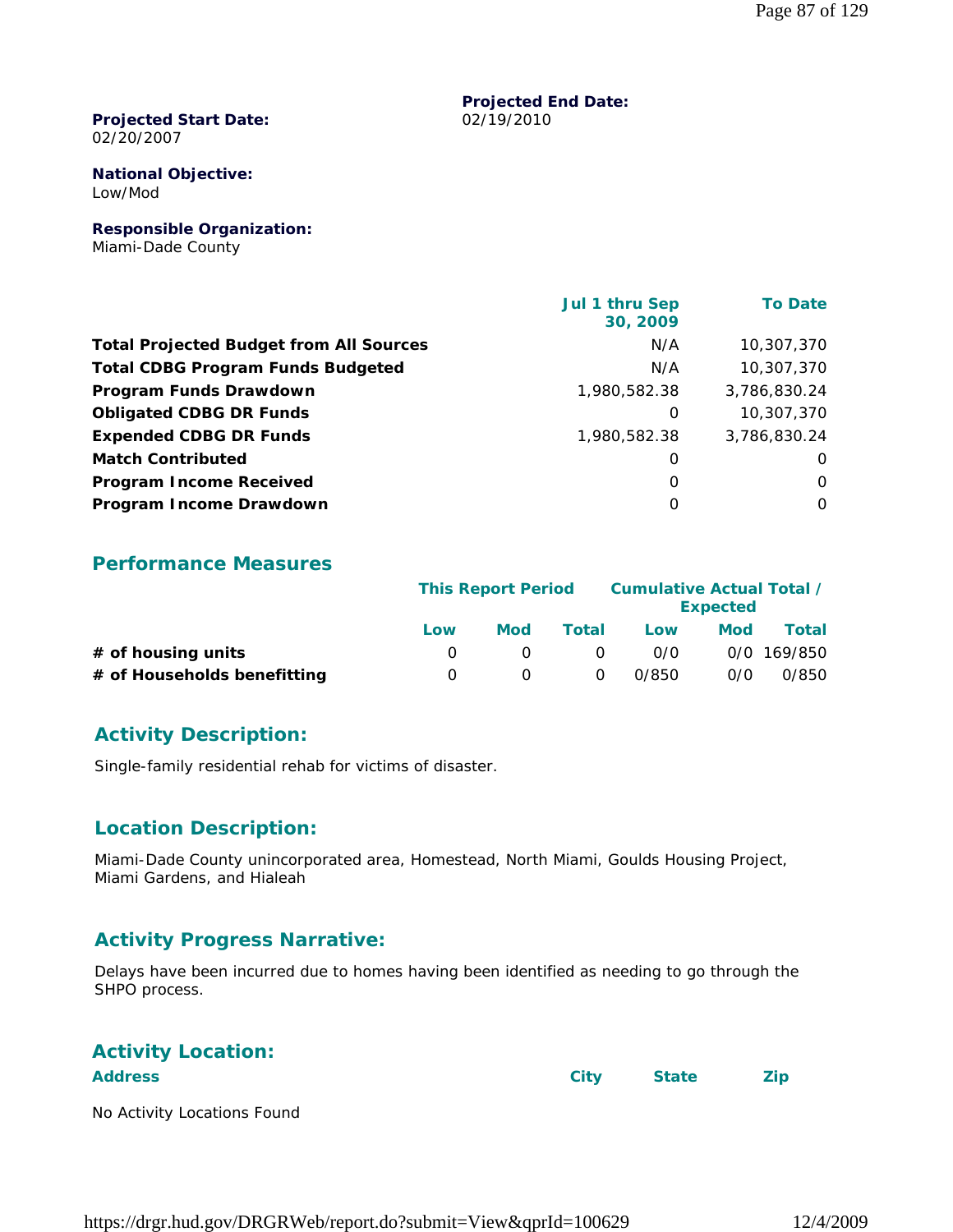#### **Other Funding Sources Budgeted - Detail Match Sources Amount**

No Other Match Funding Sources Found

#### **Other Funding Sources Amount**

No Other Funding Sources Found

**Grantee Activity Number:** MD-14B

**Activity Category:** Affordable Rental Housing (KRW and Ike Grants Under Way Only) **Activity Status: Project Title:**

**Project Number:** 101

**Projected Start Date:** 02/20/2007

**National Objective:** Low/Mod

**Responsible Organization:** Miami-Dade County

|                                                | Jul 1 thru Sep<br>30, 2009 | <b>To Date</b> |
|------------------------------------------------|----------------------------|----------------|
| <b>Total Projected Budget from All Sources</b> | N/A                        | 3,351,280      |
| <b>Total CDBG Program Funds Budgeted</b>       | N/A                        | 3,351,280      |
| Program Funds Drawdown                         | 0                          | 1,353,145.91   |
| <b>Obligated CDBG DR Funds</b>                 | 0                          | 3,351,280      |
| <b>Expended CDBG DR Funds</b>                  | 0                          | 1,353,145.91   |
| <b>Match Contributed</b>                       | 0                          | 0              |
| <b>Program Income Received</b>                 | $\Omega$                   | $\Omega$       |
| Program Income Drawdown                        | O                          | $\Omega$       |

# **Performance Measures**

|                      |     | <b>This Report Period</b> |            | Cumulative Actual Total /<br><b>Expected</b> |            |       |
|----------------------|-----|---------------------------|------------|----------------------------------------------|------------|-------|
|                      | Low | <b>Mod</b>                | Total      | Low                                          | <b>Mod</b> | Total |
| $#$ of housing units |     | $\bigcirc$                | $\bigcirc$ | 0/0                                          | 0/0        | 0/550 |

https://drgr.hud.gov/DRGRWeb/report.do?submit=View&qprId=100629 12/4/2009

**Projected End Date:**

Method of Distribution Housing

**Activity Title:** MD-14B

02/19/2010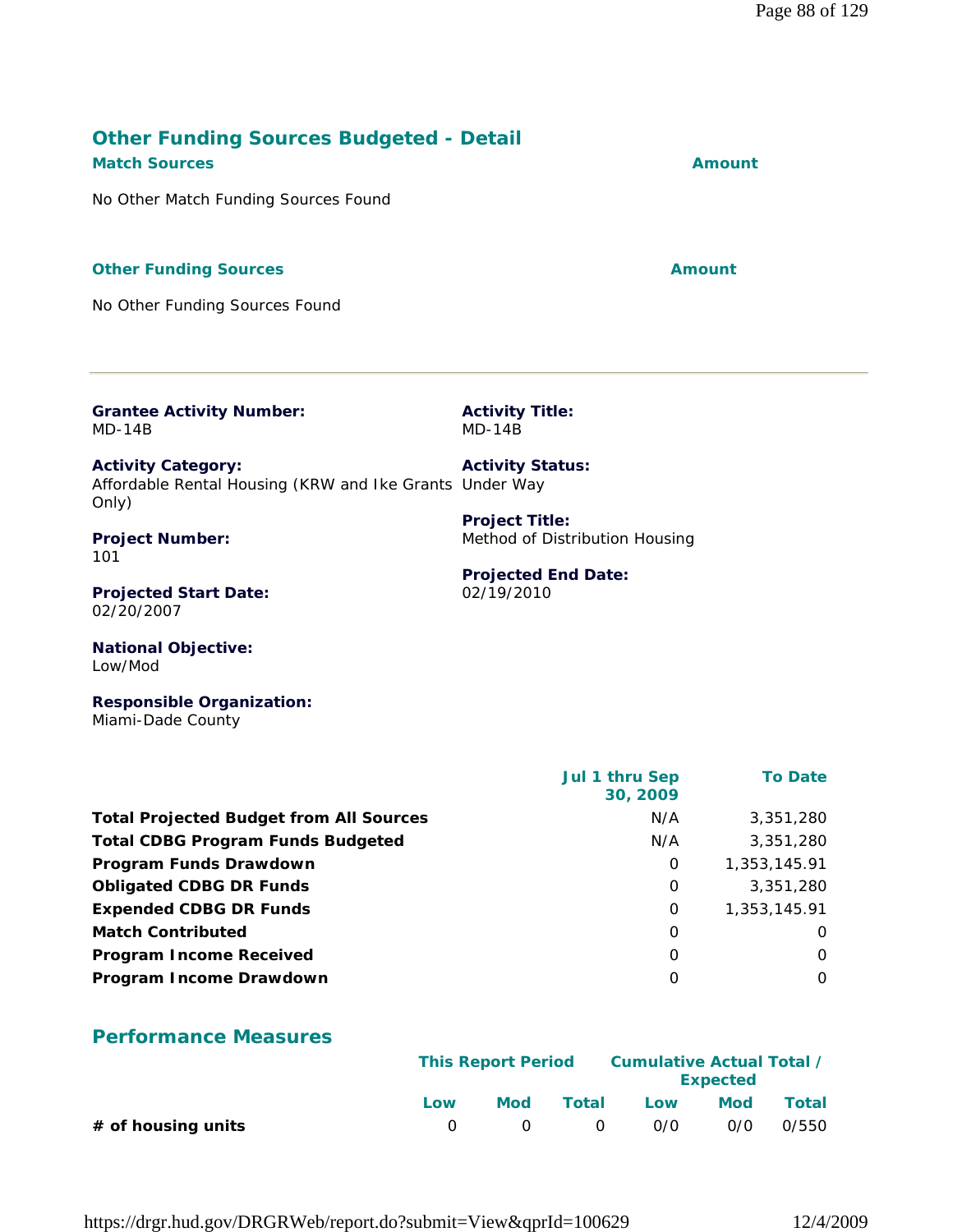| # of Households benefitting                                               | $\mathbf 0$ | $\mathbf 0$                          | $\mathbf 0$ | 0/550         | 0/0           | 0/550      |
|---------------------------------------------------------------------------|-------------|--------------------------------------|-------------|---------------|---------------|------------|
| <b>Activity Description:</b><br>Multi-family residential rehab.           |             |                                      |             |               |               |            |
| <b>Location Description:</b><br>Miami-Dade County - Mimai and Miami Beach |             |                                      |             |               |               |            |
| <b>Activity Progress Narrative:</b><br>Activity is underway.              |             |                                      |             |               |               |            |
| <b>Activity Location:</b><br><b>Address</b>                               |             |                                      | <b>City</b> | <b>State</b>  |               | <b>Zip</b> |
| No Activity Locations Found                                               |             |                                      |             |               |               |            |
| <b>Other Funding Sources Budgeted - Detail</b><br><b>Match Sources</b>    |             |                                      |             |               | <b>Amount</b> |            |
| No Other Match Funding Sources Found                                      |             |                                      |             |               |               |            |
| <b>Other Funding Sources</b>                                              |             |                                      |             | <b>Amount</b> |               |            |
| No Other Funding Sources Found                                            |             |                                      |             |               |               |            |
| <b>Grantee Activity Number:</b><br>$MD-21A$                               |             | <b>Activity Title:</b><br>$MD-21A$   |             |               |               |            |
| <b>Activity Category:</b><br>Administration                               |             | <b>Activity Status:</b><br>Under Way |             |               |               |            |

**Project Number:** 099

**Projected Start Date:** 02/20/2007

**National Objective:** Low/Mod

**Responsible Organization:**

**Project Title:** Administrative Costs

**Projected End Date:** 02/19/2010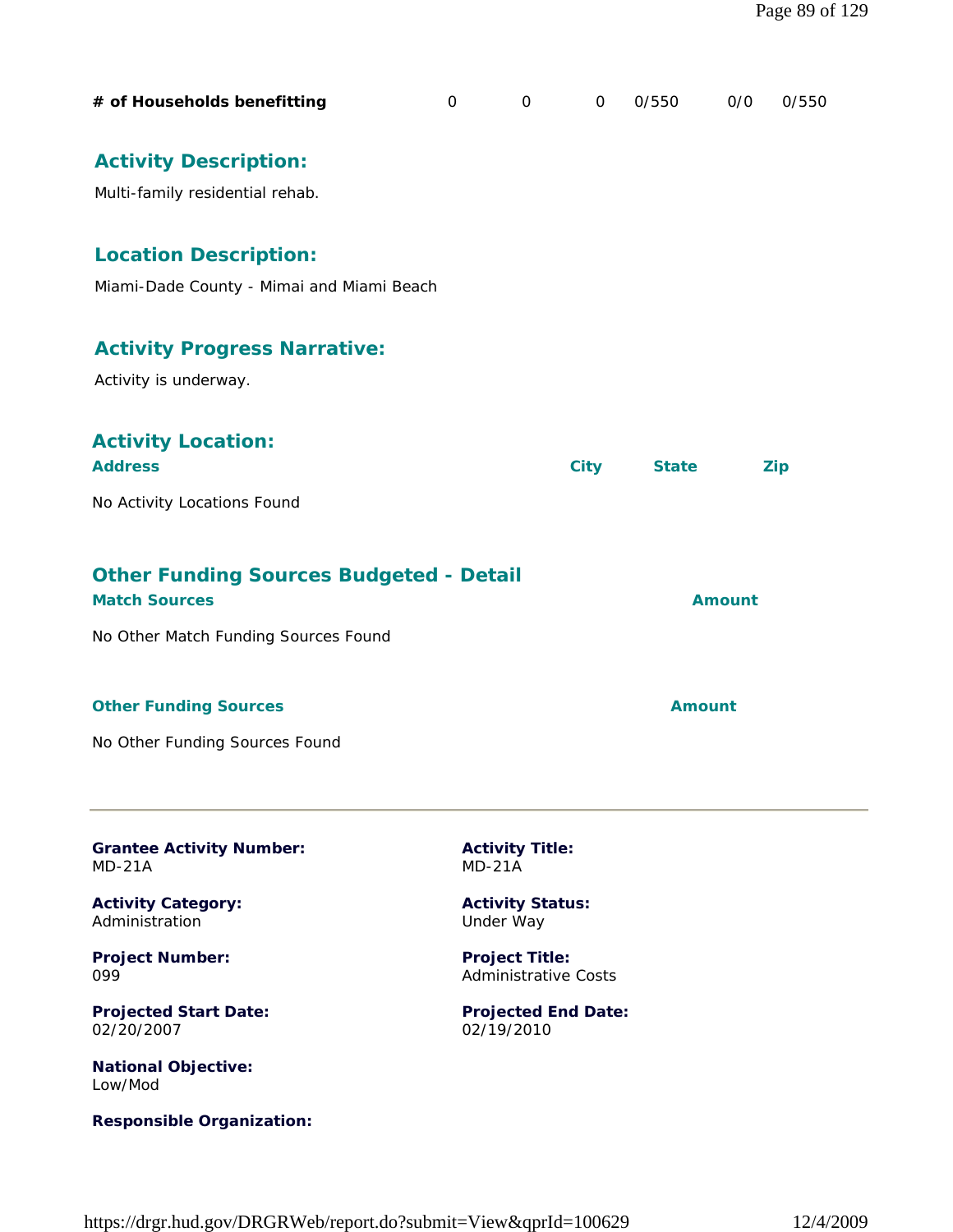Miami-Dade County

|                                                | <b>Jul 1 thru Sep</b><br>30, 2009 | <b>To Date</b> |
|------------------------------------------------|-----------------------------------|----------------|
| <b>Total Projected Budget from All Sources</b> | N/A                               | 483.576        |
| <b>Total CDBG Program Funds Budgeted</b>       | N/A                               | 483,576        |
| Program Funds Drawdown                         | 315.45                            | 483,385.12     |
| <b>Obligated CDBG DR Funds</b>                 | 0                                 | 483,576        |
| <b>Expended CDBG DR Funds</b>                  | 315.45                            | 483,385.12     |
| <b>Match Contributed</b>                       | $\Omega$                          | $\Omega$       |
| <b>Program Income Received</b>                 | 0                                 | $\Omega$       |
| Program Income Drawdown                        | $\Omega$                          | $\Omega$       |

#### **Performance Measures**

|                               |     | <b>This Report Period</b> |       | Cumulative Actual Total / |                 |       |
|-------------------------------|-----|---------------------------|-------|---------------------------|-----------------|-------|
|                               |     |                           |       |                           | <b>Expected</b> |       |
|                               | Low | <b>Mod</b>                | Total | Low                       | Mod             | Total |
| No Performance Measures Found |     |                           |       |                           |                 |       |

#### **Activity Description:**

Administrative costs associated with single family residential rehab and flood and drainage improvements.

#### **Location Description:**

Miami-Dade County

#### **Activity Progress Narrative:**

Administrative activities are underway and will continue until the disaster recovery activities are completed.

# **Activity Location:**

Address **City** State **Zip** 

No Activity Locations Found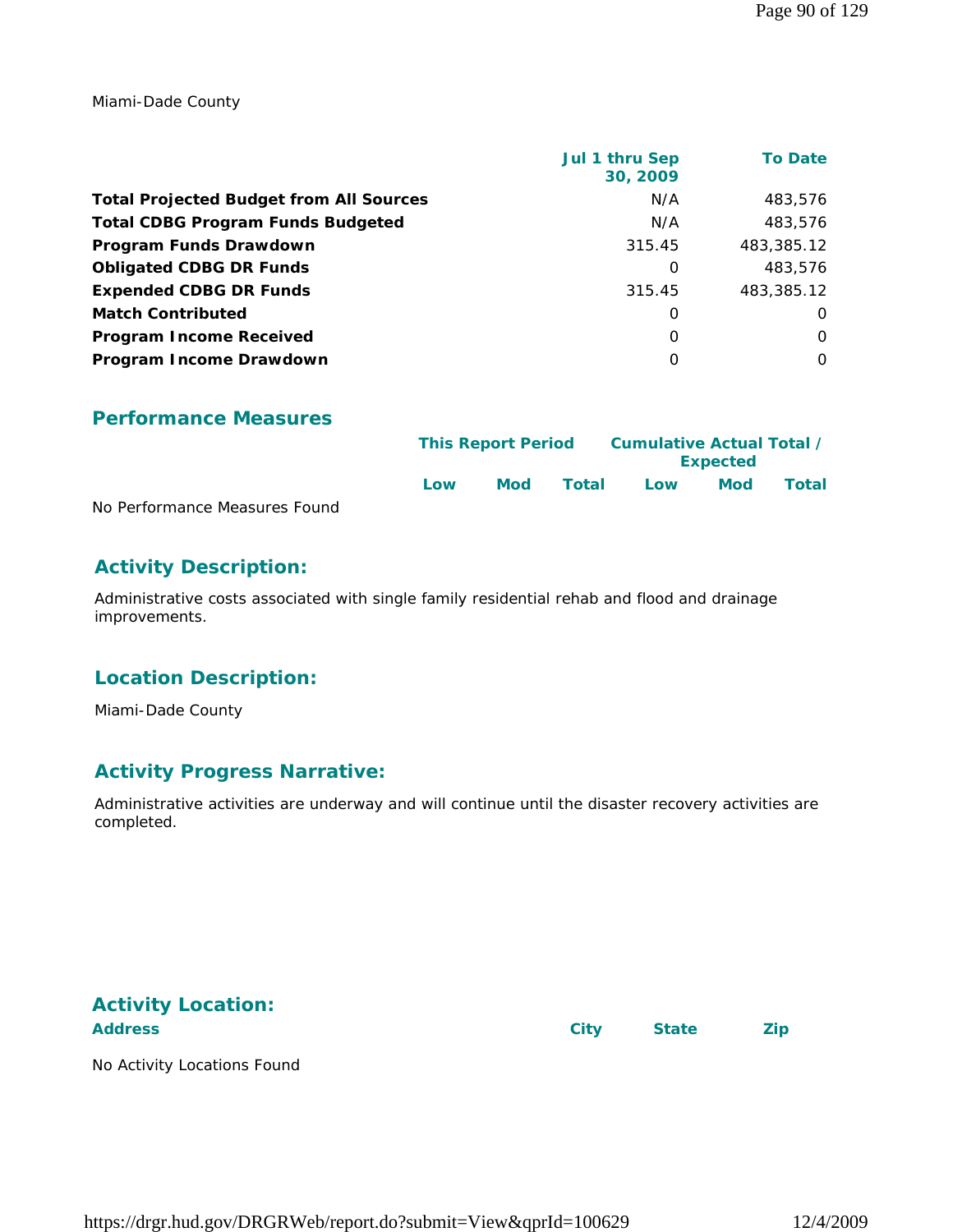#### **Other Funding Sources Budgeted - Detail Match Sources Amount**

No Other Match Funding Sources Found

#### **Other Funding Sources Amount**

No Other Funding Sources Found

**Grantee Activity Number:** MD-21B

**Activity Category:** Planning

**Project Number:** 102

**Projected Start Date:** 02/20/2007

**National Objective:** N/A

**Responsible Organization:** Miami-Dade County

| Jul 1 thru Sep<br>30, 2009 | <b>To Date</b> |
|----------------------------|----------------|
| N/A                        | 180,900        |
| N/A                        | 180,900        |
| 0                          | 180,900        |
| $\Omega$                   | 180,900        |
| 0                          | 180,900        |
| 0                          | $\Omega$       |
| 0                          | O              |
| 0                          | O              |
|                            |                |

#### **Performance Measures**

|                               |     | <b>This Report Period</b> |       | Cumulative Actual Total / | <b>Expected</b> |       |
|-------------------------------|-----|---------------------------|-------|---------------------------|-----------------|-------|
| No Derformance Messures Found | Low | Mod                       | Total | Low                       | <b>Mod</b>      | Total |

No Performance Measures Found

**Activity Title:** MD-21B

**Activity Status:** Under Way

**Project Title:** Method of Distribution Non-Housing

**Projected End Date:** 02/19/2010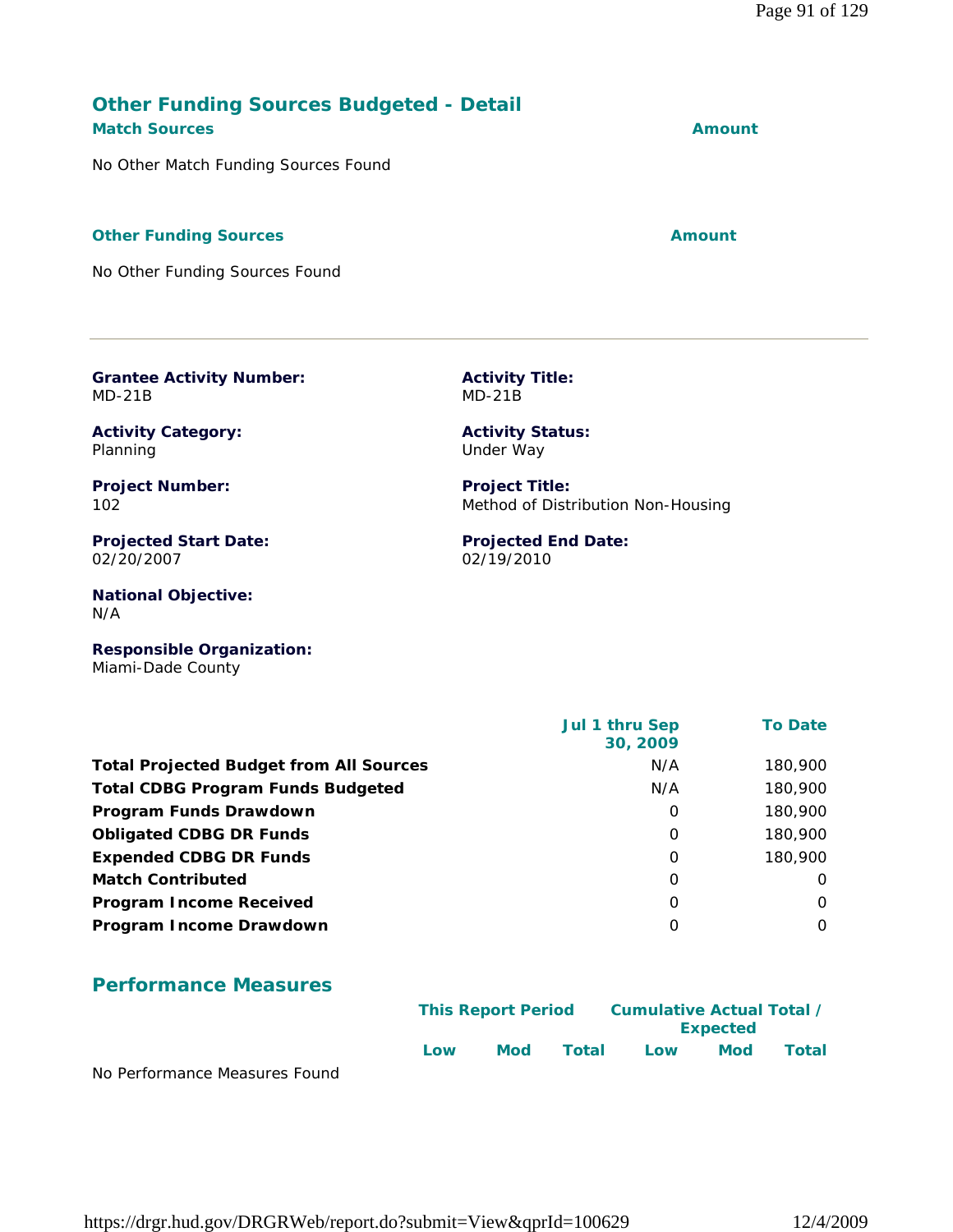### **Activity Description:**

Engineering plans associated with disaster recovery drainage project.

#### **Location Description:**

Miami-Dade County - Florida City

#### **Activity Progress Narrative:**

Engineering services will continue until the disaster recovery grant activities are completed.

| <b>Activity Location:</b><br><b>Address</b><br>No Activity Locations Found                                     |                                                         | <b>City</b> | <b>State</b>  | <b>Zip</b> |
|----------------------------------------------------------------------------------------------------------------|---------------------------------------------------------|-------------|---------------|------------|
|                                                                                                                |                                                         |             |               |            |
| <b>Other Funding Sources Budgeted - Detail</b><br><b>Match Sources</b><br>No Other Match Funding Sources Found |                                                         |             | <b>Amount</b> |            |
| <b>Other Funding Sources</b><br>No Other Funding Sources Found                                                 |                                                         |             | <b>Amount</b> |            |
| <b>Grantee Activity Number:</b><br>OKCo-01                                                                     | <b>Activity Title:</b><br>OKCo-01                       |             |               |            |
| <b>Activity Category:</b><br>Acquisition - buyout of residential properties                                    | <b>Activity Status:</b><br>Under Way                    |             |               |            |
| <b>Project Number:</b><br>101                                                                                  | <b>Project Title:</b><br>Method of Distribution Housing |             |               |            |
| <b>Projected Start Date:</b><br>01/23/2007                                                                     | <b>Projected End Date:</b><br>07/22/2009                |             |               |            |
| <b>National Objective:</b><br>Low/Mod                                                                          |                                                         |             |               |            |

**Responsible Organization:**

Okeechobee County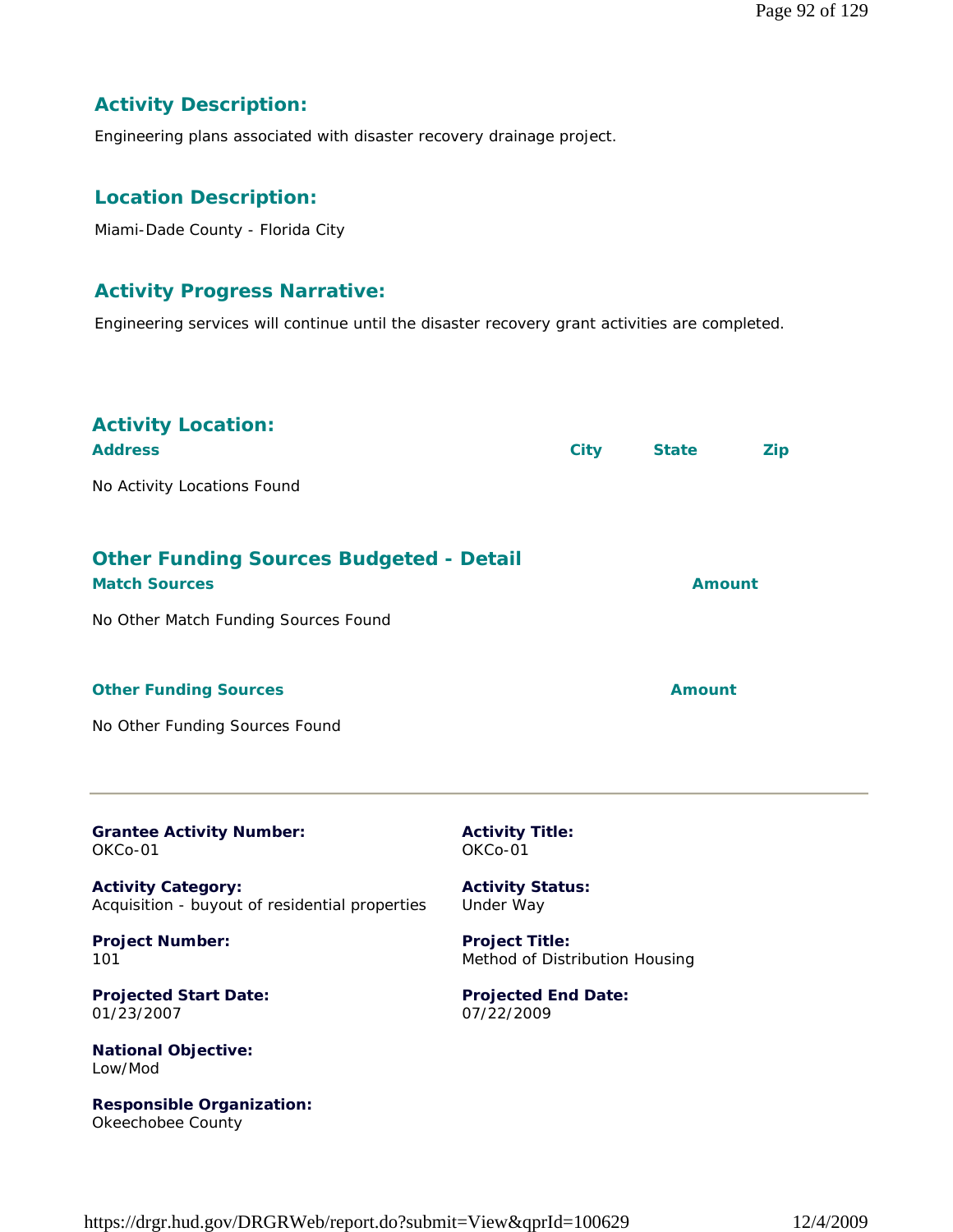| <b>Total Projected Budget from All Sources</b><br>N/A | 70,669.63<br>70,669.63 |
|-------------------------------------------------------|------------------------|
|                                                       |                        |
| <b>Total CDBG Program Funds Budgeted</b><br>N/A       |                        |
| Program Funds Drawdown<br>0                           | 69,669.63              |
| <b>Obligated CDBG DR Funds</b><br>$-279,330.37$       | 70.669.63              |
| <b>Expended CDBG DR Funds</b><br>0                    | 69,669.63              |
| <b>Match Contributed</b><br>0                         | O                      |
| <b>Program Income Received</b><br>$\Omega$            | 0                      |
| Program Income Drawdown<br>0                          | $\Omega$               |

#### **Performance Measures**

|                                   | <b>This Report Period</b> |            |          | Cumulative Actual Total / | <b>Expected</b> |       |
|-----------------------------------|---------------------------|------------|----------|---------------------------|-----------------|-------|
|                                   | Low                       | <b>Mod</b> | Total    | Low                       | Mod             | Total |
| $#$ of housing units              |                           |            |          | 0/0                       | 0/0             | 1/3   |
| # of Households benefitting       | $\left( \right)$          | $\Omega$   | $\Omega$ | 1/3                       | 0/0             | 1/3   |
| # of Parcels acquired voluntarily | O                         |            | $\Omega$ | 0/0                       | 0/0             | 1/1   |

#### **Activity Description:**

Acquisition related to housing replacement.

#### **Location Description:**

Okeechobee County - part of a county wide housing project (multiple sites)

# **Activity Progress Narrative:**

Activity is underway.

| <b>Activity Location:</b><br><b>Address</b>                            | <b>City</b> | <b>State</b> | Zip |
|------------------------------------------------------------------------|-------------|--------------|-----|
| No Activity Locations Found                                            |             |              |     |
| <b>Other Funding Sources Budgeted - Detail</b><br><b>Match Sources</b> |             | Amount       |     |
| No Other Match Funding Sources Found                                   |             |              |     |

#### **Other Funding Sources Amount Amount**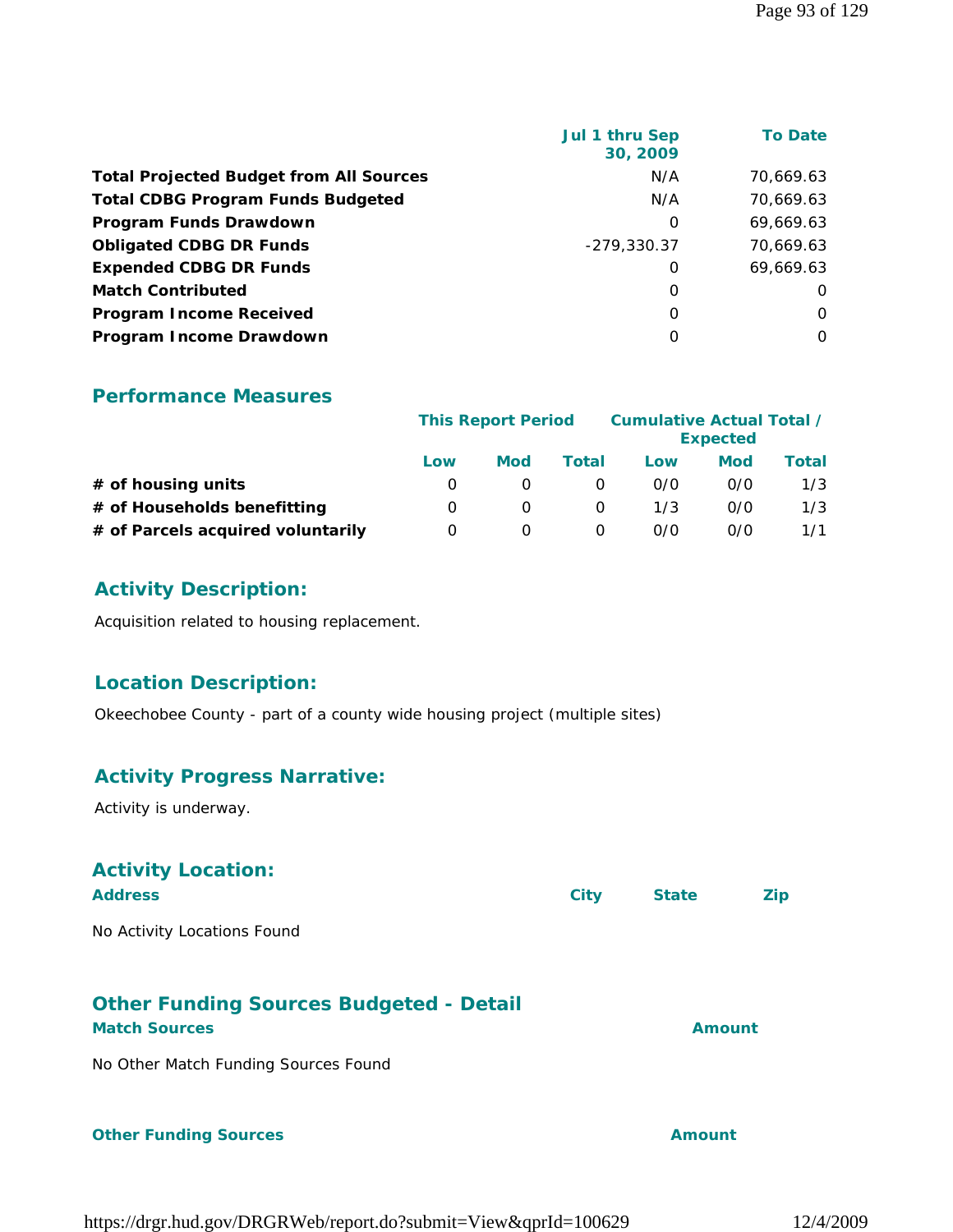No Other Funding Sources Found

| <b>Grantee Activity Number:</b> |  |
|---------------------------------|--|
| OKCo-03I                        |  |

**Activity Category:** Rehabilitation/reconstruction of a public improvement

**Project Number:** 102

**Projected Start Date:** 01/23/2007

**National Objective:** Urgent Need

**Responsible Organization:** Okeechobee County

|                                                | Jul 1 thru Sep<br>30, 2009 | <b>To Date</b> |
|------------------------------------------------|----------------------------|----------------|
| <b>Total Projected Budget from All Sources</b> | N/A                        | 364,598        |
| <b>Total CDBG Program Funds Budgeted</b>       | N/A                        | 364,598        |
| Program Funds Drawdown                         | 0                          | O              |
| <b>Obligated CDBG DR Funds</b>                 | 0                          | 364,598        |
| <b>Expended CDBG DR Funds</b>                  | 0                          | $\Omega$       |
| <b>Match Contributed</b>                       | $\Omega$                   | $\Omega$       |
| <b>Program Income Received</b>                 | $\Omega$                   | $\Omega$       |
| Program Income Drawdown                        | O                          | $\Omega$       |

**Activity Title:** OKCo-03I

**Activity Status:** Under Way

**Project Title:**

01/22/2009

**Projected End Date:**

Method of Distribution Non-Housing

#### **Performance Measures**

|                                           | <b>This Report Period</b> | Cumulative Actual Total / | <b>Expected</b> |     |            |                 |
|-------------------------------------------|---------------------------|---------------------------|-----------------|-----|------------|-----------------|
|                                           | Low                       | <b>Mod</b>                | Total           | Low | <b>Mod</b> | <b>Total</b>    |
| # of Persons benefitting                  |                           |                           | $\Omega$        | 0/0 |            | 0/417 0/1.437   |
| # of Linear feet of Public<br>Improvement |                           |                           | $\Omega$        | 0/0 |            | $0/0$ $0/9.000$ |

#### **Activity Description:**

Flood and drainage improvements.

#### **Location Description:**

https://drgr.hud.gov/DRGRWeb/report.do?submit=View&qprId=100629 12/4/2009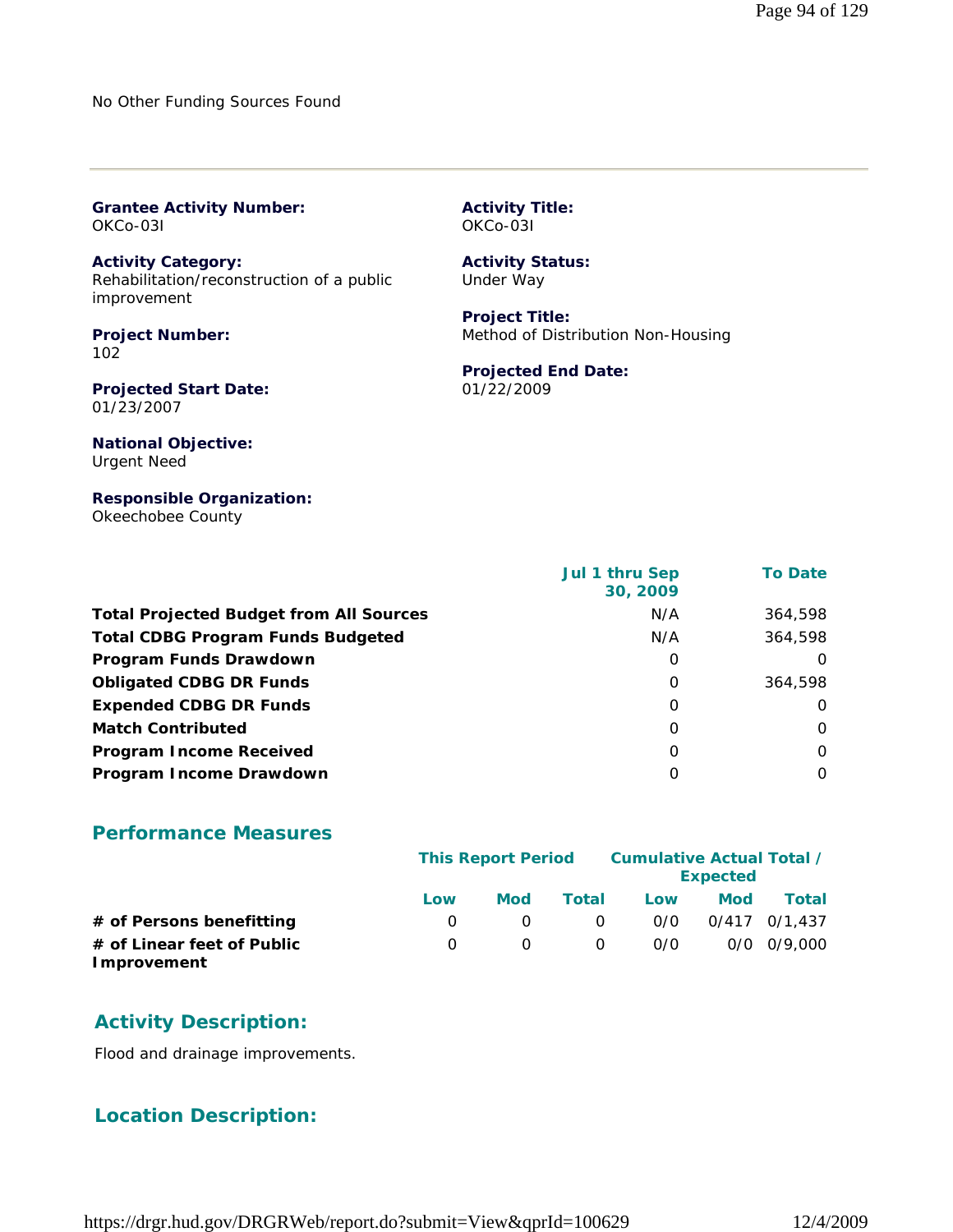Okeechobee County - Country Hills Estates

#### **Activity Progress Narrative:**

Stormwater construction started.

#### **Activity Location:**

| <b>Address</b>                                 | <b>City</b> | <b>State</b> | Zip |
|------------------------------------------------|-------------|--------------|-----|
| No Activity Locations Found                    |             |              |     |
| <b>Other Funding Sources Budgeted - Detail</b> |             |              |     |
| <b>Match Sources</b>                           |             | Amount       |     |

No Other Match Funding Sources Found

#### **Other Funding Sources Amount Amount Amount**

No Other Funding Sources Found

**Grantee Activity Number:** OKCo-04A

**Activity Category:** Clearance and Demolition

**Project Number:** 101

**Projected Start Date:** 01/23/2007

**National Objective:** Low/Mod

**Responsible Organization:** Okeechobee County

 **Jul 1 thru Sep 30, 2009 To Date Total Projected Budget from All Sources** M/A 16,000 **Total CDBG Program Funds Budgeted N/A 16,000 Program Funds Drawdown 600 600 600 600 600 600 600 600 Obligated CDBG DR Funds 16,000 16,000** 

**Activity Title:** OKCo-04A

**Activity Status:** Under Way

**Project Title:** Method of Distribution Housing

**Projected End Date:** 07/22/2009

https://drgr.hud.gov/DRGRWeb/report.do?submit=View&qprId=100629 12/4/2009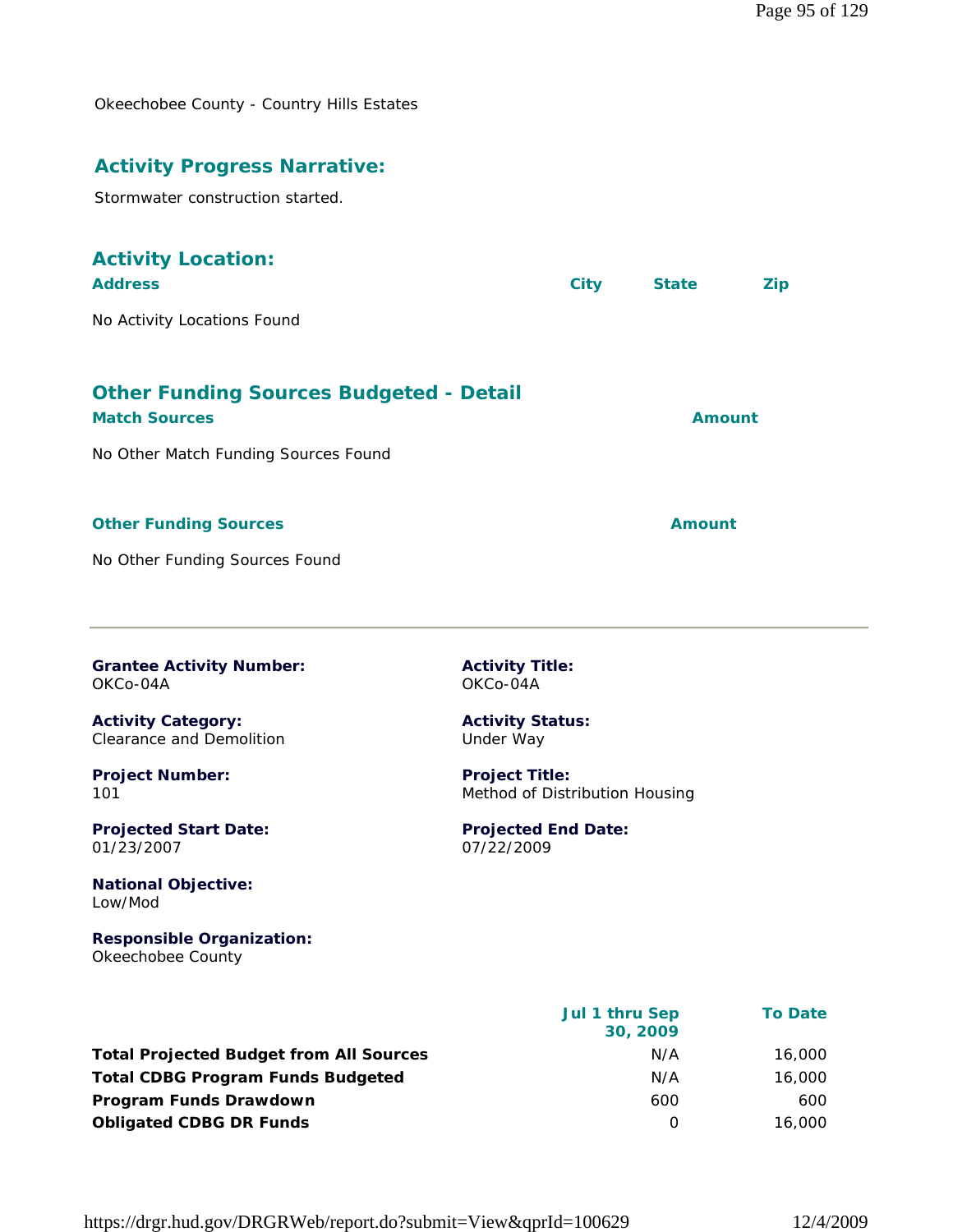| <b>Expended CDBG DR Funds</b>  | 600 | 600 |
|--------------------------------|-----|-----|
| <b>Match Contributed</b>       |     |     |
| <b>Program Income Received</b> |     |     |
| Program Income Drawdown        |     |     |

#### **Performance Measures**

|                             | Cumulative Actual Total /<br><b>This Report Period</b> |     |          |     | <b>Expected</b> |       |
|-----------------------------|--------------------------------------------------------|-----|----------|-----|-----------------|-------|
|                             | Low                                                    | Mod | Total    | Low | <b>Mod</b>      | Total |
| $#$ of housing units        |                                                        |     | $\Omega$ | 0/0 | 0/0             | 0/3   |
| # of Households benefitting | $\left( \right)$                                       |     | $\Omega$ | 0/3 | 0/0             | 0/3   |

#### **Activity Description:**

Demolition and clearance of housing units destroyed by hurricane.

#### **Location Description:**

Okeechobee County - part of a countywide housing project (multiple sites)

#### **Activity Progress Narrative:**

Activity is underway.

#### **Activity Location:**

| <b>Address</b>              | City | <b>State</b> | <b>Zip</b> |
|-----------------------------|------|--------------|------------|
| No Activity Locations Found |      |              |            |

#### **Other Funding Sources Budgeted - Detail Match Sources Amount**

No Other Match Funding Sources Found

#### **Other Funding Sources Amount**

No Other Funding Sources Found

**Grantee Activity Number:** OKCo-08

**Activity Title:** OKCo-08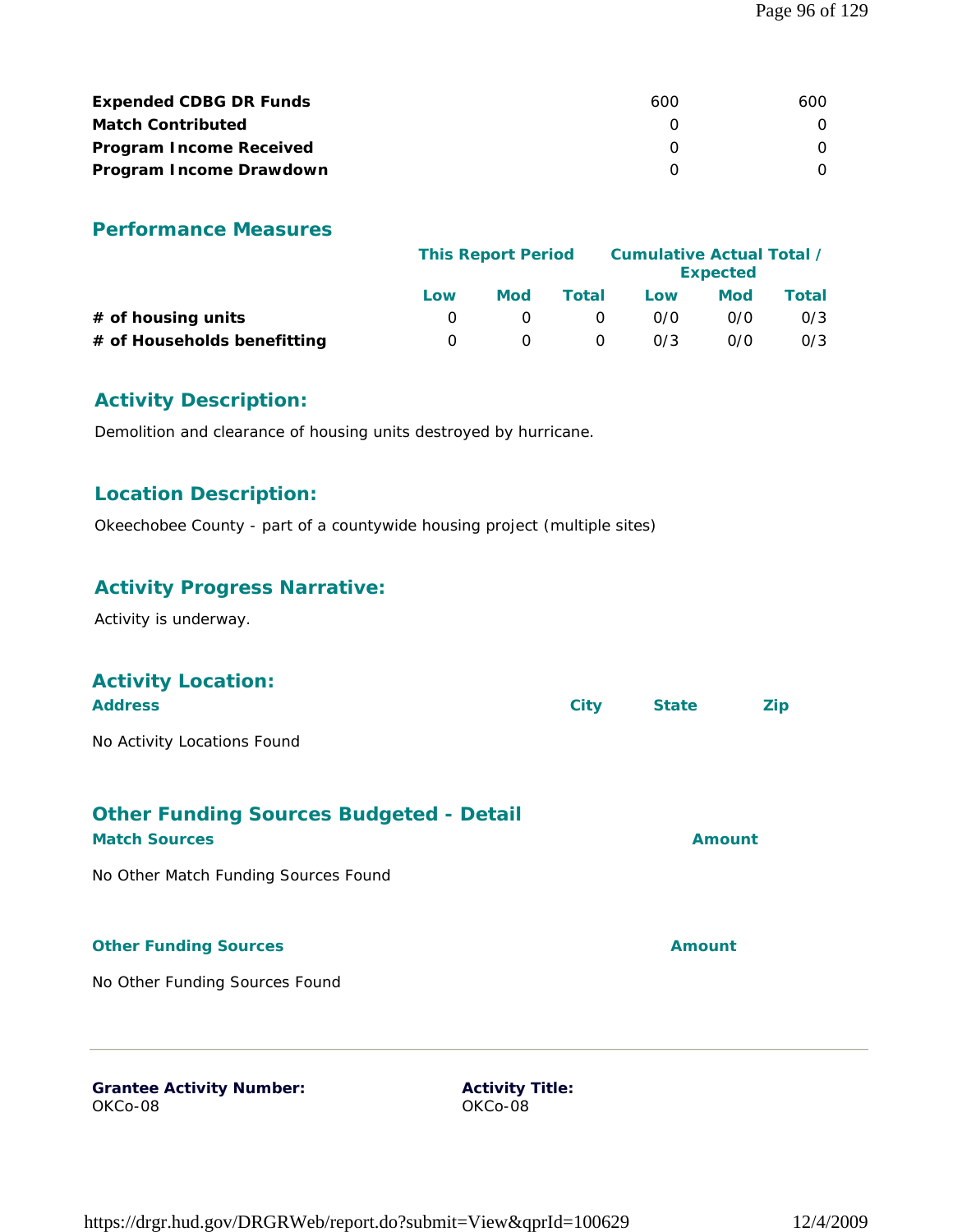**Activity Category:** Relocation payments and assistance

**Project Number:** 101

**Projected Start Date:** 01/23/2007

**National Objective:** Low/Mod

**Responsible Organization:** Okeechobee County

|                                                | Jul 1 thru Sep<br>30, 2009 | <b>To Date</b> |
|------------------------------------------------|----------------------------|----------------|
| <b>Total Projected Budget from All Sources</b> | N/A                        | 106,390.38     |
| <b>Total CDBG Program Funds Budgeted</b>       | N/A                        | 106,390.38     |
| Program Funds Drawdown                         | 0                          | 105,390.38     |
| <b>Obligated CDBG DR Funds</b>                 | $-18,493.62$               | 106,390.38     |
| <b>Expended CDBG DR Funds</b>                  | 0                          | 105,390.38     |
| <b>Match Contributed</b>                       | 0                          | 0              |
| <b>Program Income Received</b>                 | 0                          | 0              |
| Program Income Drawdown                        | 0                          | 0              |

**Activity Status:** Under Way

**Project Title:**

07/22/2009

**Projected End Date:**

Method of Distribution Housing

#### **Performance Measures**

|                             | <b>This Report Period</b> |        |                | Cumulative Actual Total /<br><b>Expected</b> |            |       |
|-----------------------------|---------------------------|--------|----------------|----------------------------------------------|------------|-------|
|                             | Low                       | Mod    | Total          | Low                                          | <b>Mod</b> | Total |
| # of Households benefitting |                           | $\cap$ | $\overline{0}$ | 0/3                                          | 0/0        | 0/3   |

#### **Activity Description:**

Relocation assistance for victims of hurricane.

#### **Location Description:**

Okeechobee County - part of a countywide housing project

#### **Activity Progress Narrative:**

Activity is underway.

# **Activity Location:**

**Address City State Zip**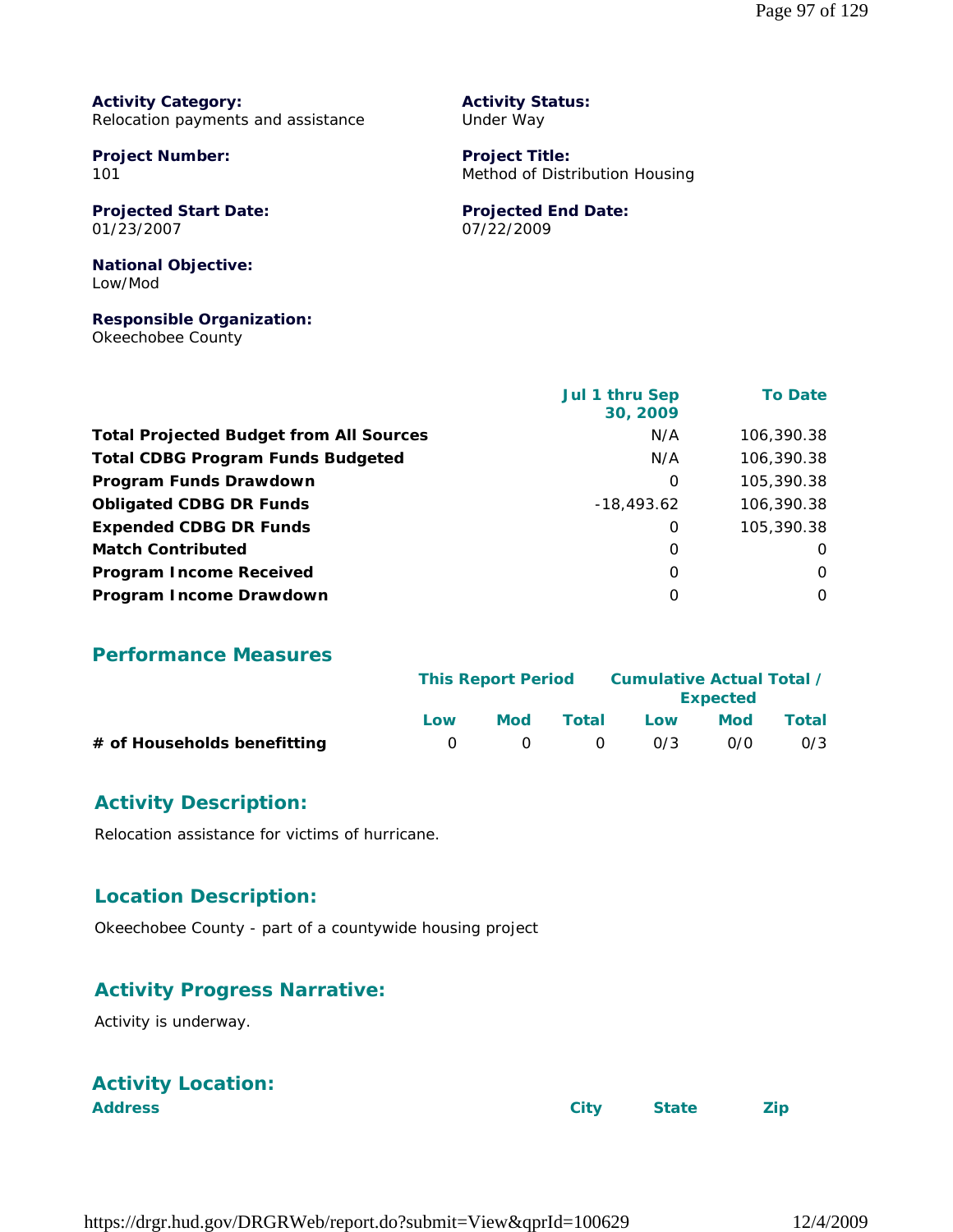No Activity Locations Found

# **Other Funding Sources Budgeted - Detail**

**Match Sources Amount Amount Amount Amount** 

No Other Match Funding Sources Found

#### **Other Funding Sources Amount Amount Amount**

No Other Funding Sources Found

**Grantee Activity Number:** OKCo-12

**Activity Title:** OKCo-12

**Activity Category:** Construction of new replacement housing

**Project Number:** 101

**Projected Start Date:** 01/23/2007

**National Objective:** Low/Mod

**Responsible Organization:** Okeechobee County

|                                                | Jul 1 thru Sep<br>30, 2009 | <b>To Date</b> |
|------------------------------------------------|----------------------------|----------------|
| <b>Total Projected Budget from All Sources</b> | N/A                        | 881,823.99     |
| <b>Total CDBG Program Funds Budgeted</b>       | N/A                        | 881,823.99     |
| Program Funds Drawdown                         | 156,490.79                 | 730,437.43     |
| <b>Obligated CDBG DR Funds</b>                 | 297,823.99                 | 881,823.99     |
| <b>Expended CDBG DR Funds</b>                  | 156,490.79                 | 730,437.43     |
| <b>Match Contributed</b>                       | O                          | O              |
| <b>Program Income Received</b>                 | 0                          | 0              |
| Program Income Drawdown                        | O                          | $\Omega$       |

#### **Performance Measures**

|                      | <b>This Report Period</b> |            |          | Cumulative Actual Total /<br><b>Expected</b> |     |       |
|----------------------|---------------------------|------------|----------|----------------------------------------------|-----|-------|
|                      | Low                       | Mod        | Total    | Low                                          | Mod | Total |
| $#$ of housing units |                           | $\bigcirc$ | $\Omega$ | 0/0                                          | 0/0 | 2/5   |

**Activity Status:** Under Way

**Project Title:** Method of Distribution Housing

**Projected End Date:** 07/22/2009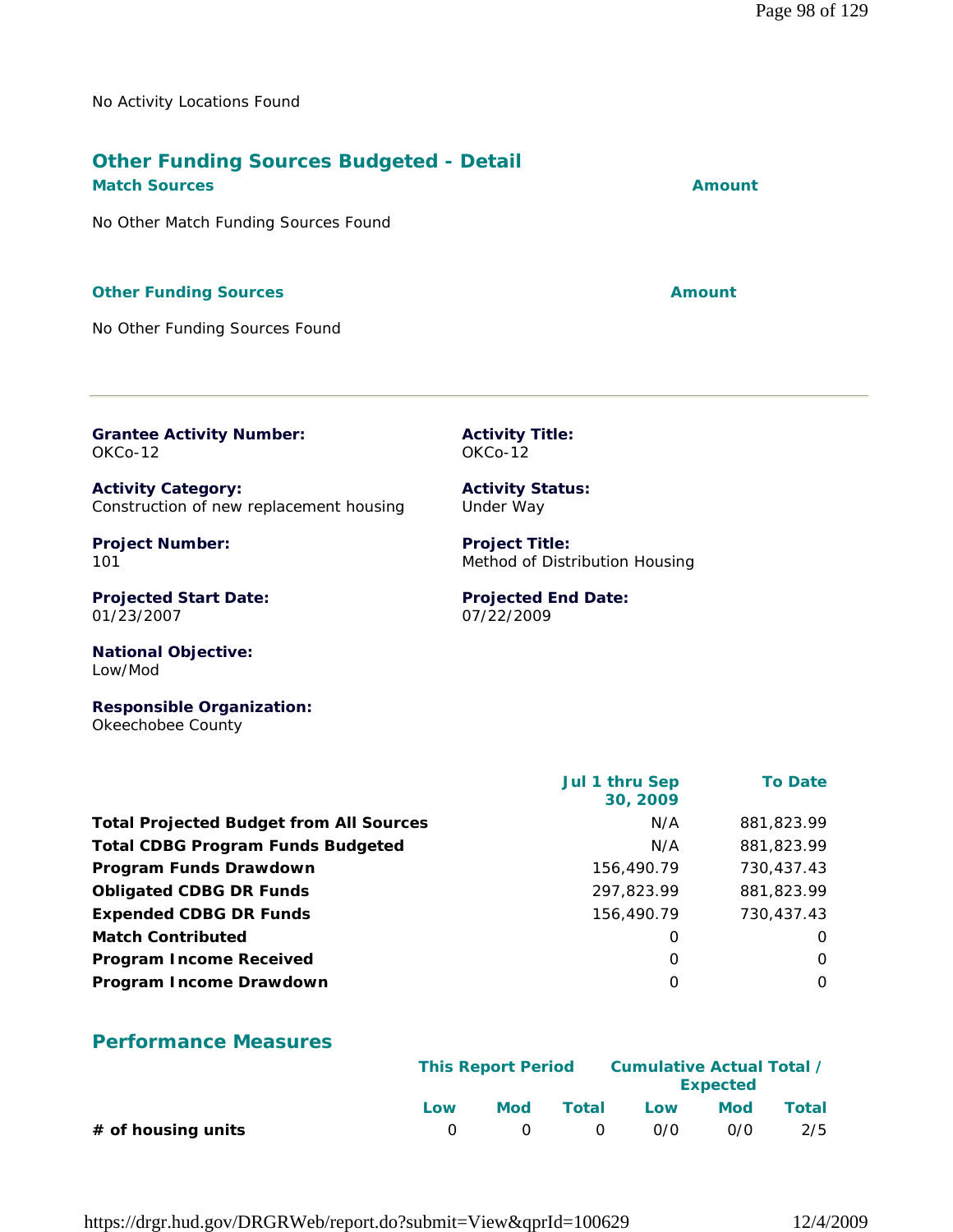| # of Households benefitting                                                                               | $\Omega$ | $\Omega$                                             | $\overline{O}$ and $\overline{O}$ | 5/5           | O/O           | 5/5 |  |  |  |
|-----------------------------------------------------------------------------------------------------------|----------|------------------------------------------------------|-----------------------------------|---------------|---------------|-----|--|--|--|
| <b>Activity Description:</b><br>Replacement housing for victims of hurricanes.                            |          |                                                      |                                   |               |               |     |  |  |  |
| <b>Location Description:</b><br>Okeechobee County - part of a countywide housing project (multiple sites) |          |                                                      |                                   |               |               |     |  |  |  |
| <b>Activity Progress Narrative:</b><br>One additional replacement home is under construction.             |          |                                                      |                                   |               |               |     |  |  |  |
| <b>Activity Location:</b><br><b>Address</b>                                                               |          |                                                      | <b>City</b>                       | <b>State</b>  | <b>Zip</b>    |     |  |  |  |
| No Activity Locations Found                                                                               |          |                                                      |                                   |               |               |     |  |  |  |
| <b>Other Funding Sources Budgeted - Detail</b><br><b>Match Sources</b>                                    |          |                                                      |                                   |               | <b>Amount</b> |     |  |  |  |
| No Other Match Funding Sources Found                                                                      |          |                                                      |                                   |               |               |     |  |  |  |
| <b>Other Funding Sources</b>                                                                              |          |                                                      |                                   | <b>Amount</b> |               |     |  |  |  |
| No Other Funding Sources Found                                                                            |          |                                                      |                                   |               |               |     |  |  |  |
| <b>Grantee Activity Number:</b><br>OKCo-21A                                                               |          | <b>Activity Title:</b><br>OKCo-21A                   |                                   |               |               |     |  |  |  |
| <b>Activity Category:</b><br>Administration                                                               |          | <b>Activity Status:</b><br>Under Way                 |                                   |               |               |     |  |  |  |
| <b>Project Number:</b><br>099                                                                             |          | <b>Project Title:</b><br><b>Administrative Costs</b> |                                   |               |               |     |  |  |  |
| <b>Projected Start Date:</b><br>01/23/2007                                                                |          | 07/22/2009                                           | <b>Projected End Date:</b>        |               |               |     |  |  |  |

**National Objective:** N/A

**Responsible Organization:**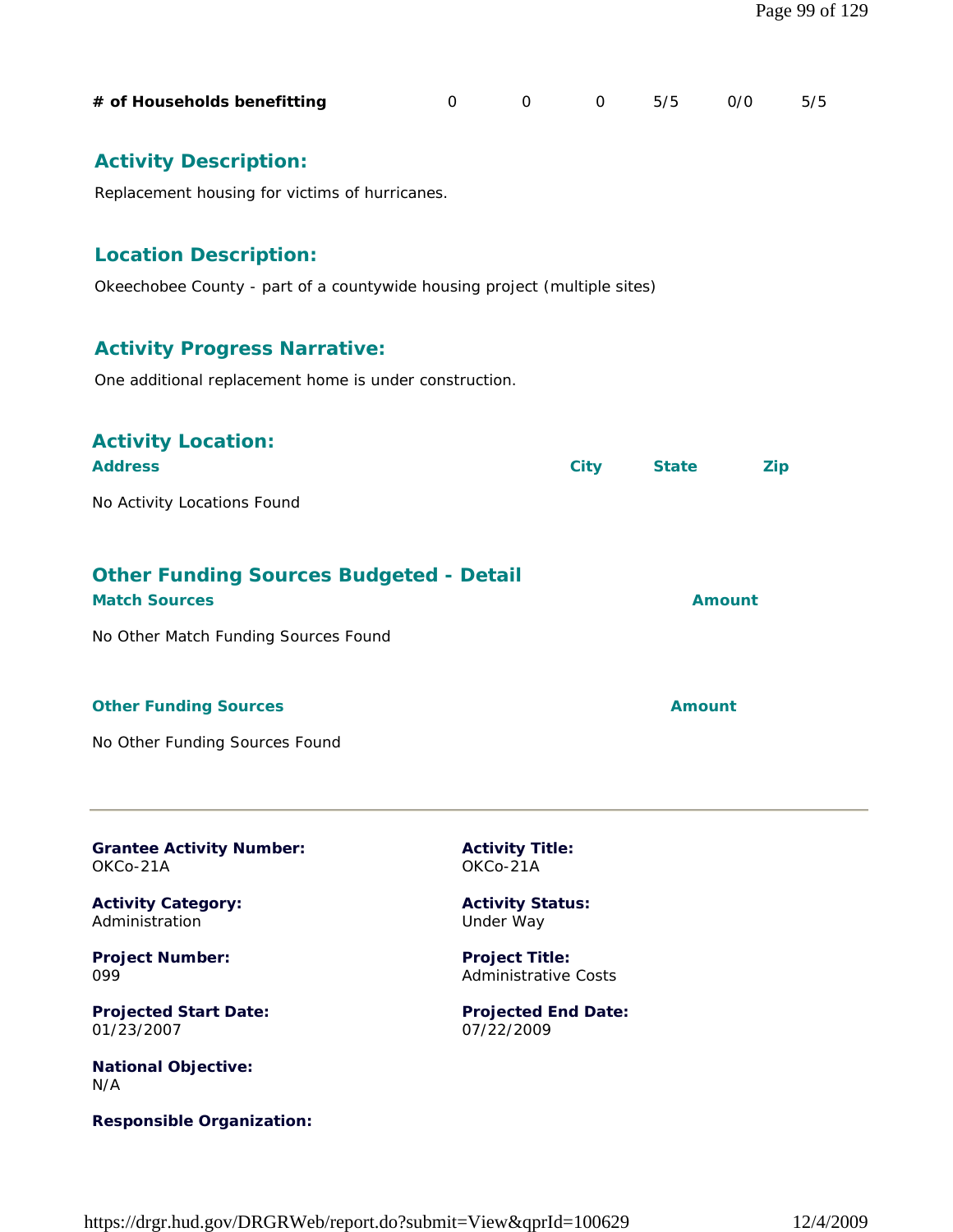Okeechobee County

|                                                | Jul 1 thru Sep<br>30, 2009 | <b>To Date</b> |
|------------------------------------------------|----------------------------|----------------|
| <b>Total Projected Budget from All Sources</b> | N/A                        | 46,066         |
| <b>Total CDBG Program Funds Budgeted</b>       | N/A                        | 46.066         |
| Program Funds Drawdown                         | 0                          | $\Omega$       |
| <b>Obligated CDBG DR Funds</b>                 | $\Omega$                   | 46.066         |
| <b>Expended CDBG DR Funds</b>                  | 0                          | $\Omega$       |
| <b>Match Contributed</b>                       | $\Omega$                   | $\Omega$       |
| <b>Program Income Received</b>                 | $\Omega$                   | $\Omega$       |
| Program Income Drawdown                        | O                          | $\Omega$       |

#### **Performance Measures**

|                               | <b>This Report Period</b> |            | Cumulative Actual Total / |     |                 |       |
|-------------------------------|---------------------------|------------|---------------------------|-----|-----------------|-------|
|                               |                           |            |                           |     | <b>Expected</b> |       |
|                               | Low                       | <b>Mod</b> | Total                     | Low | Mod             | Total |
| No Performance Measures Found |                           |            |                           |     |                 |       |

#### **Activity Description:**

Administrative costs associated with disaster grant (housing rehab, replacement and flood and drainage improvements).

#### **Location Description:**

Okeechobee County

#### **Activity Progress Narrative:**

Administrative activities are underway and will continue until the disaster recovery activities are completed.

# **Activity Location:**

Address **City** State **Zip** 

No Activity Locations Found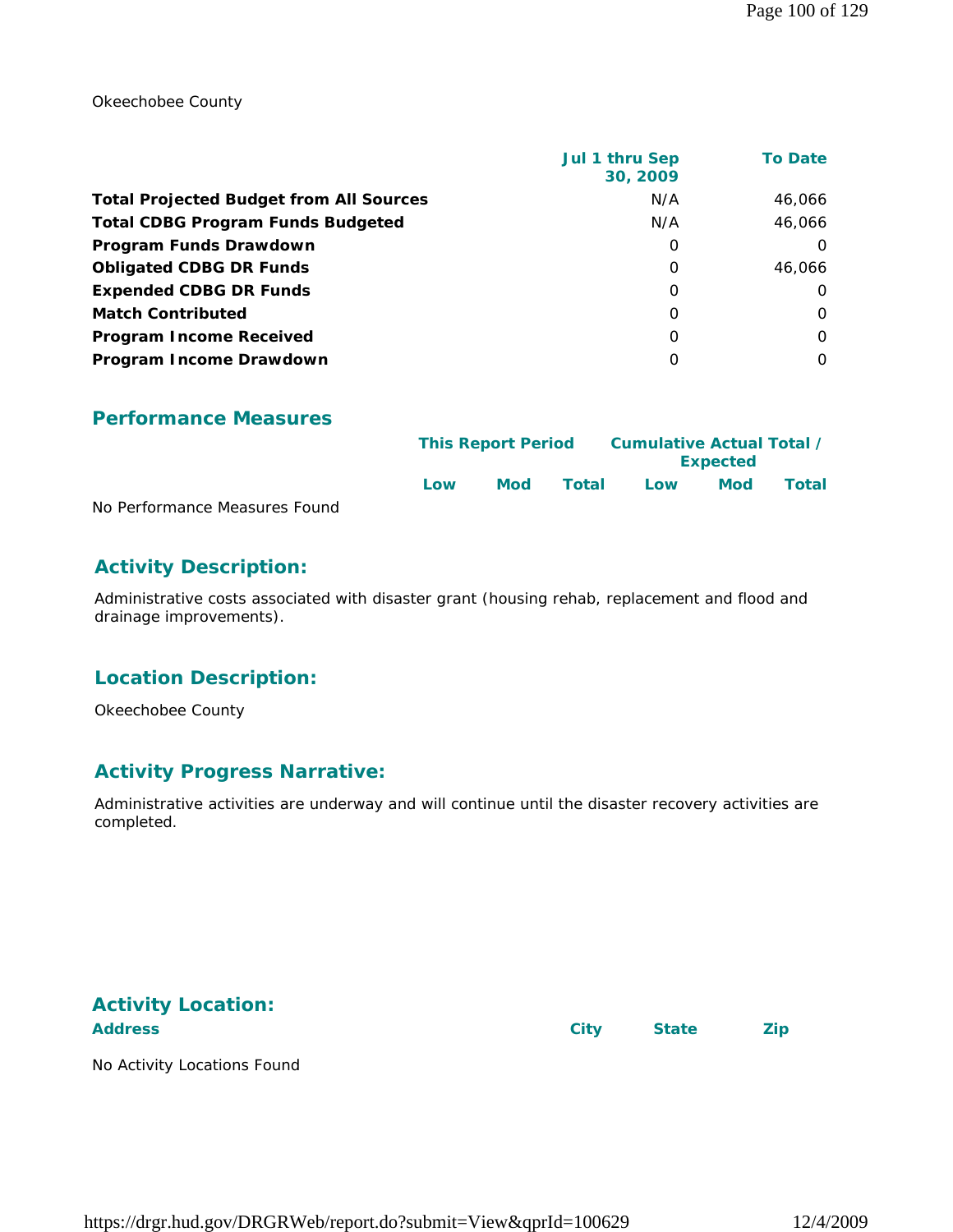# https://drgr.hud.gov/DRGRWeb/report.do?submit=View&qprId=100629 12/4/2009

#### **Other Funding Sources Budgeted - Detail Match Sources Amount**

No Other Match Funding Sources Found

#### **Other Funding Sources Amount Amount Amount**

No Other Funding Sources Found

**Grantee Activity Number:**

**Activity Title:** OKCo-21B

> **Activity Status:** Under Way

**Project Title:**

07/22/2009

**Projected End Date:**

Method of Distribution Non-Housing

**Activity Category:**

**Project Number:** 102

OKCo-21B

Planning

**Projected Start Date:** 01/23/2007

**National Objective:** N/A

**Responsible Organization:** Okeechobee County

 **Jul 1 thru Sep 30, 2009 To Date Total Projected Budget from All Sources** M/A 50,000 **Total CDBG Program Funds Budgeted** N/A 50,000 **Program Funds Drawdown** 2008 2012 12:00 34,385 **Obligated CDBG DR Funds** 0 50,000 **Expended CDBG DR Funds** 1,500 34,385 **Match Contributed** 0 0 **Program Income Received** 0 0 **Program Income Drawdown** 0 0

#### **Performance Measures**

|                               | <b>This Report Period</b> |     | Cumulative Actual Total /<br><b>Expected</b> |     |            |       |
|-------------------------------|---------------------------|-----|----------------------------------------------|-----|------------|-------|
| No Dorformance Moncures Found | Low                       | Mod | Total                                        | Low | <b>Mod</b> | Total |

No Performance Measures Found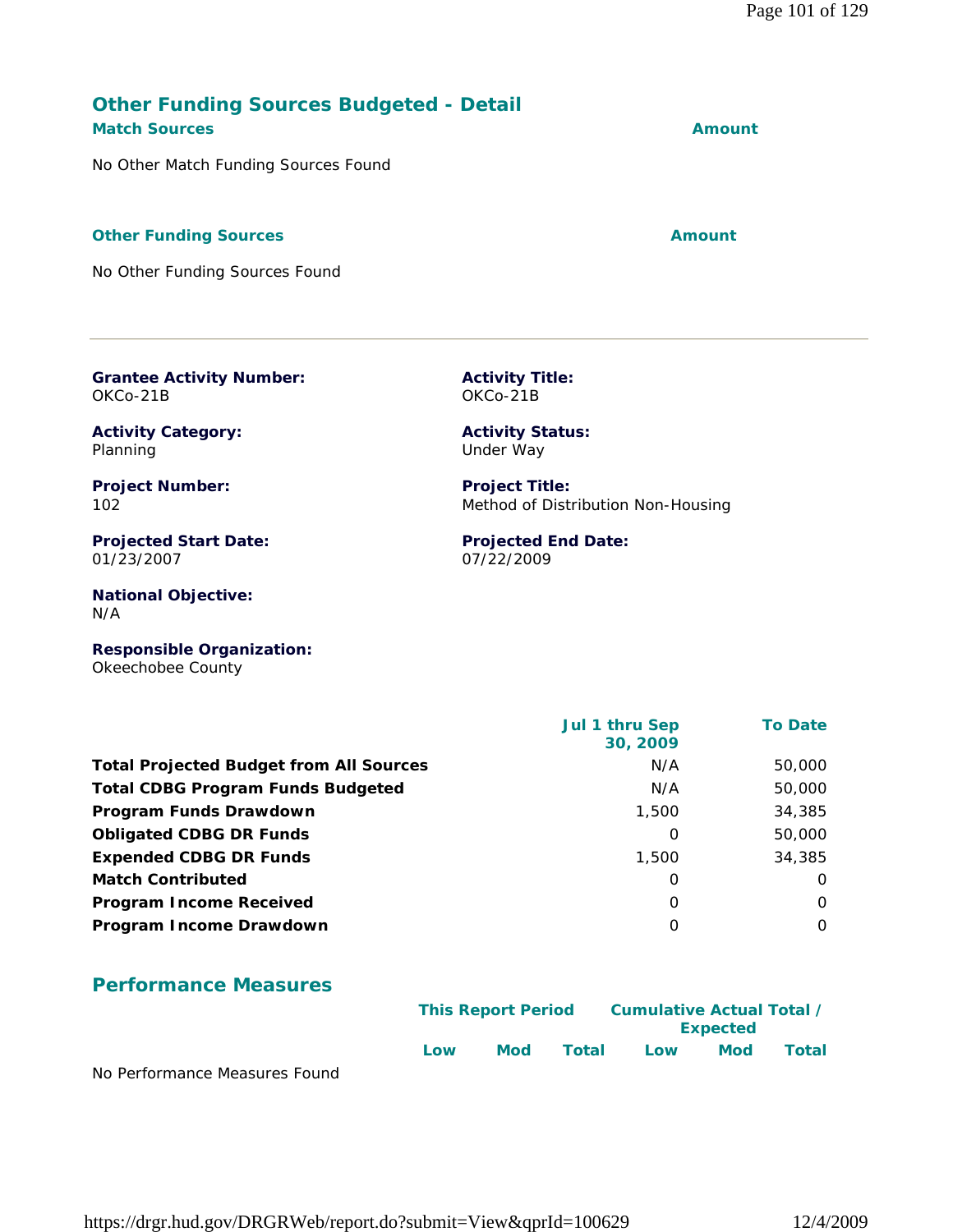### **Activity Description:**

Engineering costs associated with disaster grant (flood and drainage).

#### **Location Description:**

Okeechobee County

#### **Activity Progress Narrative:**

Engineering services will continue until the disaster recovery grant activities are completed.

| <b>Activity Location:</b><br><b>Address</b><br>No Activity Locations Found                                     |                                                             | <b>City</b> | <b>State</b>  | <b>Zip</b> |  |
|----------------------------------------------------------------------------------------------------------------|-------------------------------------------------------------|-------------|---------------|------------|--|
| <b>Other Funding Sources Budgeted - Detail</b><br><b>Match Sources</b><br>No Other Match Funding Sources Found |                                                             |             | <b>Amount</b> |            |  |
| <b>Other Funding Sources</b><br>No Other Funding Sources Found                                                 |                                                             |             | <b>Amount</b> |            |  |
| <b>Grantee Activity Number:</b><br><b>PBC-03</b>                                                               | <b>Activity Title:</b><br><b>PBC-03</b>                     |             |               |            |  |
| <b>Activity Category:</b><br>Rehabilitation/reconstruction of public facilities                                | <b>Activity Status:</b><br>Under Way                        |             |               |            |  |
| <b>Project Number:</b><br>102                                                                                  | <b>Project Title:</b><br>Method of Distribution Non-Housing |             |               |            |  |
| <b>Projected Start Date:</b><br>02/16/2007                                                                     | <b>Projected End Date:</b><br>03/15/2010                    |             |               |            |  |
| <b>National Objective:</b><br>Low/Mod                                                                          |                                                             |             |               |            |  |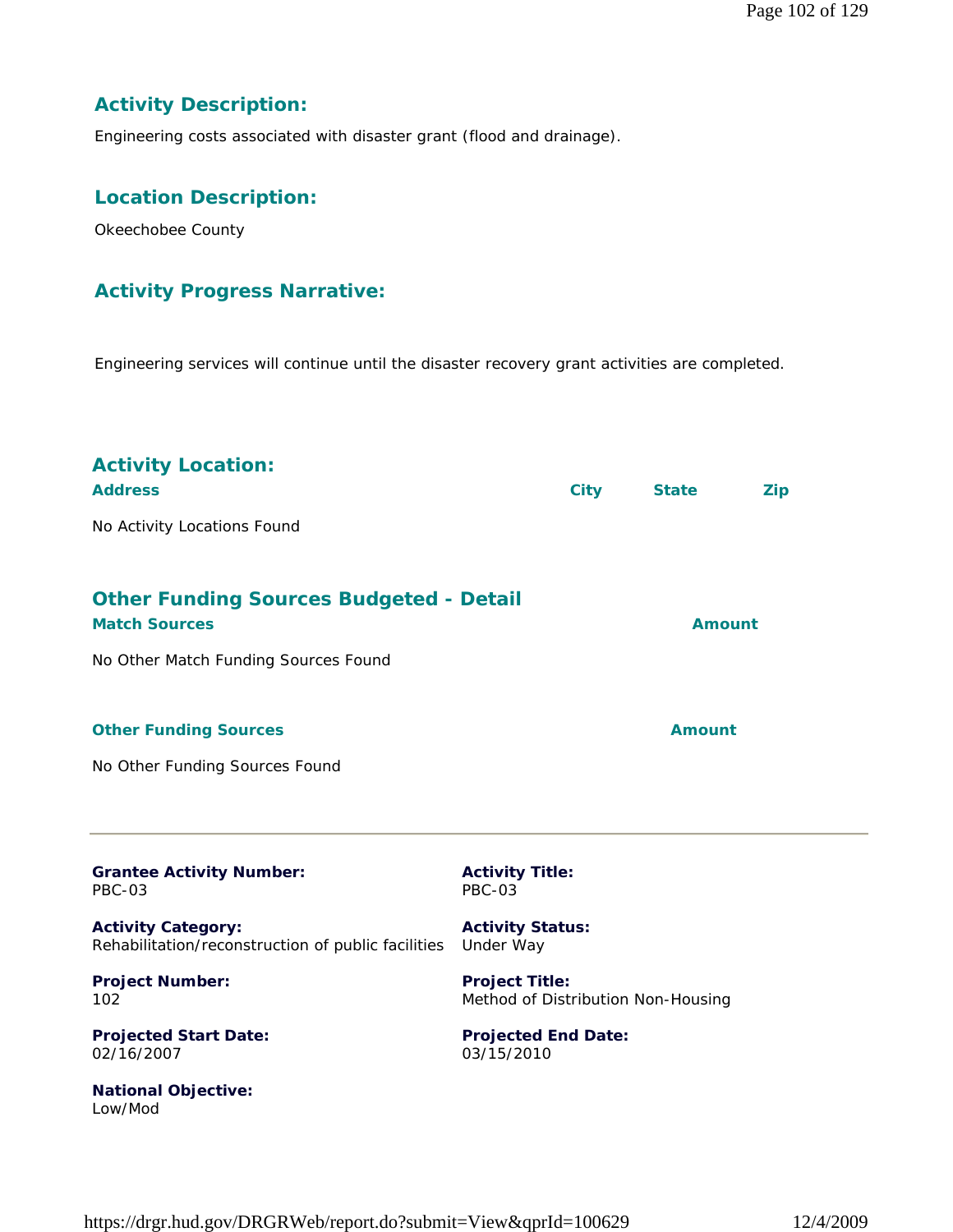#### **Responsible Organization:**

Palm Beach County

|                                                | Jul 1 thru Sep<br>30, 2009 | <b>To Date</b> |
|------------------------------------------------|----------------------------|----------------|
| <b>Total Projected Budget from All Sources</b> | N/A                        | 1,364,687      |
| <b>Total CDBG Program Funds Budgeted</b>       | N/A                        | 1,364,687      |
| Program Funds Drawdown                         | 0                          | 159,215.09     |
| <b>Obligated CDBG DR Funds</b>                 | $\Omega$                   | 714.687        |
| <b>Expended CDBG DR Funds</b>                  | $\Omega$                   | 159,215.09     |
| <b>Match Contributed</b>                       | $\Omega$                   | O              |
| <b>Program Income Received</b>                 | O                          | O              |
| Program Income Drawdown                        | O                          | 0              |

#### **Performance Measures**

|                          | <b>This Report Period</b> |            |          | Cumulative Actual Total /<br><b>Expected</b> |                     |       |  |
|--------------------------|---------------------------|------------|----------|----------------------------------------------|---------------------|-------|--|
|                          | Low                       | <b>Mod</b> | Total    | Low                                          | <b>Mod</b>          | Total |  |
| # of Public Facilities   |                           |            | $\Omega$ | 0/0                                          | 0/0                 | 0/3   |  |
| # of Persons benefitting |                           |            | $\Omega$ |                                              | 0/0 0/1.825 0/2.855 |       |  |

### **Activity Description:**

Improvements to public facilities(permanently affixed generators for water and sewer facilities)

#### **Location Description:**

Palm Beach County - Cities of Jupiter and Mangonia Park.

# **Activity Progress Narrative:**

10.6% of the beneficiary target has been accomplished; A new activity (U) was added by Modification 3 to the DCA contract increasing the potential beneficiaries by 11,764 Individuals;

- (U) Palm Springs -Bid Specs to D. Eckler for revisions and Wage Request to DCA on *6/24/09.* BID under review;
- (R) Mangonia Generator ordered;
- (S) Engineering design completed;
- Projects  $(T)$ ,  $(P)$ , and  $(Q)$  have been completed.
- (V) New Public Facilities Improvements Project PBCWUD/Pahokee.

# **Activity Location:**

**Address City State Zip**

No Activity Locations Found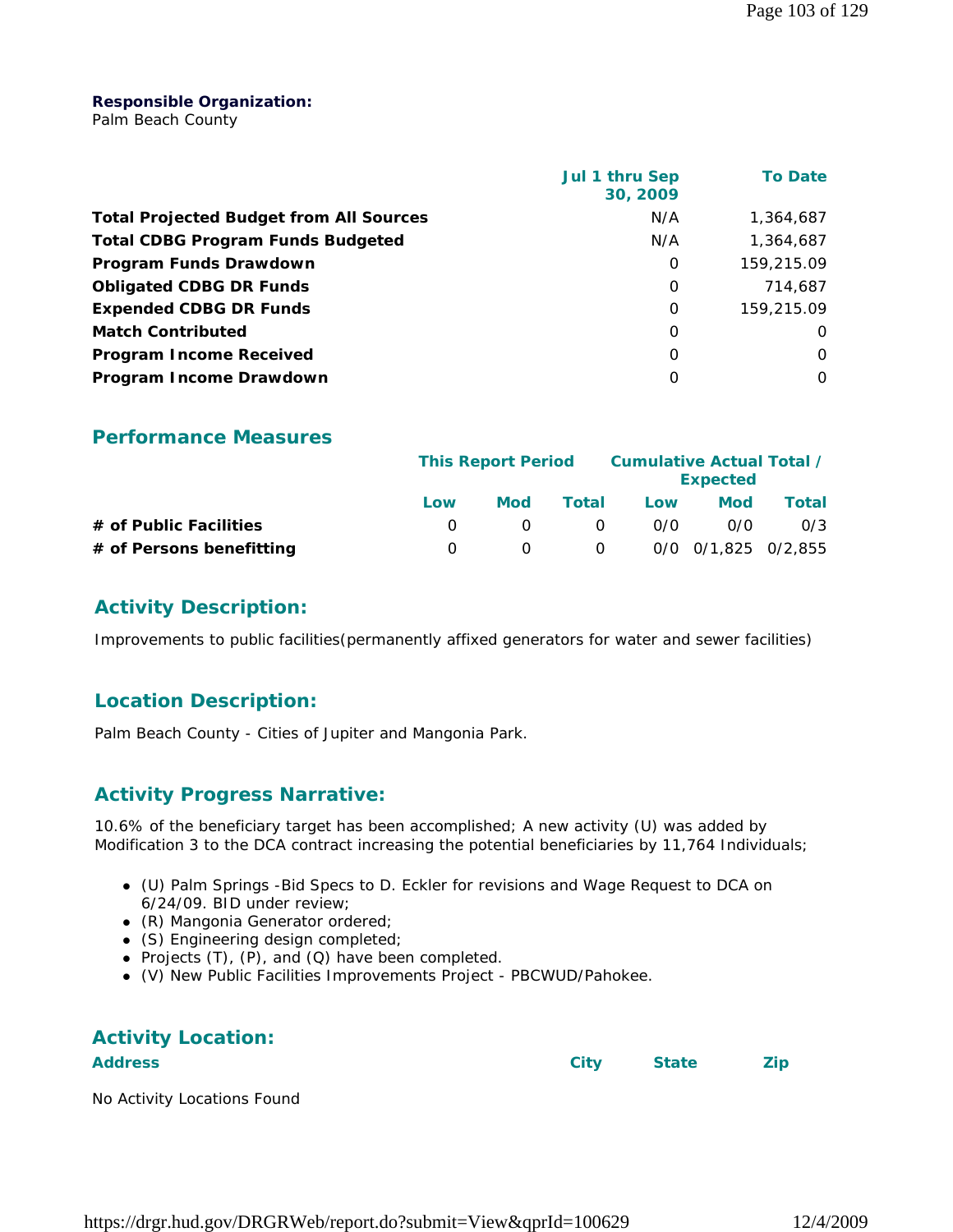# **Other Funding Sources Budgeted - Detail Match Sources Amount**

No Other Match Funding Sources Found

#### **Other Funding Sources Amount Amount Amount**

No Other Funding Sources Found

**Grantee Activity Number:** PBC-03E

**Activity Category:** Rehabilitation/reconstruction of public facilities Under Way

**Project Number:** 102

**Projected Start Date:** 02/16/2007

**National Objective:** Low/Mod

**Responsible Organization:** Palm Beach County

|                                                | <b>Jul 1 thru Sep</b><br>30, 2009 | <b>To Date</b> |
|------------------------------------------------|-----------------------------------|----------------|
| <b>Total Projected Budget from All Sources</b> | N/A                               | 10,082         |
| <b>Total CDBG Program Funds Budgeted</b>       | N/A                               | 10,082         |
| Program Funds Drawdown                         | 0                                 | 6,377.8        |
| <b>Obligated CDBG DR Funds</b>                 | 0                                 | 456,378        |
| <b>Expended CDBG DR Funds</b>                  | 0                                 | 6,377.8        |
| <b>Match Contributed</b>                       | 0                                 | $\Omega$       |
| <b>Program Income Received</b>                 | 0                                 | $\Omega$       |
| Program Income Drawdown                        | 0                                 | $\Omega$       |
|                                                |                                   |                |

#### **Performance Measures**

|                          |     |          |       |            | <b>Cumulative Actual Total /</b><br><b>This Report Period</b><br><b>Expected</b> |              |  |  |  |
|--------------------------|-----|----------|-------|------------|----------------------------------------------------------------------------------|--------------|--|--|--|
|                          | Low | Mod      | Total | Low        | Mod                                                                              | Total        |  |  |  |
| # of Public Facilities   |     | $\cap$   | - 0   | 0/0        | 0/0                                                                              | 0/1          |  |  |  |
| # of Persons benefitting |     | $\Omega$ |       | 0 0/14.479 |                                                                                  | 0/0 0/14,479 |  |  |  |

**Projected End Date:**

Method of Distribution Non-Housing

03/15/2010

**Project Title:**

**Activity Title:** PBC-03E

**Activity Status:**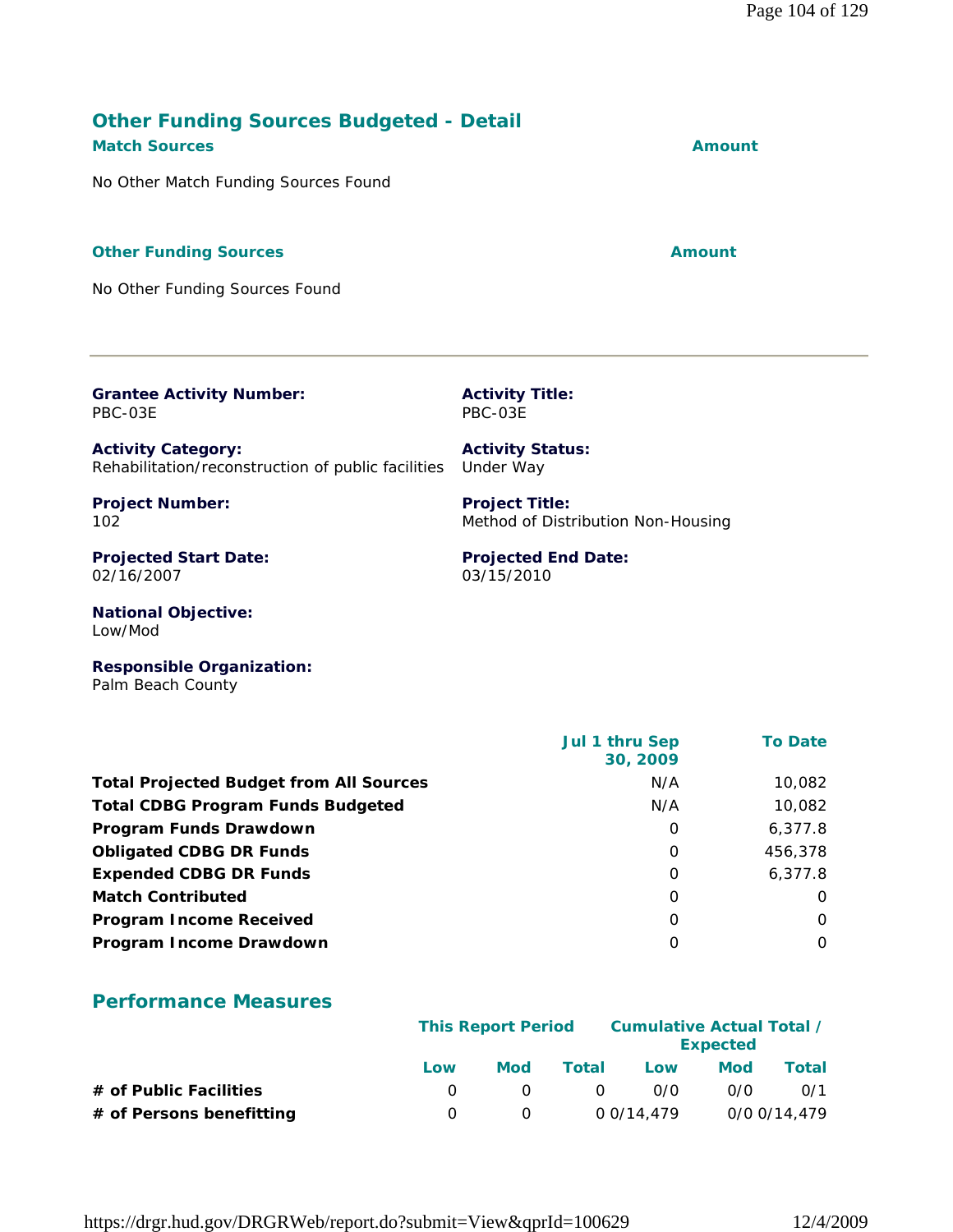#### **Activity Description:**

Senior/neighborhood center improvements (permanently affixed generators)

#### **Location Description:**

Palm Beach County - Delray Beach Senior Center

#### **Activity Progress Narrative:**

Activity has been completed.

NOTE TO HUD: FUNDS HAVE BEEN DEOBLIGATED. SINCE THEY WERE DEOBLIGATED AFTER 9/30, THE DEOBLIGATION IS NOT REFLECTED. DEOBLIGATED SHOW UP FOR THE QUARTER IN WHICH THEY WERE MADE. THEY WILL BE REFLECTED IN THE NEXT QPR. **WE WOULD SUGGEST THAT HUD CHANGE THIS FUNCTION SO THAT DEOBLIGATIONS SHOW UP WHEN THEY ARE MADE.**

| <b>Activity Location:</b><br><b>Address</b>                                     |                                                             | <b>City</b> | <b>State</b>  | <b>Zip</b> |
|---------------------------------------------------------------------------------|-------------------------------------------------------------|-------------|---------------|------------|
| No Activity Locations Found                                                     |                                                             |             |               |            |
| <b>Other Funding Sources Budgeted - Detail</b><br><b>Match Sources</b>          |                                                             |             | <b>Amount</b> |            |
| No Other Match Funding Sources Found                                            |                                                             |             |               |            |
| <b>Other Funding Sources</b>                                                    |                                                             |             | <b>Amount</b> |            |
| No Other Funding Sources Found                                                  |                                                             |             |               |            |
| <b>Grantee Activity Number:</b><br><b>PBC-031</b>                               | <b>Activity Title:</b><br><b>PBC-031</b>                    |             |               |            |
| <b>Activity Category:</b><br>Rehabilitation/reconstruction of public facilities | <b>Activity Status:</b><br>Under Way                        |             |               |            |
| <b>Project Number:</b><br>102                                                   | <b>Project Title:</b><br>Method of Distribution Non-Housing |             |               |            |

**Projected Start Date:** 02/16/2007

**Projected End Date:** 09/15/2009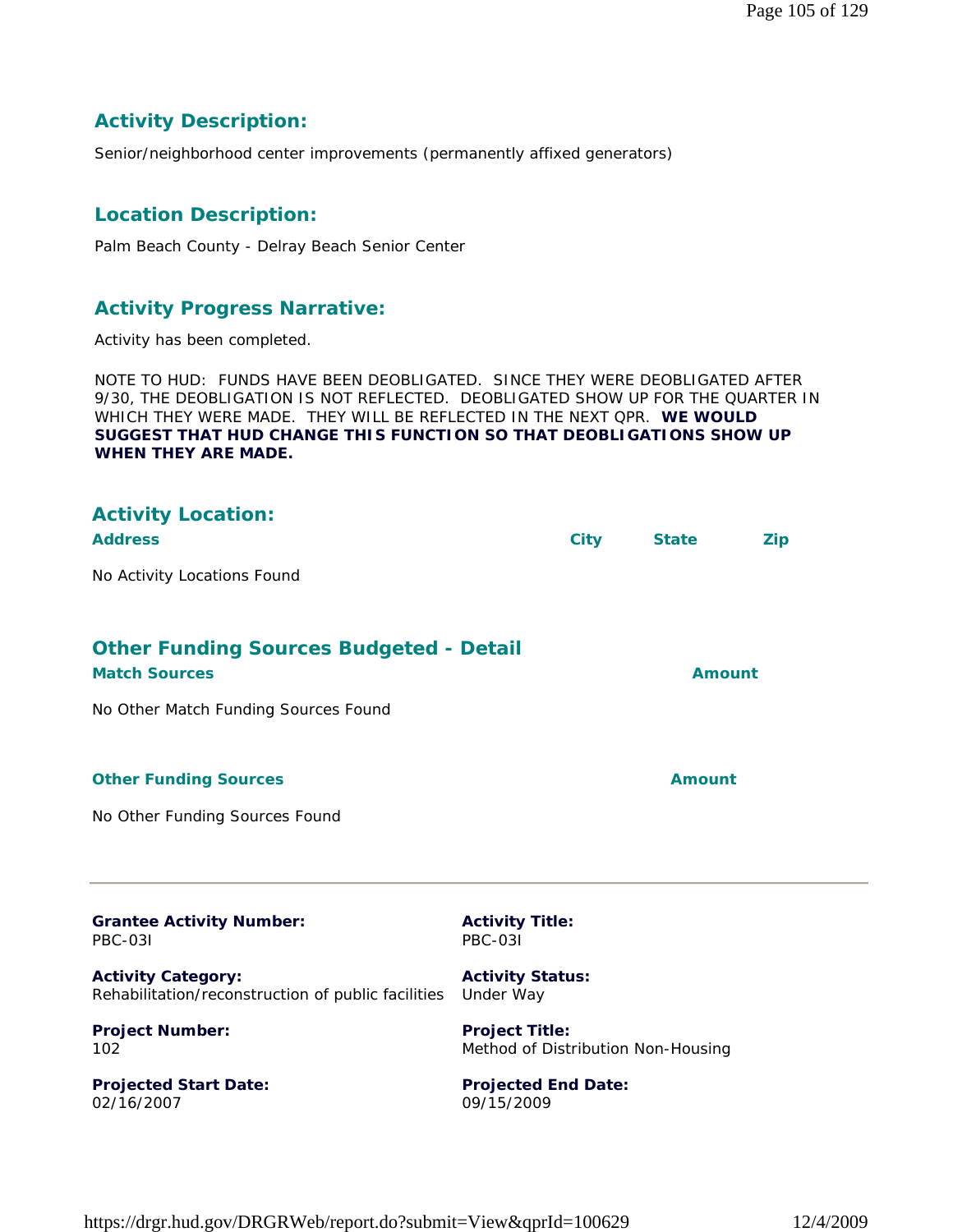#### **National Objective:** Low/Mod

#### **Responsible Organization:**

Palm Beach County

|                                                | Jul 1 thru Sep<br>30, 2009 | <b>To Date</b> |
|------------------------------------------------|----------------------------|----------------|
| <b>Total Projected Budget from All Sources</b> | N/A                        | 953,000        |
| <b>Total CDBG Program Funds Budgeted</b>       | N/A                        | 953,000        |
| Program Funds Drawdown                         | 0                          | 150,000        |
| <b>Obligated CDBG DR Funds</b>                 | O                          | 953,000        |
| <b>Expended CDBG DR Funds</b>                  | $\Omega$                   | 150,000        |
| <b>Match Contributed</b>                       | O                          | $\Omega$       |
| <b>Program Income Received</b>                 | 0                          | $\Omega$       |
| Program Income Drawdown                        | O                          | $\Omega$       |

#### **Performance Measures**

|                          | <b>This Report Period</b> |     |                | Cumulative Actual Total /<br><b>Expected</b> |                     |       |
|--------------------------|---------------------------|-----|----------------|----------------------------------------------|---------------------|-------|
|                          | Low                       | Mod | Total          | Low                                          | Mod                 | Total |
| # of Public Facilities   |                           |     | <u>വ</u>       | 0/0                                          | 0/0                 | 0/2   |
| # of Persons benefitting |                           |     | $\overline{0}$ |                                              | 0/0 0/4,360 0/7,075 |       |

#### **Activity Description:**

Flood and drainage improvements.

#### **Location Description:**

Palm Beach County - West Gate/Belevedere Homes and Green Acres

#### **Activity Progress Narrative:**

Activities classified under the CDBG activity number 03I are continuing to make progress. A new activity (A) was added to this category by Modification 4 to the DCA contract on *9/17/08. 38%*  (2928 of 7745 persons) of the total beneficiary target has been accomplished. *28%* (1407 of 4977 persons) of the total LMI target has been accomplished.

- (A) Work in progress.
- (S) Engineering design completed. Consultant submitted cost estimate. The County's Engineering Department is preparing bid documents.
- (P) Project completed.

| <b>Activity Location:</b> |  |
|---------------------------|--|
| <b>Address</b>            |  |

City State Zip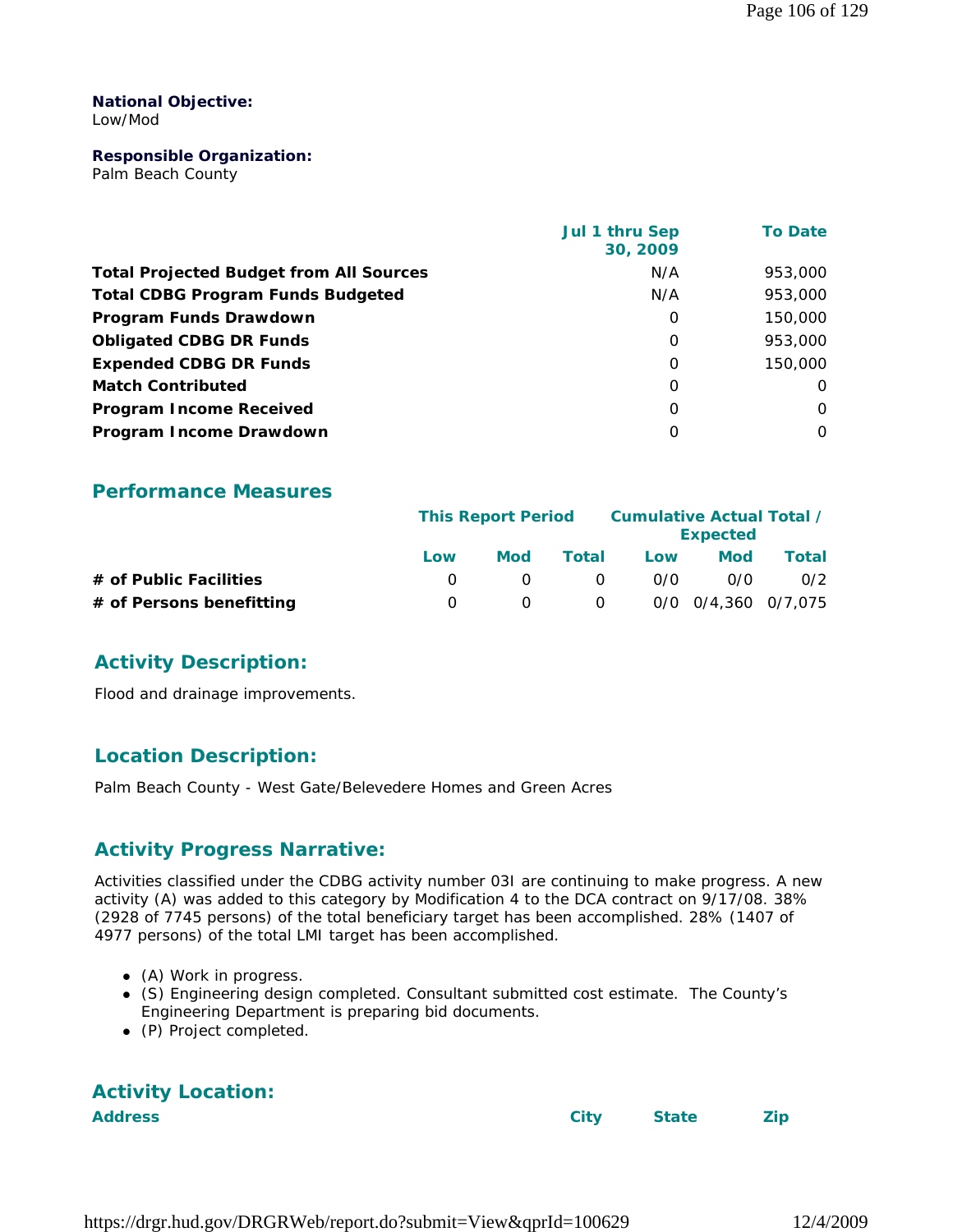No Activity Locations Found

# **Other Funding Sources Budgeted - Detail**

**Match Sources Amount** 

No Other Match Funding Sources Found

#### **Other Funding Sources Amount**

No Other Funding Sources Found

**Grantee Activity Number:** PBC-03J

**Activity Category:** Construction/reconstruction of water/sewer lines or systems

**Project Number:** 102

**Projected Start Date:** 02/16/2007

**National Objective:** Low/Mod

**Responsible Organization:** Palm Beach County

|                                                | Jul 1 thru Sep<br>30, 2009 | <b>To Date</b> |
|------------------------------------------------|----------------------------|----------------|
| <b>Total Projected Budget from All Sources</b> | N/A                        | 650,000        |
| <b>Total CDBG Program Funds Budgeted</b>       | N/A                        | 650,000        |
| Program Funds Drawdown                         | O                          | $\Omega$       |
| <b>Obligated CDBG DR Funds</b>                 | O                          | 650,000        |
| <b>Expended CDBG DR Funds</b>                  | O                          | 0              |
| <b>Match Contributed</b>                       | $\Omega$                   | $\Omega$       |
| <b>Program Income Received</b>                 | 0                          | $\Omega$       |
| Program Income Drawdown                        | $\Omega$                   | $\Omega$       |

# **Performance Measures**

| <b>This Report Period</b> |
|---------------------------|
|                           |
| Low                       |

https://drgr.hud.gov/DRGRWeb/report.do?submit=View&qprId=100629 12/4/2009

**Activity Title:** PBC-03J

**Activity Status:** Under Way

**Project Title:** Method of Distribution Non-Housing

#### **Projected End Date:** 09/15/2009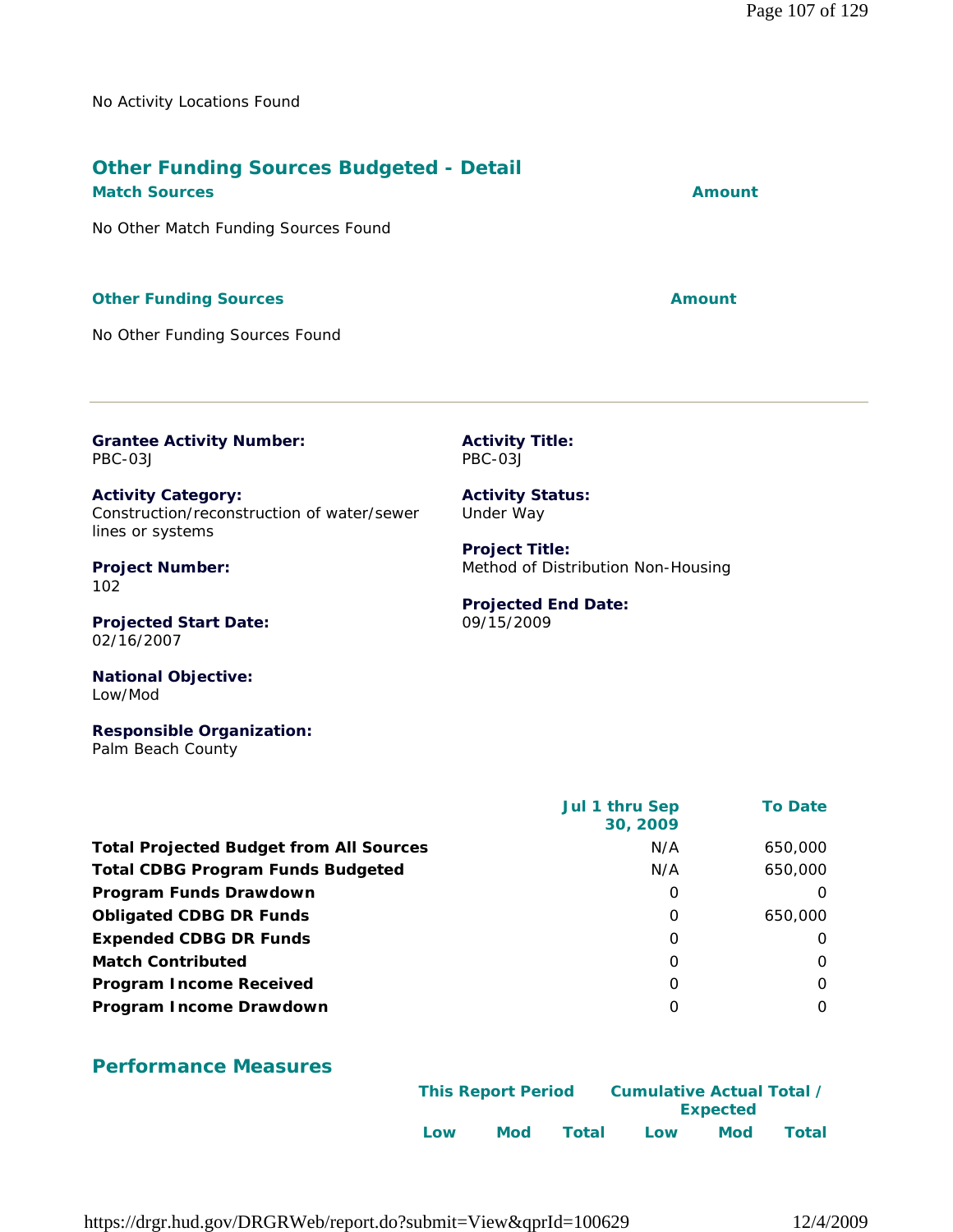| # of Public Facilities   | $\begin{array}{cccc} 0 & 0 & 0 \end{array}$ |  | റ ⁄റ        | 0/1 |
|--------------------------|---------------------------------------------|--|-------------|-----|
| # of Persons benefitting | $0 \t 0 \t 0/2,953$                         |  | 0/0 0/4.147 |     |

### **Activity Description:**

Sewer line replacement.

#### **Location Description:**

Palm Beach County - West Gate, Belevedere Homes

#### **Activity Progress Narrative:**

0% of the beneficiary target has been accomplished as associated activities are yet to be complete.

- (S) Engineering design completed.
- (T) New Sewer Line Replacement project PBCWUD/Pahokee.

# **Activity Location:**

| <b>Address</b>                                                         | <b>City</b> | <b>State</b> | <b>Zip</b> |
|------------------------------------------------------------------------|-------------|--------------|------------|
| No Activity Locations Found                                            |             |              |            |
| <b>Other Funding Sources Budgeted - Detail</b><br><b>Match Sources</b> |             | Amount       |            |
| No Other Match Funding Sources Found                                   |             |              |            |
| <b>Other Funding Sources</b>                                           |             | Amount       |            |

No Other Funding Sources Found

**Project Number:**

102

| <b>Grantee Activity Number:</b>        | <b>Activity Title:</b>  |
|----------------------------------------|-------------------------|
| PBC-03K                                | PBC-03K                 |
| <b>Activity Category:</b>              | <b>Activity Status:</b> |
| Construction/reconstruction of streets | Under Way               |

**Project Title:** Method of Distribution Non-Housing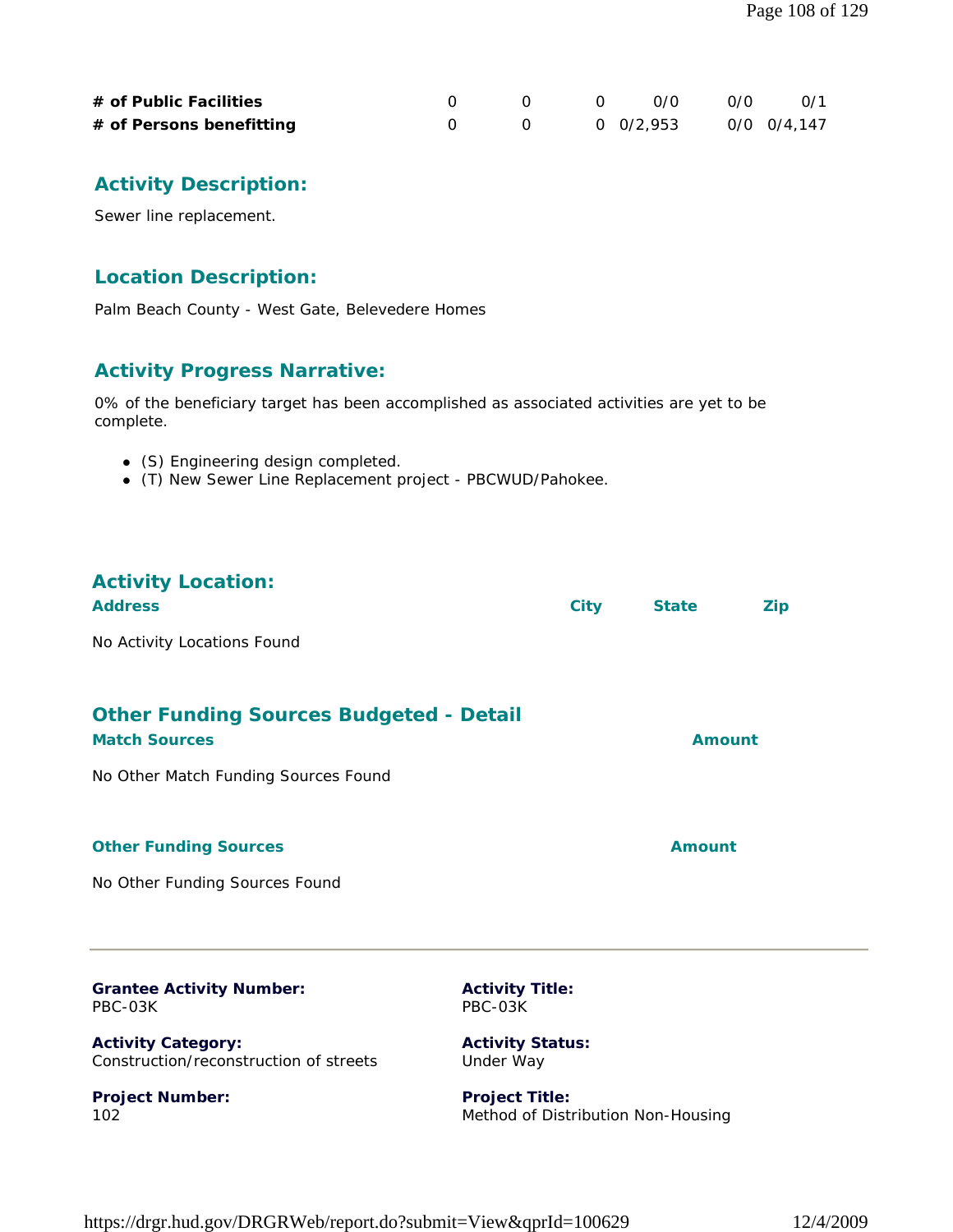#### **Projected Start Date:** 02/16/2007

#### **Projected End Date:** 09/15/2009

## **National Objective:**

Low/Mod

**Responsible Organization:**

Palm Beach County

|                                                | Jul 1 thru Sep<br>30, 2009 | <b>To Date</b> |
|------------------------------------------------|----------------------------|----------------|
| <b>Total Projected Budget from All Sources</b> | N/A                        | 252,500        |
| <b>Total CDBG Program Funds Budgeted</b>       | N/A                        | 252,500        |
| Program Funds Drawdown                         | 0                          | $\Omega$       |
| <b>Obligated CDBG DR Funds</b>                 | $\Omega$                   | 252,500        |
| <b>Expended CDBG DR Funds</b>                  | 0                          | $\Omega$       |
| <b>Match Contributed</b>                       | $\Omega$                   | $\Omega$       |
| <b>Program Income Received</b>                 | $\Omega$                   | $\Omega$       |
| Program Income Drawdown                        | $\Omega$                   | $\Omega$       |

#### **Performance Measures**

|                                           |              | <b>This Report Period</b> |          | Cumulative Actual Total / | <b>Expected</b> |             |
|-------------------------------------------|--------------|---------------------------|----------|---------------------------|-----------------|-------------|
|                                           | Low          | Mod                       | Total    | Low                       | <b>Mod</b>      | Total       |
| # of Persons benefitting                  | <sup>o</sup> |                           | $\Omega$ | 0/23                      | 0/0             | 0/23        |
| # of Linear feet of Public<br>Improvement | O.           | $\Omega$                  | $\Omega$ | 0/0                       |                 | 0/0 0/1.150 |

### **Activity Description:**

Street improvements.

### **Location Description:**

Palm Beach County - City of Delray Beach: Mango Drive and SW 7th Avenue

#### **Activity Progress Narrative:**

(03K) 0% of the beneficiary target has been accomplished as associated activities are yet to be complete. Notice To Proceed issued for these activities on *3/23/09.* Construction of the activities will be the next step.

- (F) Project near completion.
- (G) Project near completion.

# **Activity Location:**

**Address City State Zip**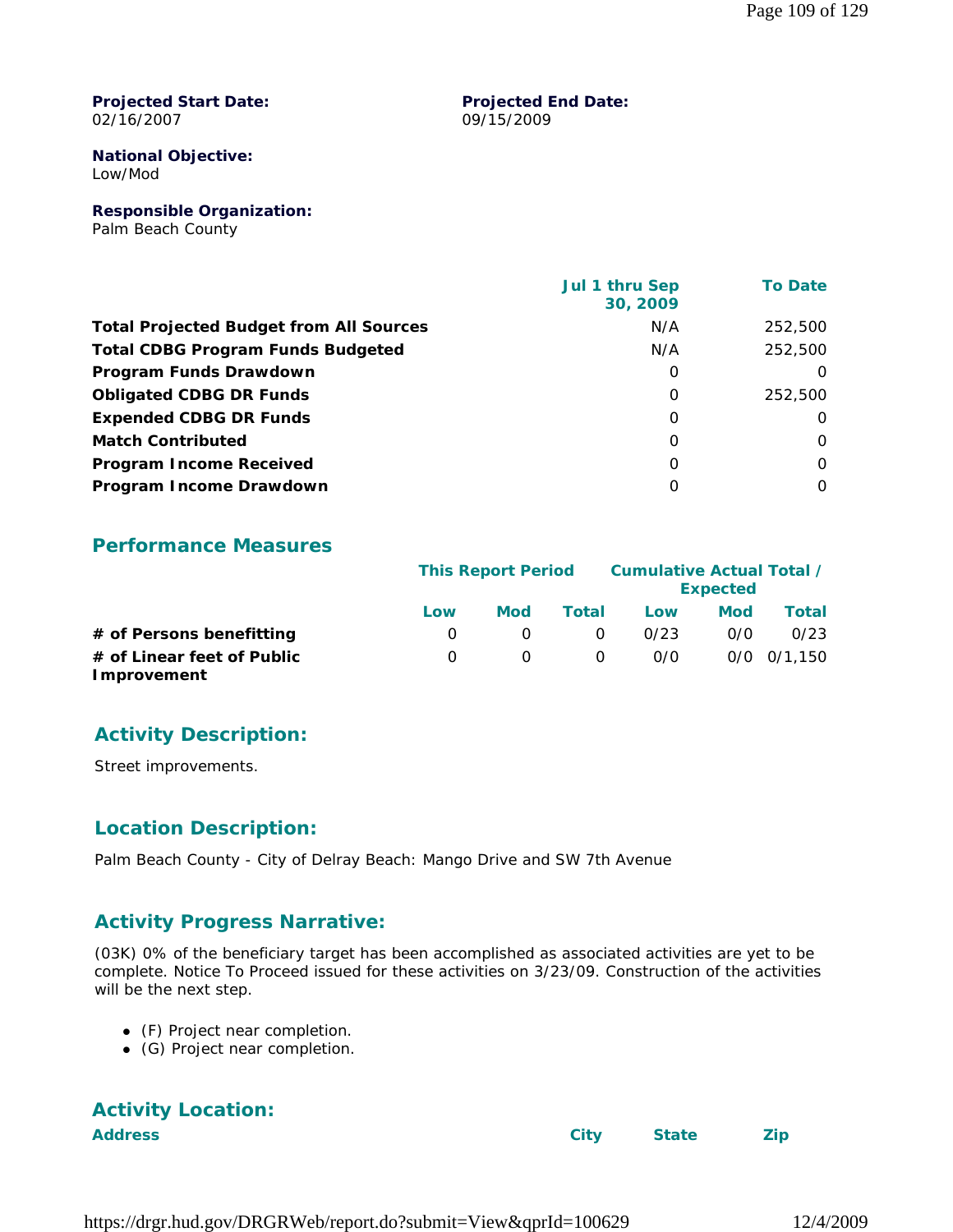No Activity Locations Found

#### **Other Funding Sources Budgeted - Detail Match Sources Amount**

No Other Match Funding Sources Found

#### **Other Funding Sources Amount** 2008 2012 12:30 Amount

No Other Funding Sources Found

**Grantee Activity Number:** PBC-04A

**Activity Category:** Clearance and Demolition

**Project Number:** 101

**Projected Start Date:** 02/16/2007

**National Objective:** Low/Mod

**Responsible Organization:** Palm Beach County

|                                                | <b>Jul 1 thru Sep</b><br>30, 2009 | <b>To Date</b> |
|------------------------------------------------|-----------------------------------|----------------|
| <b>Total Projected Budget from All Sources</b> | N/A                               | 941,446        |
| <b>Total CDBG Program Funds Budgeted</b>       | N/A                               | 941,446        |
| Program Funds Drawdown                         | 0                                 | 801,446        |
| <b>Obligated CDBG DR Funds</b>                 | $\Omega$                          | 1,427,993      |
| <b>Expended CDBG DR Funds</b>                  | 0                                 | 801,446        |
| <b>Match Contributed</b>                       | 0                                 | $\Omega$       |
| <b>Program Income Received</b>                 | $\Omega$                          | 0              |
| Program Income Drawdown                        | O                                 | $\Omega$       |

### **Performance Measures**

|     | <b>This Report Period</b> |       | Cumulative Actual Total / | <b>Expected</b> |       |
|-----|---------------------------|-------|---------------------------|-----------------|-------|
| Low | Mod                       | Total | Low                       | <b>Mod</b>      | Total |

**Activity Title:** PBC-04A

**Activity Status:** Under Way

**Project Title:** Method of Distribution Housing

**Projected End Date:** 03/15/2010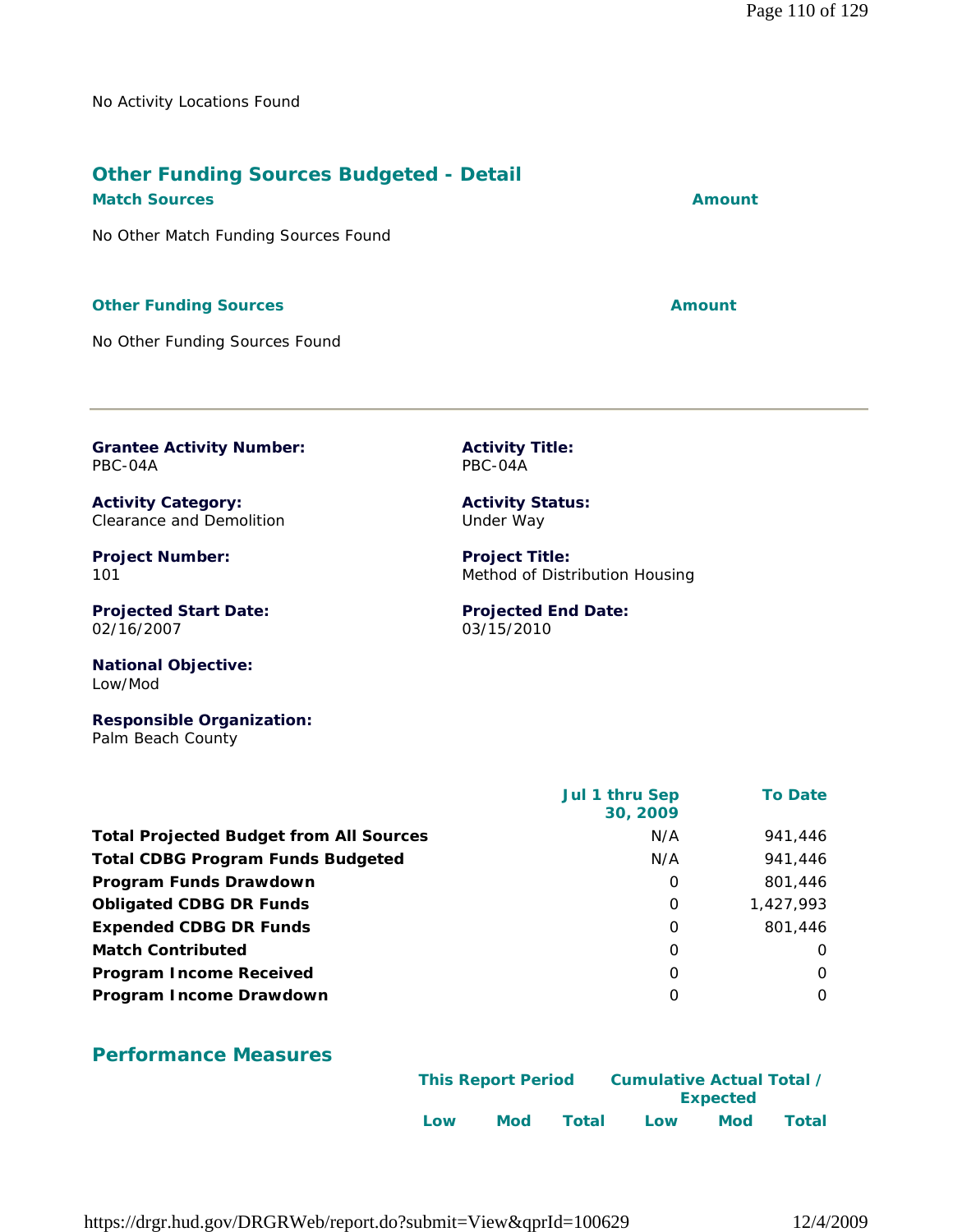| # of housing units |  | 0    0    0/0    0/0   0/220 |  |
|--------------------|--|------------------------------|--|
|                    |  |                              |  |

### **Activity Description:**

Demolish delapidated housing units

#### **Location Description:**

**Project Number:**

101

Palm Beach County - Centro Campesino Farmworker Center and City of Delray Beach

#### **Activity Progress Narrative:**

Over 74% (2055 of 2766 persons) of the total beneficiary target has been accomplished. Over 71% (1786 of 2497 persons) of the total LMI has been accomplished. The remaining activity is on hold pending environmental clearance.

NOTE TO HUD: FUNDS HAVE BEEN DEOBLIGATED. SINCE THEY WERE DEOBLIGATED AFTER 9/30, THE DEOBLIGATION IS NOT REFLECTED. DEOBLIGATED SHOW UP FOR THE QUARTER IN WHICH THEY WERE MADE. THEY WILL BE REFLECTED IN THE NEXT QPR. **WE WOULD SUGGEST THAT HUD CHANGE THIS FUNCTION SO THAT DEOBLIGATIONS SHOW UP WHEN THEY ARE MADE.**

| <b>Activity Location:</b><br><b>Address</b>                            | <b>City</b> | <b>State</b>  | <b>Zip</b> |
|------------------------------------------------------------------------|-------------|---------------|------------|
| No Activity Locations Found                                            |             |               |            |
|                                                                        |             |               |            |
| <b>Other Funding Sources Budgeted - Detail</b><br><b>Match Sources</b> |             | <b>Amount</b> |            |
| No Other Match Funding Sources Found                                   |             |               |            |
|                                                                        |             |               |            |
| <b>Other Funding Sources</b>                                           |             | Amount        |            |
| No Other Funding Sources Found                                         |             |               |            |

| <b>Grantee Activity Number:</b><br>PBC-12                            | <b>Activity Title:</b><br><b>PBC-12</b> |  |
|----------------------------------------------------------------------|-----------------------------------------|--|
| <b>Activity Category:</b><br>Construction of new replacement housing | <b>Activity Status:</b><br>Under Way    |  |

**Project Title:** Method of Distribution Housing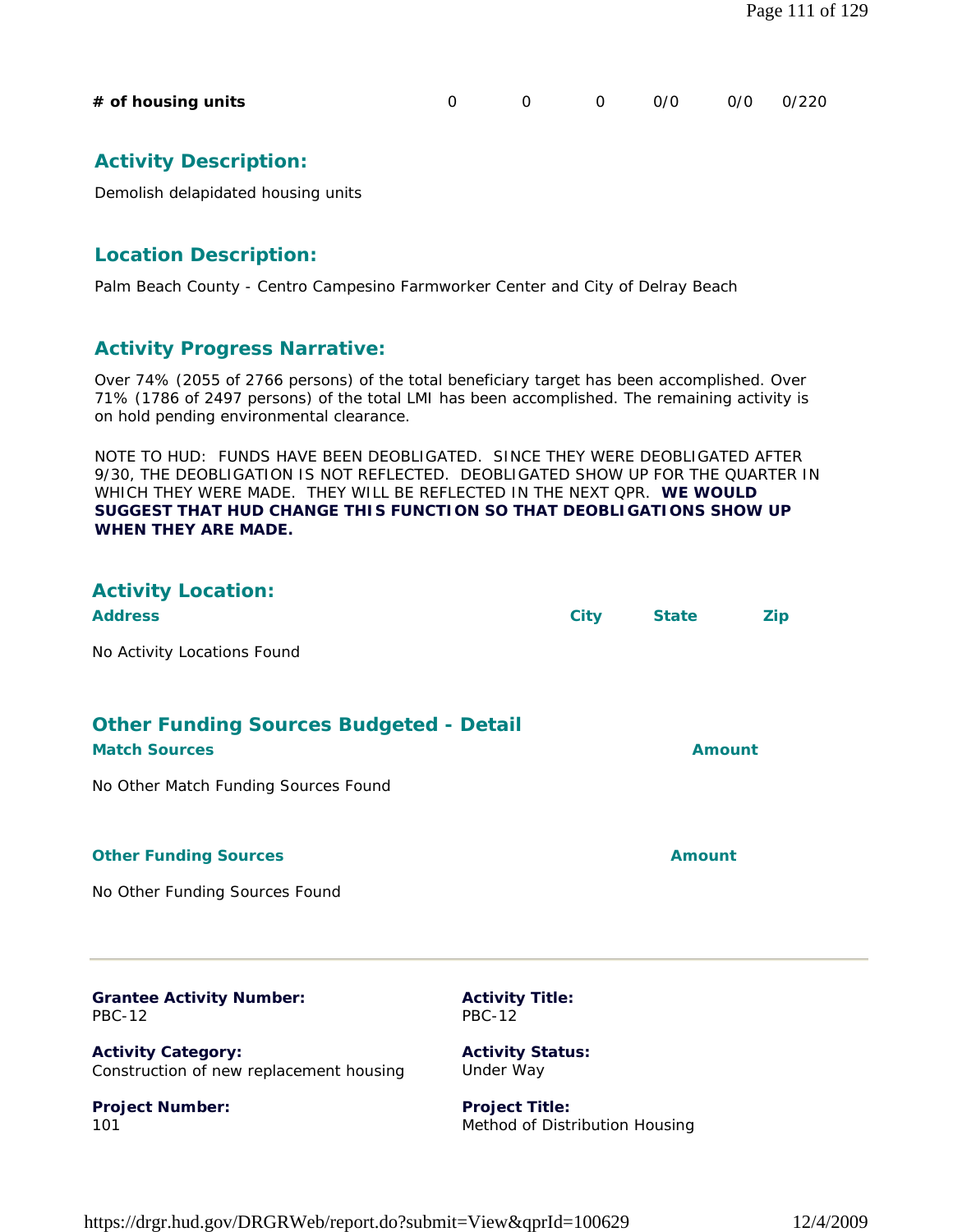#### **Projected Start Date:** 02/16/2007

#### **Projected End Date:** 09/15/2009

**National Objective:** Low/Mod

**Responsible Organization:** Palm Beach County

| Jul 1 thru Sep<br>30, 2009 | <b>To Date</b> |
|----------------------------|----------------|
| N/A                        | 5,005,000      |
| N/A                        | 5,005,000      |
| 2,104,496.56               | 2,956,090.37   |
| 0                          | 5,005,000      |
| 2,104,496.56               | 2,956,090.37   |
| 0                          | $\Omega$       |
| 0                          | $\Omega$       |
| $\Omega$                   | $\Omega$       |
|                            |                |

#### **Performance Measures**

|                             | <b>This Report Period</b> |            |          | Cumulative Actual Total / | <b>Expected</b> |       |
|-----------------------------|---------------------------|------------|----------|---------------------------|-----------------|-------|
|                             | Low                       | <b>Mod</b> | Total    | Low                       | <b>Mod</b>      | Total |
| # of housing units          |                           |            | $\Omega$ | 0/0                       | 0/0             | 0/45  |
| # of Households benefitting | $\left( \right)$          |            | $\Omega$ | 0/45                      | 0/0             | 0/45  |

#### **Activity Description:**

Replacement housing for victims of hurricane.

#### **Location Description:**

Palm Beach County -multiple sites - Boynton Beach, Centro Campesino Farmworker area, In the Pines subdivision, Noah Development Corporation service area

### **Activity Progress Narrative:**

0% of the beneficiary target has been accomplished as associated activities are yet to be complete.

- Activity (l) was deleted and funds replaced with Activities (V) and (W).
- (K) Construction Completed. DBA compliance under review, MBE Report under review, URA requirements due from In The Pines. Time Extension to BCC.
- (C) Centro Campesino Nilia Lago project- It is anticipated that all funding will be reprogrammed due to adverse environmental conditions.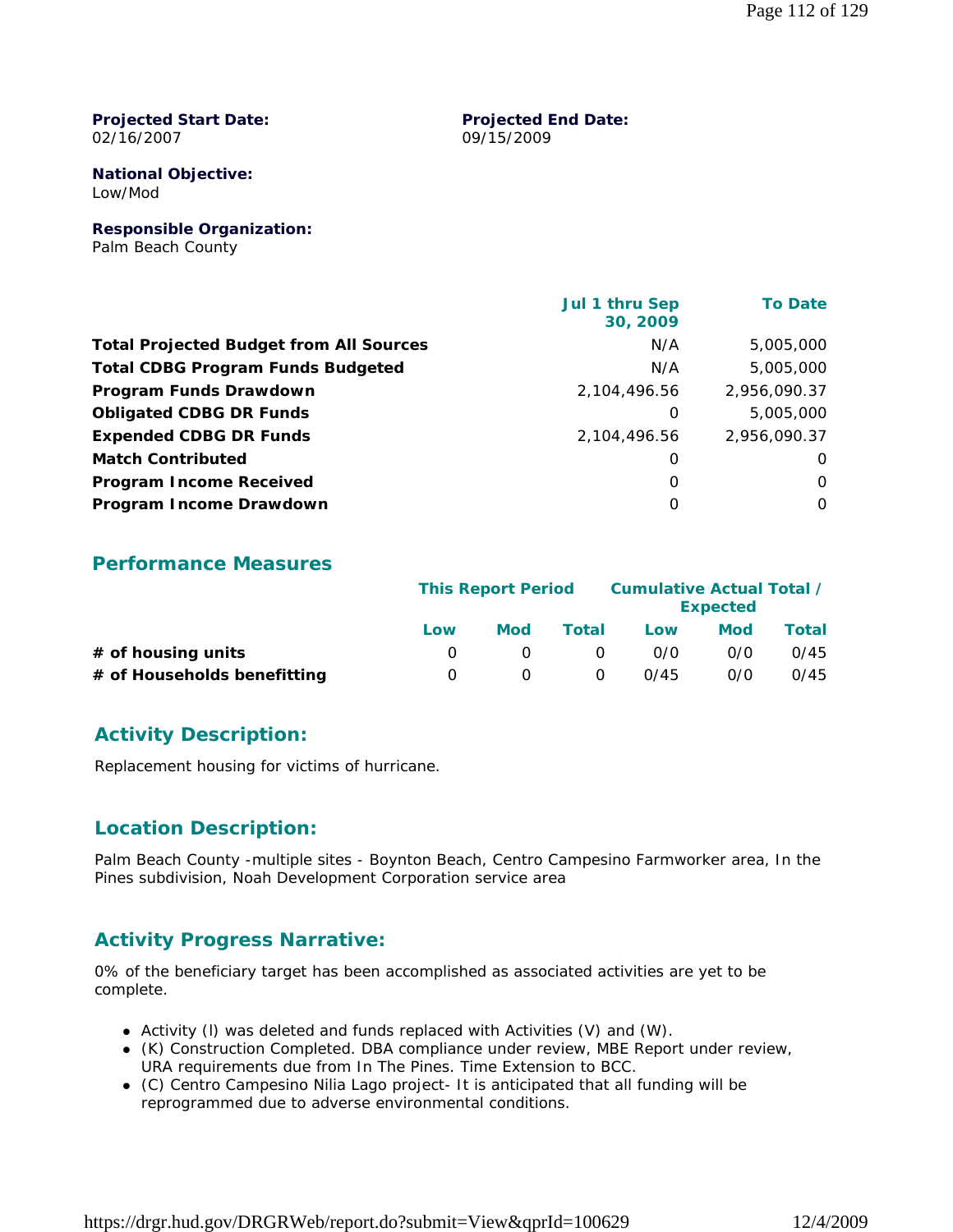| <b>Activity Location:</b><br><b>Address</b><br>No Activity Locations Found              |                                                         | <b>City</b>    | <b>State</b>  | <b>Zip</b>     |  |  |
|-----------------------------------------------------------------------------------------|---------------------------------------------------------|----------------|---------------|----------------|--|--|
| <b>Other Funding Sources Budgeted - Detail</b>                                          |                                                         |                |               |                |  |  |
| <b>Match Sources</b>                                                                    |                                                         |                |               | <b>Amount</b>  |  |  |
| No Other Match Funding Sources Found                                                    |                                                         |                |               |                |  |  |
| <b>Other Funding Sources</b>                                                            |                                                         |                | <b>Amount</b> |                |  |  |
| No Other Funding Sources Found                                                          |                                                         |                |               |                |  |  |
| <b>Grantee Activity Number:</b><br><b>PBC-14A</b>                                       | <b>Activity Title:</b><br>PBC-14A                       |                |               |                |  |  |
| <b>Activity Category:</b><br>Rehabilitation/reconstruction of residential<br>structures | <b>Activity Status:</b><br>Under Way                    |                |               |                |  |  |
| <b>Project Number:</b><br>101                                                           | <b>Project Title:</b><br>Method of Distribution Housing |                |               |                |  |  |
| <b>Projected Start Date:</b><br>02/16/2007                                              | <b>Projected End Date:</b><br>09/15/2010                |                |               |                |  |  |
| <b>National Objective:</b><br>Low/Mod                                                   |                                                         |                |               |                |  |  |
| <b>Responsible Organization:</b><br>Palm Beach County                                   |                                                         |                |               |                |  |  |
|                                                                                         |                                                         | Jul 1 thru Sep | 30, 2009      | <b>To Date</b> |  |  |
| <b>Total Projected Budget from All Sources</b>                                          |                                                         |                | N/A           | 6,652,495      |  |  |

**Total CDBG Program Funds Budgeted** N/A 6,652,495 **Program Funds Drawdown** 20,473.73 106,935.22 **Obligated CDBG DR Funds 0** 7,274,181 **Expended CDBG DR Funds** 20,473.73 106,935.22 **Match Contributed** 0 0 **Program Income Received** 0 0 **Program Income Drawdown** 0 0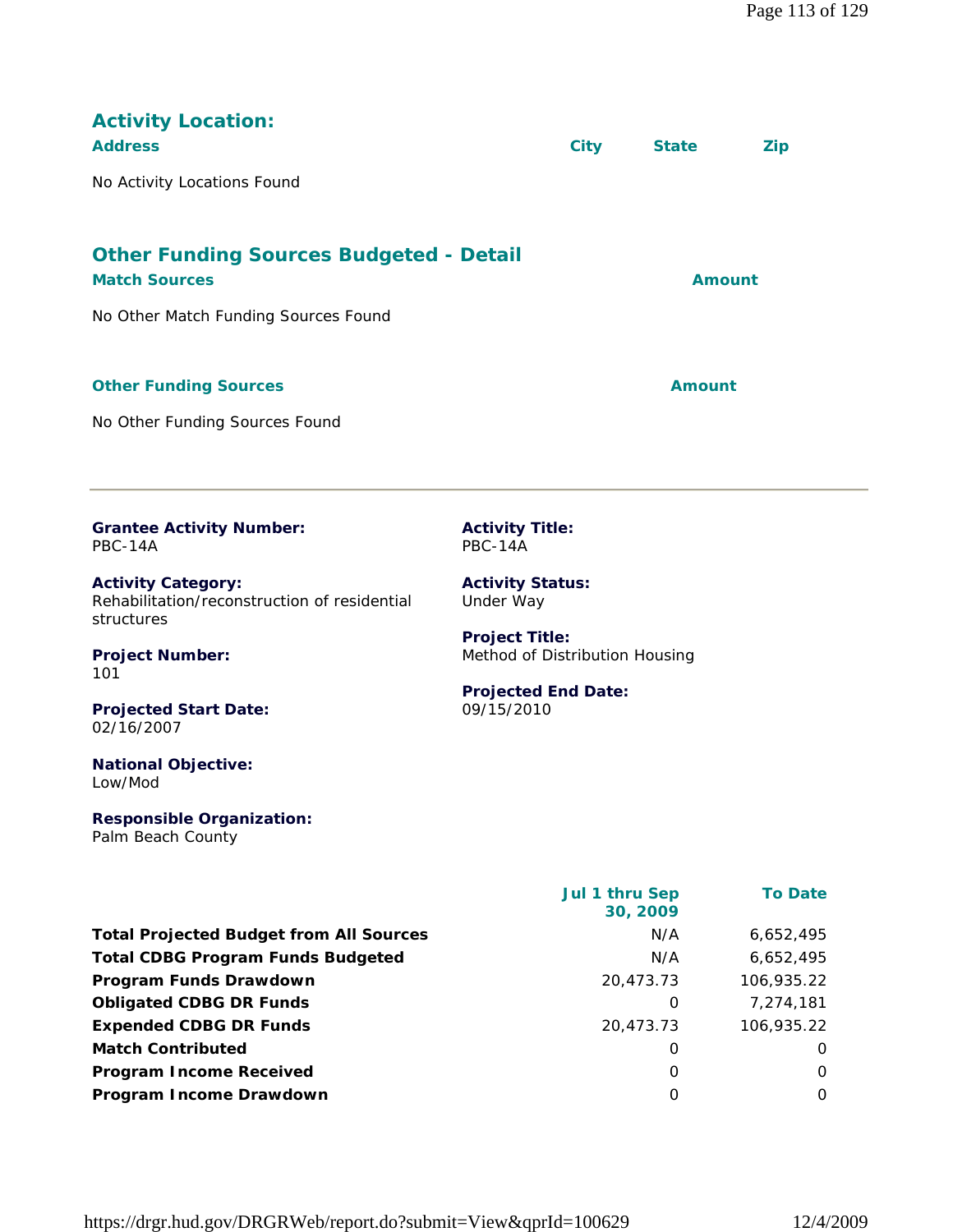#### **Performance Measures**

|                             |     | <b>This Report Period</b> |          |       | Cumulative Actual Total /<br><b>Expected</b> |       |
|-----------------------------|-----|---------------------------|----------|-------|----------------------------------------------|-------|
|                             | Low | <b>Mod</b>                | Total    | Low   | Mod                                          | Total |
| $#$ of housing units        |     |                           | $\Omega$ | 0/0   | 0/0                                          | 0/263 |
| # of Households benefitting | n.  |                           | $\Omega$ | 0/263 | 0/0                                          | 0/263 |

### **Activity Description:**

Residential rehabilitation.

#### **Location Description:**

Palm Beach County - Belle Glade, Boynton Beach, Delray Beach, Riviera Beach, and We Help CDC

### **Activity Progress Narrative:**

0% of the beneficiary target has been accomplished as associated activities are yet to be complete.

- Activity (A) was deleted and funds were reprogrammed to the City of Belle Glade SW 14th Street Drainage activity.
- (B) Draft Agreement for rehab component sent to city for review. Replacement component to be added to draft.
- (H) City completed 6 rehabs. File closeout In progress for these rehabs.
- (M) City submitted 29 write-ups to County for review. County reviewed and commented. City to resubmit.
- (N) Received 2 files for County review.

# **Activity Location: Address City State Zip** No Activity Locations Found **Other Funding Sources Budgeted - Detail Match Sources Amount** No Other Match Funding Sources Found **Other Funding Sources Amount Amount Amount** No Other Funding Sources Found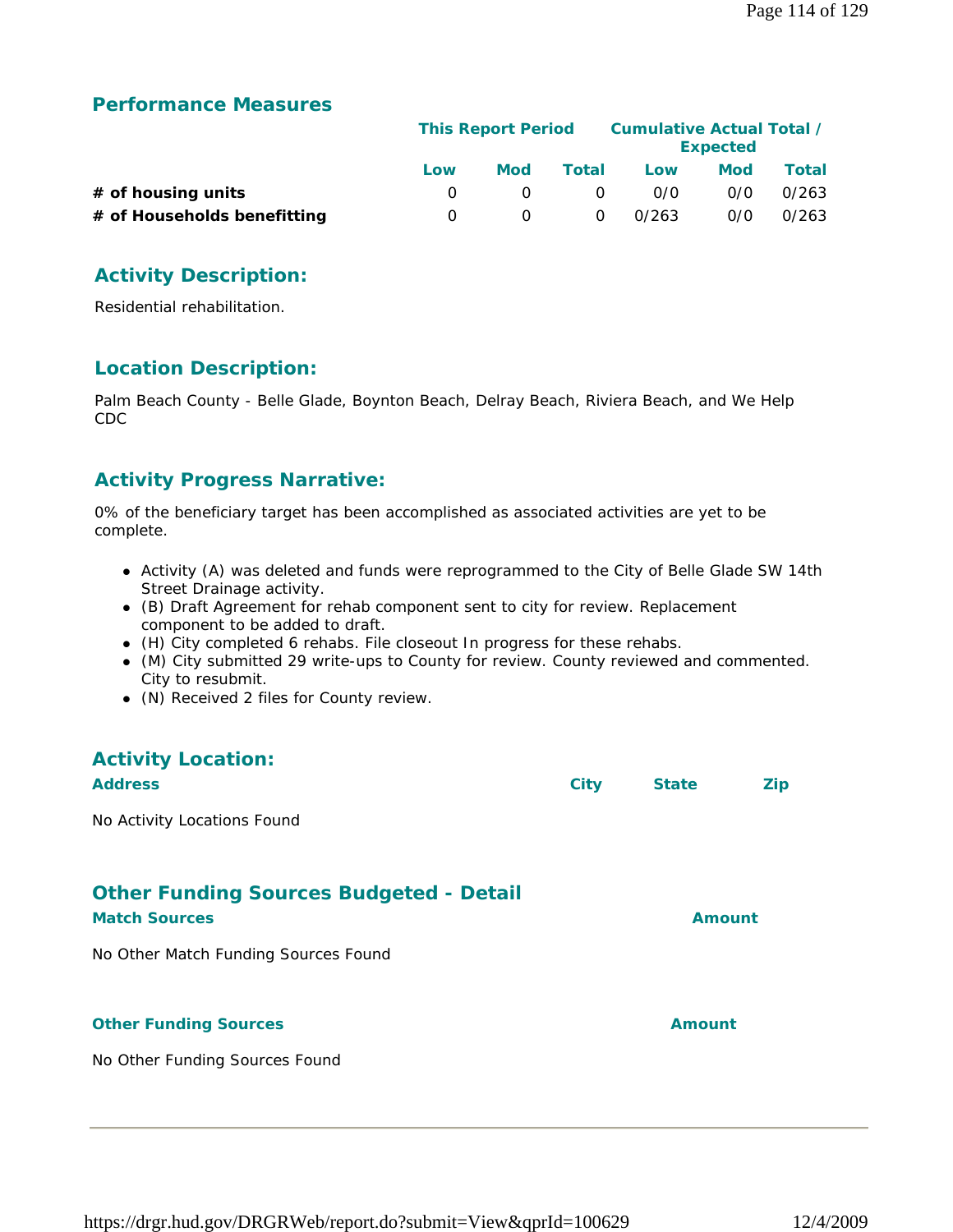#### **Grantee Activity Number:** PBC-14B

**Activity Title:** PBC-14B

**Project Title:**

03/15/2010

**Projected End Date:**

Method of Distribution Housing

**Activity Category:** Affordable Rental Housing (KRW and Ike Grants Under Way Only) **Activity Status:**

#### **Project Number:** 101

**Projected Start Date:** 02/16/2007

### **National Objective:**

Low/Mod

#### **Responsible Organization:**

Palm Beach County

|                                                | Jul 1 thru Sep<br>30, 2009 | <b>To Date</b> |
|------------------------------------------------|----------------------------|----------------|
| <b>Total Projected Budget from All Sources</b> | N/A                        | 1,872,212      |
| <b>Total CDBG Program Funds Budgeted</b>       | N/A                        | 1,872,212      |
| Program Funds Drawdown                         | 3,586                      | 24,129.65      |
| <b>Obligated CDBG DR Funds</b>                 | 0                          | 1,718,665      |
| <b>Expended CDBG DR Funds</b>                  | 3,586                      | 24,129.65      |
| <b>Match Contributed</b>                       | 0                          | $\Omega$       |
| <b>Program Income Received</b>                 | 0                          | O              |
| Program Income Drawdown                        | $\Omega$                   | $\Omega$       |

#### **Performance Measures**

|                          | <b>This Report Period</b> |     |          | Cumulative Actual Total / | <b>Expected</b> |       |
|--------------------------|---------------------------|-----|----------|---------------------------|-----------------|-------|
|                          | Low                       | Mod | Total    | Low                       | Mod             | Total |
| # of Public Facilities   |                           |     | $\Omega$ | 0/0                       | 0/0             | 2/2   |
| # of Persons benefitting |                           |     | 0        | 0/0                       | 4/492           | 4/500 |

#### **Activity Description:**

Installation of permanently affixed generators at a foster care facility and an elderly facility.

#### **Location Description:**

Palm Beach County - The Haven Foster Care Facility and Delray Beach Elderly Facility.

#### **Activity Progress Narrative:**

7% (56 of 800 persons) of the total beneficiary target has been accomplished; 6% (48 of 792

https://drgr.hud.gov/DRGRWeb/report.do?submit=View&qprId=100629 12/4/2009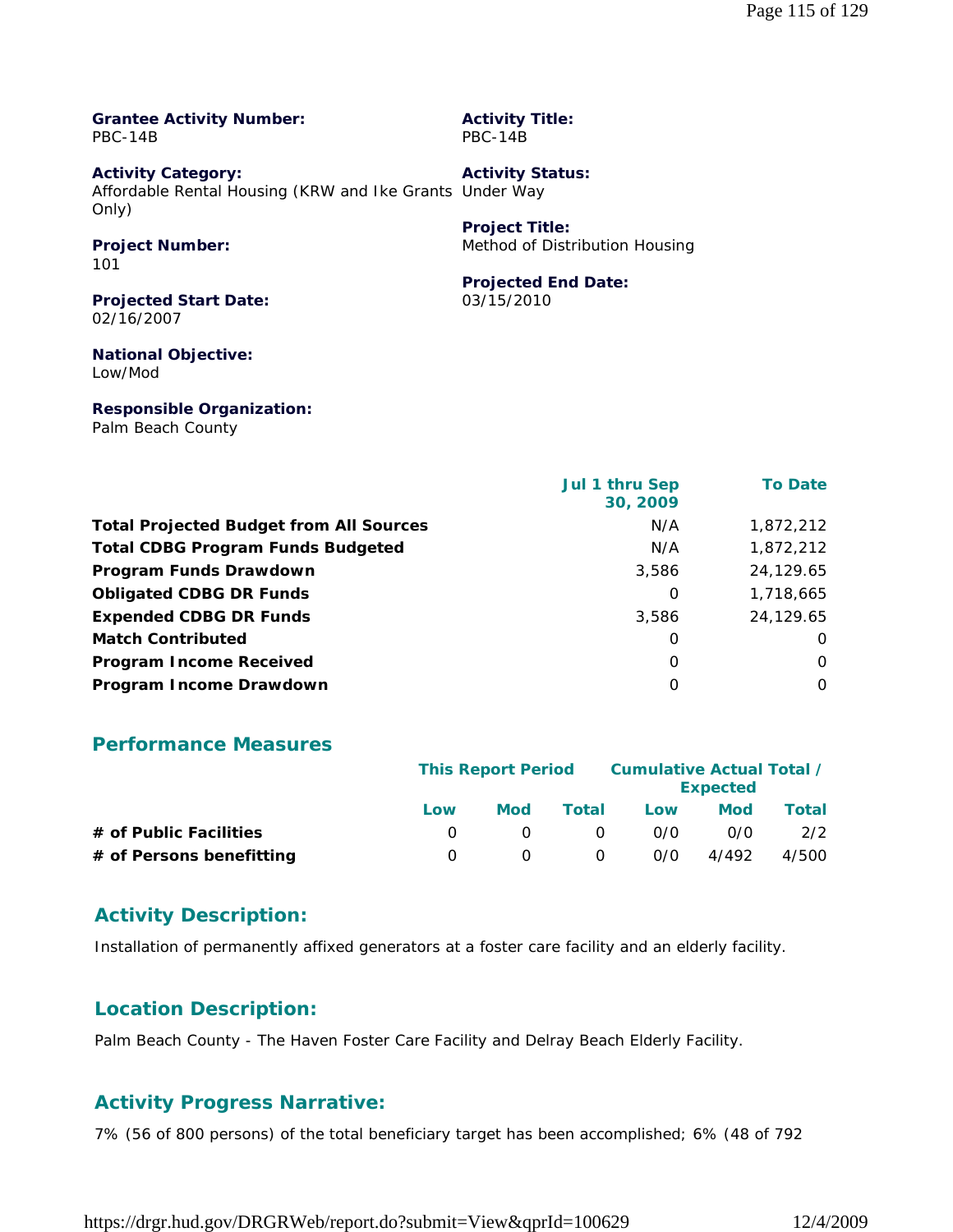persons) of the LMI target has been accomplished;

- (V) & (W) NOAH Asbestos Surveys Complete at both sites No Issues. Bid Advertised. Time extension Required.
- (I) has been completed.
- (A) Amend \$136,547 in additional funding & time extension to BCC.

| <b>Activity Location:</b><br><b>Address</b>                            | <b>City</b> | <b>State</b> | <b>Zip</b> |
|------------------------------------------------------------------------|-------------|--------------|------------|
| No Activity Locations Found                                            |             |              |            |
| <b>Other Funding Sources Budgeted - Detail</b><br><b>Match Sources</b> |             | Amount       |            |
| No Other Match Funding Sources Found                                   |             |              |            |
| <b>Other Funding Sources</b>                                           |             | Amount       |            |
| No Other Funding Sources Found                                         |             |              |            |

**Activity Title:** PBC-21A

**Activity Status:** Under Way

**Project Title:** Administrative Costs

03/15/2010

**Projected End Date:**

**Grantee Activity Number:** PBC-21A

**Activity Category:** Administration

**Project Number:** 099

**Projected Start Date:** 02/16/2007

**National Objective:** N/A

**Responsible Organization:** Palm Beach County

|                                                | Jul 1 thru Sep | <b>To Date</b> |
|------------------------------------------------|----------------|----------------|
|                                                | 30, 2009       |                |
| <b>Total Projected Budget from All Sources</b> | N/A            | 549.648        |
| <b>Total CDBG Program Funds Budgeted</b>       | N/A            | 549.648        |
| Program Funds Drawdown                         | 30,562.7       | 236,322.81     |
| <b>Obligated CDBG DR Funds</b>                 |                | 346,666        |

https://drgr.hud.gov/DRGRWeb/report.do?submit=View&qprId=100629 12/4/2009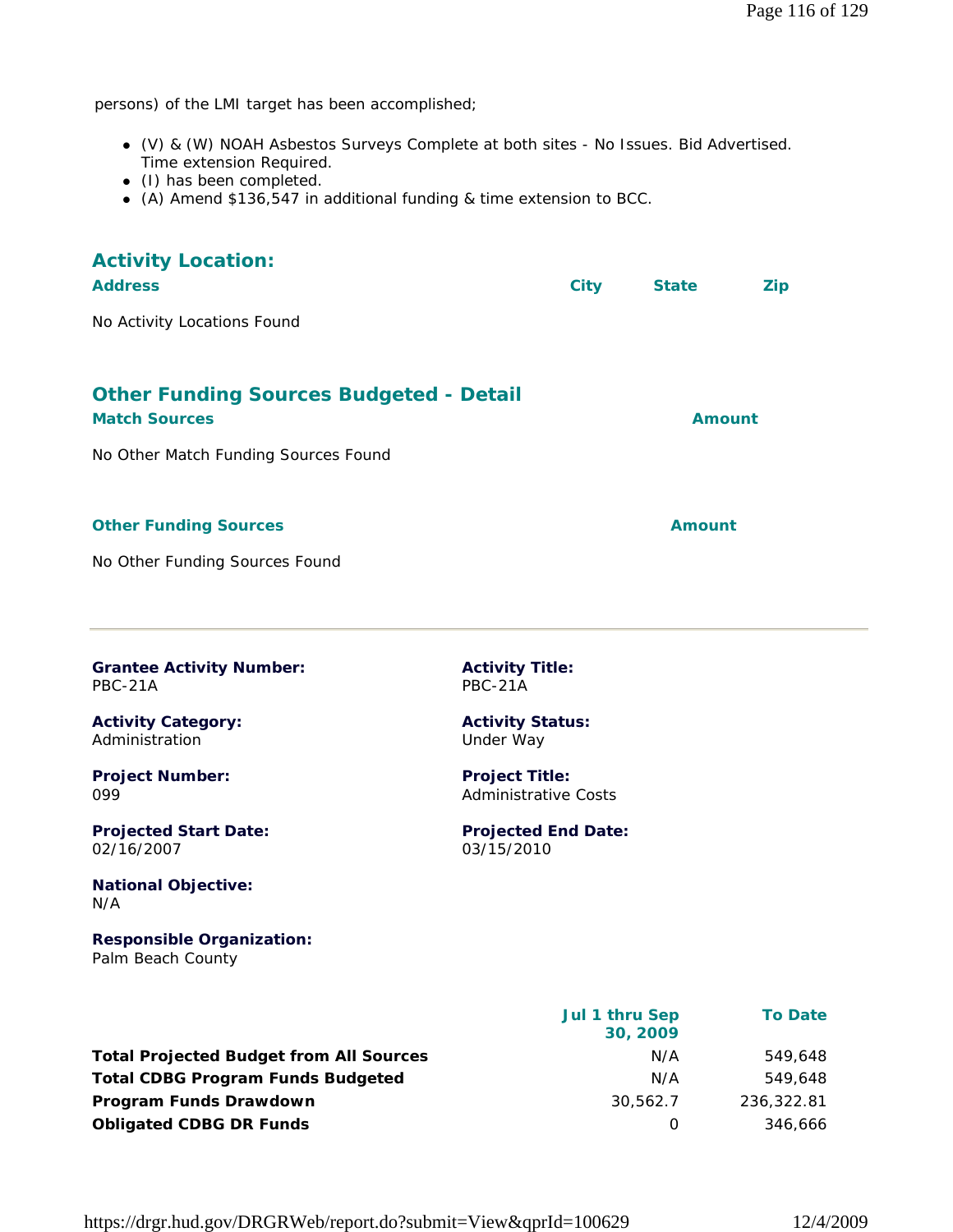| <b>Expended CDBG DR Funds</b>  | 30.562.7 | 236,322.81 |
|--------------------------------|----------|------------|
| <b>Match Contributed</b>       |          |            |
| <b>Program Income Received</b> |          |            |
| Program Income Drawdown        |          |            |

#### **Performance Measures**

|                               | <b>This Report Period</b> |     |       | Cumulative Actual Total / | <b>Expected</b> |       |
|-------------------------------|---------------------------|-----|-------|---------------------------|-----------------|-------|
|                               | l ow                      | Mod | Total | Low                       | <b>Mod</b>      | Total |
| No Performance Measures Found |                           |     |       |                           |                 |       |

#### **Activity Description:**

Administrative costs associated with disaster recovery activities.

#### **Location Description:**

Palm Beach County

#### **Activity Progress Narrative:**

Administrative activities are underway and will continue until the disaster recovery activities are completed.

| <b>Activity Location:</b><br><b>Address</b>                                                                    | <b>City</b> | <b>State</b> | Zip |
|----------------------------------------------------------------------------------------------------------------|-------------|--------------|-----|
| No Activity Locations Found                                                                                    |             |              |     |
| <b>Other Funding Sources Budgeted - Detail</b><br><b>Match Sources</b><br>No Other Match Funding Sources Found |             | Amount       |     |
| <b>Other Funding Sources</b><br>No Other Funding Sources Found                                                 |             | Amount       |     |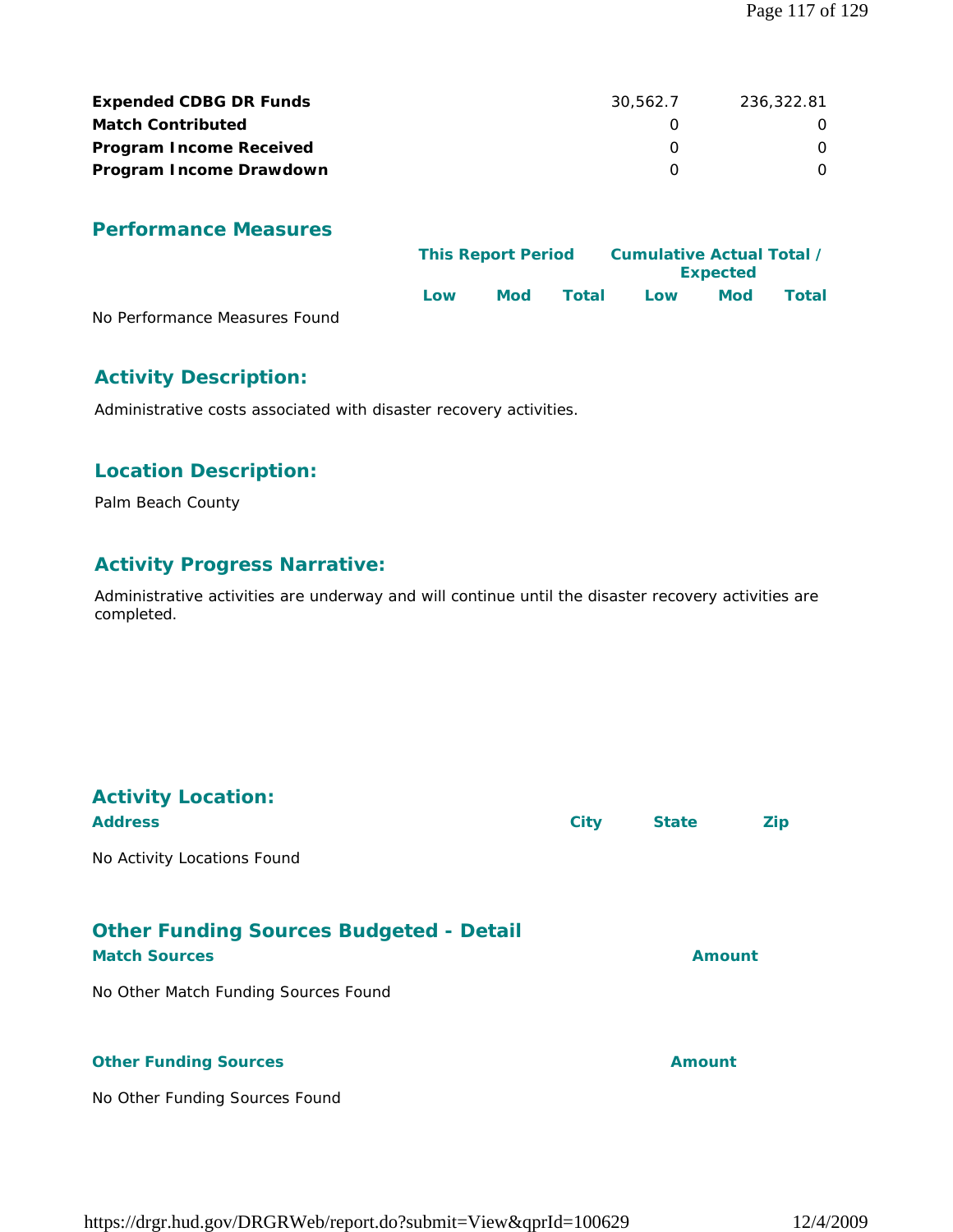| <b>Grantee Activity Number:</b>    | <b>Activity Title:</b>         |
|------------------------------------|--------------------------------|
| SL 08                              | <b>SL 08</b>                   |
| <b>Activity Category:</b>          | <b>Activity Status:</b>        |
| Relocation payments and assistance | Under Way                      |
| <b>Project Number:</b>             | <b>Project Title:</b>          |
| 101                                | Method of Distribution Housing |
| <b>Projected Start Date:</b>       | <b>Projected End Date:</b>     |

04/17/2007

**National Objective:** Low/Mod

**Responsible Organization:** St. Lucie County

10/16/2009

|                                                | Jul 1 thru Sep<br>30, 2009 | <b>To Date</b> |
|------------------------------------------------|----------------------------|----------------|
| <b>Total Projected Budget from All Sources</b> | N/A                        | 20,000         |
| <b>Total CDBG Program Funds Budgeted</b>       | N/A                        | 20,000         |
| Program Funds Drawdown                         | 0                          | $\Omega$       |
| <b>Obligated CDBG DR Funds</b>                 | 0                          | 20,000         |
| <b>Expended CDBG DR Funds</b>                  | 0                          | $\Omega$       |
| <b>Match Contributed</b>                       | 0                          | $\Omega$       |
| <b>Program Income Received</b>                 | $\Omega$                   | $\Omega$       |
| Program Income Drawdown                        | O                          | $\Omega$       |

#### **Performance Measures**

|                             | <b>This Report Period</b> |            |          | Cumulative Actual Total / | <b>Expected</b> |       |
|-----------------------------|---------------------------|------------|----------|---------------------------|-----------------|-------|
|                             | Low                       | <b>Mod</b> | Total    | Low                       | <b>Mod</b>      | Total |
| $#$ of housing units        |                           |            | $\Omega$ | 0/0                       | 0/0             | O/4   |
| # of Households benefitting | $\left( \right)$          |            | $\Omega$ | 0/4                       | 0/0             | O/4   |

#### **Activity Description:**

Funds associated with temporary reloction activites.

#### **Location Description:**

St Lucie County

#### **Activity Progress Narrative:**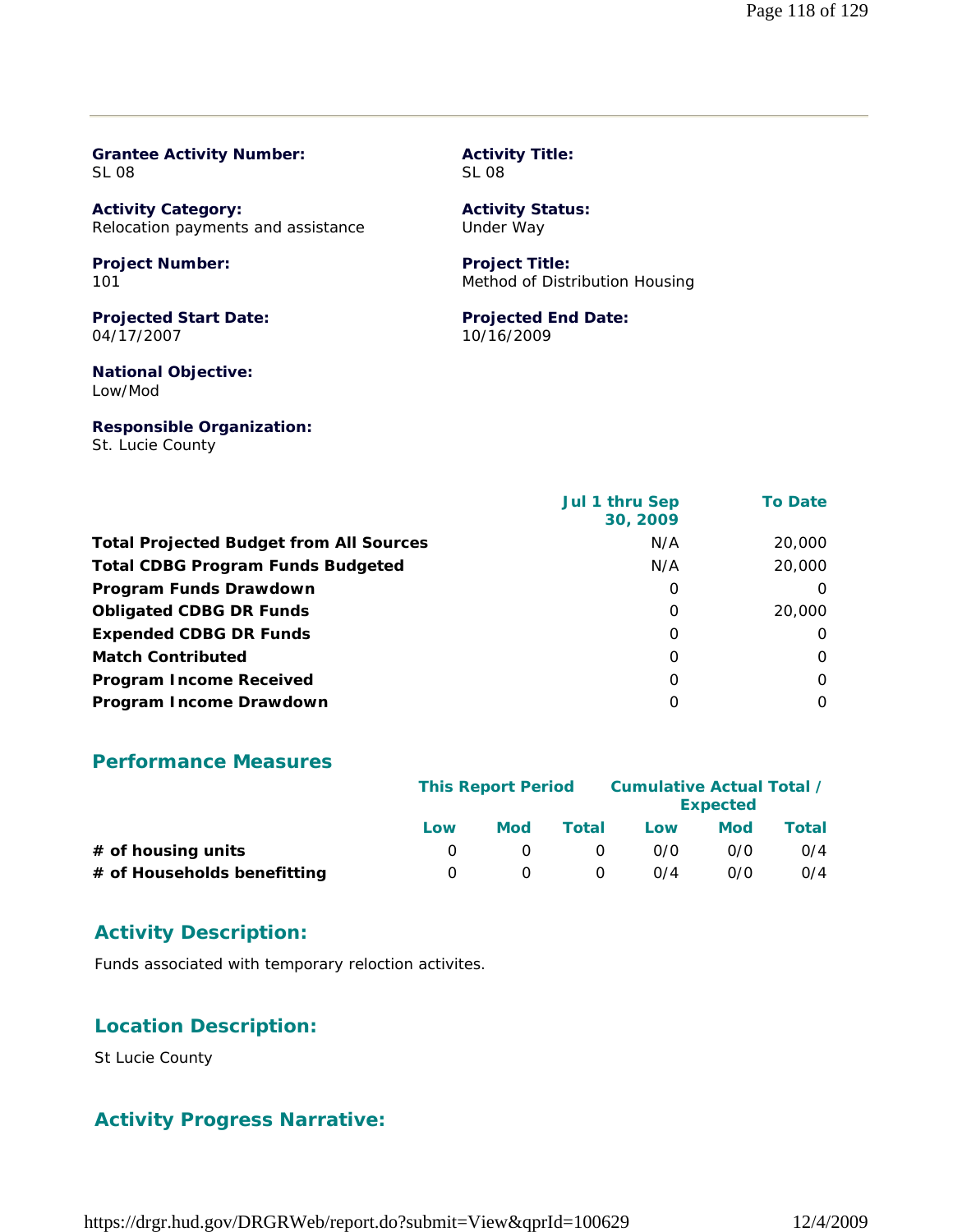Activity is underway.

| <b>Activity Location:</b><br><b>Address</b>                            | <b>City</b> | <b>State</b>  | <b>Zip</b> |
|------------------------------------------------------------------------|-------------|---------------|------------|
| No Activity Locations Found                                            |             |               |            |
| <b>Other Funding Sources Budgeted - Detail</b><br><b>Match Sources</b> |             | Amount        |            |
| No Other Match Funding Sources Found                                   |             |               |            |
| <b>Other Funding Sources</b>                                           |             | <b>Amount</b> |            |
| No Other Funding Sources Found                                         |             |               |            |

**Grantee Activity Number:** SL-03K

**Activity Category:** Construction/reconstruction of streets **Activity Title:** SL-03K

**Project Number:**

**Projected Start Date:** 04/17/2007

102

**National Objective:** Low/Mod

**Responsible Organization:** St. Lucie County

**Activity Status:** Under Way

**Project Title:** Method of Distribution Non-Housing

#### **Projected End Date:** 04/16/2010

|                                                | <b>Jul 1 thru Sep</b><br>30, 2009 | <b>To Date</b> |
|------------------------------------------------|-----------------------------------|----------------|
| <b>Total Projected Budget from All Sources</b> | N/A                               | 208,229.35     |
| <b>Total CDBG Program Funds Budgeted</b>       | N/A                               | 208,229.35     |
| Program Funds Drawdown                         | 0                                 | 208,229.35     |
| <b>Obligated CDBG DR Funds</b>                 | 0                                 | 387.738        |
| <b>Expended CDBG DR Funds</b>                  | $\Omega$                          | 208,229.35     |
| <b>Match Contributed</b>                       | 0                                 | O              |
| <b>Program Income Received</b>                 | O                                 | 0              |
| Program Income Drawdown                        | 0                                 | 0              |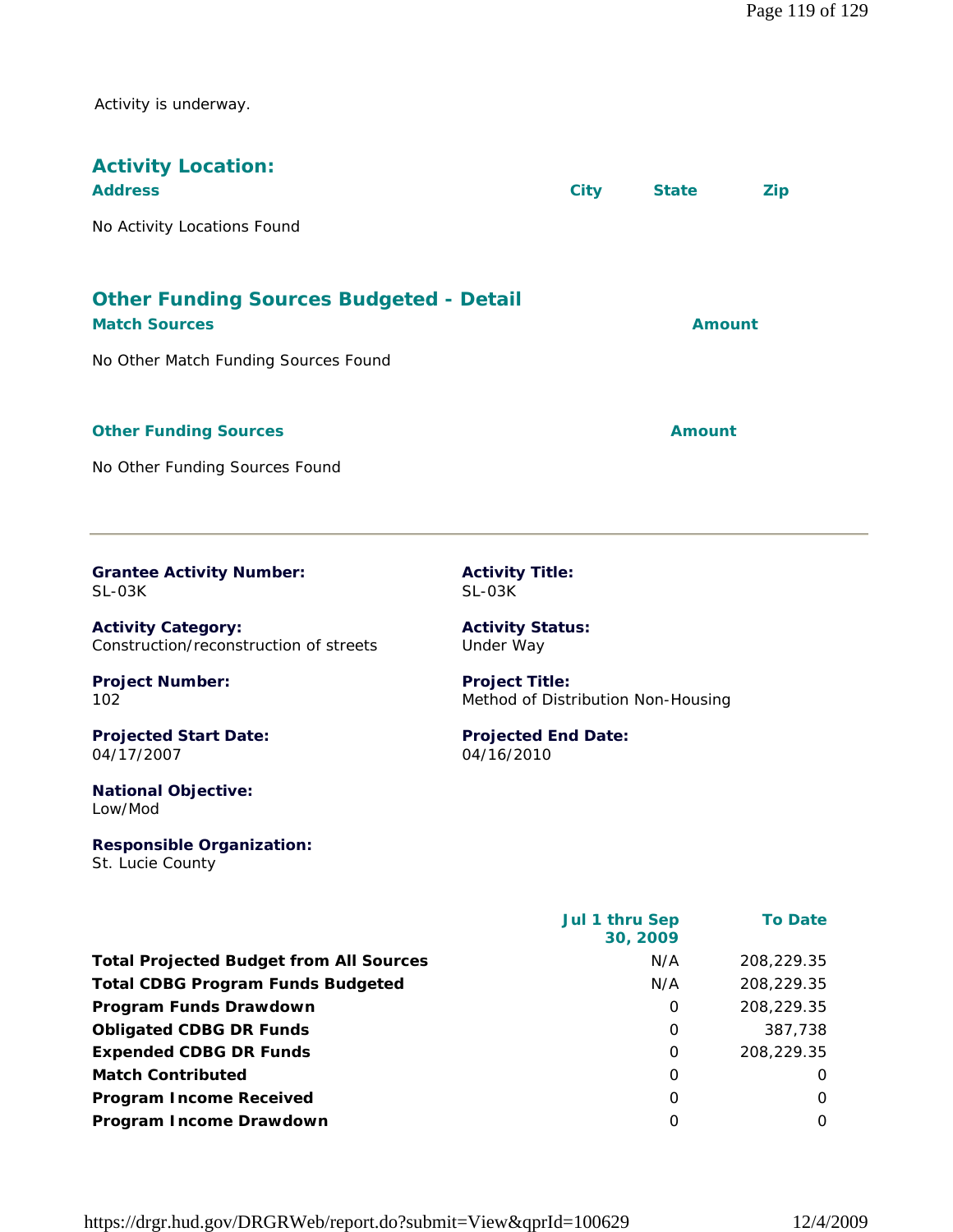#### **Performance Measures**

|                                           |              | <b>This Report Period</b> |          |     | Cumulative Actual Total /<br><b>Expected</b> |                 |
|-------------------------------------------|--------------|---------------------------|----------|-----|----------------------------------------------|-----------------|
|                                           | Low          | Mod                       | Total    | Low | <b>Mod</b>                                   | Total           |
| # of Persons benefitting                  | <sup>o</sup> |                           | 0        | 0/0 |                                              | 0/969 0/1.624   |
| # of Linear feet of Public<br>Improvement | O.           |                           | $\Omega$ | 0/0 |                                              | $0/0$ $0/1.100$ |

### **Activity Description:**

Street improvements; resurfacing.

#### **Location Description:**

City of Port St. Lucie

#### **Activity Progress Narrative:**

Activity is nearing completion.

NOTE TO HUD: FUNDS HAVE BEEN DEOBLIGATED. SINCE THEY WERE DEOBLIGATED AFTER 9/30, THE DEOBLIGATION IS NOT REFLECTED. DEOBLIGATED SHOW UP FOR THE QUARTER IN WHICH THEY WERE MADE. THEY WILL BE REFLECTED IN THE NEXT QPR. **WE WOULD SUGGEST THAT HUD CHANGE THIS FUNCTION SO THAT DEOBLIGATIONS SHOW UP WHEN THEY ARE MADE.**

| <b>Activity Location:</b><br><b>Address</b>                            | <b>City</b> | <b>State</b>  | <b>Zip</b> |
|------------------------------------------------------------------------|-------------|---------------|------------|
| No Activity Locations Found                                            |             |               |            |
| <b>Other Funding Sources Budgeted - Detail</b><br><b>Match Sources</b> |             | <b>Amount</b> |            |
| No Other Match Funding Sources Found                                   |             |               |            |
| <b>Other Funding Sources</b>                                           |             | <b>Amount</b> |            |
| No Other Funding Sources Found                                         |             |               |            |
|                                                                        |             |               |            |

https://drgr.hud.gov/DRGRWeb/report.do?submit=View&qprId=100629 12/4/2009

**Grantee Activity Number: Activity Title:**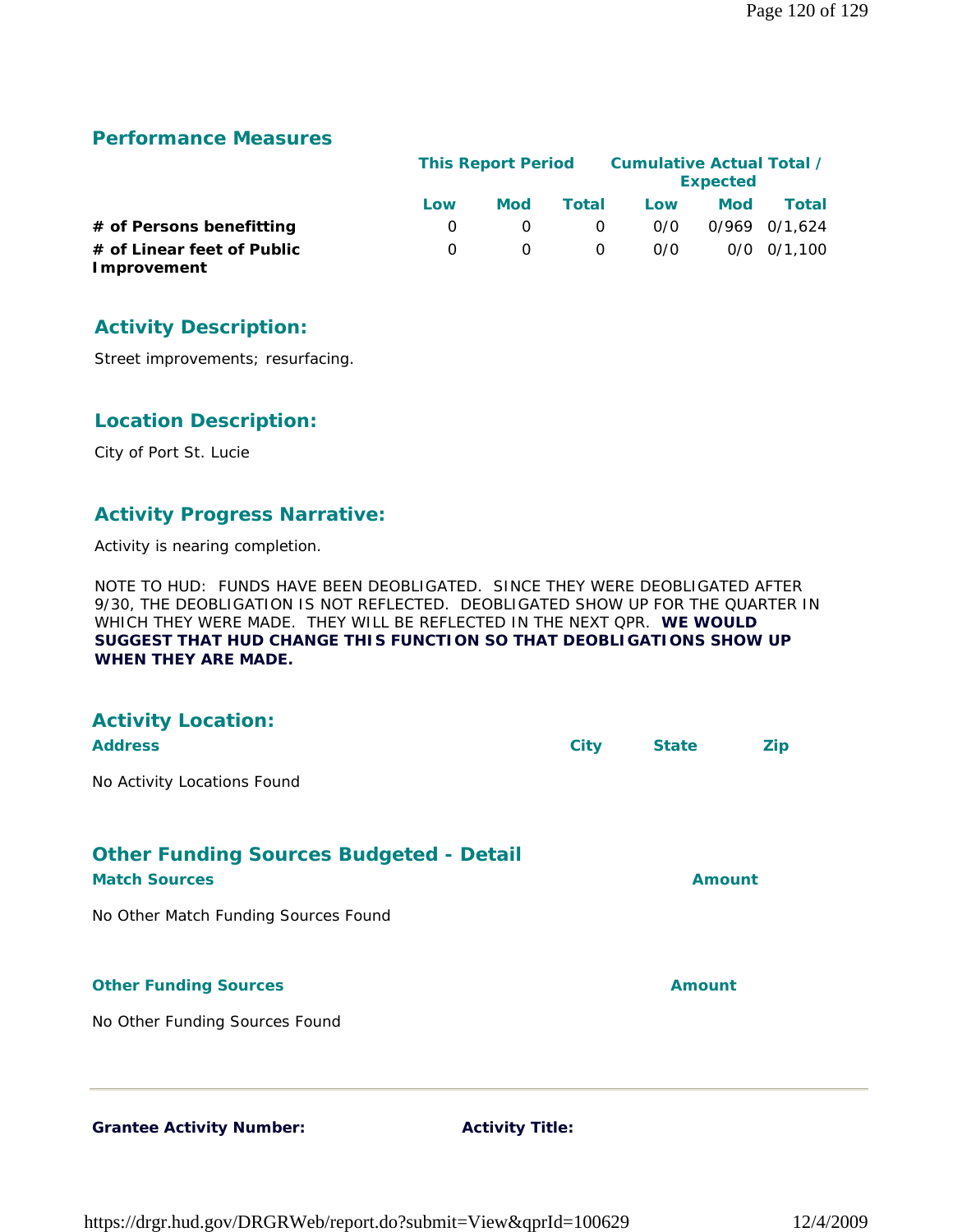SL-03R

**Activity Category:** Rehabilitation/reconstruction of residential structures

## **Project Number:**

101

**Projected Start Date:** 04/17/2007

**National Objective:** Low/Mod

**Responsible Organization:**

St. Lucie County

#### SL-03R

**Activity Status:** Under Way

**Project Title:** Method of Distribution Housing

#### **Projected End Date:**

10/16/2009

|                                                | Jul 1 thru Sep<br>30, 2009 | <b>To Date</b> |
|------------------------------------------------|----------------------------|----------------|
| <b>Total Projected Budget from All Sources</b> | N/A                        | 2,000          |
| <b>Total CDBG Program Funds Budgeted</b>       | N/A                        | 2,000          |
| Program Funds Drawdown                         | O                          | $\Omega$       |
| <b>Obligated CDBG DR Funds</b>                 | 0                          | 2,000          |
| <b>Expended CDBG DR Funds</b>                  | O                          | $\Omega$       |
| <b>Match Contributed</b>                       | O                          | $\Omega$       |
| <b>Program Income Received</b>                 | O                          | $\Omega$       |
| Program Income Drawdown                        | O                          | O              |
|                                                |                            |                |

#### **Performance Measures**

|                             | <b>This Report Period</b> |     |          | <b>Cumulative Actual Total /</b> | <b>Expected</b> |       |
|-----------------------------|---------------------------|-----|----------|----------------------------------|-----------------|-------|
|                             | Low                       | Mod | Total    | Low                              | <b>Mod</b>      | Total |
| $#$ of housing units        |                           |     | $\Omega$ | 0/0                              | 0/0             | O/4   |
| # of Households benefitting | $\cup$                    |     | $\Omega$ | 0/4                              | 0/0             | O/4   |

#### **Activity Description:**

Asbestos / Lead Based Paint Removal

### **Location Description:**

City of Fort Pierce

### **Activity Progress Narrative:**

Activity is underway.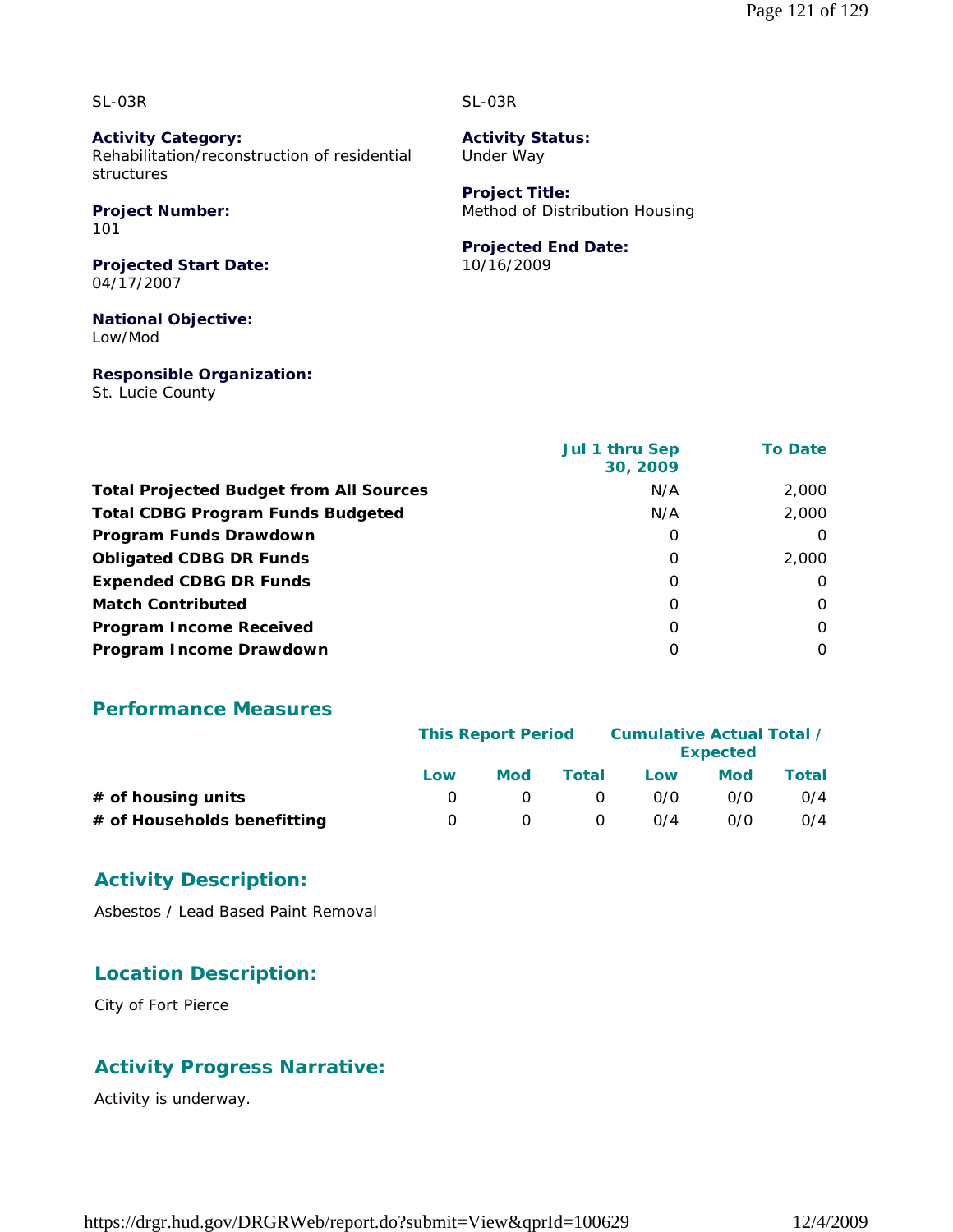| <b>Activity Location:</b><br><b>Address</b><br>No Activity Locations Found                                     |                                                         | <b>City</b> | <b>State</b>  | <b>Zip</b> |  |
|----------------------------------------------------------------------------------------------------------------|---------------------------------------------------------|-------------|---------------|------------|--|
| <b>Other Funding Sources Budgeted - Detail</b><br><b>Match Sources</b><br>No Other Match Funding Sources Found |                                                         |             | <b>Amount</b> |            |  |
| <b>Other Funding Sources</b><br>No Other Funding Sources Found                                                 |                                                         |             | <b>Amount</b> |            |  |
| <b>Grantee Activity Number:</b><br>$SL-12$                                                                     | <b>Activity Title:</b><br>$SL-12$                       |             |               |            |  |
| <b>Activity Category:</b><br>Construction of new replacement housing                                           | <b>Activity Status:</b><br>Under Way                    |             |               |            |  |
| <b>Project Number:</b><br>101                                                                                  | <b>Project Title:</b><br>Method of Distribution Housing |             |               |            |  |
| <b>Projected Start Date:</b><br>04/17/2007                                                                     | <b>Projected End Date:</b><br>04/16/2010                |             |               |            |  |
| <b>National Objective:</b><br>Low/Mod                                                                          |                                                         |             |               |            |  |

**Responsible Organization:** St. Lucie County

|                                                | Jul 1 thru Sep<br>30, 2009 | <b>To Date</b> |
|------------------------------------------------|----------------------------|----------------|
| <b>Total Projected Budget from All Sources</b> | N/A                        | 117,361        |
| <b>Total CDBG Program Funds Budgeted</b>       | N/A                        | 117,361        |
| Program Funds Drawdown                         | 0                          | 88,616         |
| <b>Obligated CDBG DR Funds</b>                 | $\Omega$                   | 137,361        |
| <b>Expended CDBG DR Funds</b>                  | 0                          | 88,616         |
| <b>Match Contributed</b>                       | 0                          | $\Omega$       |
| <b>Program Income Received</b>                 | 0                          | O              |
| Program Income Drawdown                        | $\Omega$                   | $\Omega$       |

#### **Performance Measures**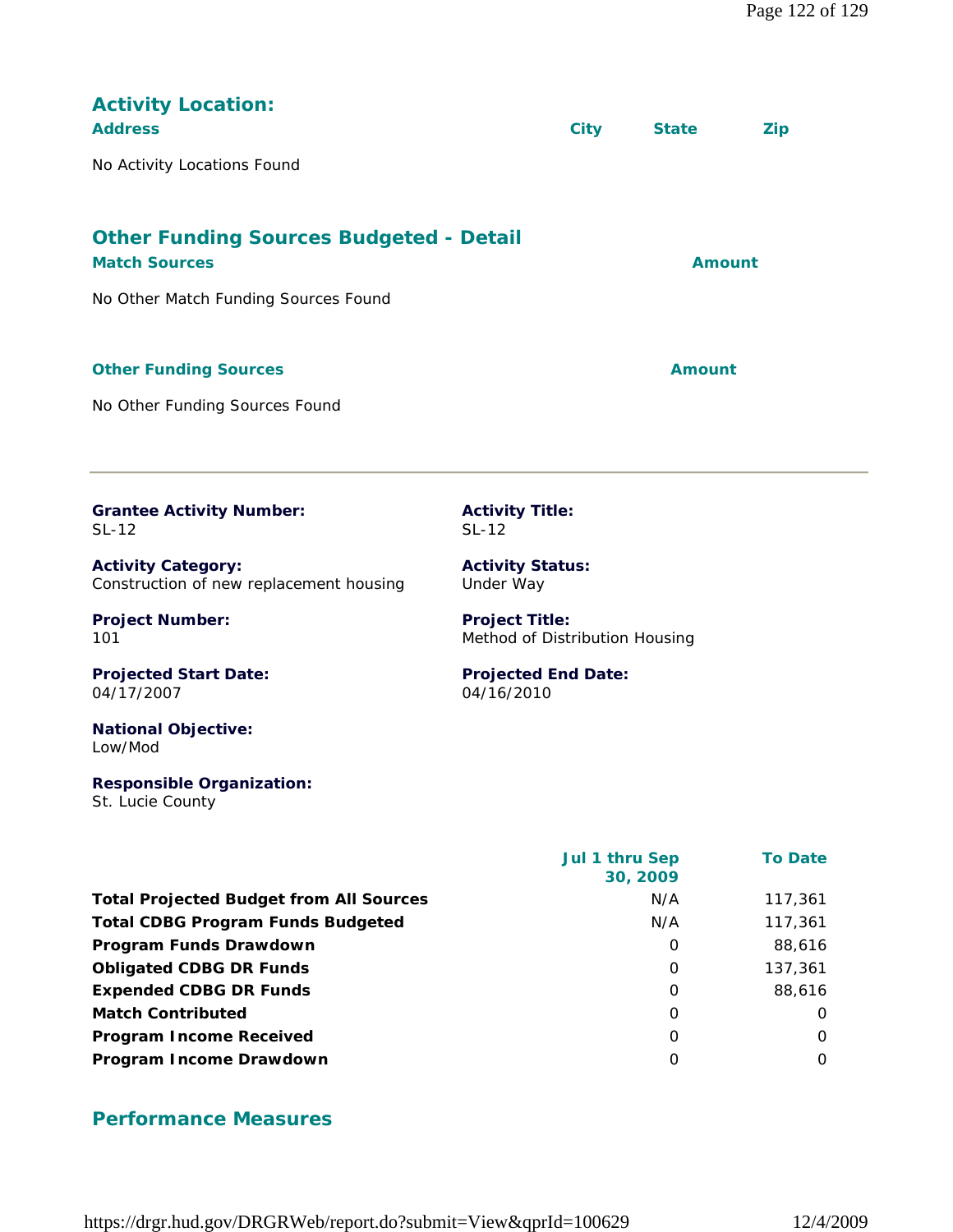|                             | <b>This Report Period</b> |            |              | <b>Cumulative Actual Total /</b> | <b>Expected</b> |       |
|-----------------------------|---------------------------|------------|--------------|----------------------------------|-----------------|-------|
|                             | Low                       | <b>Mod</b> | <b>Total</b> | Low                              | Mod             | Total |
| # of housing units          |                           |            |              | 0/0                              | 0/0             | 0/1   |
| # of Households benefitting | <sup>o</sup>              |            |              | 0/1                              | 0/0             | O/1   |

### **Activity Description:**

Replacement Housing

#### **Location Description:**

City of Fort Pierce and St. Lucie County

#### **Activity Progress Narrative:**

Activity is nearing completion.

NOTE TO HUD: FUNDS HAVE BEEN DEOBLIGATED. SINCE THEY WERE DEOBLIGATED AFTER 9/30, THE DEOBLIGATION IS NOT REFLECTED. DEOBLIGATED SHOW UP FOR THE QUARTER IN WHICH THEY WERE MADE. THEY WILL BE REFLECTED IN THE NEXT QPR. **WE WOULD SUGGEST THAT HUD CHANGE THIS FUNCTION SO THAT DEOBLIGATIONS SHOW UP WHEN THEY ARE MADE.**

| <b>Activity Location:</b><br><b>Address</b>                            | <b>City</b>                          | <b>State</b>  | <b>Zip</b> |  |
|------------------------------------------------------------------------|--------------------------------------|---------------|------------|--|
| No Activity Locations Found                                            |                                      |               |            |  |
| <b>Other Funding Sources Budgeted - Detail</b><br><b>Match Sources</b> |                                      | <b>Amount</b> |            |  |
| No Other Match Funding Sources Found                                   |                                      |               |            |  |
| <b>Other Funding Sources</b>                                           |                                      | <b>Amount</b> |            |  |
| No Other Funding Sources Found                                         |                                      |               |            |  |
| <b>Grantee Activity Number:</b><br>SL-13                               | <b>Activity Title:</b><br>$SL-13$    |               |            |  |
| <b>Activity Category:</b><br>Homeownership Assistance to low- and      | <b>Activity Status:</b><br>Under Way |               |            |  |
|                                                                        |                                      |               |            |  |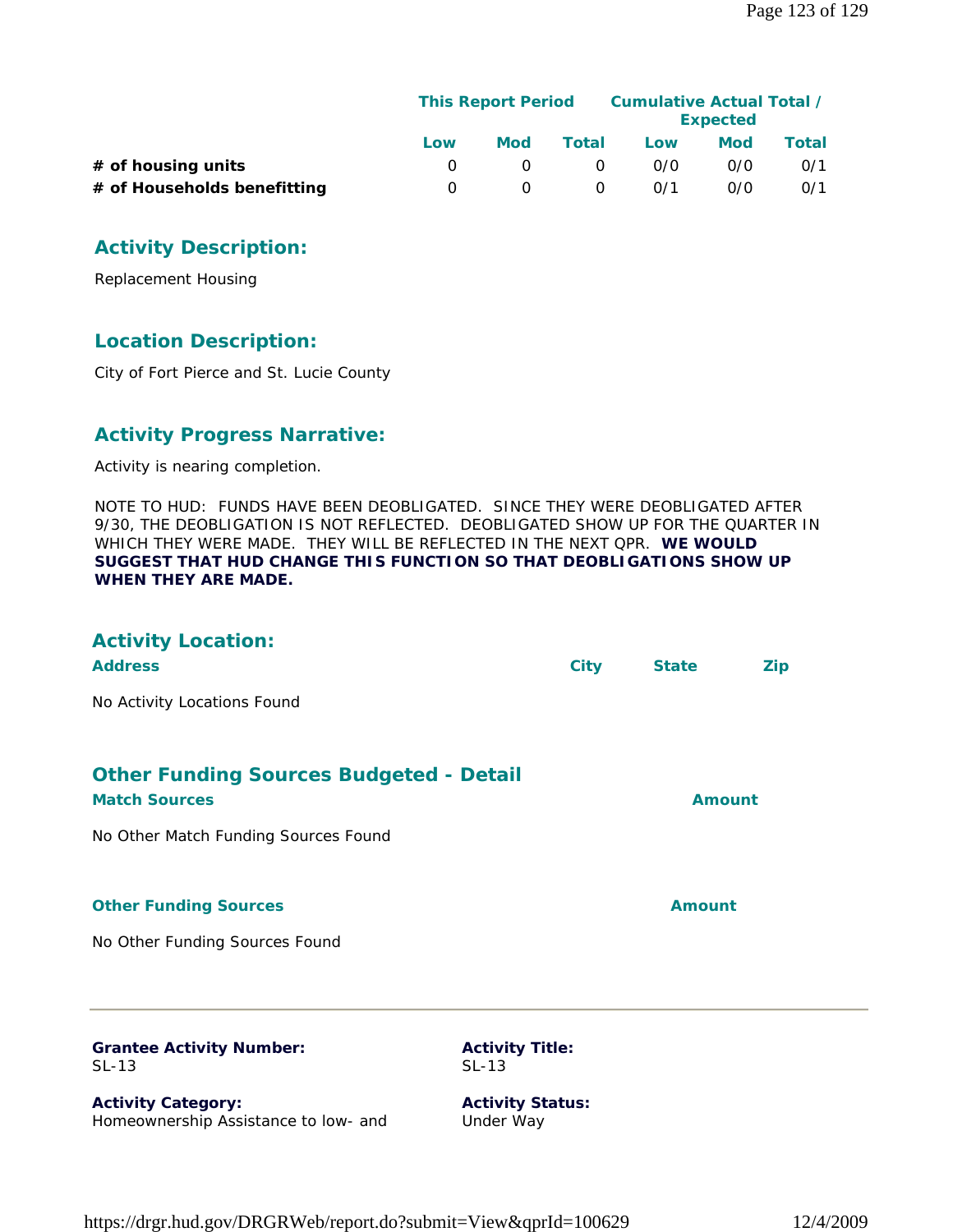moderate-income

**Project Number:** 101

**Projected Start Date:** 04/17/2007

#### **National Objective:** Low/Mod

#### **Responsible Organization:**

St. Lucie County

 **Jul 1 thru Sep 30, 2009 To Date Total Projected Budget from All Sources** M/A 123,000 **Total CDBG Program Funds Budgeted NA 123,000 Program Funds Drawdown 1 82,000 0 82,000 Obligated CDBG DR Funds 123,000 Expended CDBG DR Funds** 0 82,000 **Match Contributed** 0 0 **Program Income Received** 0 0 **Program Income Drawdown** 0 0

**Project Title:**

10/16/2009

**Projected End Date:**

Method of Distribution Housing

#### **Performance Measures**

|                             | <b>This Report Period</b> |        |          | <b>Cumulative Actual Total /</b><br><b>Expected</b> |            |       |  |
|-----------------------------|---------------------------|--------|----------|-----------------------------------------------------|------------|-------|--|
|                             | Low                       | Mod    | Total    | Low                                                 | <b>Mod</b> | Total |  |
| # of Households benefitting | - ( ) -                   | $\cap$ | $\Omega$ | 0/4                                                 | 0/0        | O/4   |  |

#### **Activity Description:**

Down Payment Assistance for victims of hurricanes

#### **Location Description:**

City of Fort Pierce

#### **Activity Progress Narrative:**

Activity is underway.

### **Activity Location:**

| <b>Address</b>              | City | <b>State</b> | Zip |
|-----------------------------|------|--------------|-----|
| No Activity Locations Found |      |              |     |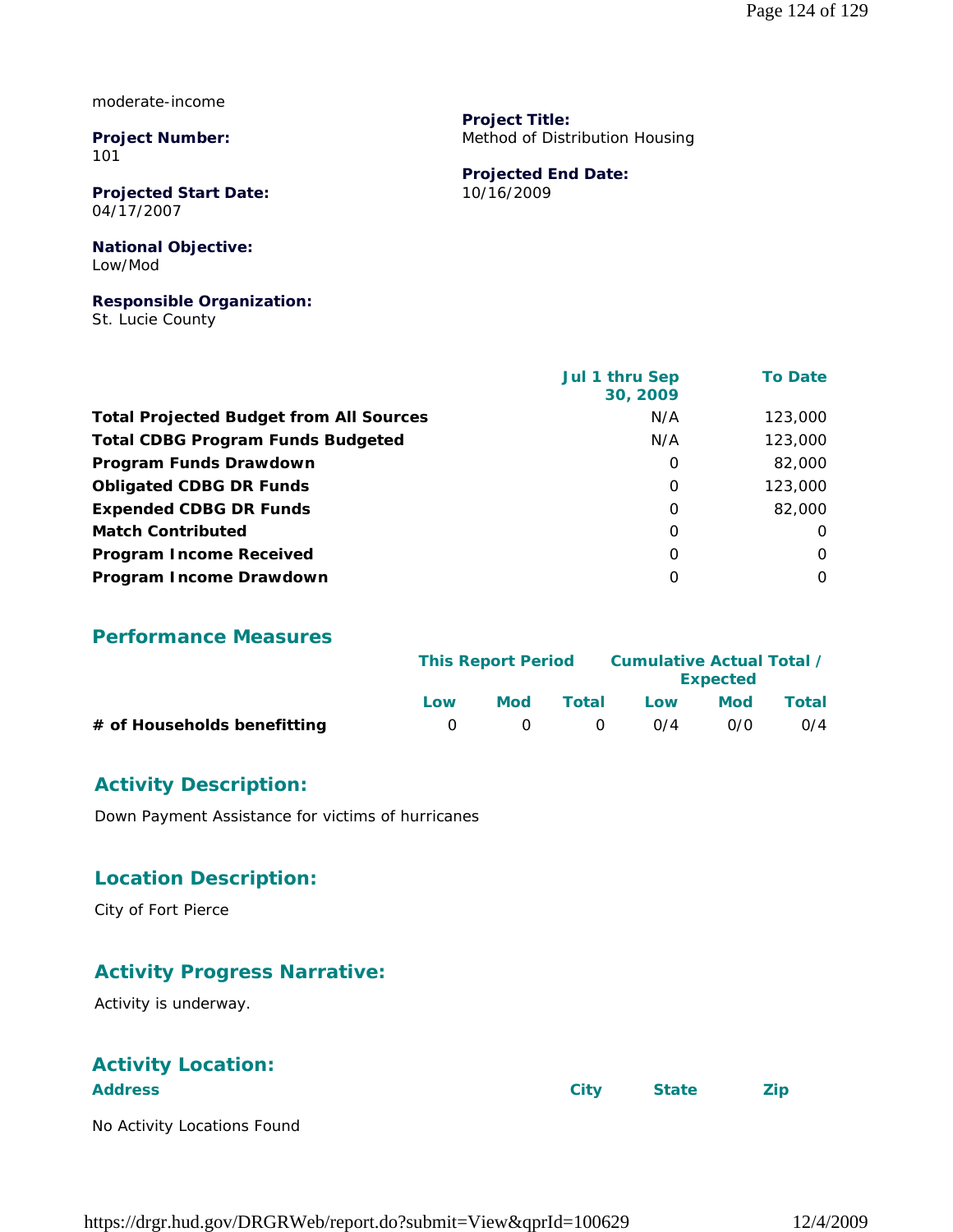#### **Other Funding Sources Budgeted - Detail Match Sources Amount**

No Other Match Funding Sources Found

#### **Other Funding Sources Amount**

No Other Funding Sources Found

**Grantee Activity Number:** SL-14A

**Activity Category:** Rehabilitation/reconstruction of residential structures

**Project Number:** 101

**Projected Start Date:** 04/17/2007

**National Objective:** Low/Mod

**Responsible Organization:** St. Lucie County

|                                                | Jul 1 thru Sep<br>30, 2009 | <b>To Date</b> |
|------------------------------------------------|----------------------------|----------------|
| <b>Total Projected Budget from All Sources</b> | N/A                        | 783,131.16     |
| <b>Total CDBG Program Funds Budgeted</b>       | N/A                        | 783,131.16     |
| Program Funds Drawdown                         | 119,162.85                 | 208,160.65     |
| <b>Obligated CDBG DR Funds</b>                 | 0                          | 567,361        |
| <b>Expended CDBG DR Funds</b>                  | 119,162.85                 | 208,160.65     |
| <b>Match Contributed</b>                       | 0                          | $\Omega$       |
| <b>Program Income Received</b>                 | 0                          | $\Omega$       |
| Program Income Drawdown                        | O                          | $\Omega$       |

### **Performance Measures**

|                      |     | <b>This Report Period</b> |        |     | <b>Expected</b> | Cumulative Actual Total / |
|----------------------|-----|---------------------------|--------|-----|-----------------|---------------------------|
|                      | Low | <b>Mod</b>                | Total  | Low | <b>Mod</b>      | Total                     |
| $#$ of housing units |     | $\bigcirc$                | $\cap$ | 0/0 | 0/0             | O/4                       |

https://drgr.hud.gov/DRGRWeb/report.do?submit=View&qprId=100629 12/4/2009

SL-14A

**Activity Title:**

**Activity Status:** Under Way

**Project Title:** Method of Distribution Housing

#### **Projected End Date:** 04/16/2010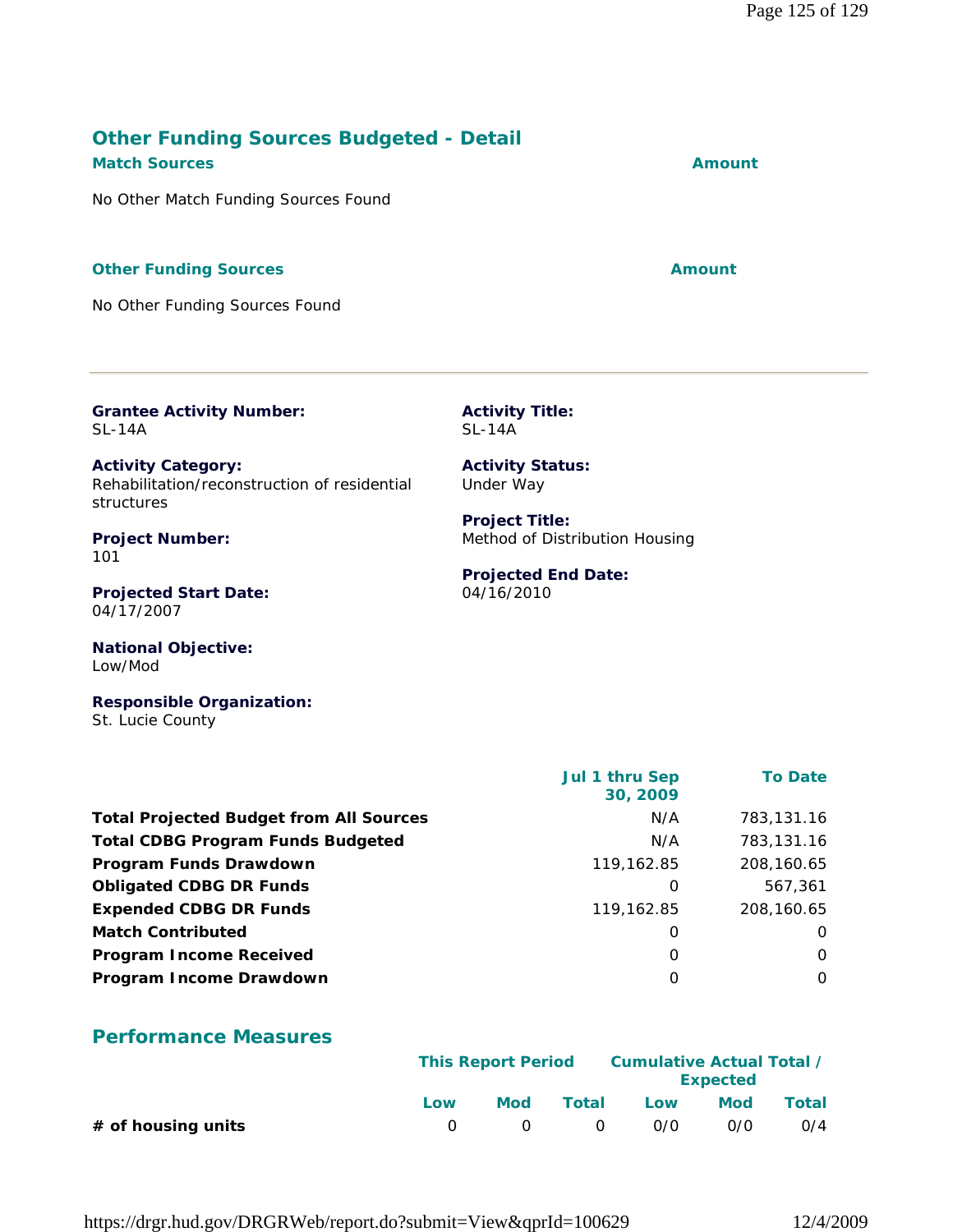| # of Households benefitting |  |  |  |  | $0 \t 0/4 \t 0/0 \t 0/4$ |  |
|-----------------------------|--|--|--|--|--------------------------|--|
|-----------------------------|--|--|--|--|--------------------------|--|

### **Activity Description:**

Housing rehab

#### **Location Description:**

City of Fort Pierce and St. Lucie County

#### **Activity Progress Narrative:**

Construction contracts have been signed for the rehabilitation of 4 homes. County has completed 3 rehabilitations.

NOTE TO HUD: FUNDS HAVE BEEN DEOBLIGATED. SINCE THEY WERE DEOBLIGATED AFTER 9/30, THE DEOBLIGATION IS NOT REFLECTED. DEOBLIGATIONS SHOW UP FOR THE QUARTER IN WHICH THEY WERE MADE. THEY WILL BE REFLECTED IN THE NEXT QPR. **WE WOULD SUGGEST THAT HUD CHANGE THIS FUNCTION SO THAT DEOBLIGATIONS SHOW UP WHEN THEY ARE MADE.**

| <b>Activity Location:</b><br><b>Address</b>                            |                                       | <b>City</b>   | <b>State</b> | <b>Zip</b> |
|------------------------------------------------------------------------|---------------------------------------|---------------|--------------|------------|
| No Activity Locations Found                                            |                                       |               |              |            |
| <b>Other Funding Sources Budgeted - Detail</b><br><b>Match Sources</b> | Amount                                |               |              |            |
| No Other Match Funding Sources Found                                   |                                       |               |              |            |
| <b>Other Funding Sources</b>                                           |                                       | <b>Amount</b> |              |            |
| No Other Funding Sources Found                                         |                                       |               |              |            |
| <b>Grantee Activity Number:</b><br>SL-14A-Demo                         | <b>Activity Title:</b><br>SL-14A-Demo |               |              |            |
| <b>Activity Category:</b><br><b>Clearance and Demolition</b>           | <b>Activity Status:</b><br>Under Way  |               |              |            |

**Project Number:** 101

**Project Title:** Method of Distribution Housing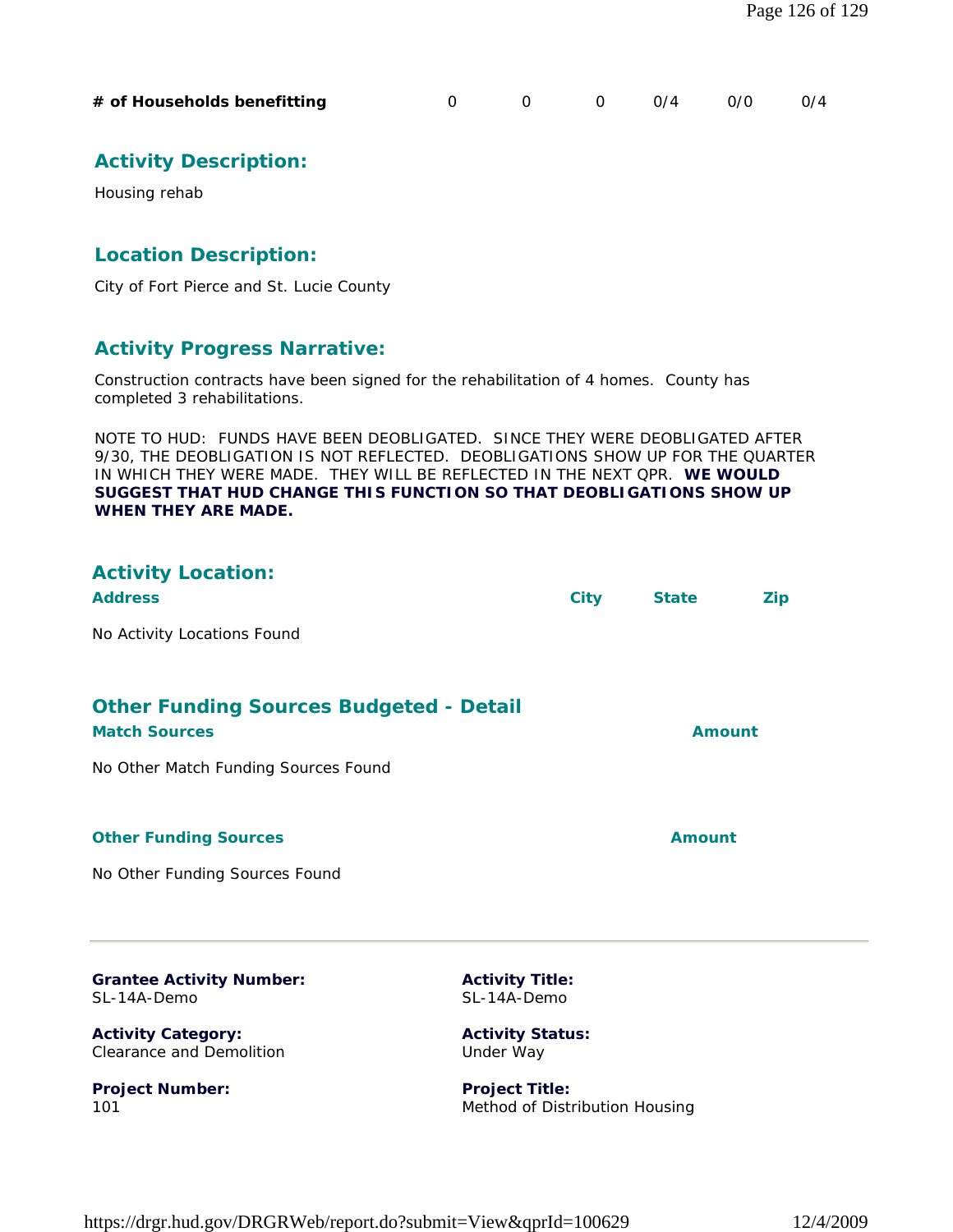#### **Projected Start Date:** 04/17/2007

#### **Projected End Date:** 04/16/2010

**National Objective:** Low/Mod

**Responsible Organization:**

St. Lucie County

|                                                | Jul 1 thru Sep<br>30, 2009 | <b>To Date</b> |
|------------------------------------------------|----------------------------|----------------|
| <b>Total Projected Budget from All Sources</b> | N/A                        | 38,738.49      |
| <b>Total CDBG Program Funds Budgeted</b>       | N/A                        | 38,738.49      |
| Program Funds Drawdown                         | 0                          | 38,738.46      |
| <b>Obligated CDBG DR Funds</b>                 | 0                          | 55,000         |
| <b>Expended CDBG DR Funds</b>                  | $\Omega$                   | 38,738.46      |
| <b>Match Contributed</b>                       | $\Omega$                   | $\Omega$       |
| <b>Program Income Received</b>                 | $\Omega$                   | $\Omega$       |
| Program Income Drawdown                        | $\Omega$                   | 0              |

#### **Performance Measures**

|                      |     | <b>This Report Period</b> |       | Cumulative Actual Total /<br><b>Expected</b> |     |              |
|----------------------|-----|---------------------------|-------|----------------------------------------------|-----|--------------|
|                      | Low | Mod                       | Total | Low                                          | Mod | <b>Total</b> |
| $#$ of housing units |     | $\bigcap$                 | - റ   | 0/0                                          | 0/0 | 3/3          |

#### **Activity Description:**

Demolition of Dilapidated Housing

#### **Location Description:**

City of Fort Pierce and St. Lucie County

#### **Activity Progress Narrative:**

Activity is underway.

### **Activity Location:**

| <b>Address</b>              | City | State |  |
|-----------------------------|------|-------|--|
| No Activity Locations Found |      |       |  |

### **Other Funding Sources Budgeted - Detail**

#### **Match Sources Amount**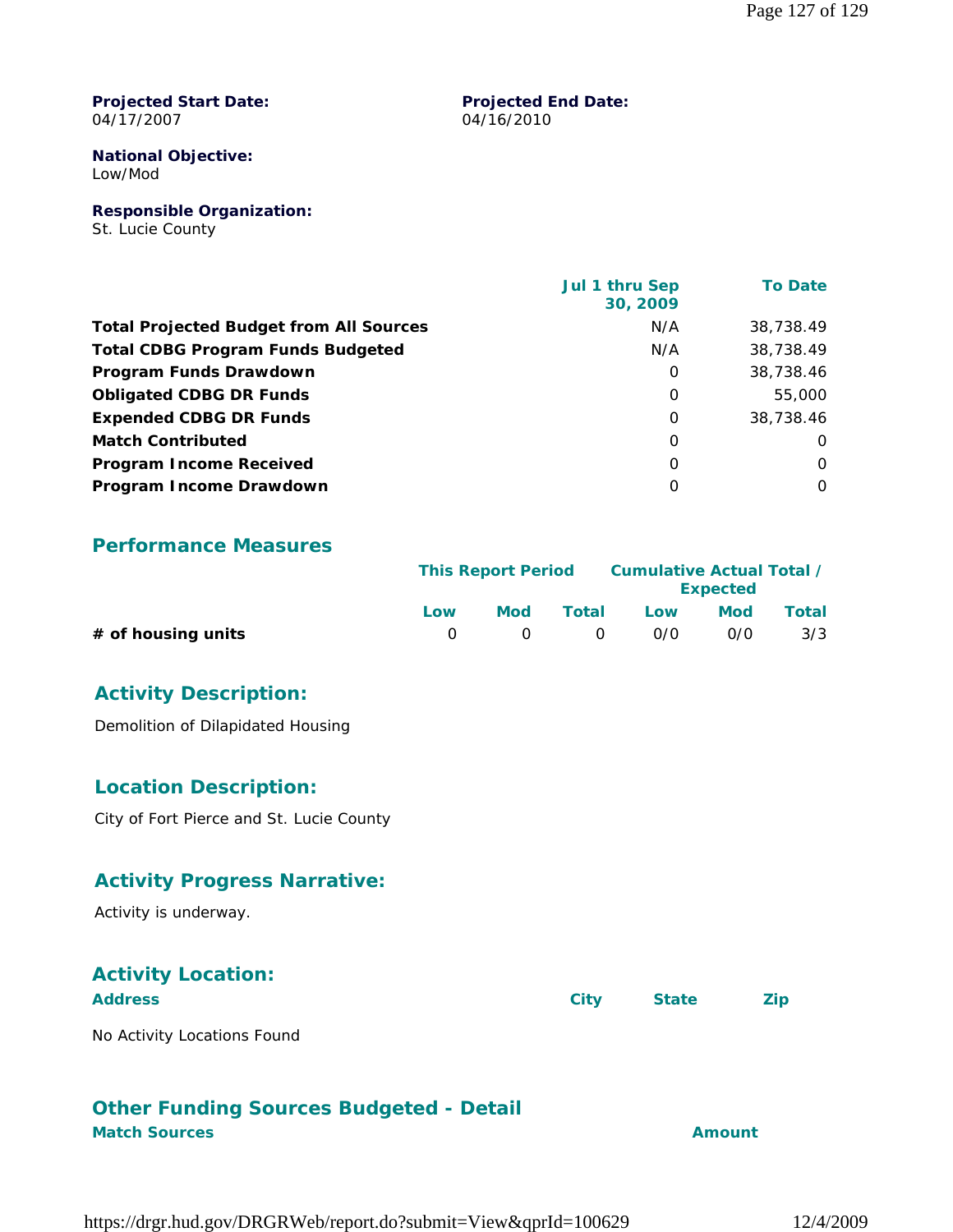No Other Match Funding Sources Found

#### **Other Funding Sources Amount Amount Amount**

No Other Funding Sources Found

**Grantee Activity Number:** SL-21A

**Activity Category:** Administration

**Project Number:** 099

**Projected Start Date:** 04/17/2007

**National Objective:** N/A

**Responsible Organization:** St. Lucie County

 **Jul 1 thru Sep 30, 2009 To Date Total Projected Budget from All Sources** M/A 39,973 **Total CDBG Program Funds Budgeted Network COBG Program Funds Budgeted Network COBG Program Network COBG Program Network COBG Program Network COBG Program Network COBG Program Network COBG Program Network COBG Program Netw Program Funds Drawdown** 27,504.44 **Obligated CDBG DR Funds 1996 1997 1998 1998 1998 1998 1998 1998 1998 1998 1999 1999 1999 1999 1999 1999 1999 1999 1999 1999 1999 1999 1999 1999 1999 1999 1999 1999 Expended CDBG DR Funds 1,468.65** 27,504.44 **Match Contributed** 0 0 **Program Income Received** 0 0 **Program Income Drawdown** 0 0

**Activity Title:**

**Activity Status:** Under Way

**Project Title:** Administrative Costs

10/16/2009

**Projected End Date:**

SL-21A

#### **Performance Measures**

|                               |     | <b>This Report Period</b> |       | Cumulative Actual Total / |                 |              |
|-------------------------------|-----|---------------------------|-------|---------------------------|-----------------|--------------|
|                               |     |                           |       |                           | <b>Expected</b> |              |
|                               | Low | <b>Mod</b>                | Total | Low                       | <b>Mod</b>      | <b>Total</b> |
| No Performance Measures Found |     |                           |       |                           |                 |              |

#### **Activity Description:**

Administration Costs associated with disaster recovery projects.